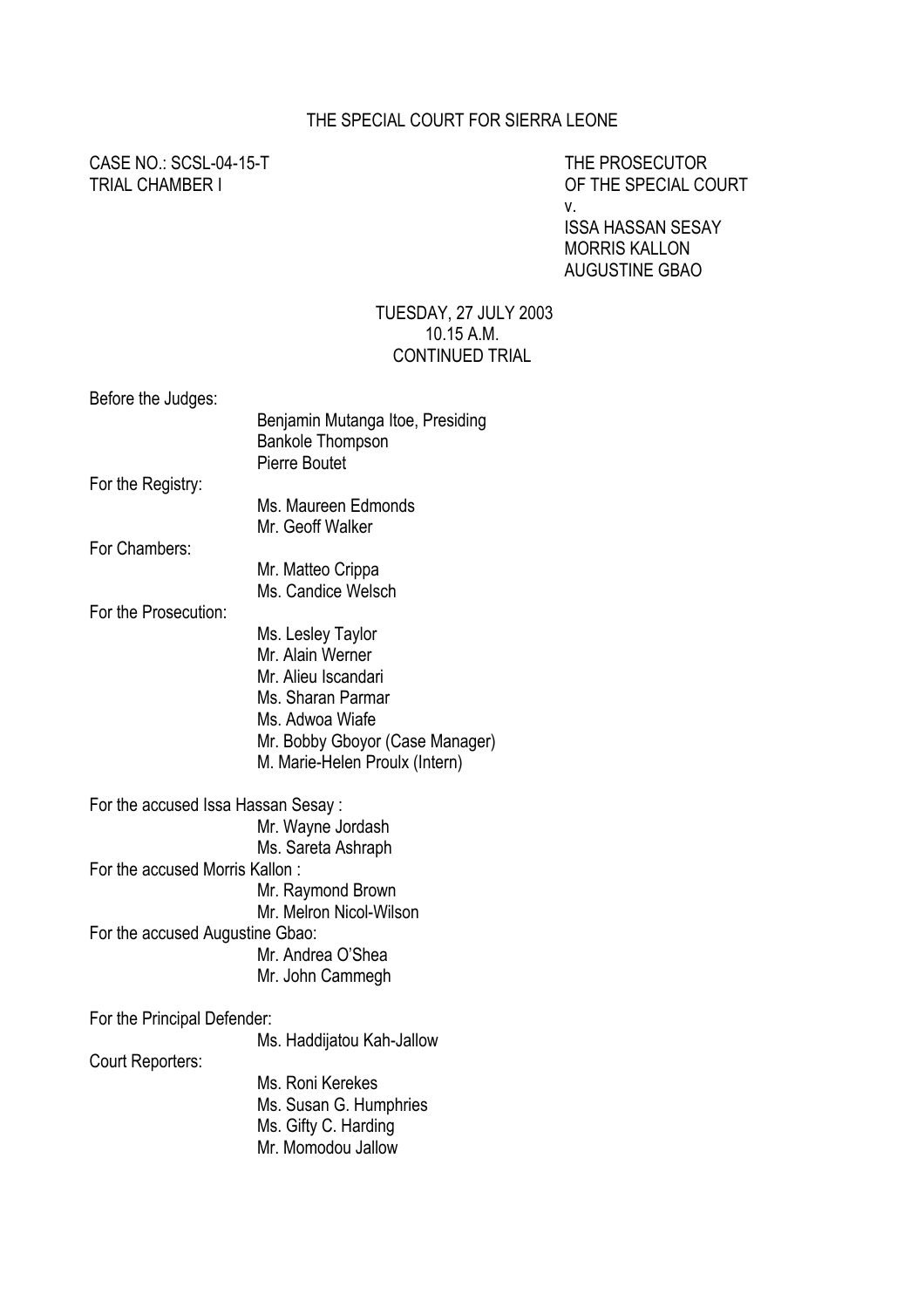# $IN$   $D$   $E$   $X$

## WITNESS/ES

| For the Prosecution:        |  |
|-----------------------------|--|
| WITNESS TF1-199 (continues) |  |
|                             |  |
| WITNESS TF1-305             |  |
|                             |  |
|                             |  |
|                             |  |
|                             |  |
|                             |  |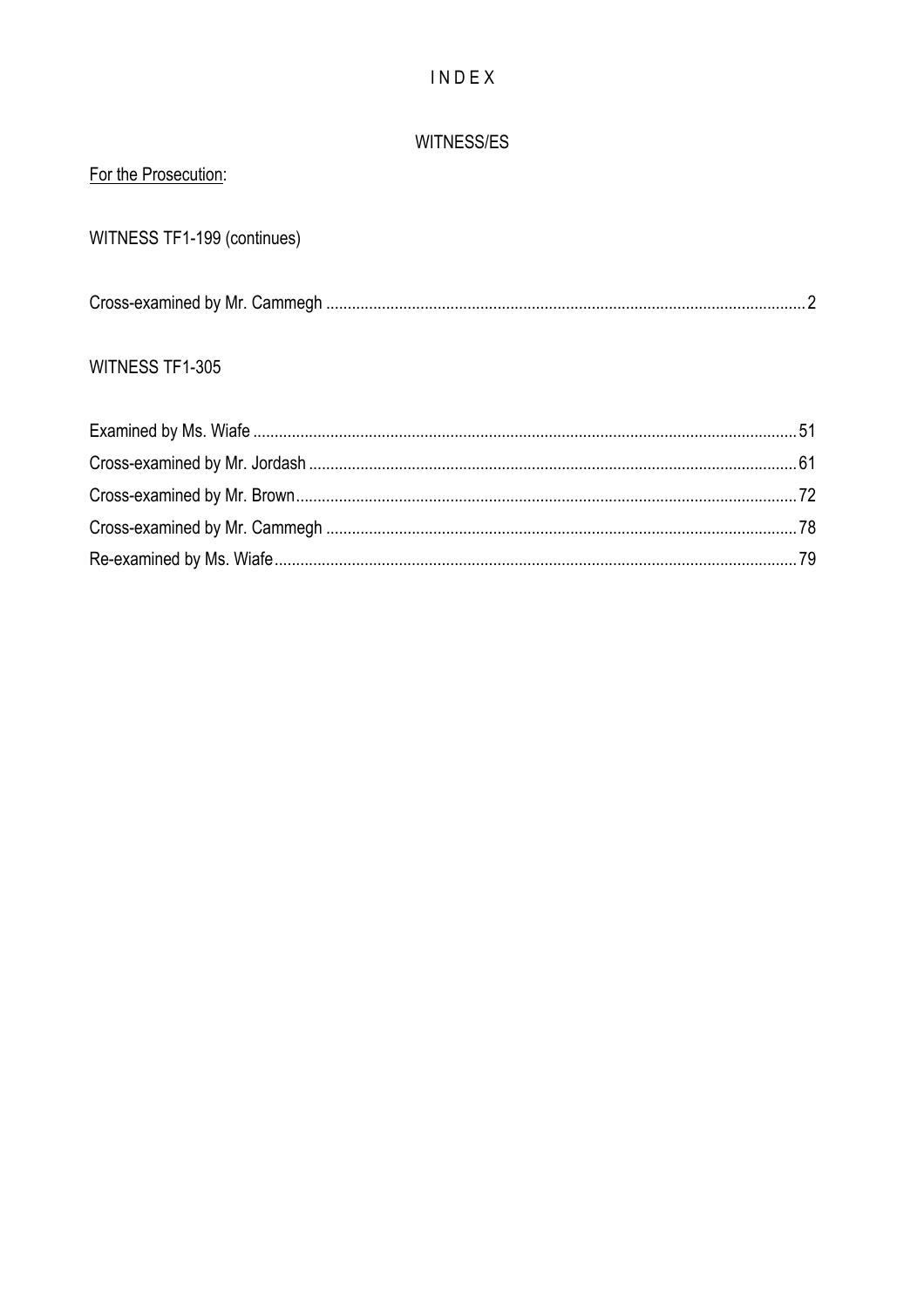| 1              | [Tuesday, 27 July 2004]                                                                               |
|----------------|-------------------------------------------------------------------------------------------------------|
| $\overline{2}$ | [The accused Sesay and Kallon entered court]                                                          |
| 3              | [The accused Gbao not present]                                                                        |
| 4              | [Open session]                                                                                        |
| 5              | [Upon commencing at 10.15 a.m.]                                                                       |
| 6              | <b>MR. PRESIDENT:</b>                                                                                 |
| 7              | Yes, we're resuming the session. Mr. Sesay, how are you this morning?                                 |
| 8              | THE ACCUSED SESAY:                                                                                    |
| 9              | Yes, My Lord, I'm okay.                                                                               |
| 10             | <b>MR. PRESIDENT:</b>                                                                                 |
| 11             | You're all right?                                                                                     |
| 12             | THE ACCUSED SESAY:                                                                                    |
| 13             | Yes, sir.                                                                                             |
| 14             | MR. PRESIDENT:                                                                                        |
| 15             | Good.                                                                                                 |
| 16             | Yes, I think, Mr. O'Shea, we would proceed with the cross-examination of prosecution witness -- the   |
| 17             | eighth, prosecution witness, I think.                                                                 |
| 18             | MR. O'SHEA:                                                                                           |
| 19             | Yes. It is TF1-199, Your Honour, and Mr. Cammegh will be taking the cross-examination.                |
| 20             | <b>MR. PRESIDENT:</b>                                                                                 |
| 21             | Pardon?                                                                                               |
| 22             | MR. O'SHEA:                                                                                           |
| 23             | Mr. Cammegh will be taking the cross-examination of that witness.                                     |
| 24             | MR. PRESIDENT:                                                                                        |
| 25             | Well, I would like the records to reflect that yesterday we -- we couldn't sit in the morning because |
| 26             | Mr. Sesay, the first accused, was indisposed and that we adjourned to 3.00 p.m. for him to receive    |
| 27             | medical attention and possibly to resume the session at 3.00. But at about 1.00 p.m. we received a    |
| 28             | report from the doctor, a written report, dated the 26th of July 2004, indicating that he was still   |
| 29             | receiving some attention and that he would only be available this morning. So I sent word to Court    |
| 30             | Management for learned counsel to be informed that the Court would only be sitting today. So I would  |
| 31             | like that to be reflected on the records, because the letter we received from the doctor is -- the    |
| 32             | doctor's name is Dr. Delwin N. Findlay, F-I-N-D-L-A-Y. He's a local medical officer of the Special    |
| 33             | Court for Sierra Leone, and the letter is dated 27th of July 2004. So that is -- that is it. Court    |
| 34             | Management will take this and -- for the purposes of court records, please. It should be put into the |
| 35             | court records.                                                                                        |
| 36             | Yes. Is the witness in place?                                                                         |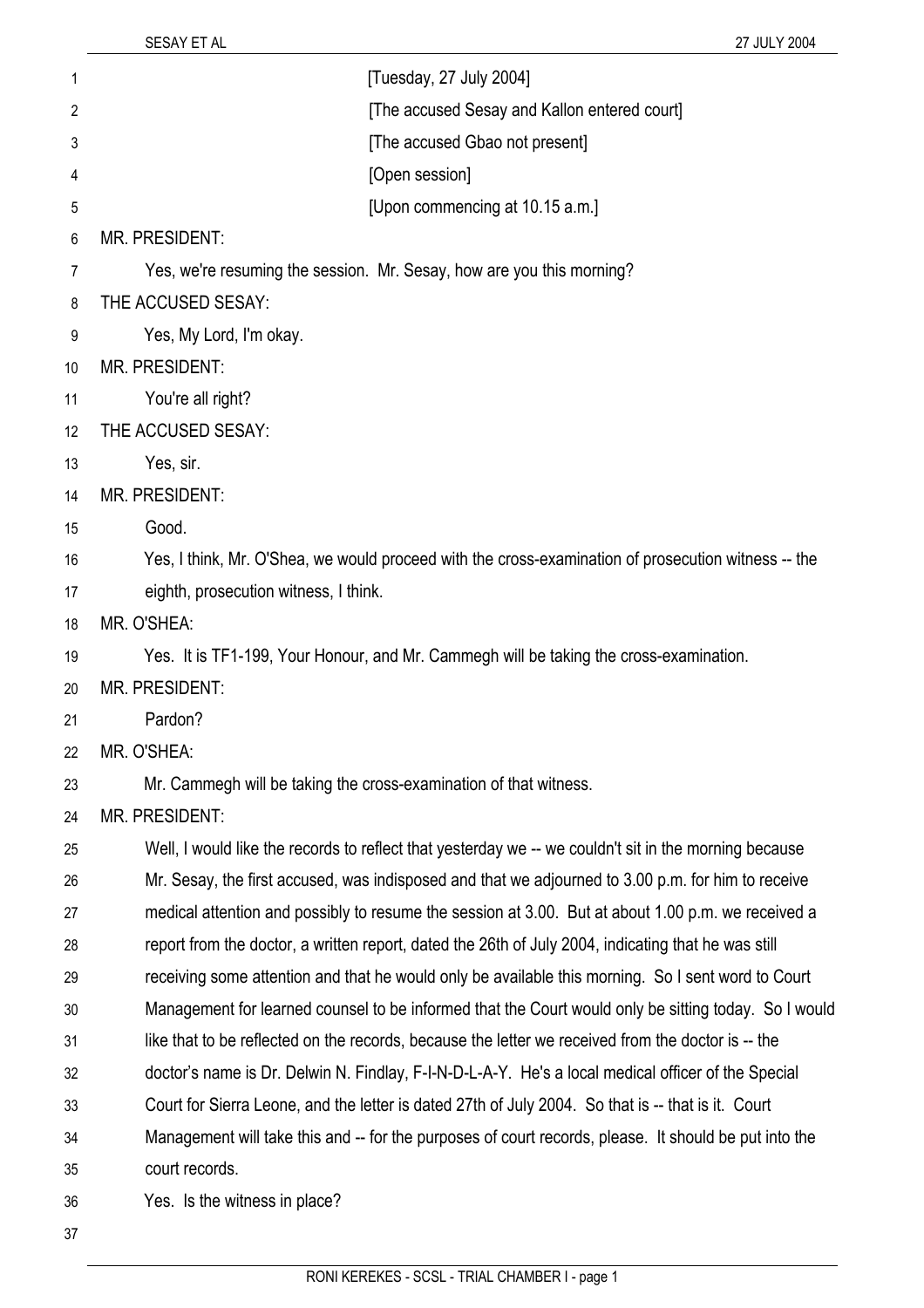| 1  | MS. TAYLOR:                                                                                             |
|----|---------------------------------------------------------------------------------------------------------|
| 2  | I understand that the witness is in place and that the videolink can be set up.                         |
| 3  | <b>JUDGE BOUTET:</b>                                                                                    |
| 4  | What about the screens over there? Are they operational or not?                                         |
| 5  | <b>MS. TAYLOR:</b>                                                                                      |
| 6  | No, they are off, Your Honour.                                                                          |
| 7  | <b>MR. PRESIDENT:</b>                                                                                   |
| 8  | You don't have a screen? All right. Okay. What about this one? Is it switched off?                      |
| 9  | <b>MS. TAYLOR:</b>                                                                                      |
| 10 | All the ones facing the public gallery have been switched off, Your Honour.                             |
| 11 | <b>MR. PRESIDENT:</b>                                                                                   |
| 12 | All right. Okay.                                                                                        |
| 13 | [WITNESS TF1-199 continues]                                                                             |
| 14 | [Witness testified via videolink]                                                                       |
| 15 | CROSS-EXAMINED BY MR. CAMMEGH:                                                                          |
| 16 | MR. CAMMEGH:                                                                                            |
| 17 | Can you hear me, witness?<br>Q.                                                                         |
| 18 | [No response]<br>А.                                                                                     |
| 19 | I'll ask that again. Can you hear me all right, witness?<br>Q.                                          |
| 20 | Yes, I can hear you.<br>А.                                                                              |
| 21 | MR. PRESIDENT:                                                                                          |
| 22 | Please hold on, Mr. Cammegh. Hold on, please.                                                           |
| 23 | Yes, Mr. Cammegh, you can go on, please.                                                                |
| 24 | MR. CAMMEGH:                                                                                            |
| 25 | Last week you gave evidence to this Court in quite some detail about your experiences in the SBU.<br>Q. |
| 26 | You have a very good memory; don't you?                                                                 |
| 27 | Yeah.<br>А.                                                                                             |
| 28 | You're quite confident about what you told us; is that right?<br>Q.                                     |
| 29 | Yeah.<br>А.                                                                                             |
| 30 | You're quite confident that your memory of those events is a true and accurate one?<br>Q.               |
| 31 | Yes.<br>А.                                                                                              |
| 32 | Are you sure about that?<br>Q.                                                                          |
| 33 | Yes.<br>А.                                                                                              |
| 34 | Now, how long were you an operative member of the Small Boys Unit.<br>Q.                                |
| 35 | Two years.<br>А.                                                                                        |
| 36 | MS. TAYLOR:                                                                                             |
| 37 | Your Honours, just before my learned friend continues, it was my understanding that Your Honours        |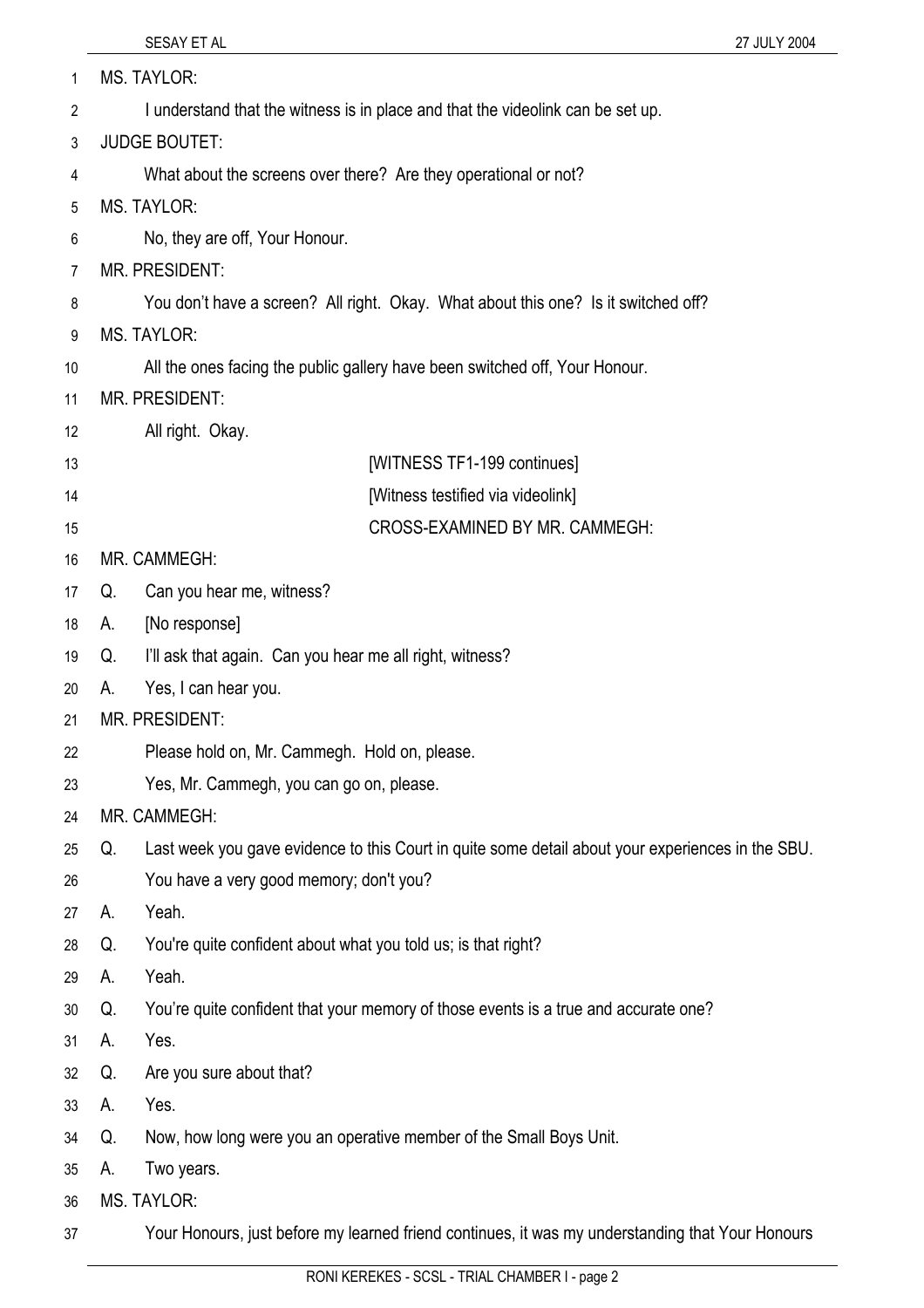|                | SESAY ET AL<br>27 JULY 2004                                                                               |
|----------------|-----------------------------------------------------------------------------------------------------------|
| 1              | granted leave to my learned friend to cross-examine only in relation to the part of this witness's        |
| $\overline{2}$ | testimony that related to the argument, the legal argument that we had in front of Your Honours, and it   |
| 3              | was my understanding that my learned friend said they did not wish to cross-examine this witness on       |
| 4              | any other part of his testimony other than that particular issue.                                         |
| 5              | [Trial Chamber confer]                                                                                    |
| 6              | <b>MR. PRESIDENT:</b>                                                                                     |
| 7              | Let me hear -- yes, what is your response to that, Mr. O'Shea?                                            |
| 8              | MR. CAMMEGH:                                                                                              |
| 9              | Mr. Cammegh.                                                                                              |
| 10             | <b>MR. PRESIDENT:</b>                                                                                     |
| 11             | Mr. Cammegh, I'm sorry. Mr. Cammegh, yes.                                                                 |
| 12             | MR. CAMMEGH:                                                                                              |
| 13             | In a word, bafflement. I'm aware that my friend is obviously very sensitive about a young boy's           |
| 14             | service in the SBU and sensitive as to what he might have done with the machine-gun he told us            |
| 15             | about on the attacks on the villages that he told us about. But nevertheless, his evidence goes to the    |
| 16             | heart of the case against Augustine Gbao because he, to our surprise, has indicated that he knows         |
| 17             | about events in Makeni. I need to test his credibility. Your Honours know that his testimony departed     |
| 18             | in no small part from his written statement, and his credibility is in issue on that subject.             |
| 19             | [Trial Chamber confer]                                                                                    |
| 20             | <b>JUDGE THOMPSON:</b>                                                                                    |
| 21             | Learned counsel for the Prosecution and learned counsel for the Defence, it is our recollection that      |
| 22             | the position, as indicated by learned counsel for the Prosecution, is correct. Nevertheless, we also      |
| 23             | think that given the nature of the testimony so far, the Chamber does not intend to restrict the latitude |
| 24             | or -- which usually give to cross-examination and would allow counsel to cross-examine on matters         |
| 25             | germane to the issues that are -- have been testified to in this Court.                                   |
| 26             | <b>MS. TAYLOR:</b>                                                                                        |
| 27             | If Your Honours please, I understand the Court's ruling. If I can just assist my learned friend with his  |
| 28             | bafflement. I can refer to the transcript of the particular day where my learned friend Mr. O'Shea said,  |
| 29             | "Well the assurances that Mr. Cammegh has just given the Court is that the cross-examination after        |
| 30             | Friday will be confined to that issue. We would not go beyond that issue." And I understand the           |
| 31             | ruling that Your Honour --                                                                                |
| 32             | <b>JUDGE THOMPSON:</b>                                                                                    |
| 33             | Yes, we uphold you on that.                                                                               |
| 34             | MR. PRESIDENT:                                                                                            |
| 35             | We uphold you on that. We have made a U-turn.                                                             |
| 36             | <b>JUDGE THOMPSON:</b>                                                                                    |
| 37             | Yes, right.                                                                                               |
|                |                                                                                                           |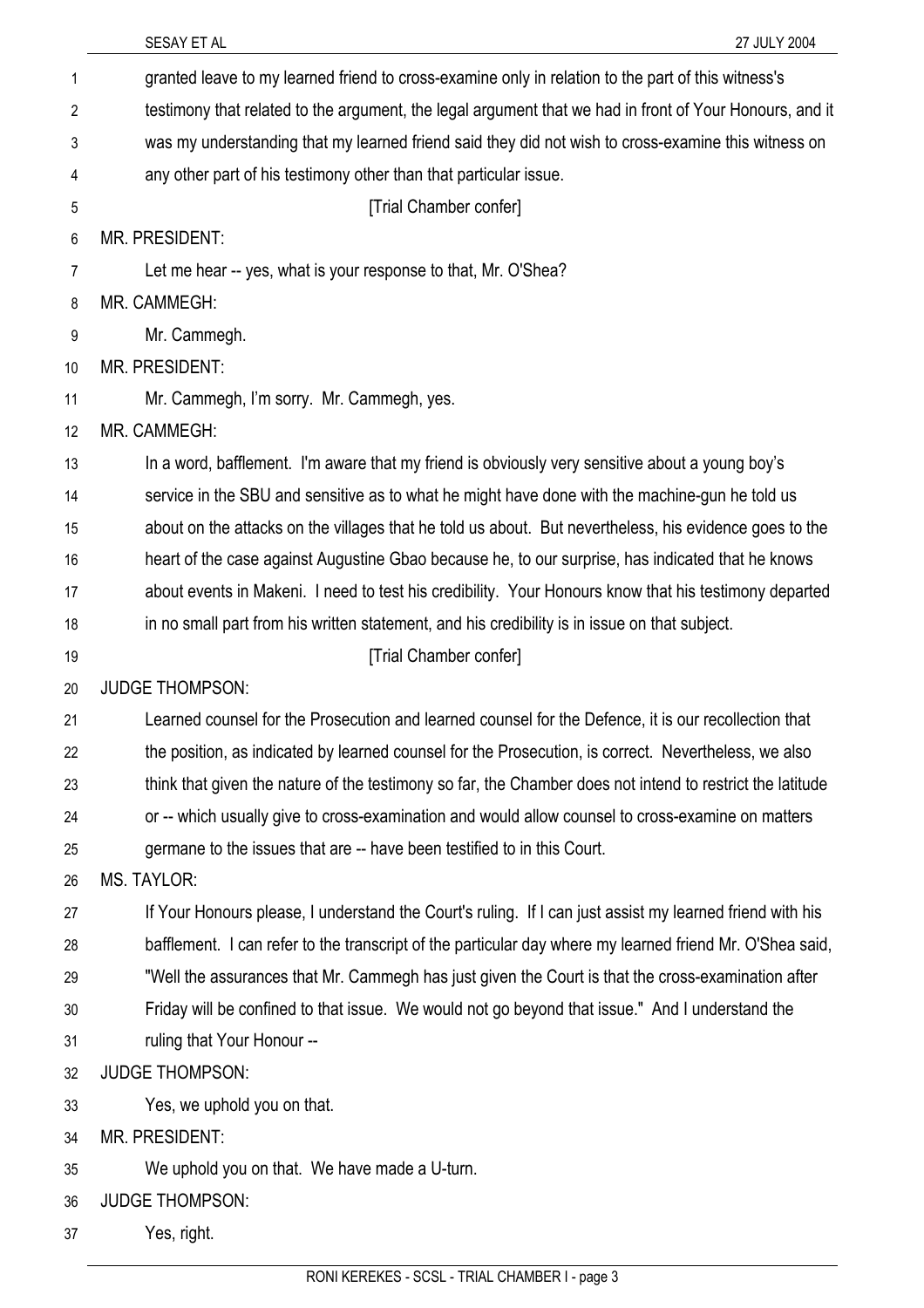| 1  |    | MR. PRESIDENT:                                                                                               |
|----|----|--------------------------------------------------------------------------------------------------------------|
| 2  |    | And we want to say for the integrity of the proceedings, it is not that we are adopting this but for the     |
| 3  |    | particular circumstances of this matter. You are right in your objection.                                    |
| 4  |    | <b>MS. TAYLOR:</b>                                                                                           |
| 5  |    | If Your Honours please.                                                                                      |
| 6  |    | <b>JUDGE THOMPSON:</b>                                                                                       |
| 7  |    | We see no prejudice to the Prosecution. [Overlapping microphones]                                            |
| 8  |    | <b>MR. PRESIDENT:</b>                                                                                        |
| 9  |    | Because there will be a latitude for you to re-examine.                                                      |
| 10 |    | <b>MS. TAYLOR:</b>                                                                                           |
| 11 |    | If Your Honours please.                                                                                      |
| 12 |    | MR. PRESIDENT:                                                                                               |
| 13 |    | Yes, please.                                                                                                 |
| 14 |    | So, Mr. Cammegh, you can go on, please.                                                                      |
| 15 |    | MR. CAMMEGH:                                                                                                 |
| 16 |    | Yes, thank you.                                                                                              |
| 17 | Q. | My question, witness, was how long were you an operational member of the Small Boys Unit?                    |
| 18 | А. | Since they abducted me in my village and I spend two years with them, with the rebels, yeah, but then        |
| 19 |    | I was a small boy so they call the unit Small Boys Unit.                                                     |
| 20 | Q. | So how long were you involved in the rebels attacking villages? Over what period were you attacking          |
| 21 |    | villages?                                                                                                    |
| 22 | А. | Pardon?                                                                                                      |
| 23 | Q. | For how long were you personally involved in the attacks on villages?                                        |
| 24 | А. | As I explained the first day, really I didn't take part in any attack -- in all the attack, you know, when I |
| 25 |    | was with the rebels, really. But my commander who captured me went with me sometimes on several              |
| 26 |    | attack, I mean.                                                                                              |
| 27 | Q. | Yes. Let's be honest, shall we, witness. You told us last week that you accompanied your                     |
| 28 |    | commanders --                                                                                                |
| 29 | А. | Yeah.                                                                                                        |
| 30 | Q. | -- with your machine-gun on attacks on villages.                                                             |
| 31 | А. | Yeah.                                                                                                        |
| 32 | Q. | Now that's true; isn't it?                                                                                   |
| 33 | А. | Yes.                                                                                                         |
| 34 | Q. | So let's try and stick to the truth, all right?                                                              |
| 35 | А. | Yeah.                                                                                                        |
| 36 | Q. | You've taken an oath to tell the truth; haven't you? I would like you to stick to that. Did you use your     |
| 37 |    | machine-gun on any of the attacks on the villages that you told us about?                                    |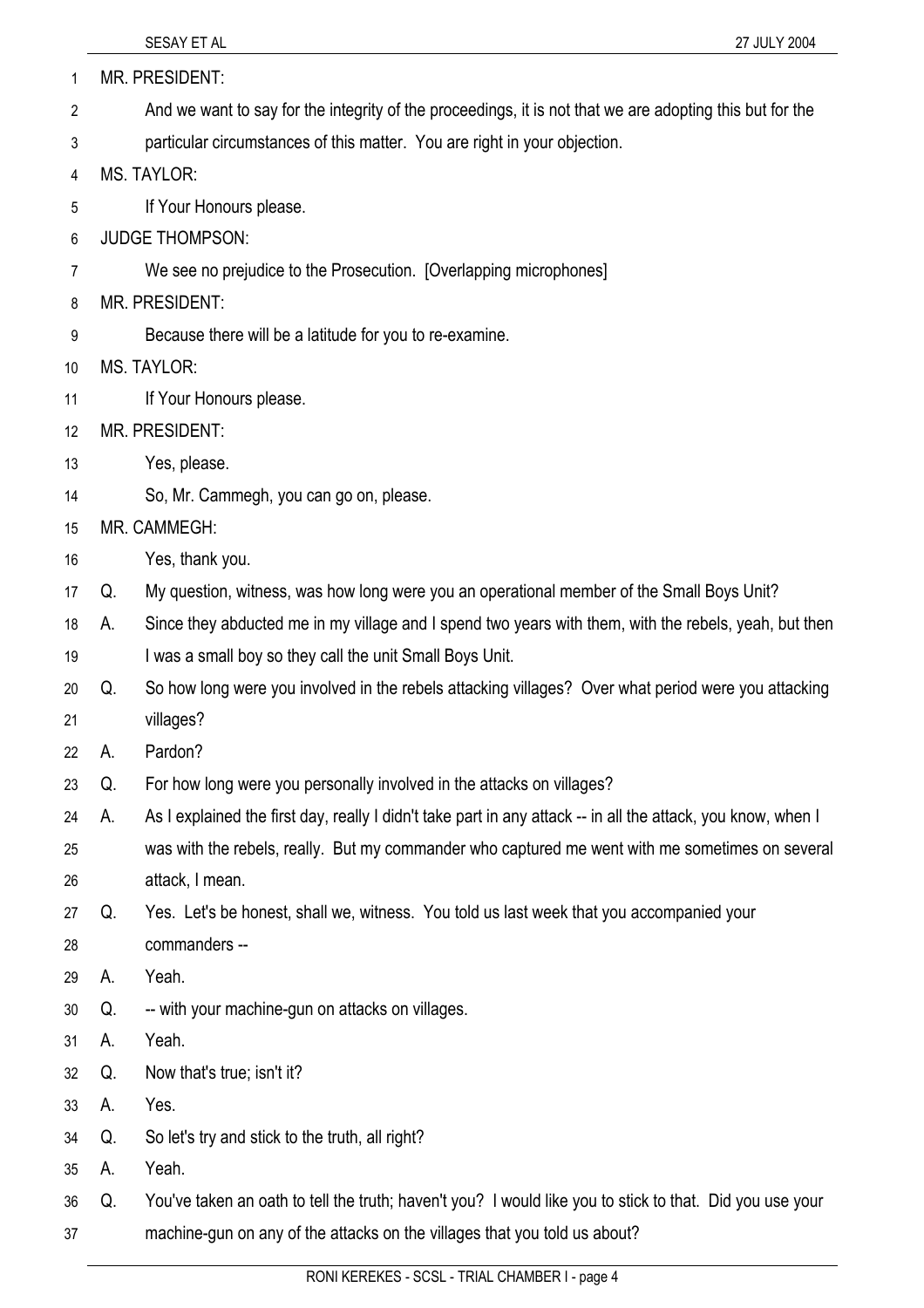|    |    | SESAY ET AL<br>27 JULY 2004                                                                             |
|----|----|---------------------------------------------------------------------------------------------------------|
| 1  | А. | Well, while on attack, my commander he instructed me to be behind him, and while I was with the         |
| 2  |    | machine-gun and I never started shooting, I didn't shoot first, my commander first shoot, and when it   |
| 3  |    | get worst, he will allow me to shoot too.                                                               |
| 4  | Q. | Yes. So the answer is, "Yes, I used my machine-gun on the attacks in villages." Correct?                |
| 5  | А. | Yes.                                                                                                    |
| 6  | Q. | Yes. Did you shoot at anybody?                                                                          |
| 7  | А. | Pardon?                                                                                                 |
| 8  | Q. | Did you shoot at anybody?                                                                               |
| 9  | А. | No -- while on.                                                                                         |
| 10 | Q. | You just fired your gun wildly in the air, did you?                                                     |
| 11 | А. | Pardon?                                                                                                 |
| 12 | Q. | You just shot your gun wildly in the air, did you?                                                      |
| 13 | А. | Yeah.                                                                                                   |
| 14 | Q. | To make it look as if you were shooting at people?                                                      |
| 15 | А. | Well, boss -- my commander, you know, as I told you, instruct me to shoot and I didn't see any object,  |
| 16 |    | but I just shoot, you know, to defend myself.                                                           |
| 17 | Q. | So you didn't shoot at any innocent civilians or any members of the other rebel forces opposing you;    |
| 18 |    | is that the answer?                                                                                     |
| 19 | А. | Yeah.                                                                                                   |
| 20 | Q. | All right. You're quite sure about that?                                                                |
| 21 | A. | I'm quite sure about that.                                                                              |
| 22 | Q. | I see.                                                                                                  |
| 23 | А. | Because I can't tell while shooting because I didn't see the direction because we're in the bush, you   |
| 24 |    | know, while the attack is going to the direction of the town, the particular town.                      |
| 25 | Q. | All right. But what you can say is that you accompanied your commander on attacks on villages --        |
| 26 | А. | Yeah.                                                                                                   |
| 27 | Q. | -- with a machine-gun that you were carrying and when he told you to fire that gun, you fired that gun; |
| 28 |    | is that right?                                                                                          |
| 29 | А. | Yeah.                                                                                                   |
| 30 | Q. | Right. And I think you also told us that by December of 1999 it was clear to you that a conference      |
| 31 |    | was going to be taking place in Kabala?                                                                 |
| 32 | А. | Yeah.                                                                                                   |
| 33 | Q. | And Colonel Savage from your unit went to that conference in Kabala?                                    |
| 34 | А. | Yeah.                                                                                                   |
| 35 | Q. | I believe you were based in --                                                                          |
| 36 |    | MR. PRESIDENT:                                                                                          |
| 37 |    | By what date? Please, Mr. Cammegh, take it easy. Take it easy.                                          |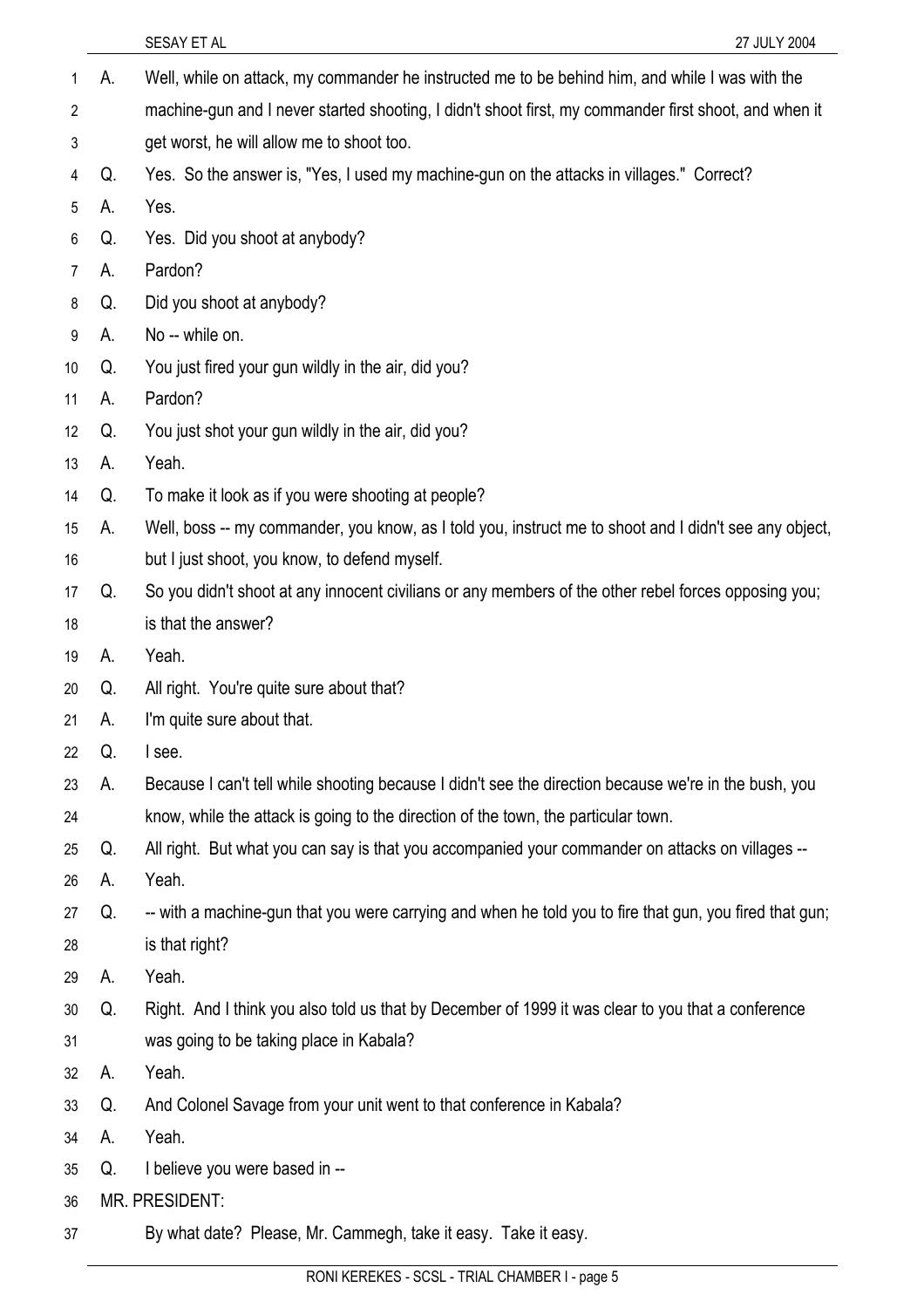| 1               |                | MR. CAMMEGH:                                                                                              |  |
|-----------------|----------------|-----------------------------------------------------------------------------------------------------------|--|
| $\overline{2}$  |                | December 1999.                                                                                            |  |
| 3               | А.             | No, I didn't say -- yeah, the ending of 1999.                                                             |  |
| 4               | Q.             | All right.                                                                                                |  |
| 5               | MR. PRESIDENT: |                                                                                                           |  |
| 6               |                | By the ending of 1999 what happened?                                                                      |  |
| 7               |                | MR. CAMMEGH:                                                                                              |  |
| 8               | Q.             | I think you were in Bafodia at that time; is that correct?                                                |  |
| 9               | А.             | Yeah.                                                                                                     |  |
| 10 <sup>°</sup> | Q.             | And Colonel Savage went from Bafodia to Kabala?                                                           |  |
| 11              | А.             | Yeah. Not Colonel Savage, but Brigadier Mani.                                                             |  |
| 12              | Q.             | <b>Brigadier Mani?</b>                                                                                    |  |
| 13              | А.             | Yeah.                                                                                                     |  |
| 14              | Q.             | And he went to the conference in Kabala; correct?                                                         |  |
| 15              | А.             | Yeah.                                                                                                     |  |
| 16              | Q.             | Returned to Bafodia, and ordered Colonel Savage to set you free; is that right?                           |  |
| 17              | А.             | Yeah.                                                                                                     |  |
| 18              | Q.             | And I think thereafter you walked to Kabala with other members of your SBU?                               |  |
| 19              | А.             | Yes.                                                                                                      |  |
| 20              | Q.             | All right. I think you told us, in fact, I'm sure you told us last week, witness, that you had arrived in |  |
| 21              |                | Kabala with your Small Boys Unit at the end of 2000 -- I'm sorry, the end of 1999 or the very             |  |
| 22              |                | beginning of 2000; is that correct?                                                                       |  |
| 23              | Α.             | Yes.                                                                                                      |  |
| 24              | Q.             | So are we talking about December, January?                                                                |  |
| 25              | А.             | No, January.                                                                                              |  |
| 26              | Q.             | January?                                                                                                  |  |
| 27              | А.             | Yes.                                                                                                      |  |
| 28              | Q.             | Are you able to remember whether this was at the beginning part of January --                             |  |
| 29              | А.             | I said the beginning of January.                                                                          |  |
| 30              | Q.             | Right. And you're in Kabala the beginning of January 2000?                                                |  |
| 31              | А.             | Yeah.                                                                                                     |  |
| 32              | Q.             | Were you disarmed by then?                                                                                |  |
| 33              | А.             | Well, I didn't take part in the disarmament because they call our unit -- we were in the hands of child   |  |
| 34              |                | protection agency, that is xxxx. So they said children should not be disarmed and because while           |  |
| 35              |                | living in the camp -- I mean, the bush, our commander removed our machine-gun from us, so we're --        |  |
| 36              |                | we were with no gun, I mean.                                                                              |  |
| 37              | Q.             | I understand. You told us this -- I can't remember if it was Monday or Tuesday that -- you had told us    |  |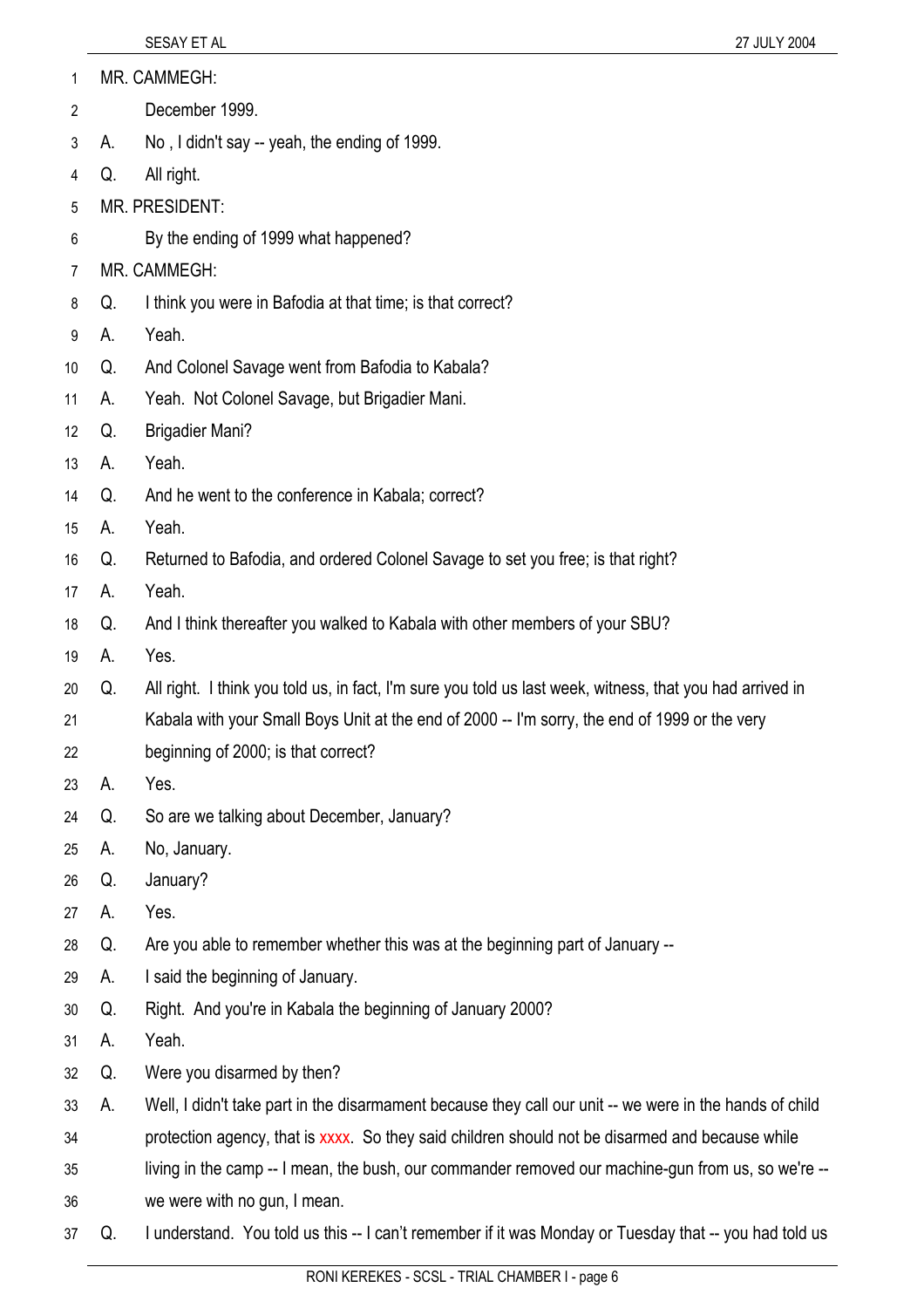| 1                     |    | that you were in the -- you were in Kabala for two weeks --                                            |
|-----------------------|----|--------------------------------------------------------------------------------------------------------|
| $\mathbf{2}^{\prime}$ | А. | Yeah.                                                                                                  |
| 3                     | Q. | -- before you were taken in UN trucks to Lunsar?                                                       |
| 4                     | А. | Yeah.                                                                                                  |
| 5                     | Q. | Do you stand by that? Is that right?                                                                   |
| 6                     | А. | Yes.                                                                                                   |
| $\overline{7}$        | Q. | Thank you. Can I just ask you this: You're English, if I may say so, is very good now; isn't it?       |
| 8                     | А. | Yes.                                                                                                   |
| 9                     | Q. | Was it always this good, witness?                                                                      |
| 10                    | А. | Pardon?                                                                                                |
| 11                    | Q. | Was it always --                                                                                       |
| 12                    |    | <b>MR. PRESIDENT:</b>                                                                                  |
| 13                    |    | It depends on what you mean by good, Mr. Cammegh. I wouldn't want you to drive this witness, you       |
| 14                    |    | know, too far. When you say his English is very good, I don't know what standard you're setting for    |
| 15                    |    | his English.                                                                                           |
| 16                    |    | MR. CAMMEGH:                                                                                           |
| 17                    |    | I'll put it a different way.                                                                           |
| 18                    |    | MR. PRESIDENT:                                                                                         |
| 19                    |    | Because we have to be very careful. He's a child witness, and when you say, "very good, very good,"    |
| 20                    |    | I don't know whether you're setting the very good in terms of the standards of Sierra Leone or the     |
| 21                    |    | standards of England.                                                                                  |
| 22                    |    | MR. CAMMEGH:                                                                                           |
| 23                    |    | Your Honour, I take the point. I'll put it in a different way.                                         |
| 24                    | Q. | In this way, witness, was your English always at the standard that it is now?                          |
| 25                    | А. | Pardon?                                                                                                |
| 26                    | Q. | Was your spoken English --                                                                             |
| 27                    | А. | Yeah.                                                                                                  |
| 28                    | Q. | -- always to the standard to which it is now?                                                          |
| 29                    | А. | Yeah.                                                                                                  |
| 30                    | Q. | Do you understand the question?                                                                        |
| 31                    | А. | Well, if you're surprise (sic) at my English presently, because since they wasted my time two years, I |
| 32                    |    | didn't be able to go to school, so the sooner we're out of the bush, so I determined myself to study   |
| 33                    |    | very hard in order to improve myself so I would be able to train myself in the future.                 |
| 34                    | Q. | To do what, I'm sorry?                                                                                 |
| 35                    | А. | So I will be able to trace my future.                                                                  |
| 36                    | Q. | Trace your future?                                                                                     |
| 37                    | A. | Yeah.                                                                                                  |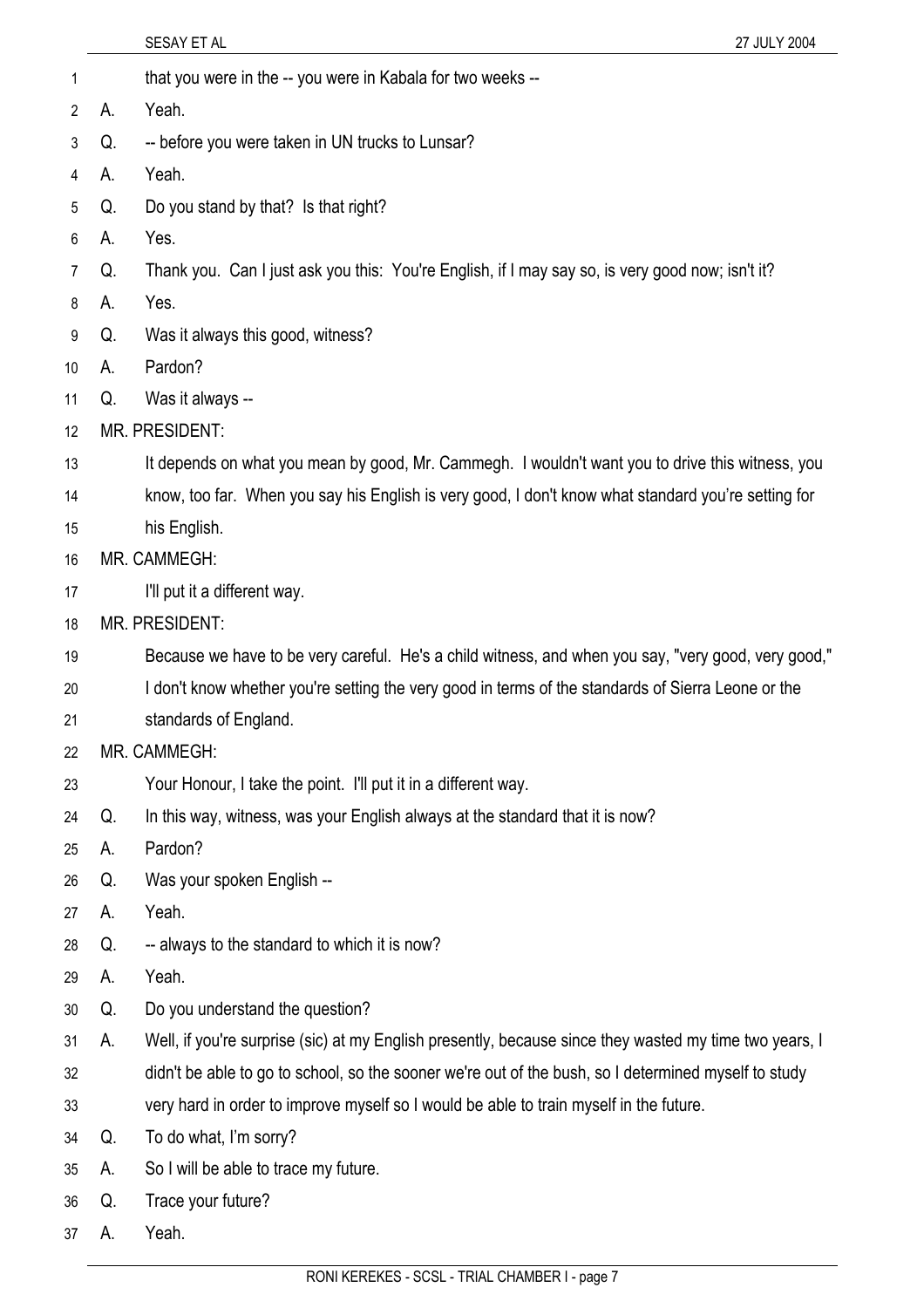|                | SESAY ET AL<br>27 JULY 2004                                                                                |
|----------------|------------------------------------------------------------------------------------------------------------|
| 1              | I see.<br>Q.                                                                                               |
| $\overline{2}$ | MR. PRESIDENT:                                                                                             |
| 3              | He said his education was interrupted for two years, that created a deterioration and when he was          |
| 4              | released, he then went to school in order to improve his future.                                           |
| 5              | MR. CAMMEGH:                                                                                               |
| 6              | Your Honour, I have that.                                                                                  |
| 7              | MR. PRESIDENT:                                                                                             |
| 8              | Yes, so place his English, you know, in that context.                                                      |
| 9              | MR. CAMMEGH:                                                                                               |
| 10             | Your honour, that's exactly what I'm doing and he's answered the question in precisely the way I           |
| 11             | hoped he would.                                                                                            |
| 12             | <b>MR. PRESIDENT:</b>                                                                                      |
| 13             | All right.                                                                                                 |
| 14             | MR. CAMMEGH:                                                                                               |
| 15             | So since Kabala, early 2000, you've studied hard?<br>Q.                                                    |
| 16             | Yeah.<br>А.                                                                                                |
| 17             | And this is through the help of xxxx, is it, and other agencies?<br>Q.                                     |
| 18             | Yes.<br>А.                                                                                                 |
| 19             | Have you had much contact with the UN or different UN organisations since January 2000?<br>Q.              |
| 20             | Pardon?<br>А.                                                                                              |
| 21             | Have you had much contact with United Nations organisations or agencies like xxxx since January of<br>Q.   |
| 22             | 2000?                                                                                                      |
| 23             | Yeah. During the year 2001 I had a contact with xxxx, xxxx<br>А.                                           |
| 24             | <b>MS. TAYLOR:</b>                                                                                         |
| 25             | Your Honour, before the witness answers this particular question, I am concerned what he is about to       |
| 26             | say may well lead to his identification, and if my friend presses this question, I ask that this question  |
| 27             | be answered in closed session.                                                                             |
| 28             | MR. PRESIDENT:                                                                                             |
| 29             | Yes.                                                                                                       |
| 30             | <b>JUDGE BOUTET:</b>                                                                                       |
| 31             | I don't know what the answer was, but from the beginning of the answer I had the feeling that he was       |
| 32             | going give an indication that would place him in a scenario where he could easily be identified, so I      |
| 33             | MR. CAMMEGH:                                                                                               |
| 34             | I'll deal -- skirt around it without revealing the identity.                                               |
| 35             | If I can just put the question in this way: Witness, since 2001, have you been in very close contact<br>Q. |
| 36             | with xxxx xxxx?                                                                                            |

37 MS. TAYLOR: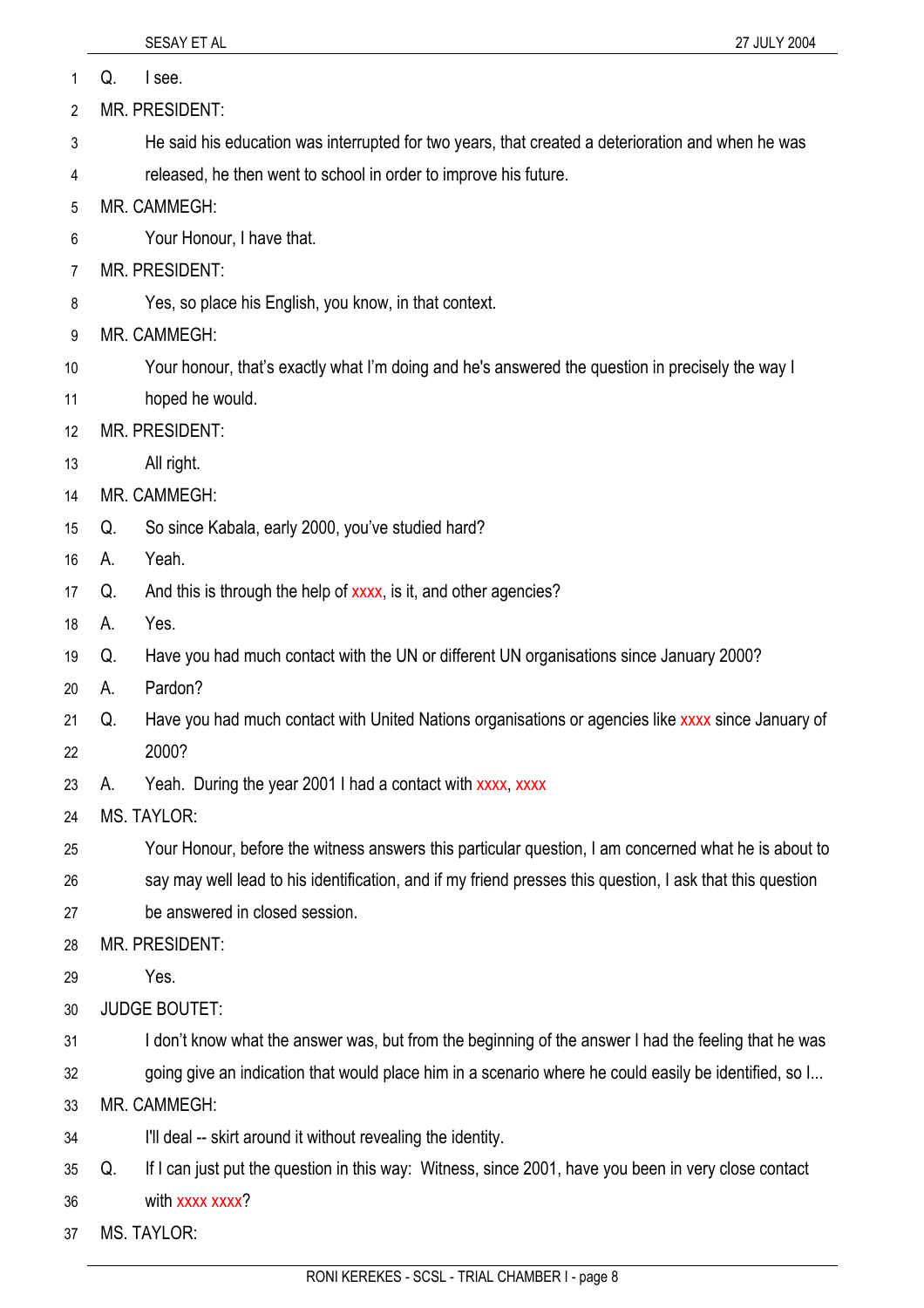|    | SESAY ET AL<br>27 JULY 2004                                                                                    |
|----|----------------------------------------------------------------------------------------------------------------|
| 1  | Your Honour, I'm sorry to interrupt again, but that is the precise question that may lead to an answer         |
| 2  | that will identify --                                                                                          |
| 3  | MR. CAMMEGH:                                                                                                   |
| 4  | Well it requires a yes or no.                                                                                  |
| 5  | <b>MS. TAYLOR:</b>                                                                                             |
| 6  | That may well be that it requires a yes or no, but we're not sure how --                                       |
| 7  | MR. PRESIDENT:                                                                                                 |
| 8  | Objection sustained.                                                                                           |
| 9  | <b>MS. TAYLOR:</b>                                                                                             |
| 10 | Thank you, Your Honour.                                                                                        |
| 11 | MR. CAMMEGH:                                                                                                   |
| 12 | Well, perhaps we could go into closed session for me to put that question, please.                             |
| 13 | [Trial Chamber confer]                                                                                         |
| 14 | <b>MR. PRESIDENT:</b>                                                                                          |
| 15 | Mr. Walker, can they prepare, you know, the equipment for a closed session, please?                            |
| 16 | <b>MR. WALKER:</b>                                                                                             |
| 17 | We'll need to mute the public gallery.                                                                         |
| 18 | MR. PRESIDENT:                                                                                                 |
| 19 | Yeah, that's fine too. Switch them off.                                                                        |
| 20 | <b>JUDGE BOUTET:</b>                                                                                           |
| 21 | Mr. Cammegh, you think that that particular portion of your cross-examination could be of some                 |
| 22 | duration, so we can at least inform the public of that, five minutes, ten minutes, half hour?                  |
| 23 | MR. CAMMEGH:                                                                                                   |
| 24 | I'm hoping for no more than three to five minutes. It's a very --                                              |
| 25 | <b>JUDGE BOUTET:</b>                                                                                           |
| 26 | A very precise area?                                                                                           |
| 27 | MR. CAMMEGH:                                                                                                   |
| 28 | Yeah.                                                                                                          |
| 29 | <b>JUDGE BOUTET:</b>                                                                                           |
| 30 | Okay.                                                                                                          |
| 31 | [At this point in the proceedings, a portion of the transcript, pages 10 to 12, was extracted and sealed under |
| 32 | separate cover, as the session was heard in camera]                                                            |
| 33 |                                                                                                                |
| 34 |                                                                                                                |
| 35 |                                                                                                                |
| 36 |                                                                                                                |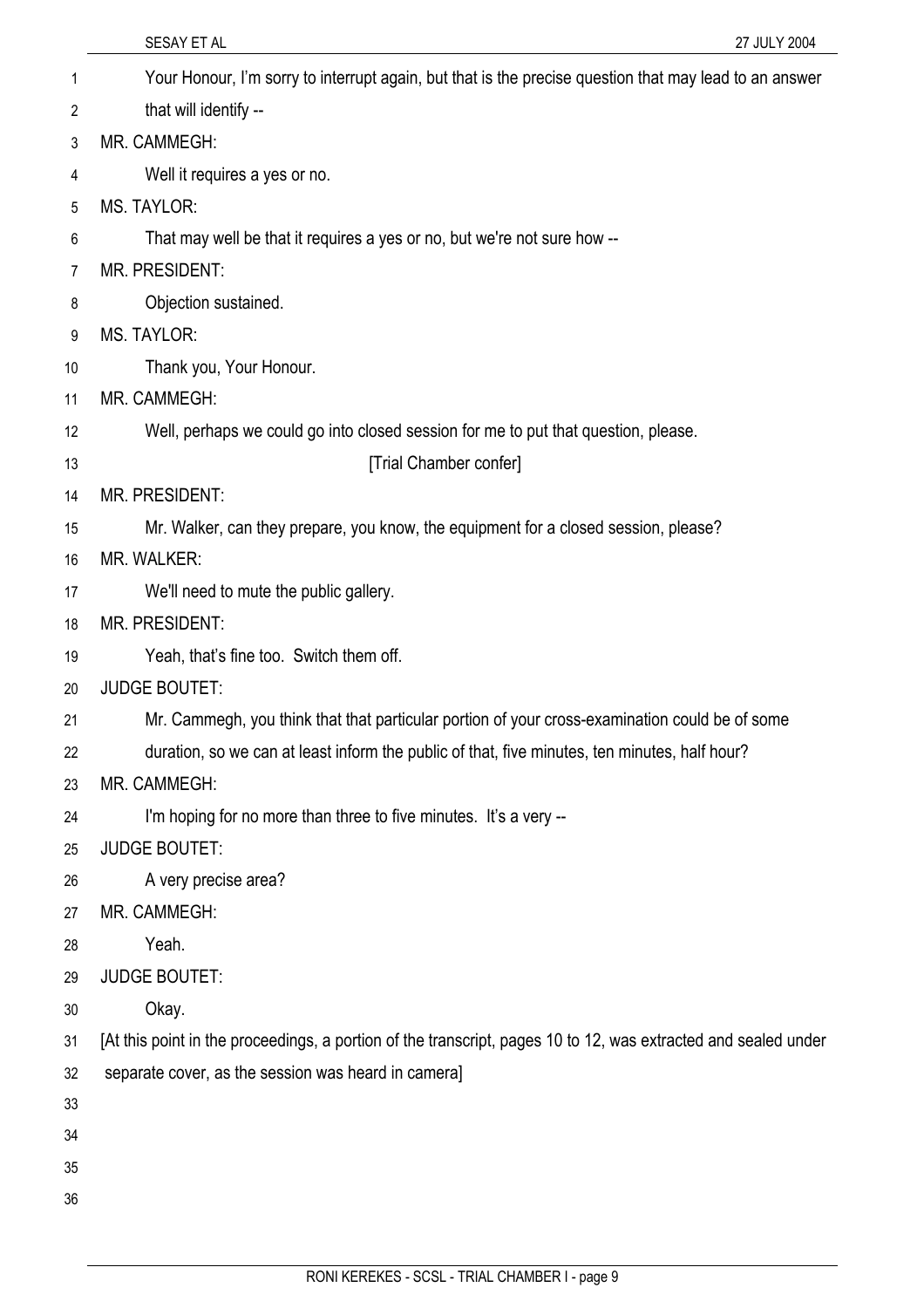2 MR. PRESIDENT:

3 Mr. Walker, can the technicians put the gallery, you know, on, please. We're back to open session.

- 4 JUDGE BOUTET:
- 5 So, Mr. Witness, you've heard what we've been saying?
- 6 THE WITNESS:
- 7 Yes.
- 8 JUDGE BOUTET:
- 9 We were under closed session and now we're coming back in open session.
- 10 THE WITNESS:
- 11 Okay.
- 12 MR. PRESIDENT:
- 13 So if there's any reply which would reveal your identity, you are not obliged to answering; you
- 14 understand?
- 15 THE WITNESS:
- 16 Yeah, thank you, My Lord.
- 17 MR. PRESIDENT:
- 18 Yes.
- 19 MR. CAMMEGH:
- 20 Q. Now, witness, what I want to come to now is your evidence about what you experienced after your
- 21 time in Kabala?
- 22 MR. PRESIDENT:
- 23 Is the gallery switched on? Thank you.
- $24$ MR. CAMMEGH:
- 25 Q. You told us earlier on that you stayed in Kabala for two weeks from the beginning of January 2000?
- 26 Yes?
- 27 A. Yes.
- 28 Q. Then you were taken with your friends and colleagues in United Nations vehicles down the road to
- 29 Lunsar?
- 30 A. Yeah.
- 31 Q. So you travelled in a what, a southwest direction, I think. Would that be right?
- 32 A. I did not.
- 33 Q. We can look at it on a map, so we won't worry about that. But you travelled from Kabala to Lunsar?
- 34 A. Yes.
- 35 Q. Now, can you confirm this, that Makeni, the town of Makeni, is away to the east of Lunsar, isn't it?
- 36 MS. TAYLOR:
- 37 Your Honour, I think my friend should establish that the witness understands directions before he asks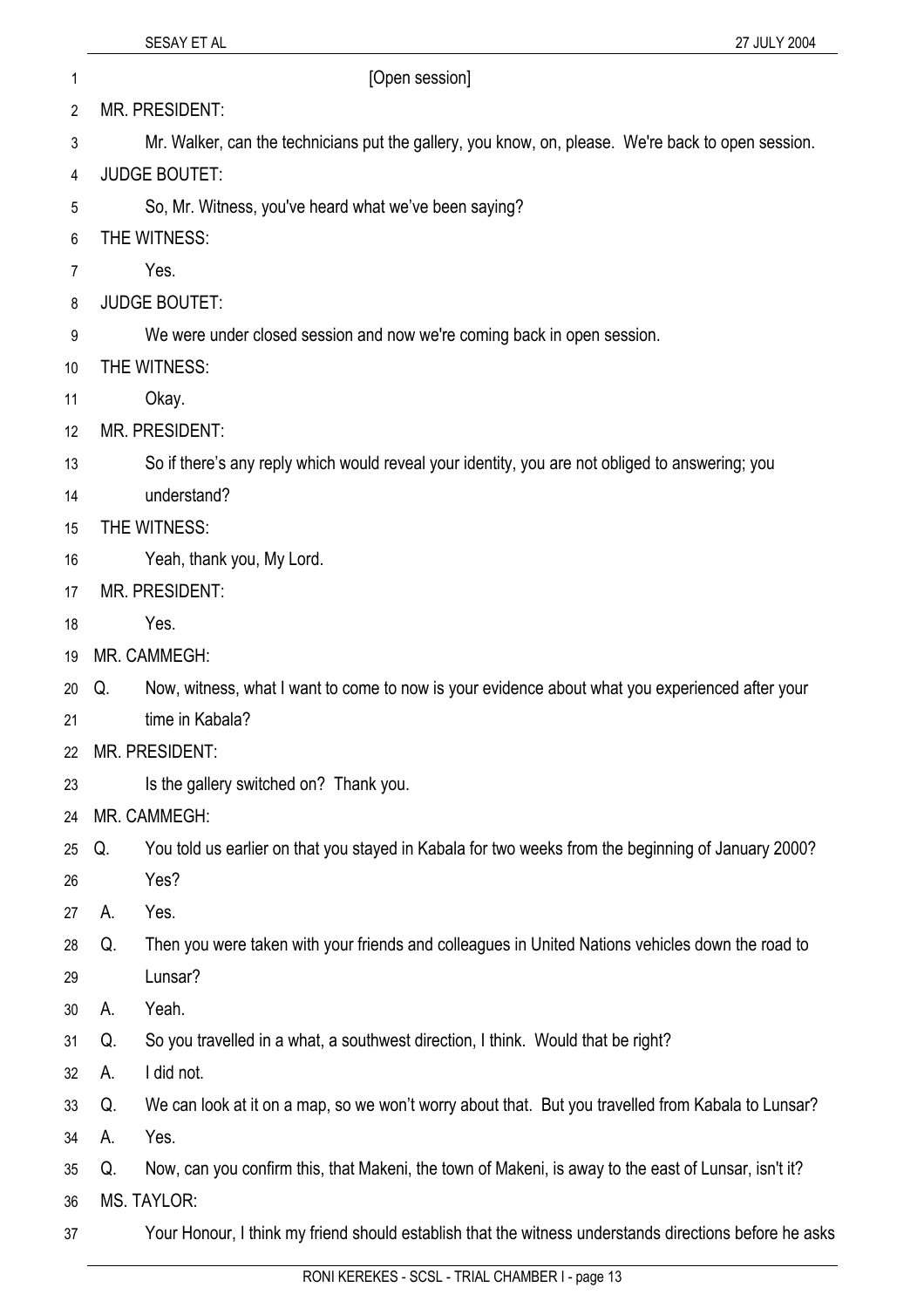|                 |    | SESAY ET AL<br>27 JULY 2004                                                                                     |
|-----------------|----|-----------------------------------------------------------------------------------------------------------------|
| 1               |    | this question.                                                                                                  |
| 2               |    | MR. CAMMEGH:                                                                                                    |
| 3               |    | All right.                                                                                                      |
| 4               | Q. | Witness, do you understand the difference between -- well, do you understand what I mean by north,              |
| 5               |    | south, west and east?                                                                                           |
| 6               | А. | Yeah, I can understand, but since Makeni is at the north, know, of the country.                                 |
| 7               | Q. | All right. Well, I won't bother with directions. We'll just stick to the places, all right because I think that |
| 8               |    | will be -- I don't want to confuse you. All right?                                                              |
| 9               | А. | Yeah.                                                                                                           |
| 10              | Q. | So you go down to Lunsar?                                                                                       |
| 11              | А. | Yeah.                                                                                                           |
| 12 <sup>°</sup> | Q. | And is there a xxxx at Lunsar?                                                                                  |
| 13              | А. | Yes.                                                                                                            |
| 14              | Q. | Is that where xxxx was based in early 2000?                                                                     |
| 15              | А. | Yeah.                                                                                                           |
| 16              | Q. | Right. You told us this the other day, that after three months in Lunsar you heard that there had been          |
| 17              |    | attacks by rebels in Makeni; do you remember that?                                                              |
| 18              | А. | Yes.                                                                                                            |
| 19              | Q. | And you're quite sure that it was three months afterwards?                                                      |
| 20              | А. | Yes.                                                                                                            |
| 21              | Q. | Yes. So that would mean what, January, February, March of 2000?                                                 |
| 22              | А. | Yes.                                                                                                            |
| 23              | Q. | I don't want to be rude, but do you understand what the months of the year are, January, February,              |
| 24              |    | March, April, et cetera?                                                                                        |
| 25              | А. | Yeah.                                                                                                           |
| 26              | Q. | All right. After three months in Lunsar you heard that there had been some attacks; correct?                    |
| 27              | А. | Yes.                                                                                                            |
| 28              | Q. | Can you just remind us what it was that you heard, please? What you were told when you were in                  |
| 29              |    | Lunsar?                                                                                                         |
| 30              | А. | Well, when I was in the camp or in the centre in Lunsar with my colleagues, and one morning they                |
| 31              |    | gathered us in an assembly. So the Caritas staff told us that someone informed them in the office that          |
| 32              |    | there was a kidnap of UNAMSIL in Makeni by the rebels so they advised us that we should leave                   |
| 33              |    | before they came to the centre so that they will avoid the recruitment, another recruitment of the              |
| 34              |    | children.                                                                                                       |
| 35              | Q. | Because the last thing you wanted then was for the rebels to come and recruit you again?                        |
| 36              | А. | Yeah. We didn't want them to recruit us again, that's why we avoid.                                             |
| 37              | Q. | So how soon after you heard that report did you and your friends leave Lunsar?                                  |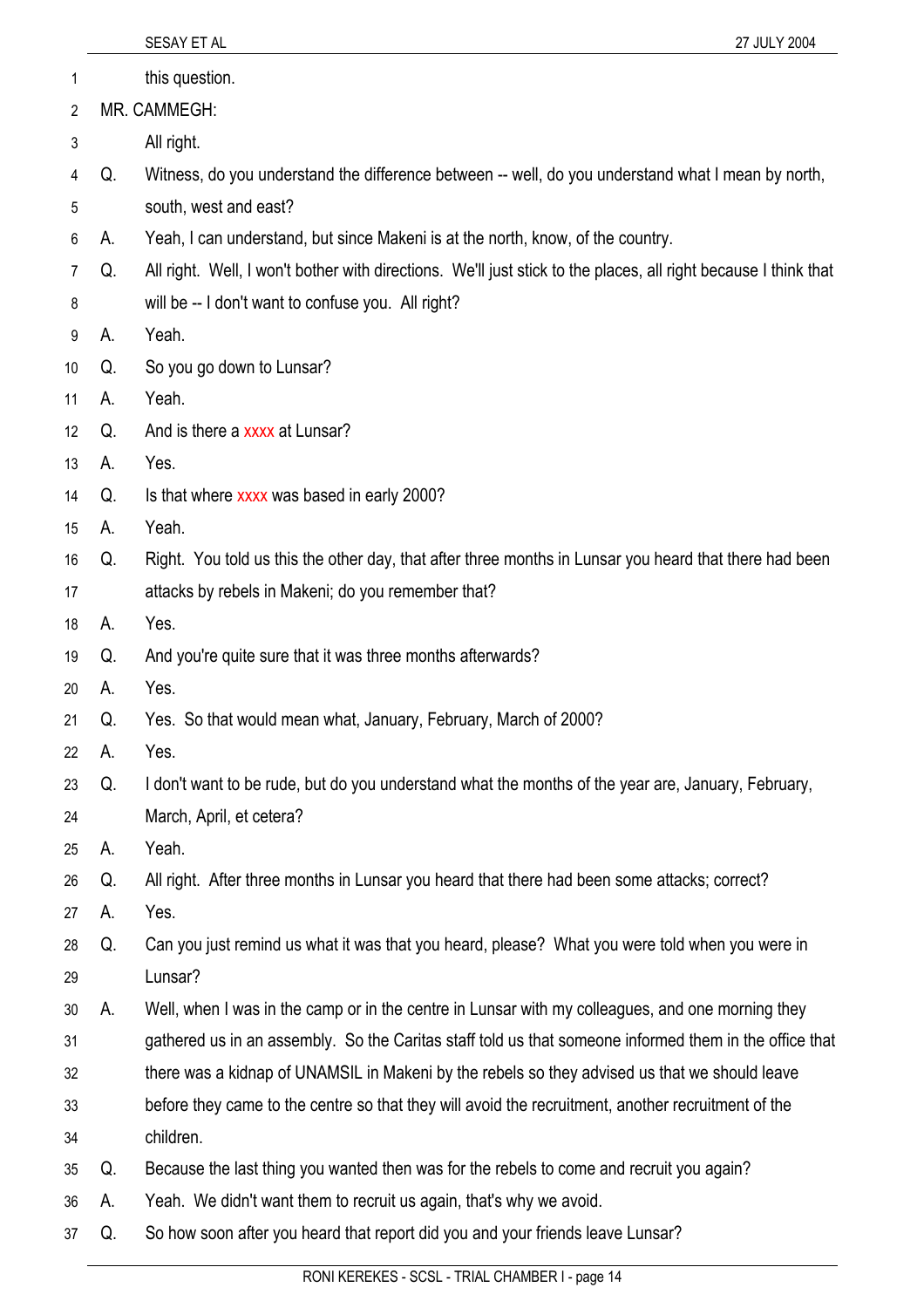| 1              | А. | Yeah.                                                                                                   |
|----------------|----|---------------------------------------------------------------------------------------------------------|
| $\overline{2}$ | Q. | How soon after you heard that news?                                                                     |
| 3              | А. | Well, being that they were on they -- because they used vehicles, you know, so as soon as we had        |
| 4              |    | the information over one hour while we were on preparation, you know, we heard that the town has        |
| 5              |    | mixed up. The people were running everywhere in the town and so we took our bags and our                |
| 6              |    | luggage, you know, we went on -- we went by the -- along the line, I mean, along the route to           |
| 7              |    | Freetown --                                                                                             |
| 8              | Q. | Can I just stop you there. I just want to check on something you just said. You said that within an     |
| 9              |    | hour, did you?                                                                                          |
| 10             | А. | Yes.                                                                                                    |
| 11             | Q. | It was organised for you to leave within an hour of the news?                                           |
| 12             | А. | After hearing this, after we heard the news, you know, after -- over a hour, and we -- we heard from    |
| 13             |    | the people again in the town that they were coming and also the vehicles were on the road, while the    |
| 14             |    | other people, even the civilian in the town they too were running, you know.                            |
| 15             | Q. | How was it organised for you and your friends to leave Lunsar? What method of transport did you         |
| 16             |    | use?                                                                                                    |
| 17             | А. | Well, at that time we didn't know -- no, no vehicle at centre, so we decided to walk by our foot.       |
| 18             | Q. | I see. How many of you?                                                                                 |
| 19             | А. | Oh, we were over 300.                                                                                   |
| 20             | Q. | Were you escorted by anybody?                                                                           |
| 21             | А. | Yes, by xxxx staff.                                                                                     |
| 22             | Q. | Were they armed?                                                                                        |
| 23             | А. | No.                                                                                                     |
| 24             | Q. | No. Now you went on to tell us that there was an incident at Gberi Junction?                            |
| 25             | А. | Yes.                                                                                                    |
| 26             | Q. | Is that also known as Rogberi Junction?                                                                 |
| 27             | А. | Gberi Junction, the name of the place is Gberi Junction.                                                |
| 28             | Q. | All right. I see. Did you get to Gberi Junction yourself?                                               |
| 29             | А. | I didn't get right there, but I -- we closed there with my colleagues --                                |
| 30             | Q. | I'm sorry, I didn't understand that.                                                                    |
| 31             | А. | I said we get close to Gberi Junction because since when we're on the -- along the road, as soon as     |
| 32             |    | we heard the vehicle coming and we -- we went at the side of the road, you know, so that they           |
| 33             |    | wouldn't see us, but we lied down at the side of the road, and we saw the vehicles were passing along   |
| 34             |    | the road, and the vehicles continued with white men and black people they held gun. And the gun         |
| 35             |    | they tied red at the mouth of their gun, and the white men didn't wear any clothes. So at that point we |
| 36             |    | noticed that they were rebel.                                                                           |

37 Q. Now, I want to ask you some more questions about this.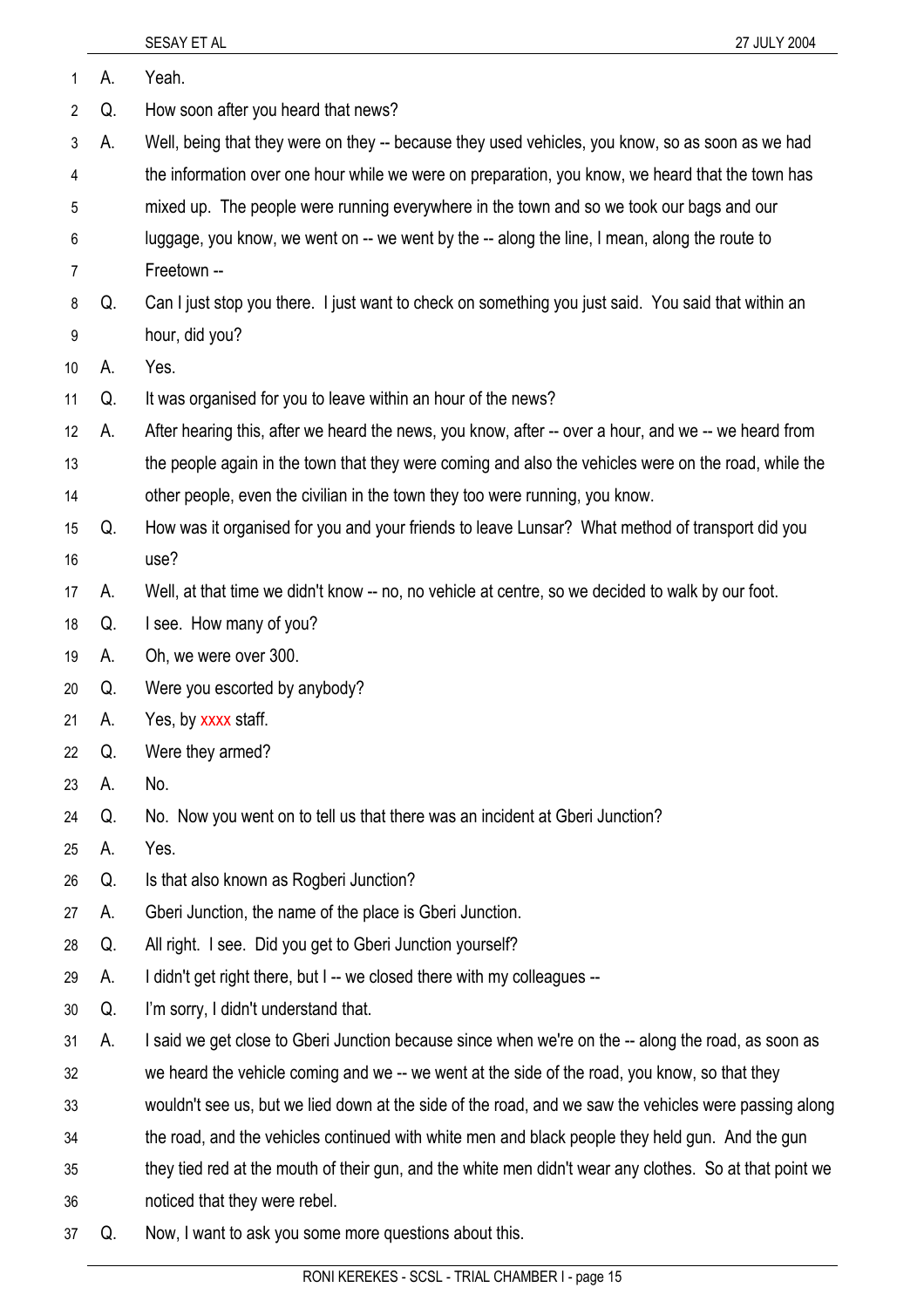- MR. PRESIDENT: 1
- Please, Mr. Cammegh, just hold on, please. 2
- 3 MR. CAMMEGH:
- 4 Yes, certainly.
- 5 MR. PRESIDENT:
- 6 Yes, Mr. Cammegh, you may proceed.
- 7 MR. CAMMEGH:
- 8 Thank you, Your Honour. Forgive me, Your Honour.
- 9 Q. Now, how many lorries did you see?
- 10 A. Well, I can't tell you the number of lorries.
- 11 Q. Why not?
- 12 A. Pardon?
- 13 Q. Why not?
- 14 A. Well, because lorries, you know, they -- while they were on the road, you know, I saw them, you
- 15 know, one by one along the road, so I didn't count the total amount of lorries that were on the road.
- 16 MR. PRESIDENT:
- 17 But you would say that there were about how many? Witness, you would say that there were about
- 18 how many vehicles?
- 19 THE WITNESS:
- 20 Well, the vehicles were over 30 along the road, because I didn't count the total amount of them, but
- 21 while I was along the road with my colleagues, you know, I saw so many vehicles, you know, over 30
- 22 vehicles.
- 23 MR. CAMMEGH:
- 24 Q. You saw over 30 vehicles?
- 25 A. Yeah.
- 26 Q. Can you describe those vehicle as best you can, please?
- 27 A. Pardon?
- 28 Q. Can you describe those vehicles as best you can, please?
- 29 A. Can you ask me louder?
- 30 Q. What did these vehicles look like?
- 31 A. Well, the vehicles they wrote on them "UN" and the vehicles in colour, they were white.
- 32 Q. So were they all, all 30 or so of these vehicles, UN vehicles, so far as you could tell?
- 33 A. Yes, UN vehicles.
- 34 Q. All of them?
- 35 A. Not all of them, but some were -- some were mixed coloured and combat-coloured vehicle, some of
- 36 these vehicle.
- 37 Q. All right. Approximately 30 vehicles?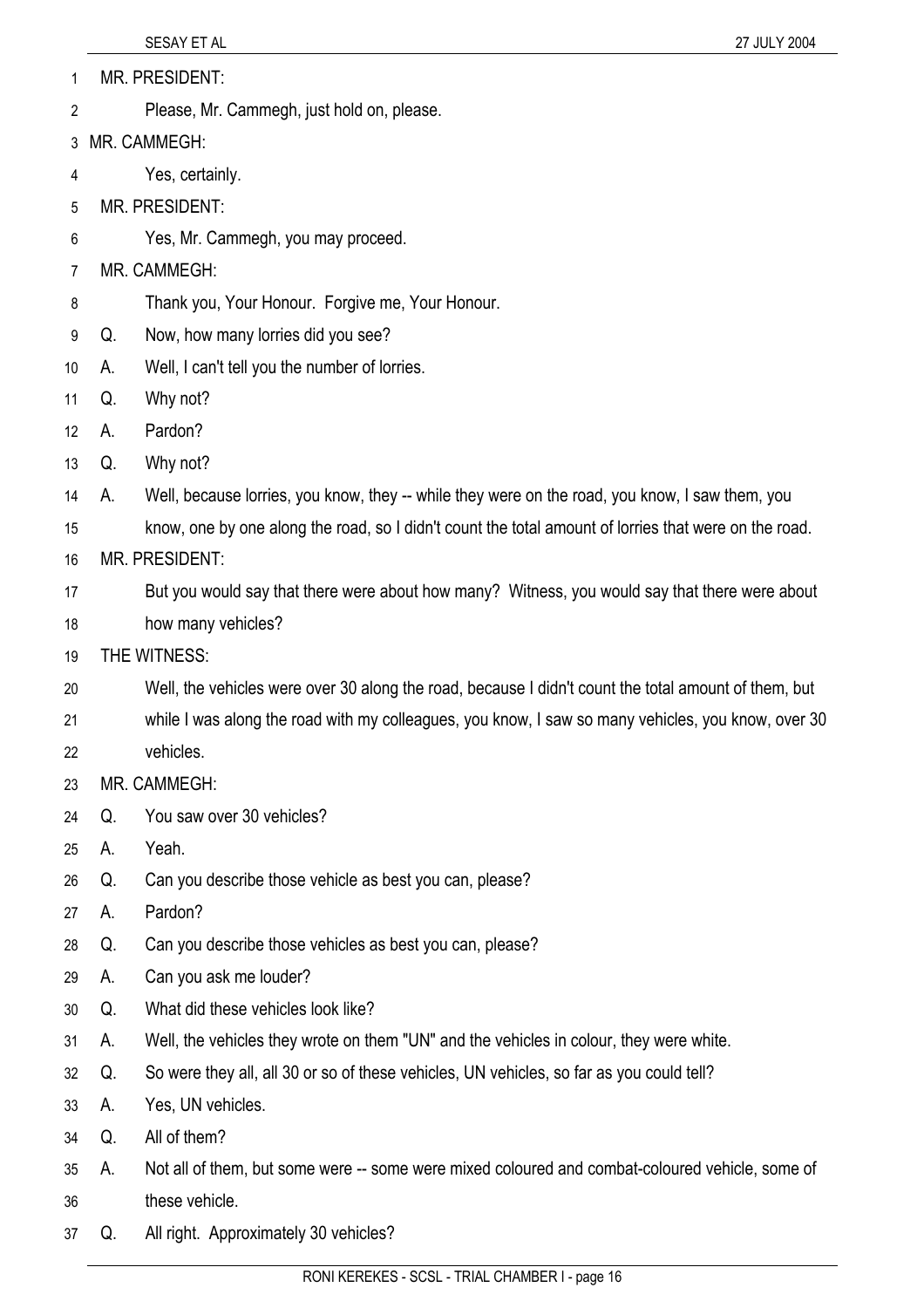| 1  | А. | Yes.                                                                                                        |
|----|----|-------------------------------------------------------------------------------------------------------------|
| 2  | Q. | Approximately how many of those vehicles were white?                                                        |
| 3  | А. | Because the vehicle that were not white were few among this 30.                                             |
| 4  | Q. | The vehicles that were not white were few?                                                                  |
| 5  | А. | Yeah.                                                                                                       |
| 6  | Q. | So most of them were white?                                                                                 |
| 7  | А. | Majority of the vehicles were white and they were written "UN."                                             |
| 8  | Q. | Right. So by the majority, you mean more than 15 were white UN vehicles?                                    |
| 9  | А. | Yes, more than 20.                                                                                          |
| 10 | Q. | More than 20 were white UN vehicles?                                                                        |
| 11 | А. | Yeah.                                                                                                       |
| 12 | Q. | And they were driven by rebels, were they?                                                                  |
| 13 | А. | Yes.                                                                                                        |
| 14 | Q. | More than 20 UN vehicles were being driven by rebels?                                                       |
| 15 | А. | Yes.                                                                                                        |
| 16 | Q. | Right. And you could see the rebels driving these vehicles with your own eyes?                              |
| 17 | А. | Yes.                                                                                                        |
| 18 | Q. | How many of these lorries had white men with no clothes in the back of them?                                |
| 19 | А. | Well, only those vehicles with the white coloured. I saw them with, you know, white men were on             |
| 20 |    | board on those vehicles.                                                                                    |
| 21 | Q. | Well you said there were about 20 vehicles that were white?                                                 |
| 22 | А. | Yes                                                                                                         |
| 23 | Q. | How many, of those 20, had white men in them wearing no clothes?                                            |
| 24 | А. | All of the 20.                                                                                              |
| 25 | Q. | All of them?                                                                                                |
| 26 | А. | Yeah.                                                                                                       |
| 27 | Q. | So you must have seen -- well, just help me with this, if you can, all right? I know this is difficult, but |
| 28 |    | do your best. Approximately how many white men did you see in each of those vehicles?                       |
| 29 | А. | Well, I'm sorry, I can't tell you the total amount of white men I saw in the vehicle.                       |
| 30 | Q. | Was it more than two?                                                                                       |
| 31 | А. | Pardon?                                                                                                     |
| 32 | Q. | Was it more than two?                                                                                       |
| 33 | А. | No, no. I can't remember how many vehicles -- how many white men were. I can't tell you the                 |
| 34 |    | number of white men. As I told you, I saw white men in the vehicle, you know, among the black men           |
| 35 |    | who were with weapons.                                                                                      |
| 36 | Q. | All right. But just to confirm, there were white men in every one of those 20-odd white vehicles?           |
| 37 | А. | Yes.                                                                                                        |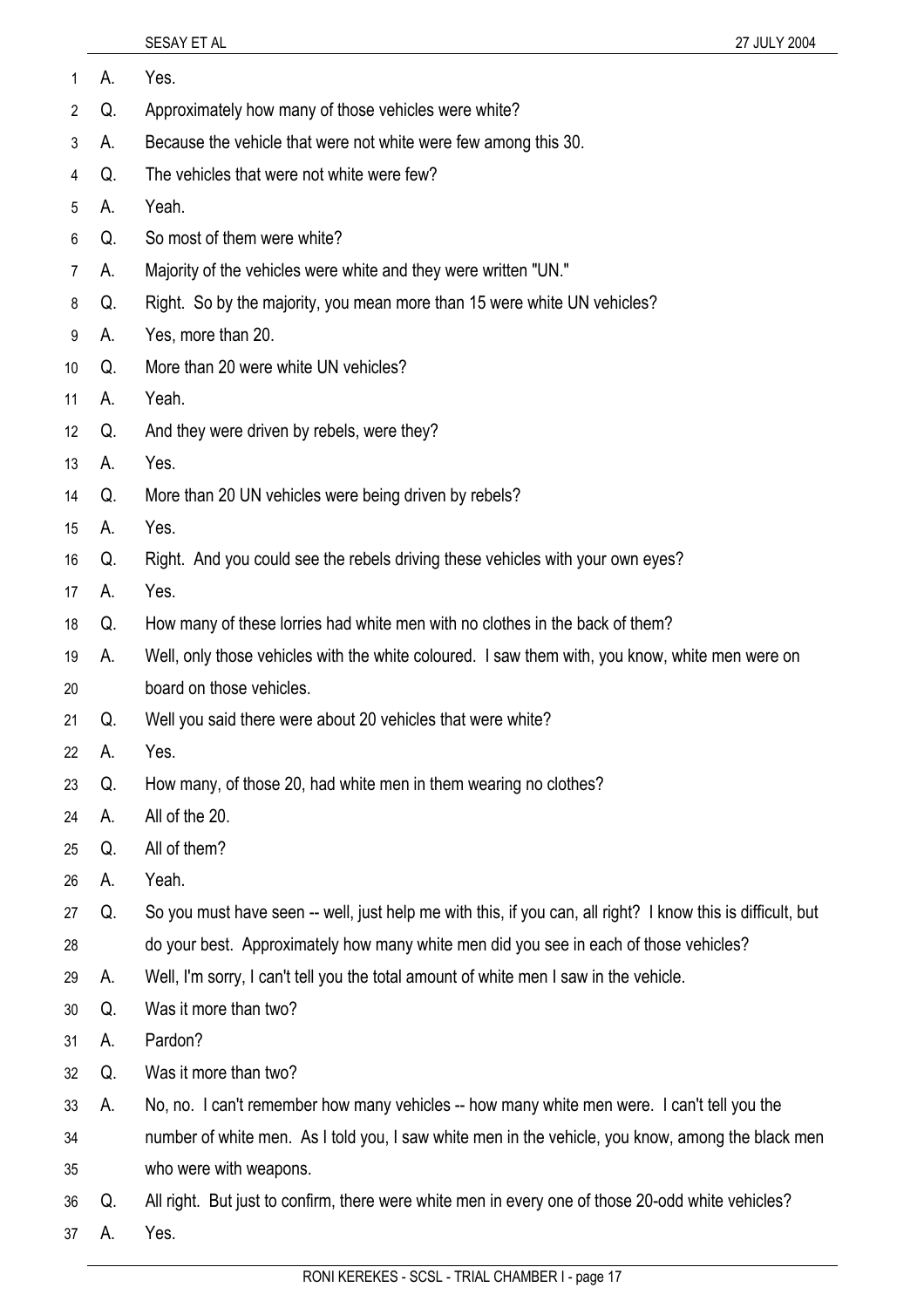|    |    | SESAY ET AL<br>27 JULY 2004                                                                              |
|----|----|----------------------------------------------------------------------------------------------------------|
| 1  | Q. | And none of them were wearing clothes?                                                                   |
| 2  | А. | None of them.                                                                                            |
| 3  | Q. | This must have been -- well, tell me this: How far from the road were you when you saw this?             |
| 4  | А. | Well, we were close to the road, you know, we lied down. We didn't shift in fact. We lied down along     |
| 5  |    | the road.                                                                                                |
| 6  | Q. | Were you in the bush? I'm sorry, what did you say? I interrupted you.                                    |
| 7  | А. | I said I was at the side of the road in the bush, you know. They didn't see us, but I saw them with my   |
| 8  |    | colleagues when we were -- we lied down along the road.                                                  |
| 9  | Q. | You must have been hiding yourself very well because, of course, you didn't want to be captured by       |
| 10 |    | these rebels?                                                                                            |
| 11 | А. | Of course, of course.                                                                                    |
| 12 |    | MR. CAMMEGH:                                                                                             |
| 13 |    | Well, Your Honour, with respect, it is an important point going to credibility. It is not something I'm  |
| 14 |    | treating with any -- I'm taking this very seriously, Your Honour.                                        |
| 15 | Q. | Now, you saw these people from your vantage point close to the road?                                     |
| 16 | А. | Yeah.                                                                                                    |
| 17 | Q. | It must have been a frightening sight?                                                                   |
| 18 | А. | Yes, because if we decide we should run as soon as we saw them, and they would get hold of us,           |
| 19 |    | that's why we decide to lie down in the bush. But we saw the direction of the road, so as soon as -- all |
| 20 |    | of them pass with their vehicle, then we use another route; we called it bypass.                         |
| 21 | Q. | Right. It must have been -- well, you've remembered it clearly today, haven't you, this event?           |
| 22 | А. | Pardon.                                                                                                  |
| 23 | Q. | You remember this very clearly; don't you?                                                               |
| 24 | А. | Yeah.                                                                                                    |
| 25 | Q. | It must have been quite an unforgettable sight seeing these naked white men in the back of about 20      |
| 26 |    | vehicles?                                                                                                |
| 27 | А. | Yes. You asked me about the number of vehicles, then I told you I didn't tell you exact, but I said      |
| 28 |    | approximately.                                                                                           |
| 29 | Q. | I understand. But as I said, this must have been a remarkable sight seeing these white men captured      |
| 30 |    | by these rebel soldiers who you were so frightened of?                                                   |
| 31 | А. | Pardon?                                                                                                  |
| 32 | Q. | This must have been a remarkable sight seeing these white men naked captured by these men you            |
| 33 |    | were so afraid of?                                                                                       |
| 34 | А. | Yeah. I said I saw white men, you know, in the vehicle among the rebels. The rebels were with the        |
| 35 |    | gun, whilst they were not with guns. Some of the rebels wear the clothe (sic) of the white men and       |
| 36 |    | there were soldier, they wear the combat, and some wear the cap only.                                    |
| 37 | Q. | Yeah. But it must have been a very big moment, do you understand, something that was going stay          |
|    |    |                                                                                                          |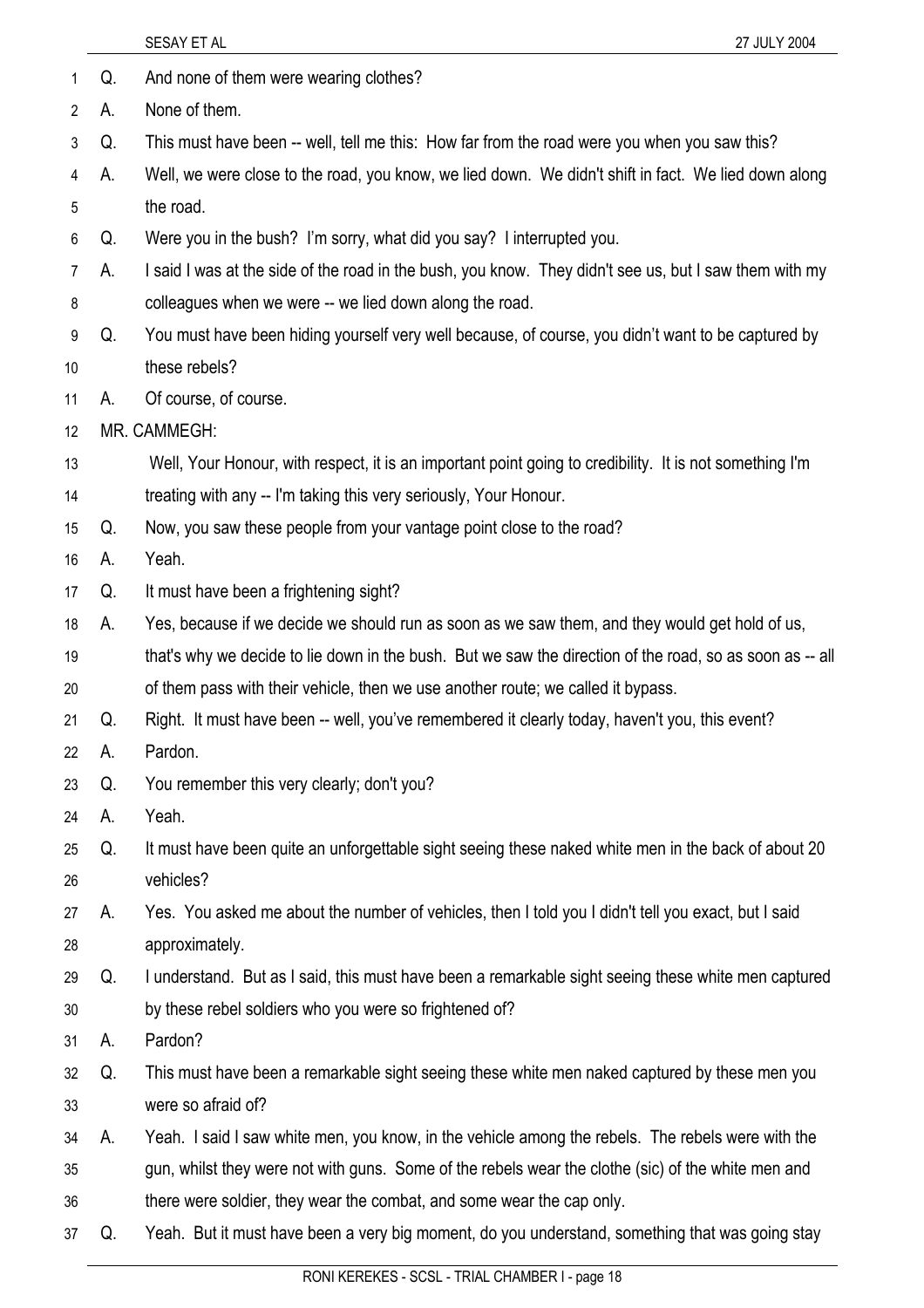|                 |    | SESAY ET AL<br>27 JULY 2004                                                                                    |
|-----------------|----|----------------------------------------------------------------------------------------------------------------|
| 1               |    | in your memory for a long time?                                                                                |
| 2               | А. | This is my story. I never forget about it for an instant.                                                      |
| 3               | Q. | You will never forget it?                                                                                      |
| 4               | А. | Yeah.                                                                                                          |
| 5               | Q. | Right. You gave a statement to the Prosecution towards the end of 2003; didn't you?                            |
| 6               | А. | Yes, yes.                                                                                                      |
| 7               | Q. | Do you remember that?                                                                                          |
| 8               | А. | Yeah, my first statement.                                                                                      |
| 9               | Q. | Okay. Now I think -- well, you tell me this: Was it read back to you?                                          |
| 10 <sup>°</sup> |    | <b>JUDGE THOMPSON:</b>                                                                                         |
| 11              |    | When was that statement?                                                                                       |
| 12              |    | MR. CAMMEGH:                                                                                                   |
| 13              |    | Well, it is not dated I'm afraid, Your Honour, which is why I'm having to --                                   |
| 14              |    | <b>JUDGE THOMPSON:</b>                                                                                         |
| 15              |    | I see.                                                                                                         |
| 16              |    | MR. CAMMEGH:                                                                                                   |
| 17              |    | But we were served it in November of last year, so it would appear to be to the end of 2003.                   |
| 18              | Q. | When you gave that statement to the Prosecution investigators, witness, did they read it back to you?          |
| 19              | А. | No.                                                                                                            |
| 20              | Q. | Are you sure about that?                                                                                       |
| 21              | А. | Yeah, I'm sure.                                                                                                |
| 22              | Q. | Would you give me a moment, please, witness I just want to ask a question.                                     |
| 23              | А. | Yeah.                                                                                                          |
| 24              |    | MR. CAMMEGH:                                                                                                   |
| 25              |    | Your Honours, I wonder if I can just pause for a moment to ask any of my colleagues whether they               |
| 26              |    | have a copy of the original statement, because mine is not the original. It doesn't show a signature.          |
| 27              |    | <b>MR. PRESIDENT:</b>                                                                                          |
| 28              |    | Prosecution, do you have the original statement?                                                               |
| 29              |    | MS. TAYLOR:                                                                                                    |
| 30              |    | The original statement is on site and can be --                                                                |
| 31              |    | <b>MR. PRESIDENT:</b>                                                                                          |
| 32              |    | Is on?                                                                                                         |
| 33              |    | <b>MS. TAYLOR:</b>                                                                                             |
| 34              |    | Is on this site and can be obtained very quickly. I will ask our case manager whether he has a copy of         |
| 35              |    | the original statement with him, but if it is the precise original that you are after, it is available, but we |
| 36              |    | will need ten minutes.                                                                                         |
| 37              |    |                                                                                                                |
|                 |    |                                                                                                                |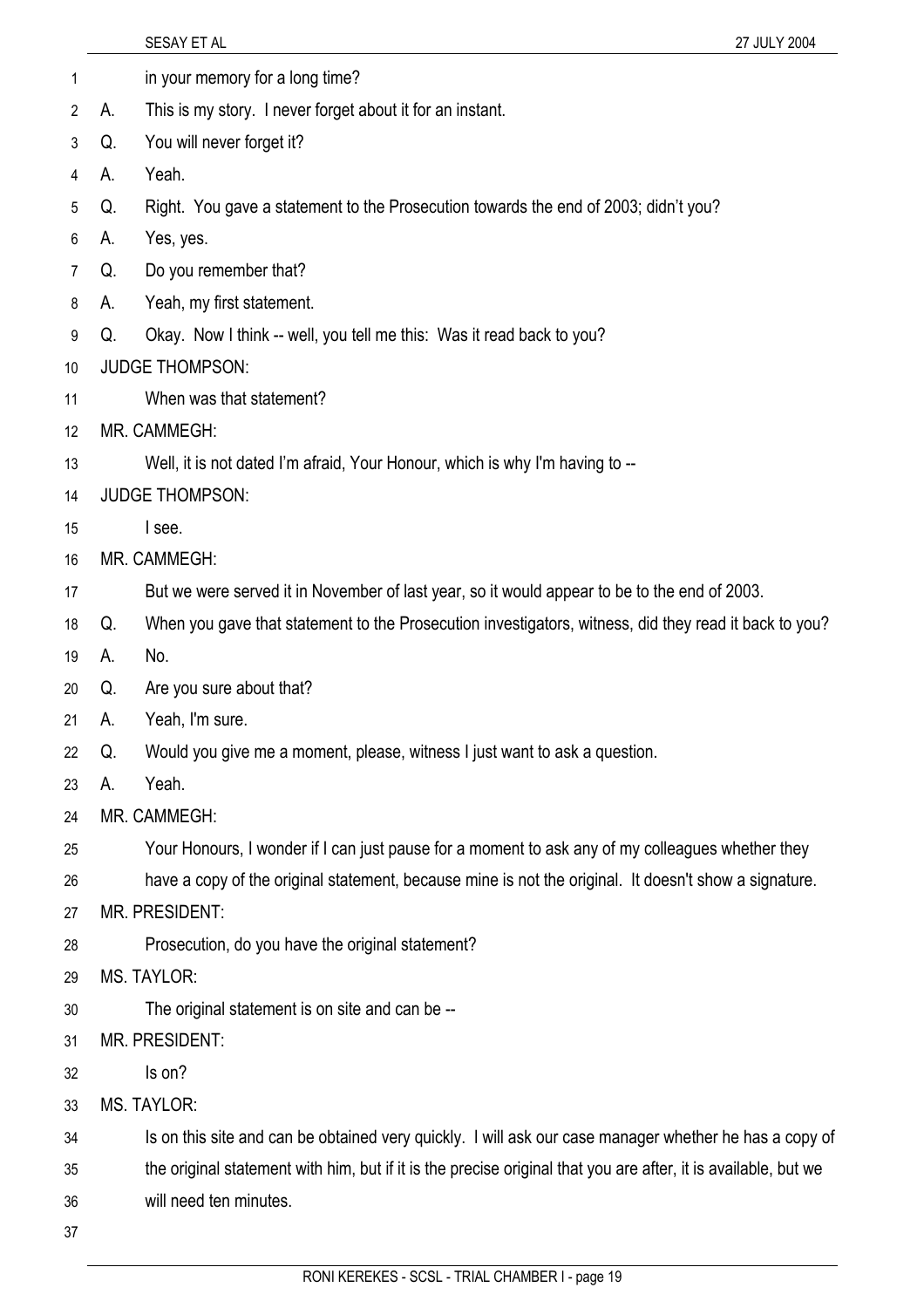| 1  | MR. CAMMEGH:                                                                                                  |
|----|---------------------------------------------------------------------------------------------------------------|
| 2  | Yes, I think my learned friend gets the point. I just want to see if there is a signature and I don't think I |
| 3  | can continue, really, until I see that.                                                                       |
| 4  | MR. PRESIDENT:                                                                                                |
| 5  | For the Prosecution, how long do you think it will -- you say it wouldn't take time?                          |
| 6  | <b>MS. TAYLOR:</b>                                                                                            |
| 7  | No, when the Prosecution asked the evidence custodian to have all of the original statements                  |
| 8  | available to the Court, it was decided between the Prosecution and the evidence custodian that, in            |
| 9  | accordance with the practice of the other international tribunals, that those statements would not be         |
| 10 | brought into Court but would be available on site. And that there is someone there who can give us            |
| 11 | this statement if we now ask for it.                                                                          |
| 12 | MR. PRESIDENT:                                                                                                |
| 13 | Mr. Cammegh, you're asking for the original statement which may possibly contain a signature or so?           |
| 14 | MR. CAMMEGH:                                                                                                  |
| 15 | Well, the point is this --                                                                                    |
| 16 | MR. PRESIDENT:                                                                                                |
| 17 | Anyway, I don't think I want to press that question. If the Prosecution can produce the original              |
| 18 | statement, that would be fine. If you need some time, we can stand the matter down for about five             |
| 19 | minutes to enable you to produce the statement for Mr. Cammegh's examination.                                 |
| 20 | <b>MS. TAYLOR:</b>                                                                                            |
| 21 | Perhaps ten. If you give us ten minutes, Your Honour, it will be done.                                        |
| 22 | MR. CAMMEGH:                                                                                                  |
| 23 | Your Honour, I simply don't want to be taking an unfair point against this witness. If the original isn't     |
| 24 | signed, then this is a point I'm not going to pursue.                                                         |
| 25 | MR. PRESIDENT:                                                                                                |
| 26 | Well, you know, since we don't have the original, it is difficult for us to see whether it was signed or      |
| 27 | not.                                                                                                          |
| 28 | <b>MS. TAYLOR:</b>                                                                                            |
| 29 | Your Honour, I'm happy to, if Your Honour's would give us ten minutes, to produce the original in             |
| 30 | Court. I do have in my hand what appears to be a photocopy of the original. I don't know whether              |
| 31 | that would satisfy my friend.                                                                                 |
| 32 | MR. CAMMEGH:                                                                                                  |
| 33 | Yes, absolutely. Yes.                                                                                         |
| 34 | <b>JUDGE BOUTET:</b>                                                                                          |
| 35 | Does it have a signature?                                                                                     |
| 36 | <b>MR. PRESIDENT:</b>                                                                                         |
| 37 | Why don't you have a look at it, Mr. Cammegh, to see if it can satisfy your needs.                            |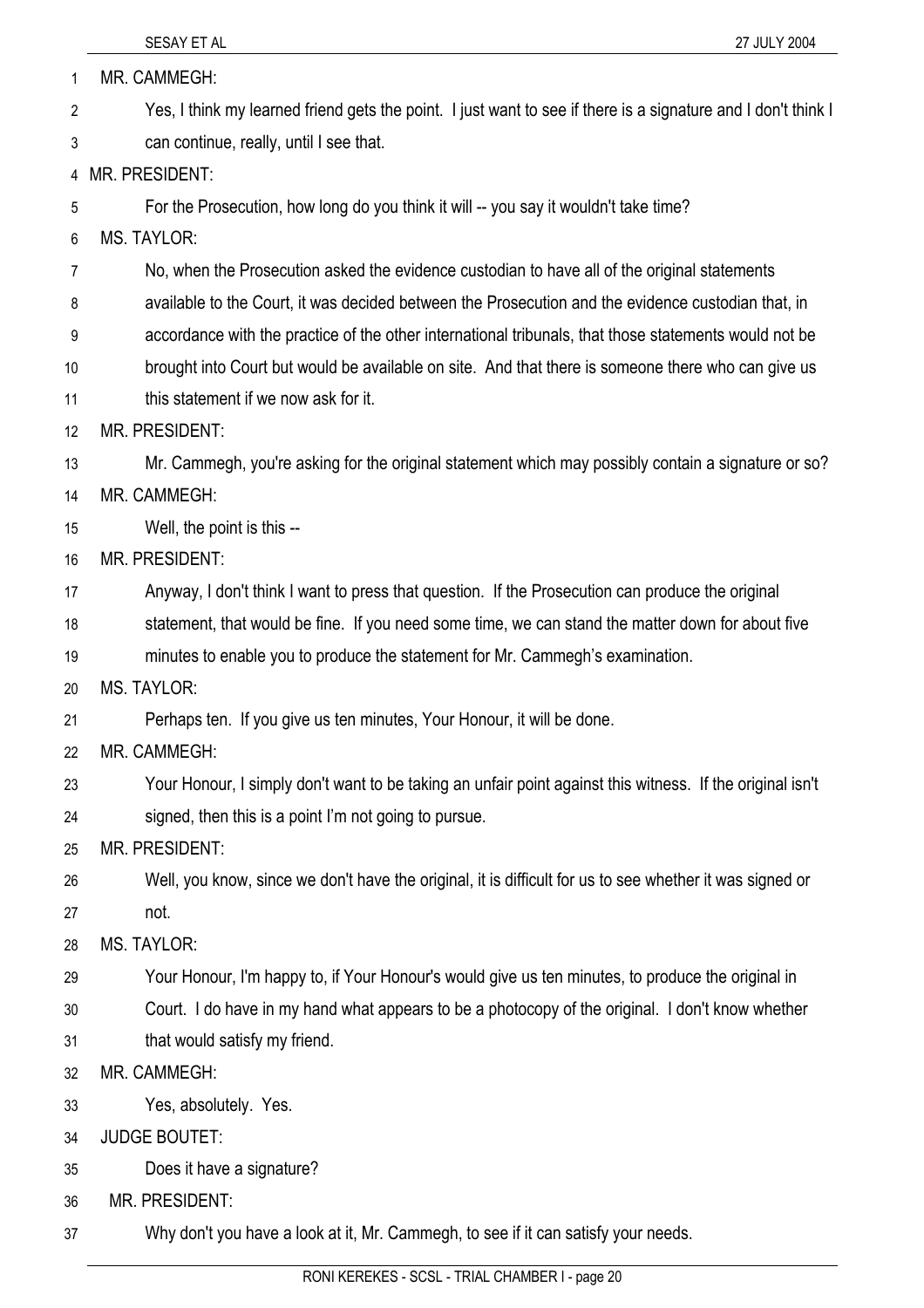- MR. CAMMEGH: 1
- Thank you, Your Honour. 2
- 3 MR. PRESIDENT:
- 4 Yes, Mr. Cammegh.
- 5

[Defence counsel confer]

- 6 MR. CAMMEGH:
- 7 We can continue now.
- 8 MR. PRESIDENT:
- 9 You can continue?
- 10 MR. CAMMEGH:
- 11 I can.
- 12 MR. PRESIDENT:
- 13 All right. Go ahead.
- 14 MR. CAMMEGH
- 15 Q. Witness?
- 16 A. Yes.
- 17 Q. Sorry to keep you. I've just been handed the statement that you gave to the Prosecution towards the
- 18 end of last year. Is it right that you spoke to a lady called Kathryn Hatt?
- 19 A. Yes.
- 20 Q. When you spoke to her, were you accompanied by your guardian?
- 21 MS. TAYLOR:
- 22 I would ask that my friend not mention the name of the guardian.
- 23 MR. CAMMEGH:
- 24 Of course, of course.
- 25 Q. Were you accompanied by your guardian during the taking of that statement?
- 26 MR. PRESIDENT:
- 27 Can we have the name of the lady again?
- 28 MR. CAMMEGH:
- 29 Catherine Hatt, H-A-T-T
- 30 MR. PRESIDENT:
- 31 Hart?
- 32 MR. CAMMEGH:
- 33 H-A, double T.
- 34 MR. PRESIDENT:
- 35 Double T.
- 36 MR. CAMMEGH:
- 37 Q. Witness, sorry to interrupt you, the question was: When you gave that statement to Ms. Hatt, were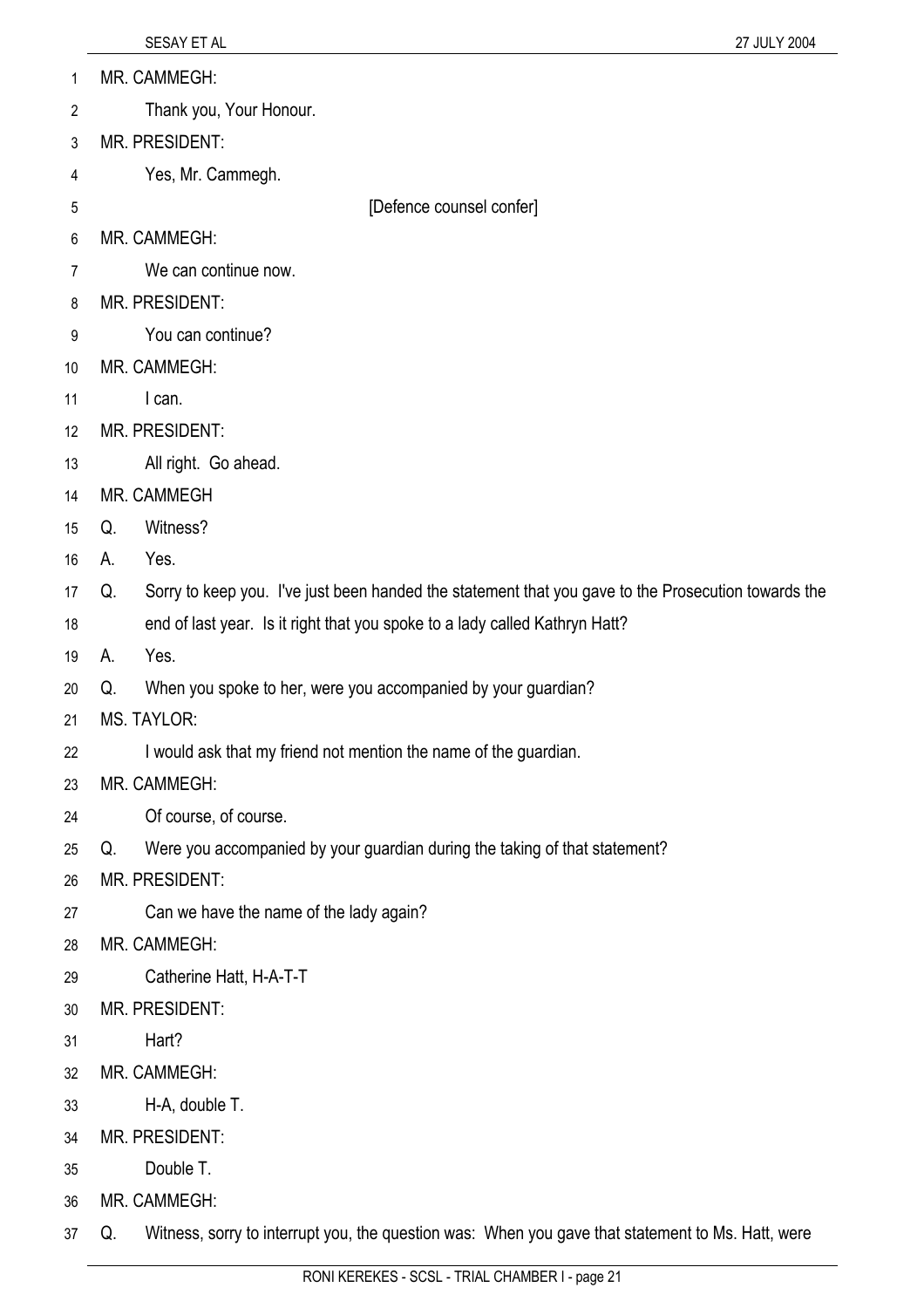- 1 you accompanied, that is, were you with your guardian?
- 2 A. I was with one of my friend, yeah, a guardian.
- 3 Q. Yeah. Now, did you sign any documents yourself?
- 4 A. Well --
- 5 Q. At that time?
- 6 A. Well, the madam asked me to tell my story and I explained her my story, and after that then she told
- 7 me that -- well, when the testimony arrive, then I would in the mood to testify.
- 8 Q. All right. Did you see your guardian sign anything, a piece of paper?
- 9 A. No, no. Well, yes.
- 10 Q. You did?
- 11 A. Yeah.
- 12 Q. What happened --
- 13 MR. PRESIDENT:
- 14 I want to be very clear as to who signed this statement.
- 15 MR. CAMMEGH:
- 16 Can I pass this up, please, Your Honours, because --
- 17 MR. PRESIDENT:
- 18 Since we cannot recognise the signatures, you know. Witness, tell me, was it you who signed the
- 19 statement? Or, I mean, who signed the statement?
- 20 THE WITNESS:
- 21 My guardian signed the statement.
- 22 MR. PRESIDENT:
- 23 Your guardian signed the statement?
- 24 THE WITNESS:
- 25 Yes.
- 26 MR. PRESIDENT:
- 27 Okay.
- 28 MS. TAYLOR:
- 29 Your Honours, as --
- 30

[Trial Chamber confer]

- 31 JUDGE BOUTET:
- 32 There seems to be confusion in the statement here because in answer to what the presiding judge
- 33 was asking, the witness answered "the guardian sign the statement." The documents you've handed
- 34 over, at least, I'm looking at the one called "interview data," and it has one, two pages and a half, and
- 35 it seems to have a signature prepared by H-A-T-T, but no other signature. Then there's another piece
- 
- 36 of paper called "consent form," and so on. That one appears to have a signature
- 37 –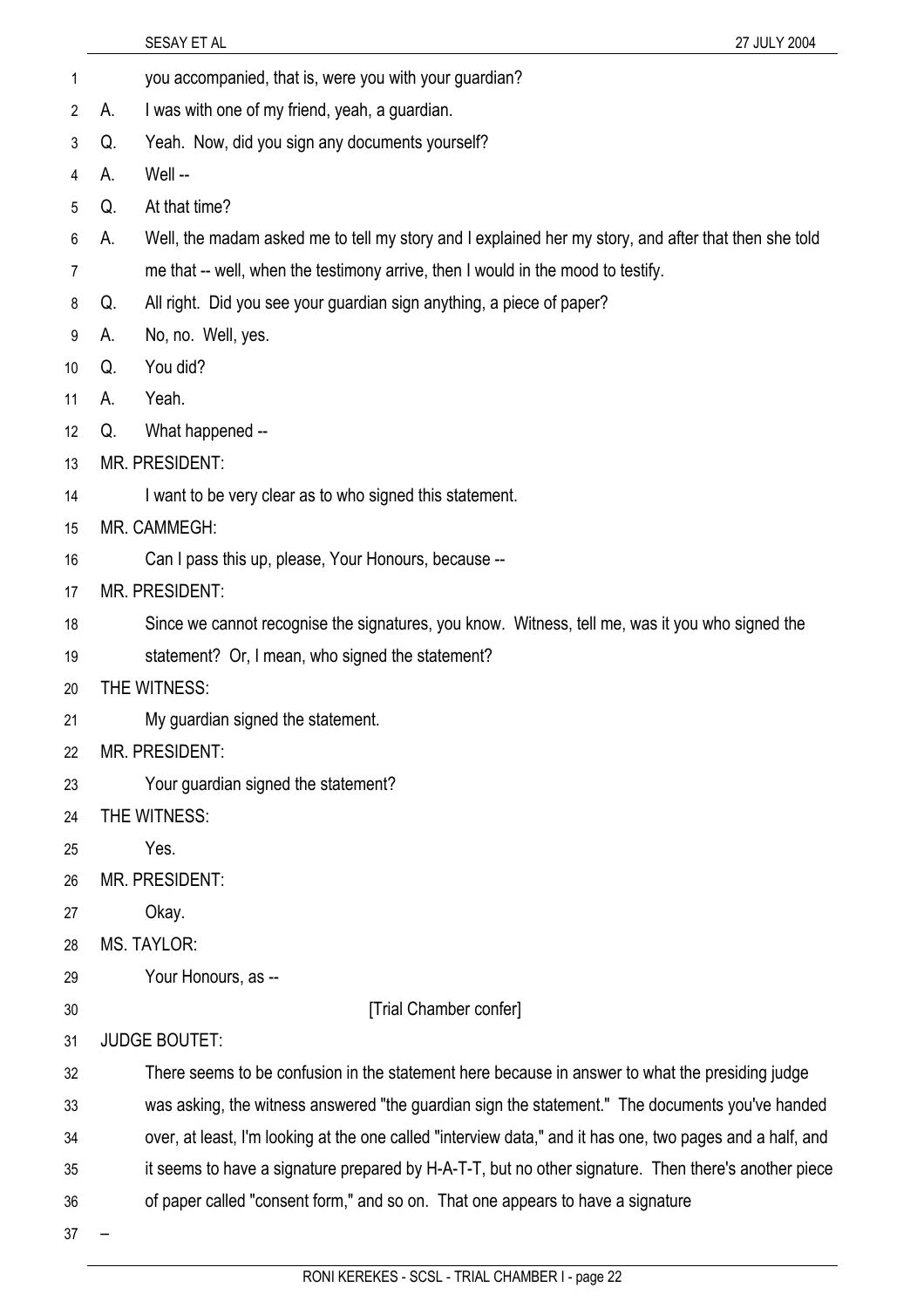1 MR. CAMMEGH:

2 Your Honour, yes.

3 JUDGE BOUTET:

4 -- of probably of the guardian. That's the statement that we're talking about. So just for clarity and

5 proper understanding, the statement per se, is -- doesn't appear to be signed by anybody other than

6 Hatt and there's a signature "approved by," which I cannot read, but whatever it is.

7 MR. CAMMEGH:

8 That is correct. It is --

9 JUDGE BOUTET:

10 And then the consent form is the one presumably signed by the guardian.

11 MR. CAMMEGH:

12 Yes.

13 JUDGE BOUTET:

14 That's your understanding as well?

15 MR. CAMMEGH:

16 That is my understanding. That is not a satisfactory state of affairs, but it clearly begs a few questions

17 if I can just put those now.

18 JUDGE BOUTET:

19 Yes, yes. No, no, it was just to make sure because the answer of the witness was the guardian

20 signed the statement, but the guardian obviously has signed the statement on a consent form, so

21 maybe you can clarify that with the witness as to what it was.

22 MR. CAMMEGH:

23 Q. Witness, can you hear me?

24 A. Yes, I can hear you.

25 Q. Were you there when you saw your guardian --

26 MR. PRESIDENT:

27 Mr. Cammegh, do you have the statement?

28 MR. CAMMEGH:

29 I don't. I'll leave that with Your Honours. I don't need it now. I have my own copy here.

30 Q. Were you there when your guardian signed a piece of paper on that day?

31 A. Yeah, because the madam tell me that they need someone as my guardian to sign the paper so that

32 33 -- because I was so small, you know, to testify. So they need a guardian signature to confirm that I'm ready to testify.

34 Q. But you must have known what the statement said before the signature was made, surely. Did you

35 not know what the statement said?

36 MS. TAYLOR:

37 Your Honour, I object to that question.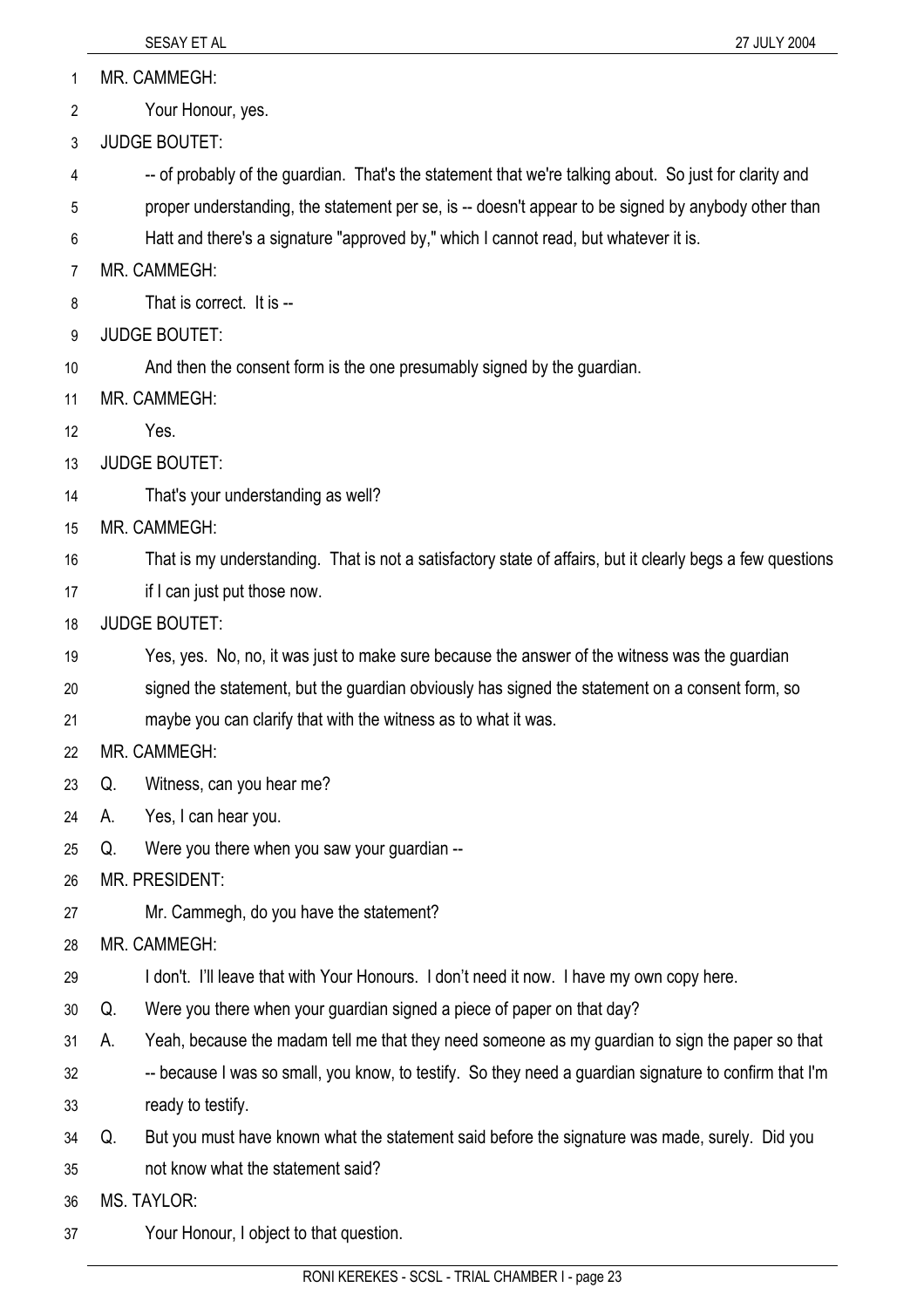| $\mathbf{1}$   |    | MR. CAMMEGH:                                                                                              |
|----------------|----|-----------------------------------------------------------------------------------------------------------|
| $\overline{2}$ |    | Why?                                                                                                      |
| 3              |    | <b>MS. TAYLOR:</b>                                                                                        |
| 4              |    | Well, I'll explain. It hasn't been established at what point the consent to be interviewed was signed,    |
| 5              |    | and, as a matter of logic, it would have to follow that a guardian would have to sign a consent form for  |
| 6              |    | a minor to be interviewed, and until that distinction is made clear, the questions that my learned friend |
| 7              |    | is putting are unfair to the witness.                                                                     |
| 8              |    | MR. CAMMEGH:                                                                                              |
| 9              |    | Well, Your Honour, what I would say in answer to that is it could be argued it is unfair to the Defence   |
| 10             |    | for a document to be signed which, on the face of it, doesn't appear to have been ratified by its maker   |
| 11             |    | in any way, shape or form, but we have to do the best that we can.                                        |
| 12             |    | <b>MR. PRESIDENT:</b>                                                                                     |
| 13             |    | Yes, go on, Mr. Cammegh, let's see how you get along.                                                     |
| 14             |    | MR. CAMMEGH:                                                                                              |
| 15             | Q. | My question to you just now, witness, was: Didn't you know what that statement contained after it         |
| 16             |    | was finished?                                                                                             |
| 17             | А. | Which statement?                                                                                          |
| 18             | Q. | The statement that you gave to the Prosecution at the end of last year?                                   |
| 19             | А. | Well, the statement contained my story about the war.                                                     |
| 20             | Q. | Yeah?                                                                                                     |
| 21             | А. | Yeah.                                                                                                     |
| 22             | Q. | When you gave your story, did you include everything that you knew? Did you tell them everything          |
| 23             |    | that you knew?                                                                                            |
| 24             | А. | Yes. I explained them my story, and they penned down my story that I told them.                           |
| 25             | Q. | I see. I'm going to read to you just a few lines of your statement now, all right, just to refresh your   |
| 26             |    | memory. Towards the end of your statement you said this: "When the RUF --" Your Honours, it's on          |
| 27             |    | the final page of that statement. "When the RUF attacked UN peacekeepers, they left Lunsar and            |
| 28             |    | went to Freetown. There was a heavy attack on Gberi Junction." And then it says: "The witness saw         |
| 29             |    | UN vehicles drive by with RUF soldiers as drivers. They were wearing the UN caps."                        |
| 30             |    | Now, there's nothing there, you see, about white men in UN lorries being driven by rebels. Do you         |
| 31             |    | see what I'm saying?                                                                                      |
| 32             | А. | Yeah.                                                                                                     |
| 33             | Q. | Can you explain why the statement doesn't mention anything about that?                                    |
| 34             | А. | Well, the UN were white men, that's what I said. Instead of saying the "UN" again, I should have said,    |
| 35             |    | "the white men." That's why just interpreted this way.                                                    |
| 36             |    | [Pages 1 to 24 by Roni Kerekes]                                                                           |
| 37             |    |                                                                                                           |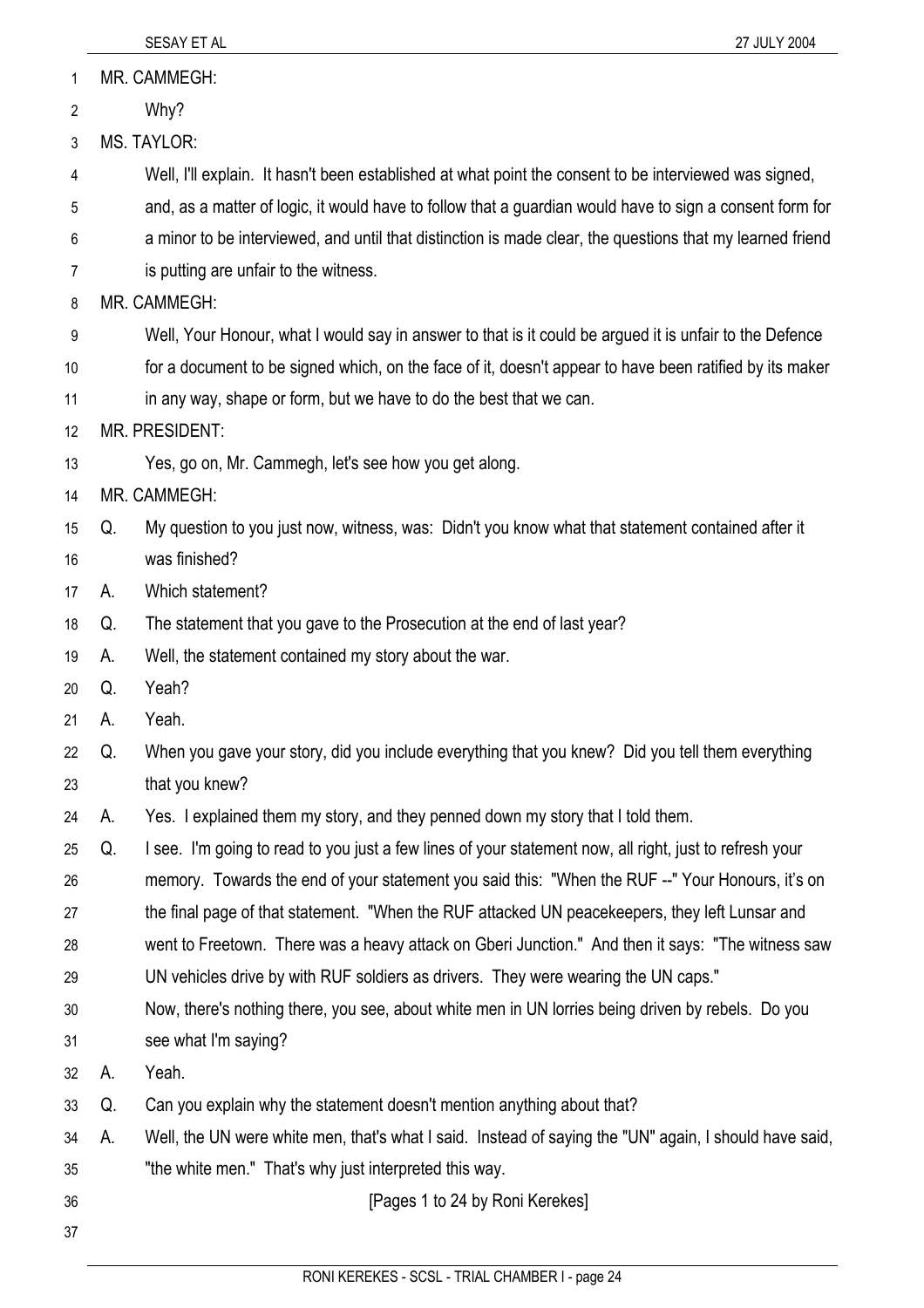1 [11.14 a.m.]

2 MR. CAMMEGH:

3 Q. Yes. But, you see, the statement doesn't say anything about white men, does it?

4 A. Yeah.

5 Q. Why, well -- I know that you didn't write this statement yourself.

6 A. But I explained to them, then they wrote the story.

- 7 Q. Did you tell them about white men?
- 8 A. Yeah, I said the UN -- but the UN white men, but they just entered the UN.

9 10 Q. You see, there is nothing in those lines that I have just read to you that says anything about any UN men being captured by rebels and driven in lorries.

11 MS. TAYLOR:

12 13 With respect, Your Honour, it does. There is a mention of UN men in the statement that was read out by my learned friend.

14 MR. CAMMEGH:

15 Well, I will read the words again because they are very straight forward.

16 17 18 19 20 Q. Witness, I am going to read the lines to you again and you tell me if it says anything about UN men being captured or put in vehicles driven by rebels. I will read it again, all right, very slowly. "When the RUF attacked UN peacekeepers, they left Lunsar and went to Freetown. There was a heavy attack on Gberi junction. The witness," that is you, "saw UN vehicles drive by with RUF soldiers as drivers. They were wearing the UN caps."

21

22 Now, I will just ask this question one more time and then I am going to move on to something else.

- 23 Why -- or can you tell us why this statement says nothing about white men being driven by rebels or
- 24 about any captured UN men being driven by rebels? Can you tell us why that is?

25 A. Well, from my story and because you asked me the question and I answered it --

26 Q. Yeah.

27 28 29 A. -- and you asked me that if I saw any people in the vehicle that were UN people, I said, yes, I saw UN white men, you know, and since the UN -- those that were on the -- in the vehicle, I mean, were all white men and that's why I explained this to you probably for you to understand.

30 Q. Did you tell the lady, Miss Hatt, about that last year?

31 A. Pardon?

32 Q. Did you tell Miss Hatt about that last year?

33 A. Yes, I told her.

34 35 Q. You did. All right. I am going to move on now to another interview that you had with the prosecution investigators in February of this year.

36 A. Yeah.

37 Q. Okay, do you remember that interview?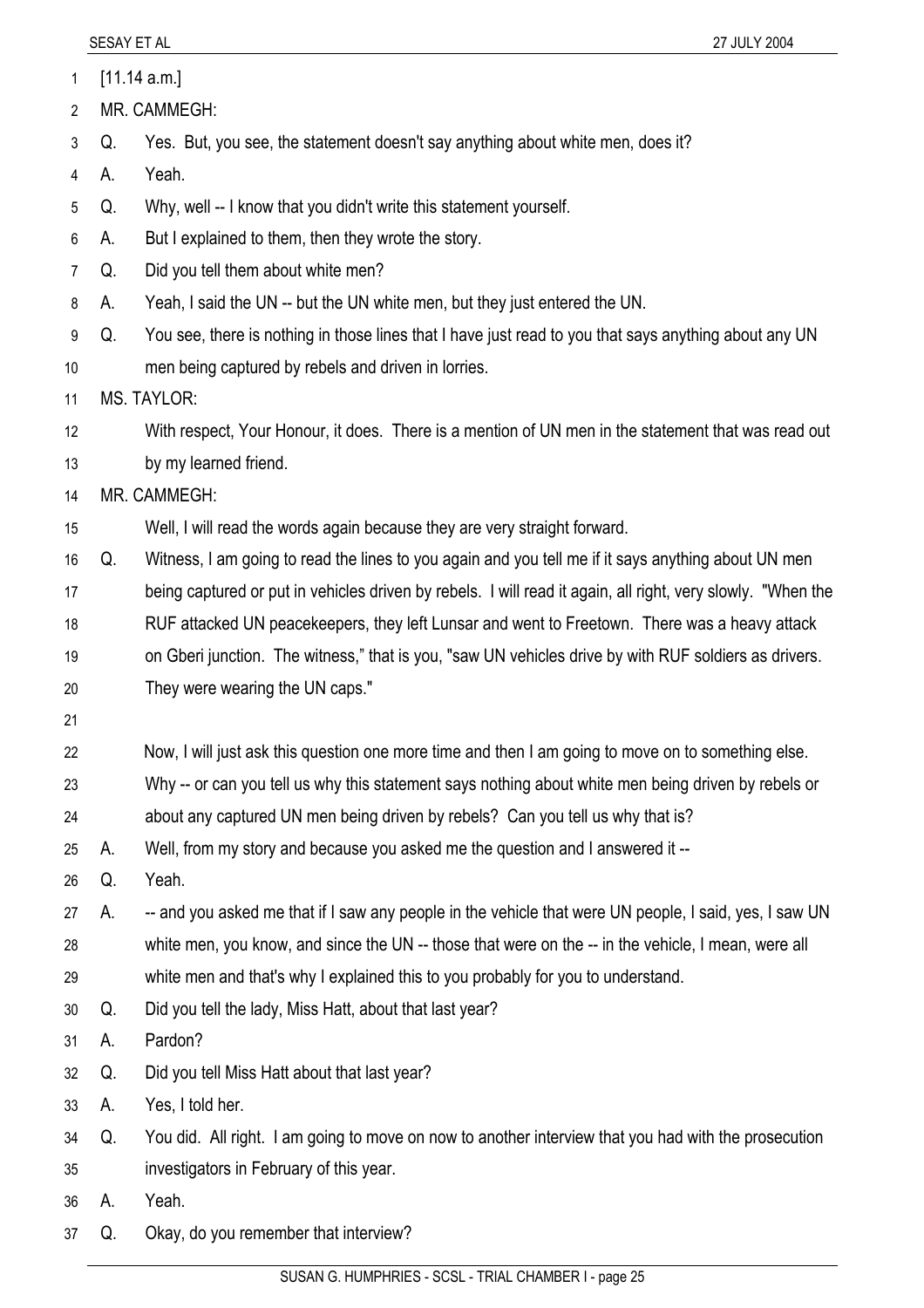- 1 A. Yes, I remember.
- 2 Q. We have been given just one piece of paper that basically gives a summary of what was said in that
- 3 interview. Okay?
- 4 A. Yes.
- 5 MR. PRESIDENT:
- 6 Last February.
- 7 MR. CAMMEGH:
- 8 Yes, it is rather perversely dated the 31st February, Your Honour. There were 29, this year, days in
- 9 February; there is usually only 28.
- 10 MR. PRESIDENT:
- 11 February doesn't have 31 days.
- 12 MR. CAMMEGH:
- 13 Yes.
- 14 MR. PRESIDENT:
- 15 29th maybe, or 28th?
- 16 MR. CAMMEGH:
- 17 They have certainly stretched it as far as they can go. I don't know, Your Honour, what the 31st of
- 18 February can mean, but we'll say late February.
- 19 MR. PRESIDENT:
- 20 Go ahead.
- 21 MR. CAMMEGH:
- 22 Q. Now, witness, I am coming to the end now you will be relieved to hear, okay?
- 23 A. Yeah.
- 24 Q. In February of this year you saw prosecution investigators again; yes?
- 25 A. Yes.
- 26 Q. And I think you gave them various details about rebels that you had seen and things like that.
- 27 A. Yes.
- 28 29 Q. Okay. As I have said, we have been given a piece of paper that gives a summary of what you told the investigators on that day. Okay? Now, I'm going to read just three lines to you, all right? It is right at
- 30 the end. And what the investigators say that you said is this: "I heard about the attacks on the UN
- 31 peacekeepers when I was at an interim care centre." That must be Caritas Makeni and Lunsar?
- 32 A. Yes.
- 33 Q. "I saw rebels wearing UN caps and driving UN vehicles." All right?
- 34 A. Yeah.
- 35 Q. Now that is what the first statement says; isn't it?
- 36 A. Yes.
- 37 Q. It's the same. Then you say this, "We knew that the rebels had attacked the UN." Now that is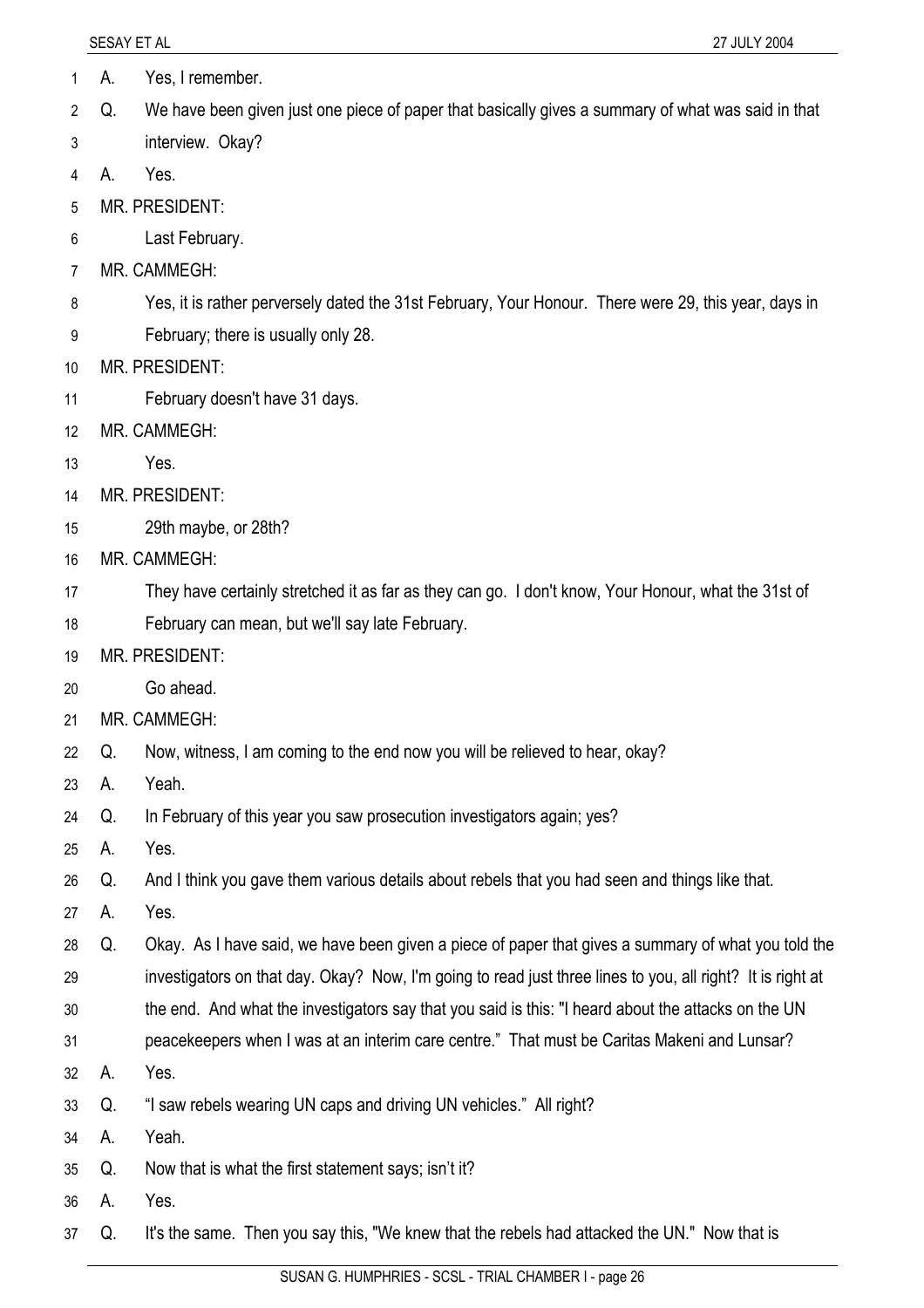- 2 A. Yes.
- 3 Q. And that is when you left within an hour on foot out of Lunsar to get away from the rebels.
- 4 A. Yes.
- 5 Q. Right. And then you say this, "At this time, the rebels were still mixed with AFRC and RUF." Now, I
- 6 want you just to cast your mind back to February of this year. Did you tell the investigators anything
- 7 on that day about seeing white men in 20 UN lorries?

1 because you heard that story in Lunsar; didn't you? (sic)

- 8 A. Well, because you -- you asked me the question.
- 9 Q. Yes.
- 10 A. While the Prosecution not asked me that question and the question you asked me to tell you the
- 11 amount of lorries and along the -- along the road that I saw, you know, because you convinced me
- 12 13 that I should -- I should tell you the amount of lorry and I said approximately. Because if you asked me the question that's why  $I - I - I$  answered it.
- 14 Q. Witness, I understand that, I accept that, that is all right. You are doing your best with the number, I
- 15 16 accept that, that is not a problem. My question is, did you tell the investigators in February about these lorries with the white men in them?
- 17 A. Yeah, I told the investigator about the UN in the lorry.
- 18 Q. In February at your other interview?
- 19 A. Yes, I explained it to her.
- 20 21 Q. You told her at your last interview in February that you saw UN lorries with captured white men inside them?
- 22 A. Yes.
- 23 Q. You did. Right. You see, we have a problem here, witness, and it is this, that we have two
- 24 documents: one is from late last year, that is your statement and we have another document from
- 25 February of this year which is a summary of an interview. But neither of these documents -- I mean,
- 26 27 they give a lot of detail about rebels, but neither of these documents say anything about UN personnel captured and seen in lorries. Now, can you explain why that is?
- 28 29 A. Yeah, the reason is you -- you get me to details of the whole thing, you asked me the question and then I answered it to you.
- 30 Q. Yes.
- 31 A. Yeah.
- 32 33 Q. But Miss Hatt asked you the question and you told us you gave her the answer, but we don't see it in a statement, we don't see it in the interview note.
- 34 35 A. Well, just because you asked me the question and you need an answer so I must -- been pleased to explain to you, you know, my answer. And that was exactly what happened.
- 36 37 Q. You see, witness, I am wondering whether last week was the first time you have ever told anybody about these lorries with the white men inside them. Could I be right about that? Was that the first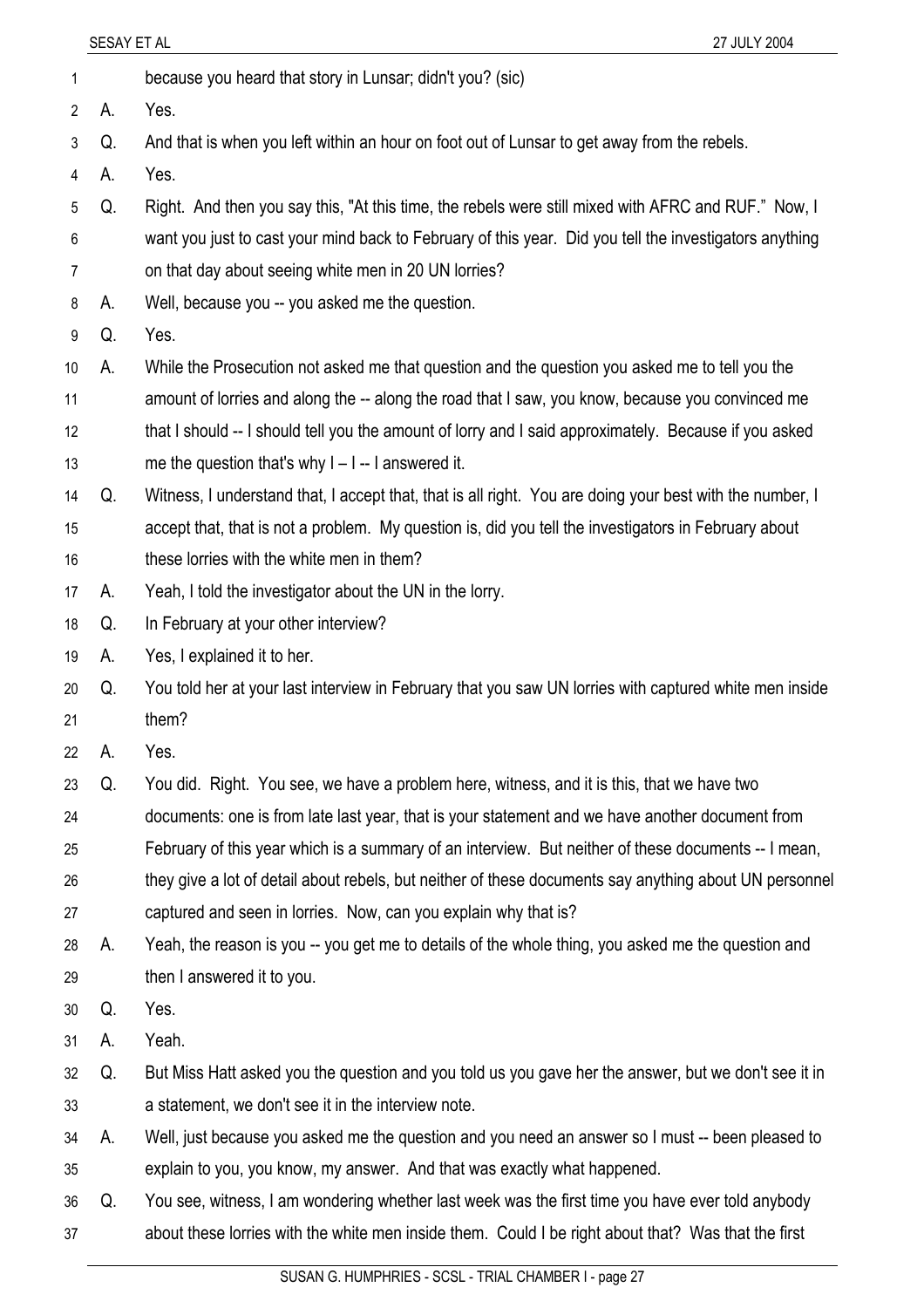- 1 time you ever told anybody?
- 2 A. Pardon?
- 3 4 Q. Was last week the first time that you ever told anybody about the UN lorries with white men in the back of them?
- 5 A. I don't want you to confuse me -- to get confused over this particular matter because as I – I'm telling
- 6 you and I can still tell you that because you asked me the question about that particular issue about
- 7 the UN and you asked me who were in the vehicle and I told you they were white men, and what I
- 8 saw is what you asked me.
- 9 Q. Mr. Witness --
- 10 A. Yeah.
- 11 JUDGE THOMPSON:
- 12 Learned counsel, I think the – again, perhaps the witness has taken the words out of my mouth.
- 13 Once more may I remind you that cross-examination does not have as one of its objectives to confuse
- 14 witnesses and it would seem as if this particular line of cross enquiry has established that the witness
- 15 did, in answer to you, give more details than what is contained in those alleged two statements. In
- 16 other words, the witness as far as I can understand it, is saying that in answer to your specific
- 17 questions on the issue of white men captured by rebels, he gave those details.
- 18 MR. CAMMEGH:
- 19 20 Your Honour, with respect, I am not trying to confuse the witness, he is saying that I am trying to confuse him. This is a sensitive point and --
- 21 JUDGE THOMPSON:
- 22 But the questions --
- 23 MR. CAMMEGH:
- 24 -- one can speculate why he is saying that.
- 25 JUDGE THOMPSON:
- 26 Well, my point -- my point is that if the records reveal that in answer to your specific questions he has
- 27 stated that he did see white men captured by rebels in UN vehicles, and that if that particular piece of
- 28 evidence is not reflected in his statement or the two statements to the Prosecution, the impression I
- 29 get is that – and, of course, at some point he did say that he wasn't asked by the Prosecution those
- 30 specific questions -- I mean, since the record seems to be a little --
- 31 MR. CAMMEGH:
- 32 Your Honour, with respect, this -- I am sorry to interrupt --
- 33 JUDGE THOMPSON:
- 34 Yes.
- 35 MR. CAMMEGH:
- 36 37 -- but I am straining to put, what is to me, a very simple point across. He has told us chapter and verse this morning --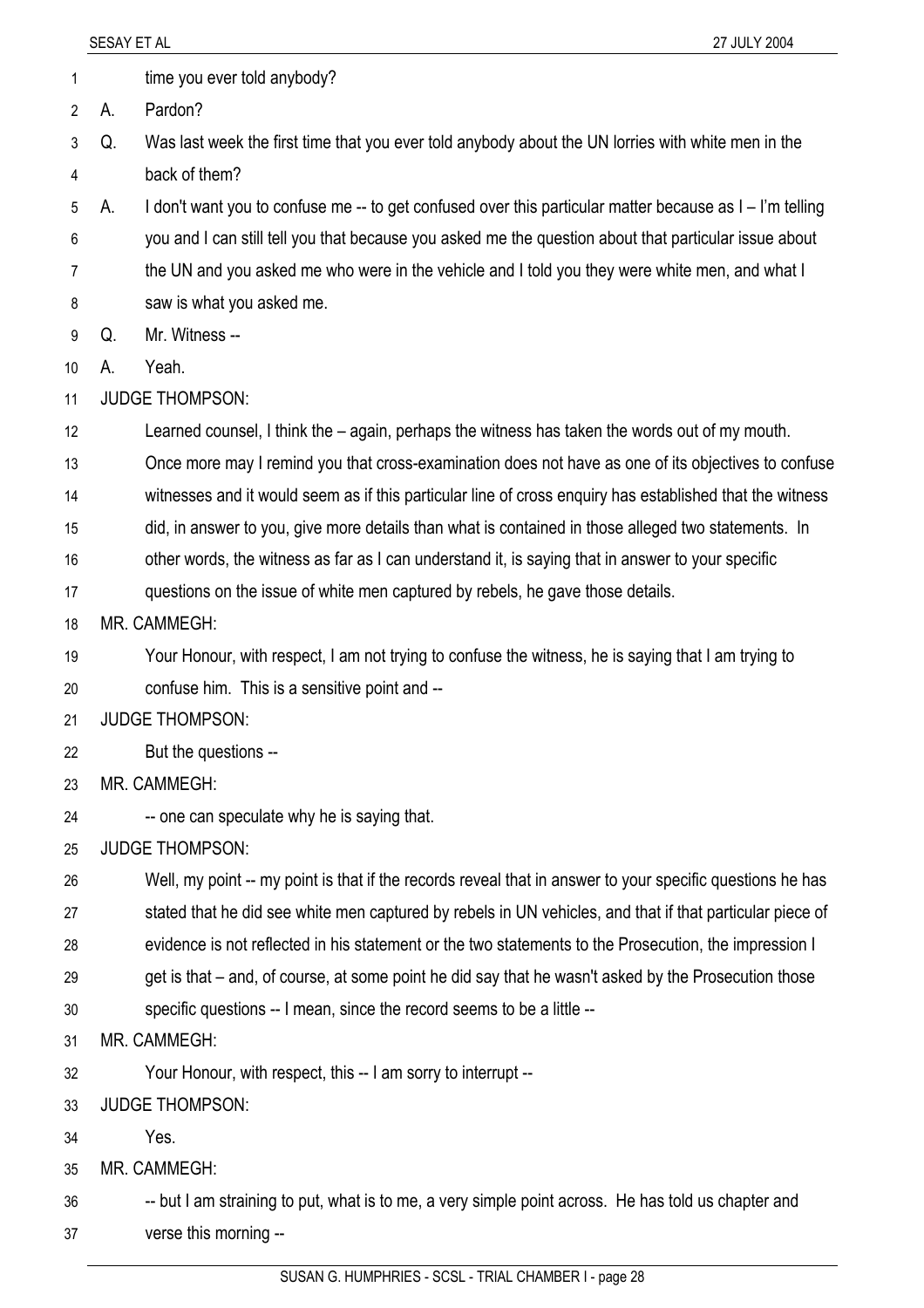JUDGE THOMPSON: 1

Yes. 2

3 MR. CAMMEGH:

4 -- of how he related to the investigators this unforgettable scene --

- 5 JUDGE THOMPSON:
- 6 Yes.
- 7 MR. CAMMEGH:

8 -- of seeing white men in not one, not two, but 20 captured UN vehicles.

9 JUDGE THOMPSON:

- 10 Yes.
- 11 MR. CAMMEGH:

12 Not only is there no reference to a number of vehicles in this statement, there is no reference

13 whatsoever -- and this was a point being made by Mr. O'Shea on Friday -- to any notion of kidnapping

14 any detainees, any reference to anybody in captivity, white, black, yellow, any colour. And the point I

15 am trying to make or the answer I am trying so hard to elicit from his witness, who is clearly trying to,

16 in my submission, obfuscate the point, is to ask him why it is that that be the case and simply to ask

17 him, finally, now, whether in actual fact these proceedings in the courtroom was the first and only time

18 he has ever mentioned that.

19 JUDGE THOMPSON:

20 And I think that is what he is trying to explain. I follow clearly that as a matter of law you are entitled

21 to put to the witness alleged discrepancies between statements that he made to the police or the

22 Prosecution and his trial testimony. That as a matter of law I am not contesting. You are perfectly

23 entitled to do that --

24 MR. CAMMEGH:

25 Yes.

26 JUDGE THOMPSON:

27 28 -- and to establish discrepancies and alleged inconsistencies. What I am not particularly clear about is whether, having answered those specific questions which have elicited the answer that there were

29 white men captured in UN lorries who were -- 20 lorries, were specific answers that he is giving at this

30 trial testimony to your specific questions.

31 MR. CAMMEGH:

32 Yes.

33 JUDGE THOMPSON:

34 I don't get the impression that he is saying that he told the Prosecution, to use your language, chapter

35 and verse every thing. He said he told his story.

36 MR. CAMMEGH:

37 Yes.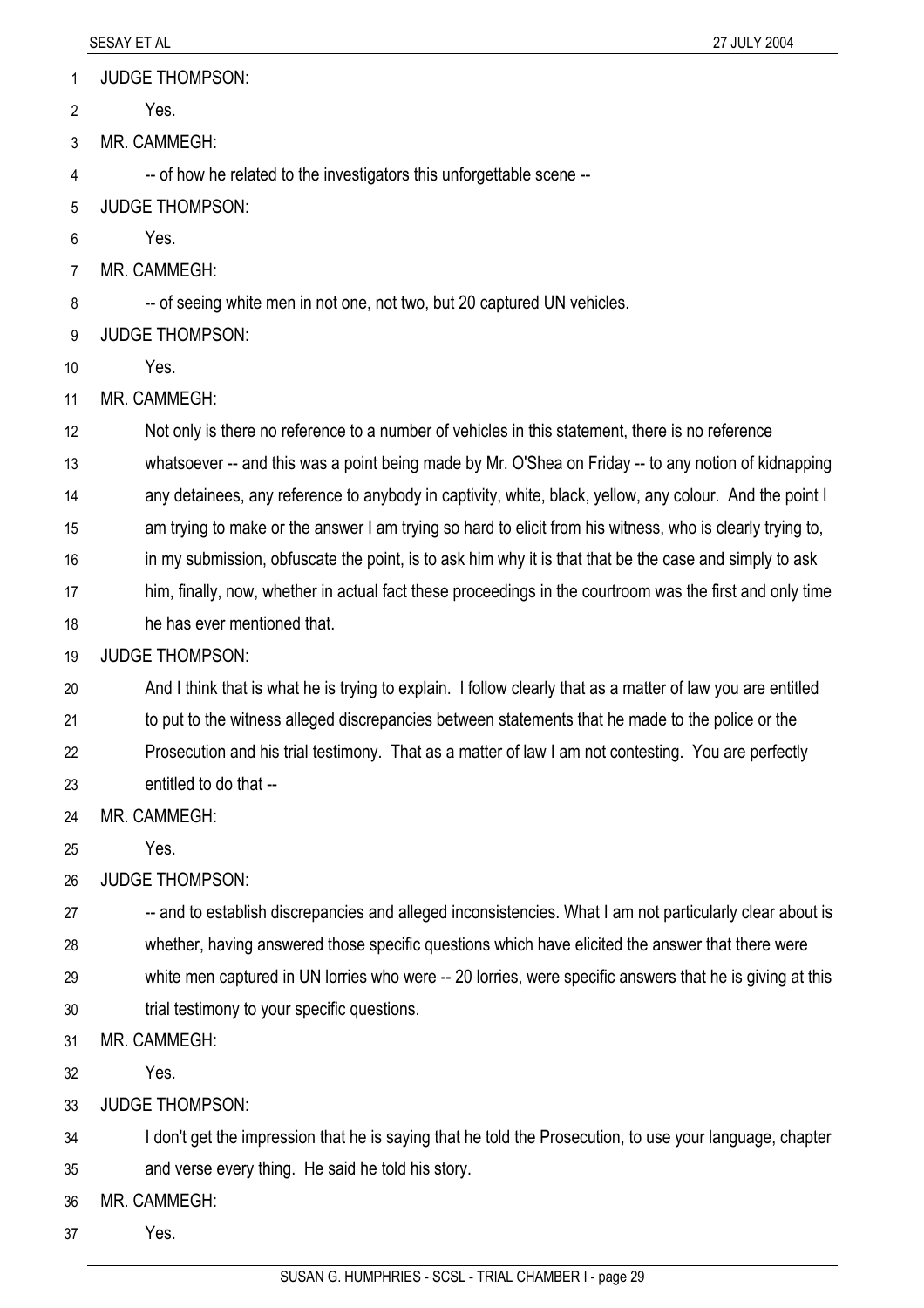| 1              | <b>JUDGE THOMPSON:</b>                                                                                       |
|----------------|--------------------------------------------------------------------------------------------------------------|
| $\overline{2}$ | That's -- that's - that's the focus that I am trying to put to you. I am not disputing your right as counsel |
| 3              | for your client to highlight as much as you can discrepancies and inconsistencies between what you           |
| 4              | told the Prosecution and the trial testimony. What I am a little worried about is how much more do we        |
| 5              | need to get from him --                                                                                      |
| 6              | MR. CAMMEGH:                                                                                                 |
| 7              | Well --                                                                                                      |
| 8              | <b>JUDGE THOMPSON:</b>                                                                                       |
| 9              | -- why he pursued this particular line. In other words, not being so detailed and specific in answer to      |
| 10             | your questions, but not being that detailed and specific. That's all I am trying to --                       |
| 11             | <b>JUDGE BOUTET:</b>                                                                                         |
| 12             | Mr. Cammegh, if I can add as well, where there might be confusion, you are saying this is the first          |
| 13             | time and only time you have said that when you testified last week, he has told you in cross-                |
| 14             | examination that, "I said to them, to the interviewer at that time, UN white men. They may have              |
| 15             | written only written UN, but I told them UN white men." So in his evidence in cross-examination he is        |
| 16             | telling you that way back in November or December he told them, "UN white men." So --                        |
| 17             | MR. CAMMEGH:                                                                                                 |
| 18             | I hear --                                                                                                    |
| 19             | <b>JUDGE BOUTET:</b>                                                                                         |
| 20             | So when you asked him the questions on it the first time, I do understand there might be some                |
| 21             | confusion in his mind, so that's --                                                                          |
| 22             | MR. CAMMEGH:                                                                                                 |
| 23             | Your Honour, the point I wish to explore is this -- and I am sure it is a point that anyone watching         |
| 24             | would want to be explored -- we have heard about the detail, we have heard his account that he gave          |
| 25             | this detail. What I want to explore is the question of whether this is all a recent fabrication.             |
| 26             | <b>JUDGE THOMPSON:</b>                                                                                       |
| 27             | Well, I would say that I am not in any way intending by my own analysis precluding you from doing            |
| 28             | that. I think it is a perfectly legitimate line of cross-examination. It is clearly in keeping with the law, |
| 29             | as I understand it.                                                                                          |
| 30             | MR. CAMMEGH:                                                                                                 |
| 31             | Yes.                                                                                                         |
| 32             | <b>JUDGE THOMPSON:</b>                                                                                       |
| 33             | My difficulty is that how far do we need to go if he has repeatedly said, "Well, in answer to your           |
| 34             | specific questions I am now giving you more details than I ever gave." That's the point I make.              |
| 35             | MR. CAMMEGH:                                                                                                 |
| 36             | I understand that, Your Honour, and what I was endeavouring to do right now was wrap it up by                |
| 37             | asking that final question.                                                                                  |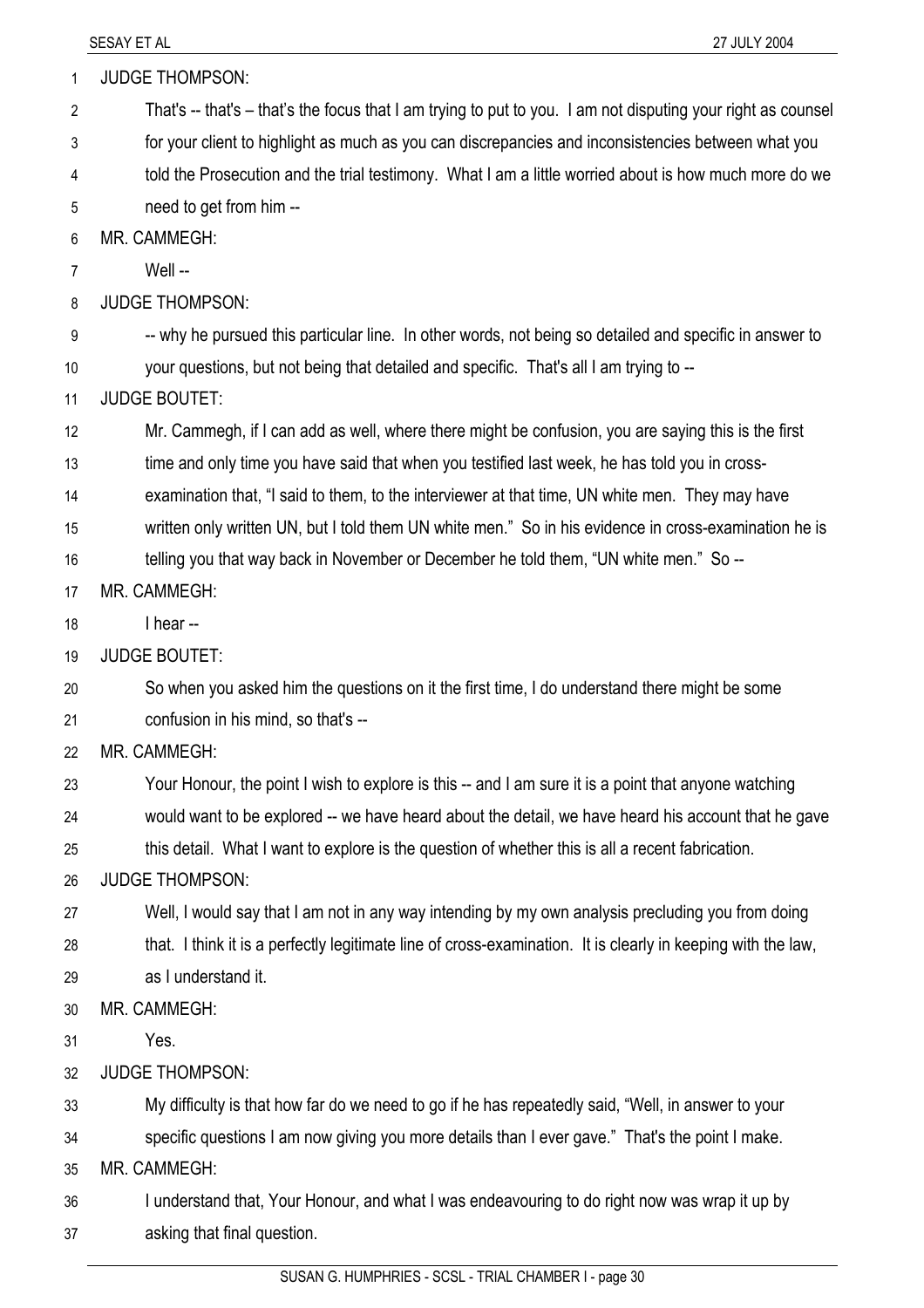- JUDGE THOMPSON: 1
- All right, learned counsel, the point is taken. 2
- 3 MR. CAMMEGH:
- 4 Yes.
- 5 MR. PRESIDENT:
- 6 That is what I was just going to ask you to do, so since you have picked the words from my mouth --
- 7 MR. CAMMEGH:
- 8 Yes, it was what I was leading to.
- 9 MR. PRESIDENT:
- 10 Yes, go ahead, Mr. Cammegh, let's wrap it up.
- 11 MR. CAMMEGH:
- 12 Yes.
- 13 Q. Can you hear me, witness?
- 14 A. Yes, I can hear you.
- 15 Q. As has been indicated, there is no reference to UN peacekeepers being kidnapped in either of the
- 16 documents that I have told you about; correct?
- 17 A. Pardon?
- 18 Q. My question to you is this --
- 19 MR. PRESIDENT:
- 20 Mr. Cammegh, slowly, slowly.
- 21 MR. CAMMEGH:
- 22 23 24 Q. My question is this, witness: When you told us last week about white men in the back of lorries, were you making it up? Were you telling lies to this Court? Is that something that you actually never saw? A. Well, as far as I make [inaudible] of testifying in this particular Court and I testified on matters of what
- 25 happened to me -- what had happened to me during the rebel war, and I am not here to lie really, but
- 26 since you are in the place to ask me so many questions and you must need to know my -- my -- my --
- 27 my answers. So if you asked me any questions that -- that I didn't even include in the -- in the -- in my
- 28 -- in my first -- my first -- my first time the Prosecutor asked to me explain my story, because since the
- 29 first testimony last week you asked me so many questions that the Prosecution did not ask me,
- 30 31 because the Prosecution only asked me to tell my story, you know, and as I am telling my story they would pen it down.
- 32 Q. I was asking actually just for a yes or no, witness. Were you lying to this Court?
- 33 MR. PRESIDENT:
- 34 Q. Yes, were you lying?
- 35 A. No.
- 36 MR. CAMMEGH:
- 37 Right. Thank you. No further questions. Thank you, Your Honour.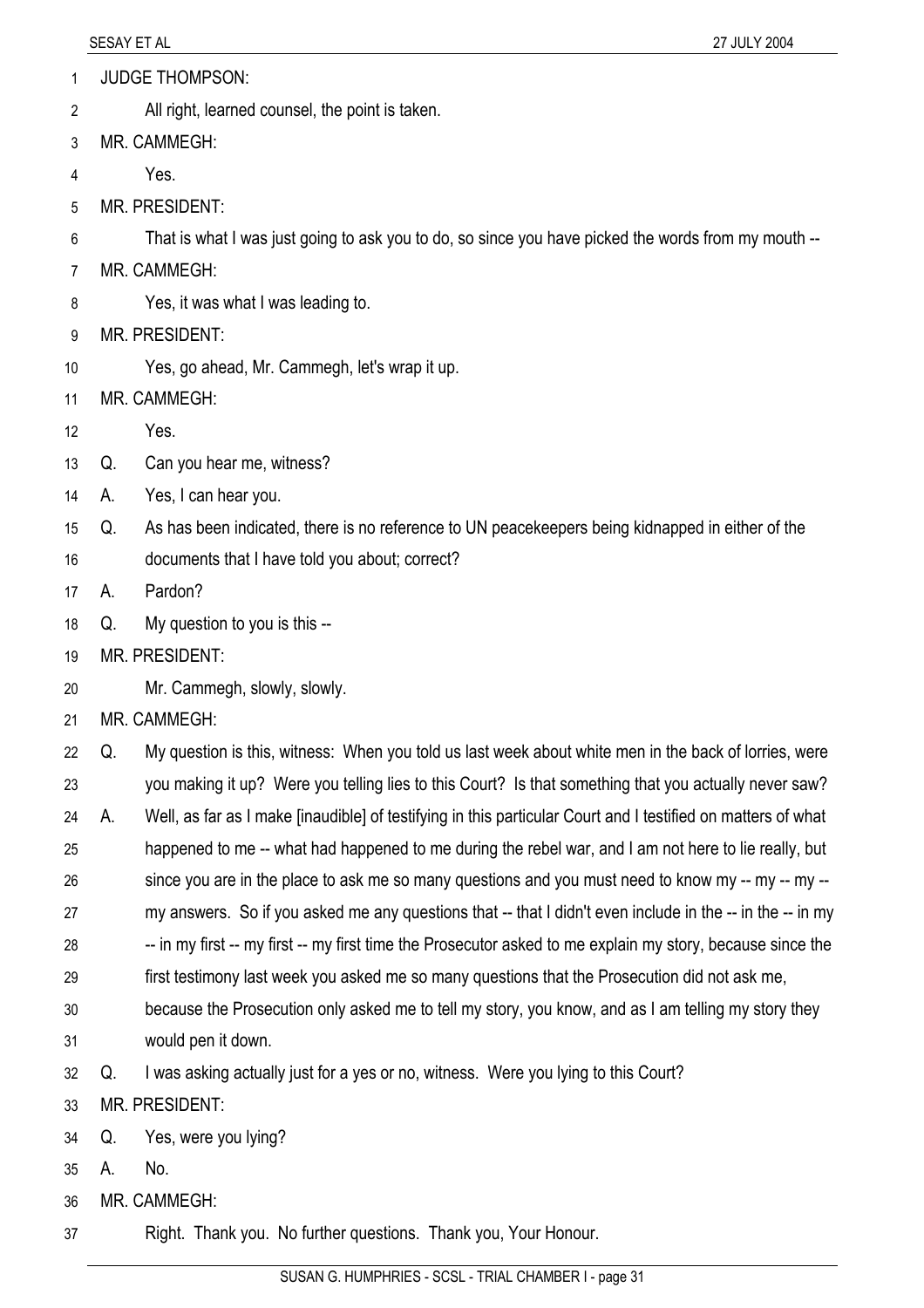MR. PRESIDENT: 1

Any re-examination? 2

3 MS. PARMAR:

4 Your Honour, the Prosecution has no re-examination for this witness.

- 5 MR. PRESIDENT:
- 6 Yes, Mr. O'Shea.
- 7 MR. CAMMEGH:

8 9 10 11 12 13 14 15 16 17 Your Honour, I don't know what the -- to quote the newspaper the other day, the proper channels are for this, but I think it may be incumbent upon the Defence to require Miss Hatt to come to court to give her version of what was said during that meeting. Because, as I said earlier on, and the reason we made such an issue of this last week, is because the words kidnap, Makeni, go right to the heart of the case against Gbao on the kidnapping count, and it did rather surprise us last week. It's going to be -- I think we would be in dereliction of our duty if we didn't take the issue further with Miss Hatt to establish exactly what her recollection of what this witness said was. To ask her, for example, if there is any corroborative record such as a tape recording. Because Your Honours all have the point, I am sure, that there is a tremendous discrepancy, not between one statement and oral testimony, but, in effect, between two stretched over several months in time.

18

19 20 21 I am sorry if this is going to cause any delay, it may be it is something that can be interposed during the next session, but I do put the Court on notice that we will require that witness to give evidence, please. I don't know if that is the correct channel or the correct method, but I am simply flagging it up

22 now. Thank you.

23 MR. PRESIDENT:

- 24 Yes, Mr. O'Shea.
- 25 MR. O'SHEA:

26 27 28 29 Your Honours, I am becoming deeply concerned as a result of answers which came from this witness during the course of the cross-examination, and I will tell you why. This Court has ruled on a number of occasions that we, the Defence, if we want to assert a violation of the Rules on disclosure under Rule 66 or Rule 67 or Rule 68, we must produce *prima facie* evidence of such a violation.

30

31 32 33 As difficult a position as that puts us in, it necessarily means that the Prosecution have to be very open with the Defence and also with the Court about their state of knowledge of what a witness is going to say or what they believe a witness is going to say.

34

35 36 37 When I presented the argument to you on this issue about the kidnapping, I did so necessarily with a high degree of trust in the Prosecution. And I said to this Court, it is up to the Prosecution to tell this Court whether they knew about the issue of the kidnapping or not.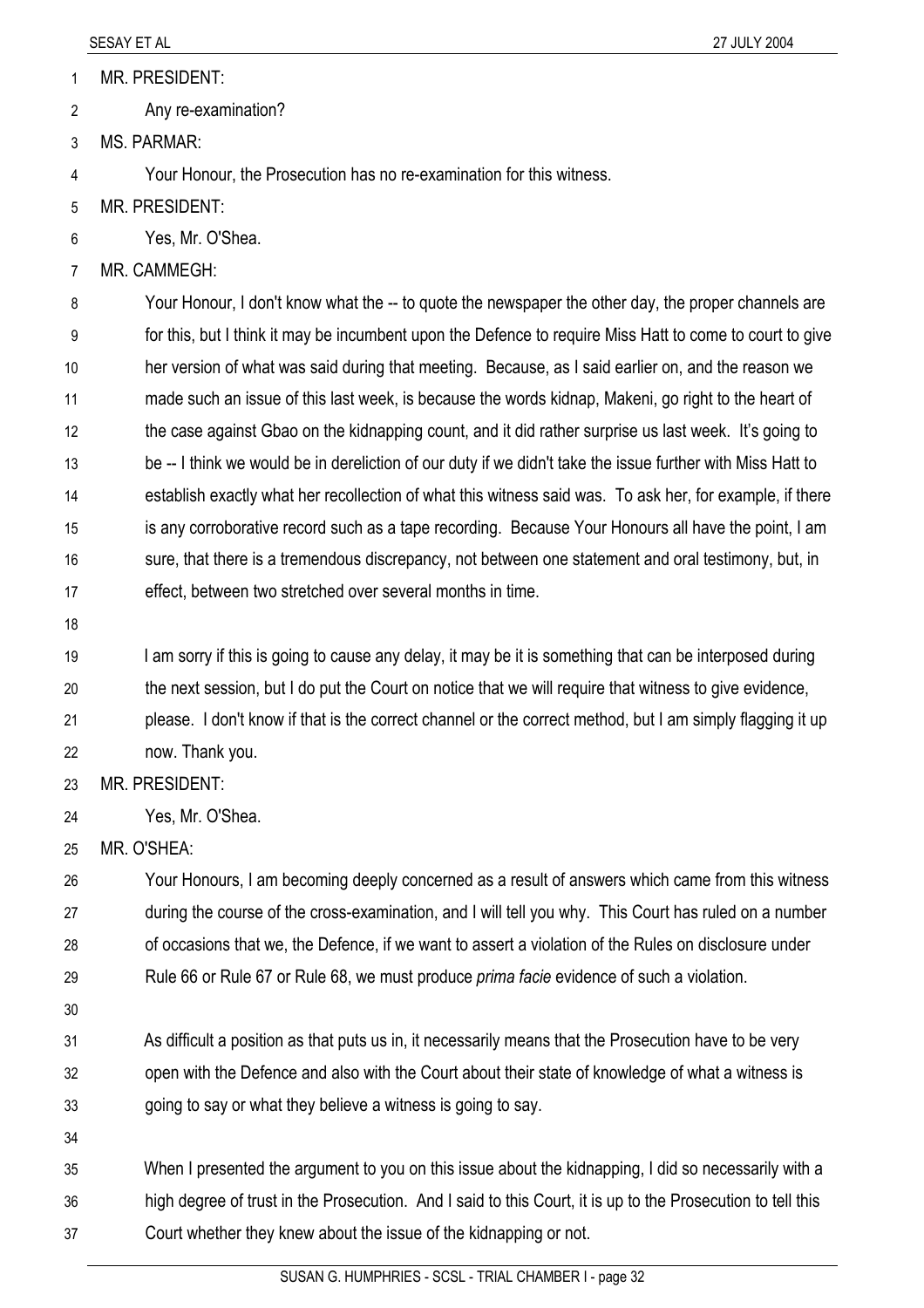SESAY ET AL 27 JULY 2004 Now, with the greatest of respect to his Honour Judge Thompson, I don't entirely agree with his analysis of how this witness has come out with answers in relation to that. I have a very specific note of Mr. Cammegh asking the following questions: "Did you tell the investigators about the white men in the lorries?" And the answer coming out, "I told them." I think the time has come for the Prosecution to stand up and tell this Court did they know about the captured white men or not before this witness gave testimony. That is a matter within the exclusive knowledge of the Prosecution and it is important if this Court is going to place the onus on us to produce *prima facie* evidence of violation of the Rules. If we are not to be put at a severe disadvantage it is only fair that the Prosecution put us into the picture as to whether they knew about it or not. I would ask them to give us that information. 1 2 3 4 5 6 7 8 9 10 11 12 13 14 15 16 17 18 19 20 21 22 23 24 25 26 27 28 29 30 31 32 33 34 35 36 JUDGE BOUTET: Don't you think, Mr. O'Shea, that what your colleague, Cammegh, has suggested that he intends to do, that is call whoever was doing the interview and put that question to them, is the proper way of doing what you are suggesting now, and that would bring some evidence indeed in support of your assertion if that is the case? MR. O'SHEA: I agree entirely, Your Honour. JUDGE BOUTET: So why are we hearing this argument when we have already been put on notice that you intend Mr. Gbao to call this particular person as a witness to establish what was said? MR. O'SHEA: Well, Your Honour, with respect, because I have been waiting anxiously for one week now for the Prosecution to stand up and tell us did they know about this kidnapping or not. If the Prosecution is going to act fairly before this Court and to the Defence, they need to be open with us. It is quite a simple question: did they know or did they not? They can answer that question. JUDGE THOMPSON: Learned counsel, let me say also that I do agree with you that in this matter the Prosecution should act with utmost good faith when it comes to disclosure. We have so ruled. The regime of rules governing disclosure require good faith on the part of the adversarial parties and also, probably to a higher degree, on the part of the Prosecution. My disagreement with you -- and, of course, I welcome your disagreement with my analysis of the state of the evidence -- is that it is possible from the kind of questions that were put to this witness under cross-examination by your learned colleague, that the state of the records reveal two valid interpretations. My own interpretation, because I have been writing here too, where the witness seemed to have been hovering between, "Yes, I saw white men captured by the rebels in UN lorries, 20 UN lorries," and this piece of evidence is in response to specific questions put by your learned friend: "But when I made my statements to the Prosecution, they did not ask me those specific questions."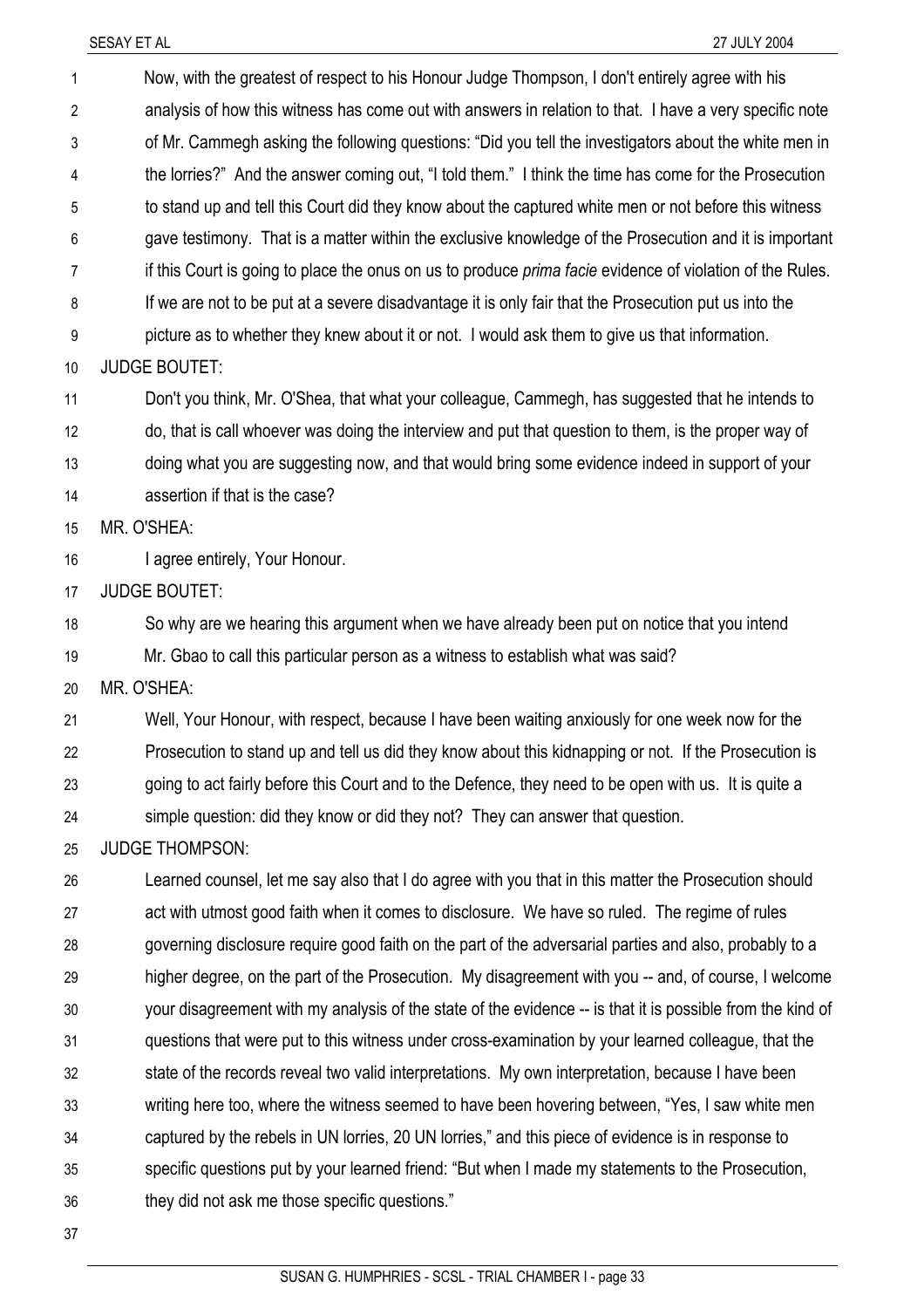Of course, there are other parts of the record which reveal something different, so if you interpret the records, we are in a little of a kind of ambivalent situation here. The last answer was that he is not telling a lie when he did say that he saw 20 lorries with white men captured by rebels. So, I don't see how I could be placing a wrong interpretation on the records, depending on the answers which are elicited. In short, I think, as Judge Boutet has said, the best thing is for the person who recorded the statement to shed some more light here, but of course that does not relieve the Prosecution of their responsibility to disclose with utmost good faith material which is of such importance to your case. And the question is whether there has been a violation of Rule 66(A)(ii), and this is something which I don't think we can make a determination on now until we have some further evidence to that effect, if any evidence comes forward to that effect. But I think what the witness -- what we are saying here is that we believe that since the principle of orality is central to these proceedings, it is foreseeable, as we said in our decision, that witnesses will expand upon what they have told the Prosecution. The question is whether this expansion that we have does amount to a material inconsistency or discrepancy that should warrant some caution on the part of the Court when evaluating this piece of evidence. In other words, whether we should, in fact, be very cautious as to what probative value we attach to evidence which -- if it is so materially different from what is being testified here. I think that seems to be the line which the Court will take or should take. 1 2 3 4 5 6 7 8 9 10 11 12 13 14 15 16 17

18 MR. O'SHEA:

19 20 21 22 23 24 25 26 27 28 29 30 Well, Your Honour, of course, the question of credibility is there and that is why we are crossexamining this witness and it is with respect to a separate issue to the one I am raising. My -- my -my concern is simply this, that yes, we can question witnesses, we can question that person and that person and that person to try and determine, you know, the state of knowledge of the Prosecution, but, in my respectful submission -- and I am not asking that the Court force the Prosecution to do this, they should do this of their own initiative. I just don't understand why they cannot simply tell us, did they know or did they not. If the Court is not willing to invite them, that is fine, but for my part, I just cannot understand it at this stage, but I am happy to ago along with what his Honour Judge Boutet says, we will have this other witness come along. We will ask questions of the witness to determine both questions of credibility and the question of whether we have been treated fairly by the Prosecution. But there seems no reason whatsoever to me why the Prosecution can't simply tell us the position.

31 MR. PRESIDENT:

32 33 But somewhere in the indictment -- I don't have it in front of me, Mr. O'Shea -- there is an allegation of kidnapping UNAMSIL personnel --

34 MR. O'SHEA:

35 Yes.

36 MR. PRESIDENT:

37 -- in the indictment.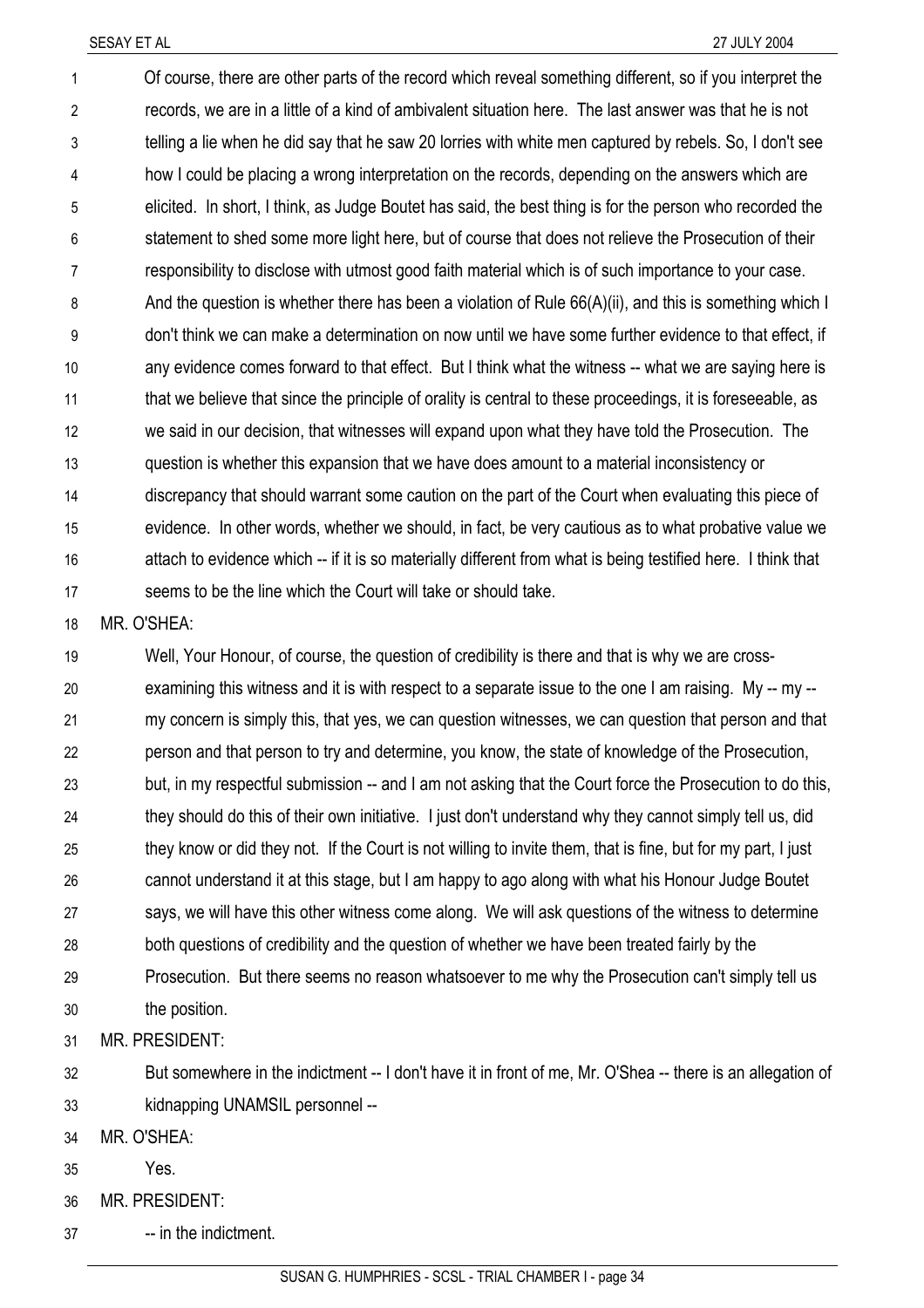- MR. O'SHEA: 1
- Yes. You see, Your Honour, I don't want to in any way -- 2
- 3 MR. PRESIDENT:
- 4 Which means that at least that is a first -
- 5 MR. O'SHEA:
- 6 Yes.
- 7 MR. PRESIDENT:

8 -- at least notice that is brought to the Defence about this issue of kidnapping.

9 MR. O'SHEA:

10 11 12 13 14 15 16 17 18 19 20 21 I don't want to in any way challenge Your Honour's ruling which has been given, and I don't challenge the correctness of it, but the question I raise goes beyond that ruling. I indicated during the course of my argument that we had a witness list from the Prosecution which specifically excluded the count dealing with kidnapping of UN personnel in relation to this witness. Now, *prima facie,* that is unfair towards the Defence to provide a summary of a witness, refer to the counts on the indictment, and specifically exclude the count that they are going to rely on in relation to this new evidence coming out in court. It becomes highly relevant to know did the Prosecution know about this or not? If they knew about it, why did they not give us notice of it? So, you know, the issue is still there, it is still on the table. It is all very well saying to the Defence, "You must produce *prima facie* violation -- evidence of violations of Rule 66," and Your Honours are quite right, this is quite in line with what the Rwanda Tribunal does, but, you know, in my submission it leads to a very unfair situation if we don't have a Prosecution who will tell the Court and tell the Defence exactly what the position is.

#### 22 JUDGE THOMPSON:

23 24 25 26 27 28 29 30 31 32 But even in that case, wouldn't it be -- the remedy would be for us, as we have indicated in our rulings, either to exclude this piece of evidence or to decide whether it should have any probative value or not. So, we are not outside the parameters of providing some kind of remedy for this situation consistent with our decision. Actually, what has been argued here and demonstrated here, there is an alleged discrepancy and I think from the way that counsel cross-examined this witness and from the kinds of questions that he put, he is, in fact, inviting the Chamber to say this is a material discrepancy and ought to be treated the way the law stipulates. And so, I am saying to myself, that in a situation like this the Court has the armoury of weapons to deal with this kind of situation if we are properly addressed on it. And the question is that, even if we agree at this stage that the Prosecution has violated its trust under Rule 66(A)(ii), the remedies are almost the same.

33 MR. O'SHEA:

34 35 36 37 Well, Your Honours, I have absolutely no doubt that this Court will exercise its discretion judicially and properly in terms of the evaluation of evidence; that is not my concern. Whatever weapons may be in the hands of the Court, those weapons cannot remedy the disadvantage that the Defence will be put at if they do not have proper notice of the specific issues which witnesses are going to deal with.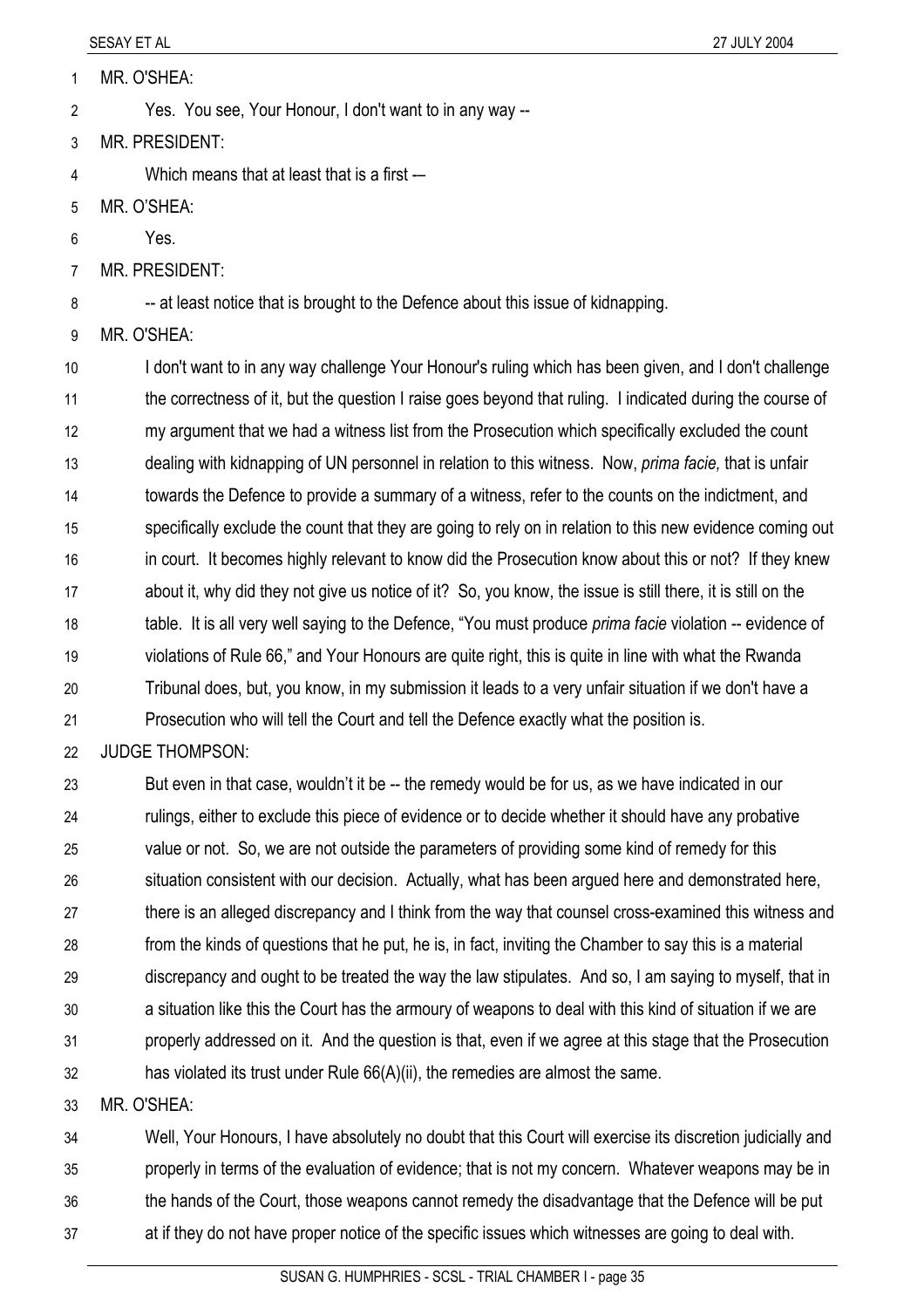|                | SESAY ET AL<br>27 JULY 2004                                                                                    |
|----------------|----------------------------------------------------------------------------------------------------------------|
| 1              | I entirely accept the point in Your Honours' ruling that we have notice of the general issue of                |
| $\overline{2}$ | kidnapping from the indictment and the pre-trial brief, but it is still a matter which puts us at great        |
| 3              | disadvantage if the Prosecution has information within its knowledge about what a witness is going to          |
| 4              | say and then the -- and then that notice is not given to us at all. Now, in relation to this specific          |
| 5              | witness, there may not be prejudice and that -- and your ruling was based on this specific witness.            |
| 6              | <b>JUDGE THOMPSON:</b>                                                                                         |
| 7              | Yes, but they say all -- they disclosed all what they have. It is possible to look at this from this           |
| 8              | perspective that they probably did not have this particular testimony in their statement, you see.             |
| 9              | MR. PRESIDENT:                                                                                                 |
| 10             | Mr. O'Shea, please, can you -- can the Prosecution please reply to these arguments by the Defence,             |
| 11             | please.                                                                                                        |
| 12             | <b>MS. TAYLOR:</b>                                                                                             |
| 13             | Your Honour, I am pleased to.                                                                                  |
| 14             |                                                                                                                |
| 15             | In relation to the investigator who took the original statement, it is, of course, my friend's perfect liberty |
| 16             | to call that person as a witness as part of their case if they wish to establish any issues with respect to    |
| 17             | the taking of that statement.                                                                                  |
| 18             | MR. PRESIDENT:                                                                                                 |
| 19             | Is she -- is she in town?                                                                                      |
| 20             | MS. TAYLOR:                                                                                                    |
| 21             | She is not.                                                                                                    |
| 22             | <b>MR. PRESIDENT:</b>                                                                                          |
| 23             | Where is she?                                                                                                  |
| 24             | <b>MS. TAYLOR:</b>                                                                                             |
| 25             | I believe she is somewhere in Europe. She is no longer employed by the Special Court.                          |
| 26             | <b>MR. PRESIDENT:</b>                                                                                          |
| 27             | I see. Yes.                                                                                                    |
| 28             | <b>MS. TAYLOR:</b>                                                                                             |
| 29             | As respect -- the other matters raised by my learned friend, Mr. O'Shea, I responded to his arguments          |
| 30             | on Friday afternoon. Your Honours heard those arguments and your Honours have ruled. I have                    |
| 31             | responded to the allegations that he raised and if he cares to read the transcript he will realise what I      |
| 32             | have said about those matters. I will not be interrogated by my learned friend from across the hall            |
| 33             | way, and I will not answer specific questions put across the bar table. In my submission, that is              |
| 34             | entirely improper practice.                                                                                    |
| 35             |                                                                                                                |
| 36             | Your Honours, you have ruled in relation to these matters, the Prosecution has said that it has                |
| 37             | complied with its disclosure obligations and Your Honours have so found. And I have nothing more to            |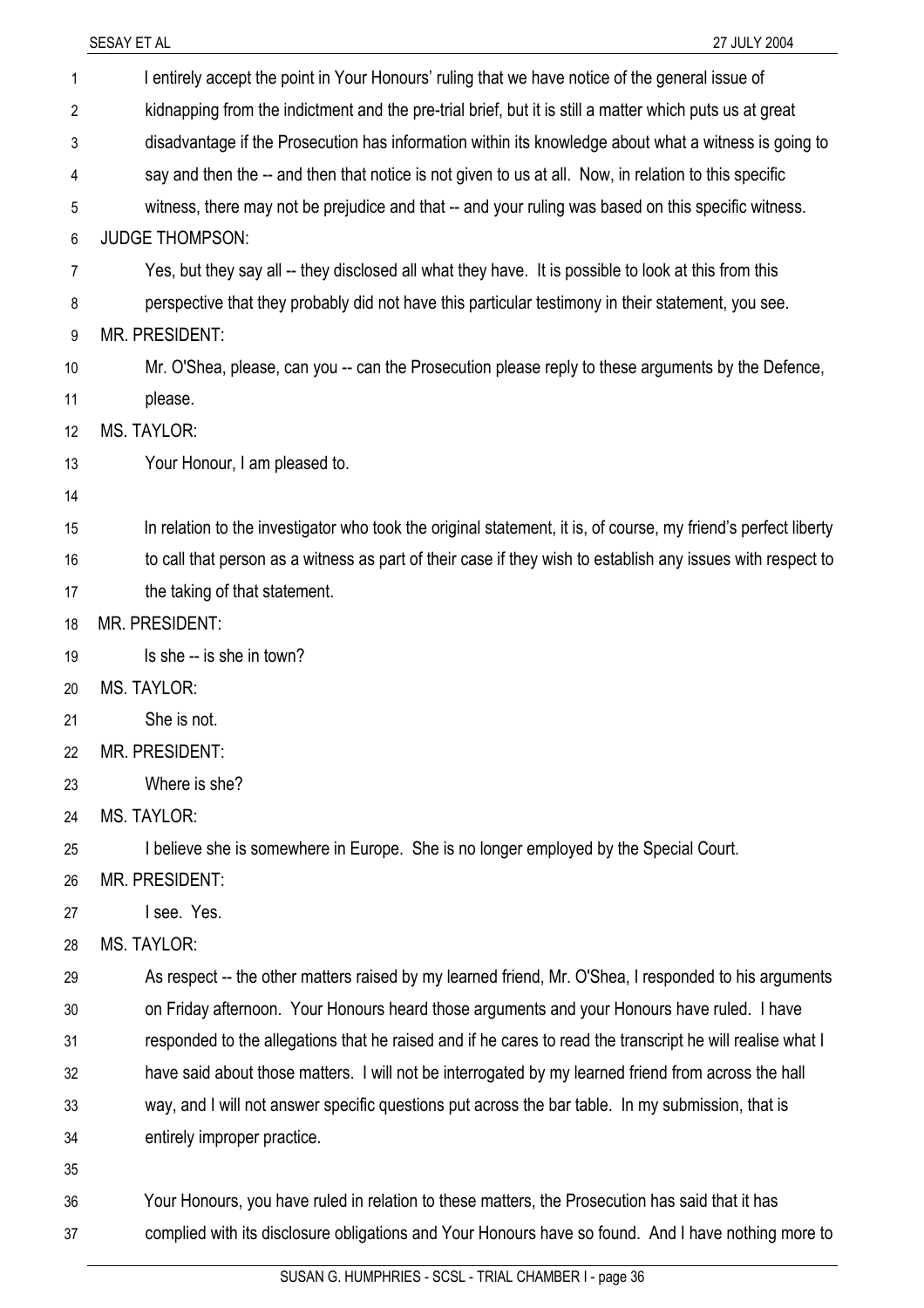1 say on the matter.

2 MR. CAMMEGH:

- 3 Your Honour, can I just raise one brief factual point? Your Honour Judge Thompson just mentioned
- 4 the recourse that the Defence have to seeking evidence to be excluded. My understanding,
- 5 notwithstanding the fact that this witness was not on the witness list, suggested to be dealing with
- 6 kidnapping on the indictment for us, Your Honours ruled against that on that point on Friday, of
- 7 course. But perhaps the Court, and my learned friend in particular, should take note that there has
- 8 been no re-examination of this witness who has indicated that the kidnapping couldn't have --
- 9 MR. PRESIDENT:
- 10 It is a pertinent point, there was no re-examination of the witness.
- 11 JUDGE THOMPSON:
- 12 I don't want to even go into that.
- 13 MR. PRESIDENT:
- 14 That is an important matter, there has been no re-examination of this witness by the Prosecution.
- 15 MR. CAMMEGH:
- 16 Well, I was talking about the dates --
- 17 JUDGE THOMPSON:
- 18 I didn't want to be pre-emptive on that.
- 19 MR. CAMMEGH:
- 20 Yes, the indictment which --
- 21 MR. PRESIDENT:
- 22 Yes, and yet there was necessity for re-examination.
- 23 MR. CAMMEGH:
- 24 Yes. The indictment suggests May to September on kidnapping, this witness's evidence cannot go
- 25 26 beyond March, that was not re-examined upon. It might be that I am going to ask that this evidence be excluded in any event in due course.
- 27 JUDGE THOMPSON:
- 28 It might be the best thing is to wait for the time when the -- when addresses.
- 29 MR. PRESIDENT:
- 30 Well, there is an application which has been made about this Miss Hatt.
- 31

[Trial Chamber confer]

- 32 MR. PRESIDENT:
- 33 Mr. Cammegh --
- 34 MR. CAMMEGH:
- 35 Yes, Your Honour.
- 36 MR. PRESIDENT:
- 37 You have indicated that you would like to have Mrs. Hatt --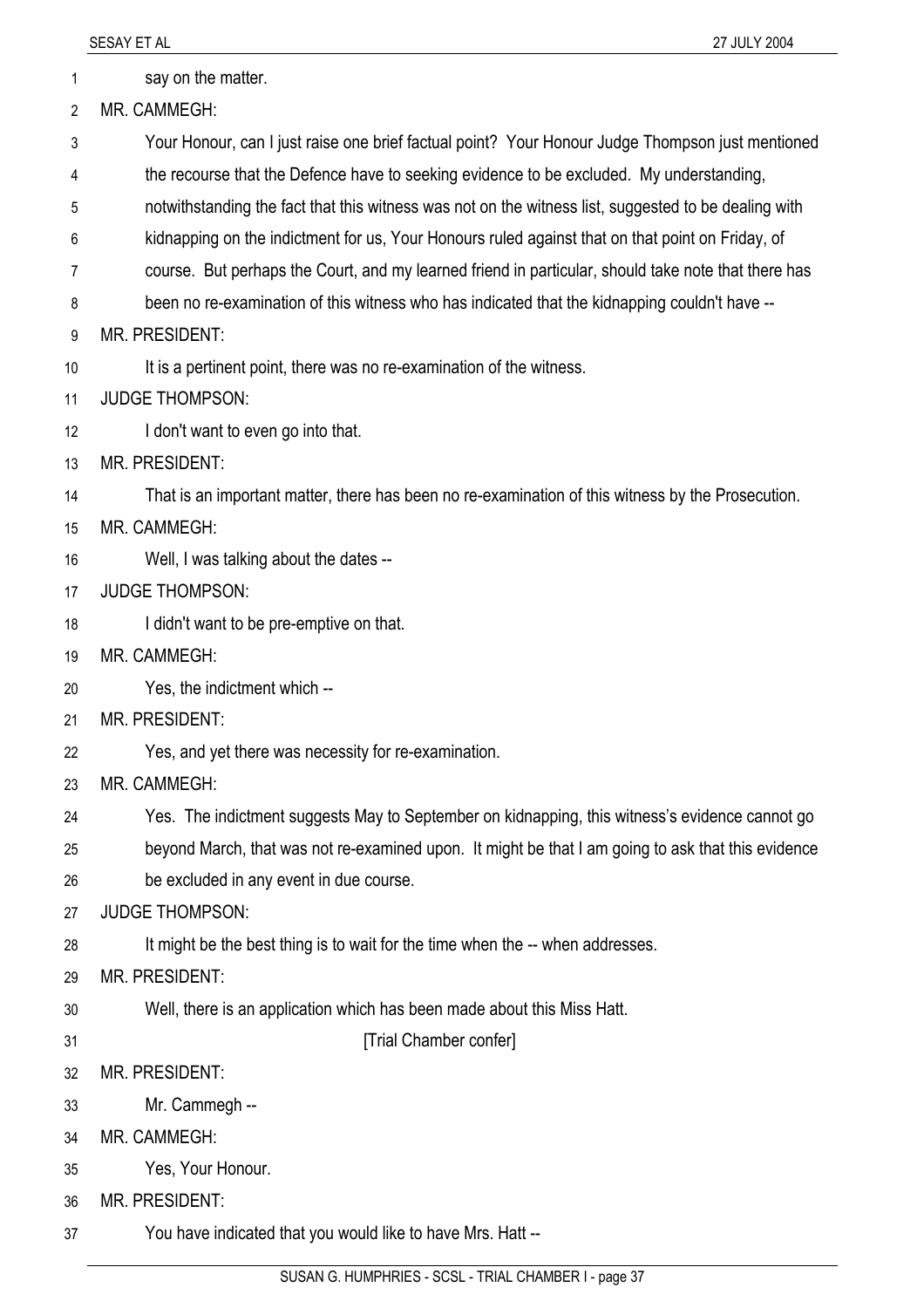MR. CAMMEGH: 1

Yes, indeed. 2

3 MR. PRESIDENT:

4 -- to appear before the Court and to testify.

5 MR. CAMMEGH:

6 Indeed.

7 MR. PRESIDENT:

8 Are you calling her as -- just give us some clarifications, are you calling her as a witness for the

9 Defence, or how do you intend, you know, to have her called here?

10 MR. CAMMEGH:

11 12 13 14 15 16 Absolutely not, Your Honour, we cannot possibly call her as a witness for the Defence; we don't know what she is going to say. The procedure, certainly where I come from would be this, that she would be required by the Prosecution -- and if the Prosecution were loath to do that then certainly by the Court -- to provide a statement enclosing any exhibits that she may be able to lay her hands on, such as tape cassettes, written notes of these interviews. And she would be required to produce those documents within her statement in which I would also expect her -- and I am sure the Court would

17 18 expect her -- to give a true and accurate account of what took place and what was said. She is not a Defence witness at all.

19

20 21 22 We would be grateful if the Prosecution would call her. If we are provided with a statement and the Prosecution do not call her, then it would be incumbent upon us to call her during the Defence case, but I do hope that in the interests of expediency and, let's face it, fairness, the Crown (sic) will take it

23 upon themselves, such a glaring discrepancy having been illustrated today, to play fair and call her as

24 a witness in the next session.

25 MR. PRESIDENT:

26 You are alleging a glaring discrepancy.

27 MR. CAMMEGH:

28 Well --

29 MR. PRESIDENT:

30 You are alleging the glaring -- we are going to look into it. There is no --

31 MR. CAMMEGH:

32 Well, there is one, Your Honour, with respect. Two.

33 MR. PRESIDENT:

34 Well, we are not yet there, we are not yet there, you know. We would be there at the right time.

35 MR. CAMMEGH:

36 37 Your Honour takes the point, I know, that it is not really discrepancy that I am interested in so much as investigating as to whether or not there has been an enormous recent fabrication and I would have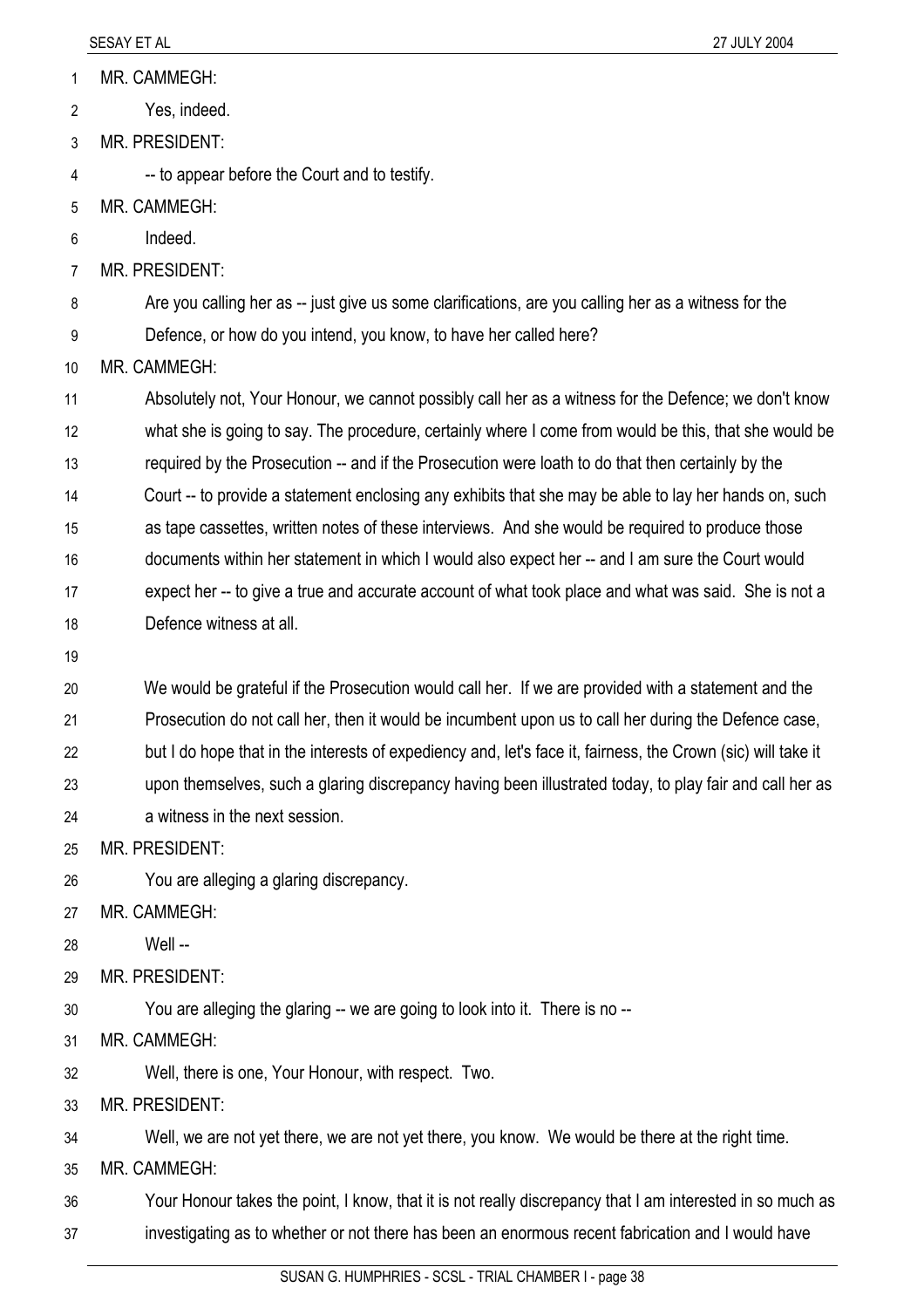|    | SESAY ET AL<br>27 JULY 2004                                                                               |
|----|-----------------------------------------------------------------------------------------------------------|
| 1  | thought it is tactically wise for the Crown to nail that possibility as soon as possible. But that is a   |
| 2  | matter for them.                                                                                          |
| 3  | [Trial Chamber confer]                                                                                    |
| 4  | <b>MR. PRESIDENT:</b>                                                                                     |
| 5  | Well, the Prosecution, you have heard the application by the Defence seeking a summons to be              |
| 6  | issued to Miss Hatt or Mrs. Hatt to appear in order to answer certain questions from the Defence and      |
| 7  | from the Prosecution maybe, and also from the Court. What is your reaction to this?                       |
| 8  | <b>MS. TAYLOR:</b>                                                                                        |
| 9  | Your Honour, my initial reaction is that the rules of the Court would seem to indicate that the           |
| 10 | Prosecution would be required to show good cause to call this witness. In accordance with the rules       |
| 11 | and with all of the orders that Your Honours have issued to the Prosecution, we have been required to     |
| 12 | file witness lists and, of course, Miss Hatt does not appear on that witness list                         |
| 13 |                                                                                                           |
| 14 | In relation to the specific point raised by my learned friends, I would note that not once have the       |
| 15 | Defence enquired of the Prosecution whether there are any notes or tapes or anything that exist with      |
| 16 | respect to this witness since this issue arose last week. Now, I don't know the answer to that            |
| 17 | question. I can tell you that Miss Hatt is not within the jurisdiction, I do not know whether she has any |
| 18 | notes with her or whether there are any notes that exist at all and, if they do, whether they are in      |
| 19 | Sierra Leone. I have absolutely no knowledge about whether there is any information that may assist       |
| 20 | my learned friends with this application.                                                                 |
| 21 |                                                                                                           |
| 22 | In respect to the application, how is it that the Prosecution are to recall people who were once in       |
| 23 | Sierra Leone who are now outside of the jurisdiction in circumstances where the Prosecution have not      |
| 24 | put these people on a witness list?                                                                       |
| 25 | MR. PRESIDENT:                                                                                            |
| 26 | Where necessity arises in the interests of justice, in the integrity of the process, issues have arisen   |
| 27 | and it is -- we deem it necessary.                                                                        |
| 28 | <b>MS. TAYLOR:</b>                                                                                        |
| 29 | If your Honours deem it --                                                                                |
| 30 | MR. PRESIDENT:                                                                                            |
| 31 | We deem it necessary that that witness, you know, applies.                                                |
| 32 | <b>MS. TAYLOR:</b>                                                                                        |
| 33 | Well, if that is the ruling of Your Honours, that hadn't been made until Your Honour just mentioned       |
| 34 | that. If it is something that the Court requires, then the Prosecution will do its best.                  |
| 35 | MR. CAMMEGH:                                                                                              |
| 36 | In answer to one point my learned friend just --                                                          |
| 37 |                                                                                                           |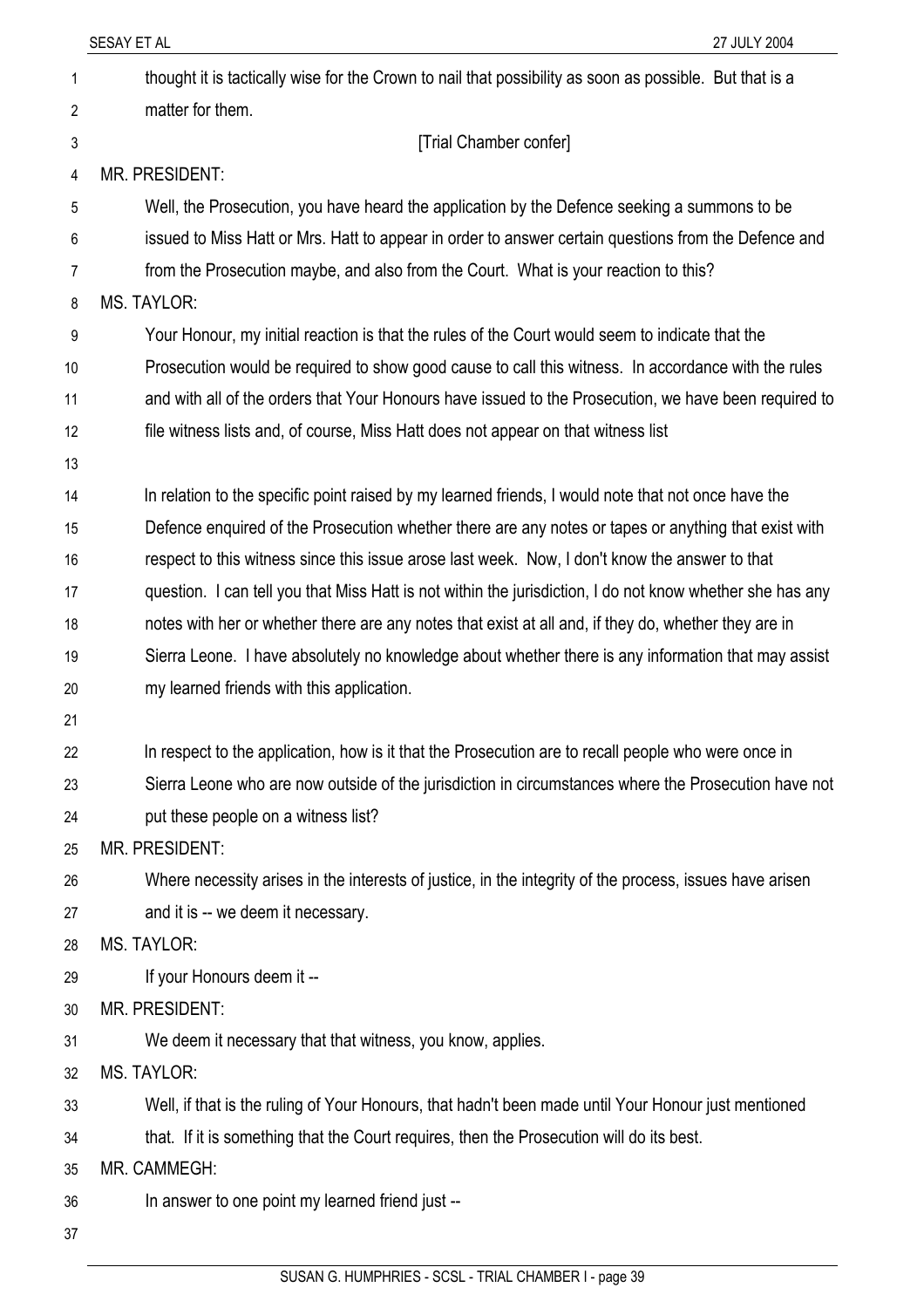| $\mathbf{1}$     | MR. PRESIDENT:                               |                                        |
|------------------|----------------------------------------------|----------------------------------------|
| $\overline{2}$   | The Court will rise for ten minutes, please. |                                        |
| $\mathfrak{Z}$   | MR. CAMMEGH:                                 |                                        |
| $\overline{4}$   | Very well.                                   |                                        |
| $\sqrt{5}$       |                                              | [Recess taken at 12.00 p.m.]           |
| $\,6\,$          |                                              | [Pages 25 to 40 by Susan G. Humphries] |
| $\overline{7}$   |                                              |                                        |
| $\bf 8$          |                                              |                                        |
| $\boldsymbol{9}$ |                                              |                                        |
| $10\,$           |                                              |                                        |
| 11               |                                              |                                        |
| 12               |                                              |                                        |
| $13$             |                                              |                                        |
| 14               |                                              |                                        |
| $15\,$           |                                              |                                        |
| $16\,$           |                                              |                                        |
| 17               |                                              |                                        |
| $18\,$           |                                              |                                        |
| $19$             |                                              |                                        |
| $20\,$           |                                              |                                        |
| 21               |                                              |                                        |
| 22               |                                              |                                        |
| 23               |                                              |                                        |
| 24               |                                              |                                        |
| 25               |                                              |                                        |
| $26\,$           |                                              |                                        |
| $27\,$           |                                              |                                        |
| 28               |                                              |                                        |
| 29<br>$30\,$     |                                              |                                        |
| 31               |                                              |                                        |
| 32               |                                              |                                        |
| 33               |                                              |                                        |
| $34\,$           |                                              |                                        |
| 35               |                                              |                                        |
| 36               |                                              |                                        |
| 37               |                                              |                                        |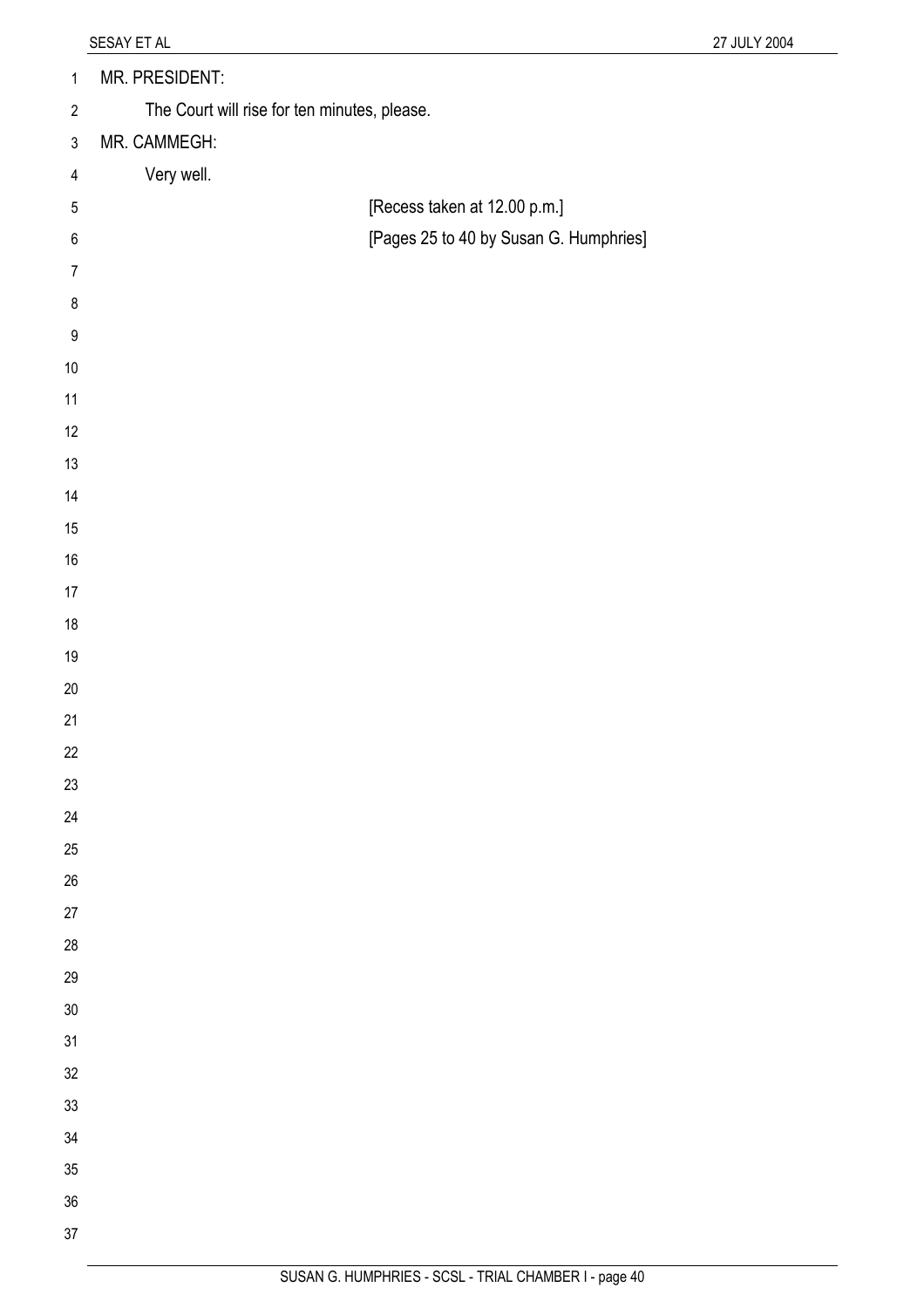| 1  | [On resuming at 12.22 p.m.]                                                                                |
|----|------------------------------------------------------------------------------------------------------------|
| 2  | <b>MR. PRESIDENT:</b>                                                                                      |
| 3  | We are resuming the session. The Prosecution will arrange to bring into Freetown, at a session to be       |
| 4  | determined, Ms. Hatt, at the request of the Defence for purposes of certain clarification which are        |
| 5  | material to the determination of this case. We do not know when, if ever, you would see her, I don't       |
| 6  | know, but you will do all you can to ensure that the -- Ms. Hart is brought here in the interest of a fair |
| 7  | determination of this matter.                                                                              |
| 8  |                                                                                                            |
| 9  | But this said, the witness who has been giving evidence is released, but when the time comes, either       |
| 10 | party may make the requisite or the necessary application to bring him back, should the necessity          |
| 11 | arise. So, that is our directive on this issue and we would ask that the witness whose -- I mean, up --    |
| 12 | as per now the cross-examination of the 8th prosecution witness is over, subject, of course, to further    |
| 13 | directives in due course. Yes.                                                                             |
| 14 | <b>MS. TAYLOR:</b>                                                                                         |
| 15 | If Your Honour please, the Prosecution will, of course, do its best to assist the Court, in the absence    |
| 16 | of any compulsory powers in the Court to compel the attendance of this witness in Freetown. The            |
| 17 | Prosecution will endeavour to contact her and to ascertain her availability to come to Freetown.           |
| 18 | Beyond that, Your Honour, at the moment I don't think the Prosecution can promise any more to the          |
| 19 | Bench.                                                                                                     |
| 20 | MR. PRESIDENT:                                                                                             |
| 21 | And, of course, if she has to come she will come at the expense of the Special Court.                      |
| 22 | MS. TAYLOR:                                                                                                |
| 23 | Thank you, Your Honour.                                                                                    |
| 24 | MR. PRESIDENT:                                                                                             |
| 25 | At the expense of the Special Court, please, not at her expense.                                           |
| 26 | <b>MS. TAYLOR:</b>                                                                                         |
| 27 | Thank you for that indication, Your Honour.                                                                |
| 28 | <b>MR. PRESIDENT:</b>                                                                                      |
| 29 | I have, you know -- we've said that the witness is released. Can we -- we cannot take another              |
| 30 | witness now -- in the afternoon.                                                                           |
| 31 | MS. TAYLOR:                                                                                                |
| 32 | There is another witness available, yes, Your Honour, but it's of course questioned whether you wish       |
| 33 | to commence that evidence now or after lunch.                                                              |
| 34 | <b>MR. PRESIDENT:</b>                                                                                      |
| 35 | How long is the witness?                                                                                   |
| 36 | MS. TAYLOR:                                                                                                |

37 The witness will be longer that the period to one o'clock from now, certainly longer than 35 minutes.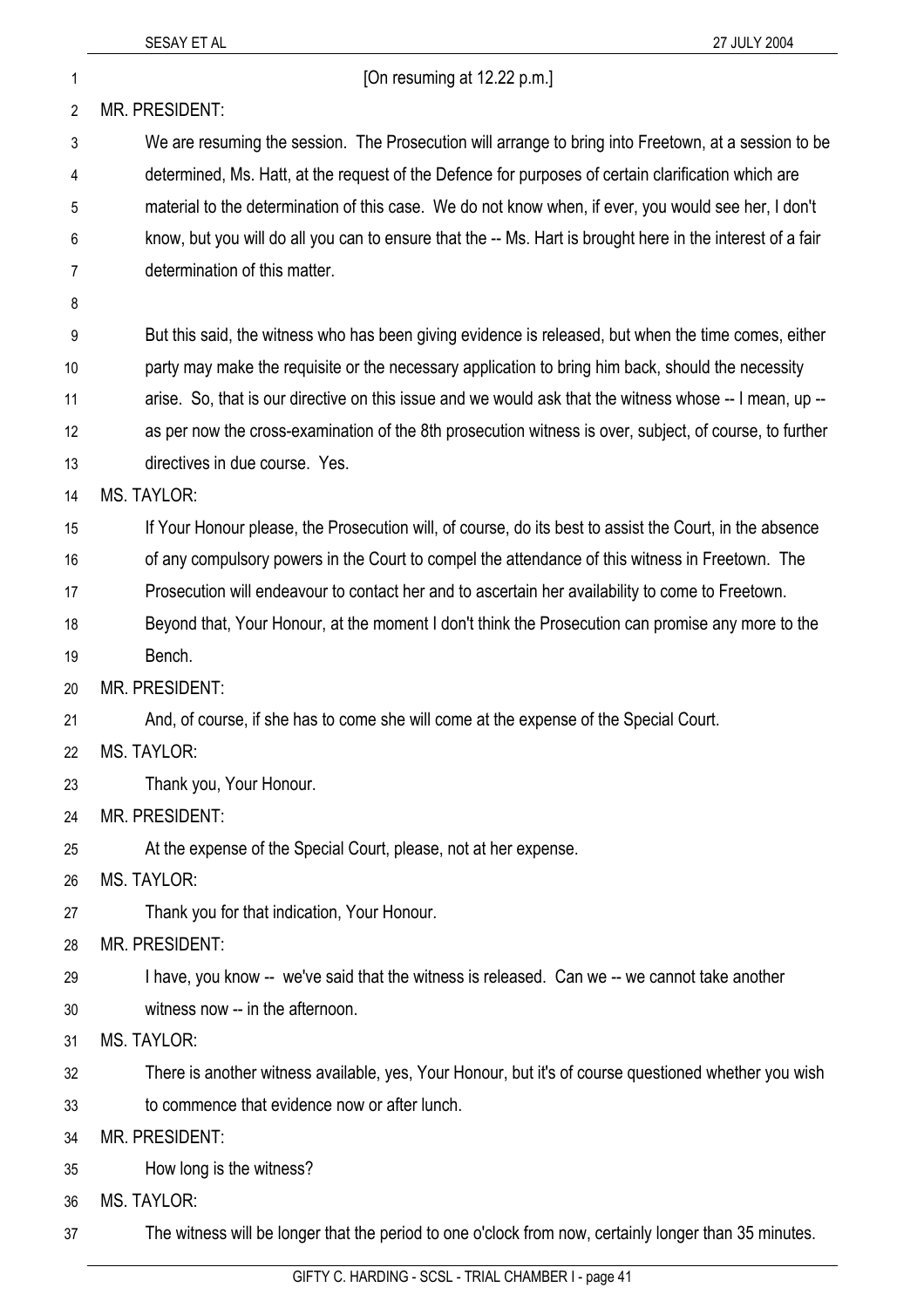## 1 **1 intervalse in the IT**rial chamber confer]

2 MR. PRESIDENT:

Well, we don't want to start and start hurrying over it. We will do it after the lunch break.

- 4 MS. TAYLOR:
- 5 If Your Honour pleases.
- 6 MR. PRESIDENT:
- 7 Thank you.
- 8

3

- 9 Yes, Mr. Jordash.
- 10 MR. JORDASH:
- 11 12 Your Honours, as I understand, the witness to be called is TF1-060, who is the witness who testifies about events in Kenema. It's the witness who was the subject of the Defence application which Your
- 13 Honours ruled upon on Friday last, relating to the supplemental statement as Your Honours found it to
- 14 be. I raised this issue very briefly on Friday concerning whether Your Honours had considered
- 15 whether it would be right for the Defence to have additional or some time, I should say, to investigate
- 16 these -- the new allegations contained in the supplemental statement. I raise it at this stage simply to
- 17 enquire as to whether it might be expedient to deal with that application at this stage so Your Honours
- 18 19 can consider it over lunch, or whether Your Honours would prefer to hear that straight after the luncheon adjournment.
- 20
- 21
- [Trial Chamber confer]
- 22 MR. PRESIDENT:
- 23 Mr. Jordash, I suppose you have made your application?
- 24 MR. JORDASH:
- 25 The arguments I put forward during the --
- 26 MR. PRESIDENT:
- 27 Pardon me?
- 28 MR. JORDASH:
- 29 The arguments relating to the need for time to investigate, I think, I will outline in some details --
- 30 MR. PRESIDENT:
- 31 Well briefly raise, raise the argument now, please.
- 32 JUDGE THOMPSON:
- 33 Because we don't want to use the arguments which you raised for the purposes of the decision in
- 34 respect of which we have now come to submit here. We don't want to refer to that. Perhaps the best
- 35 thing is to raise afresh, because now you are asking for a remedy, if I understand what you are
- 36 saying.
- 37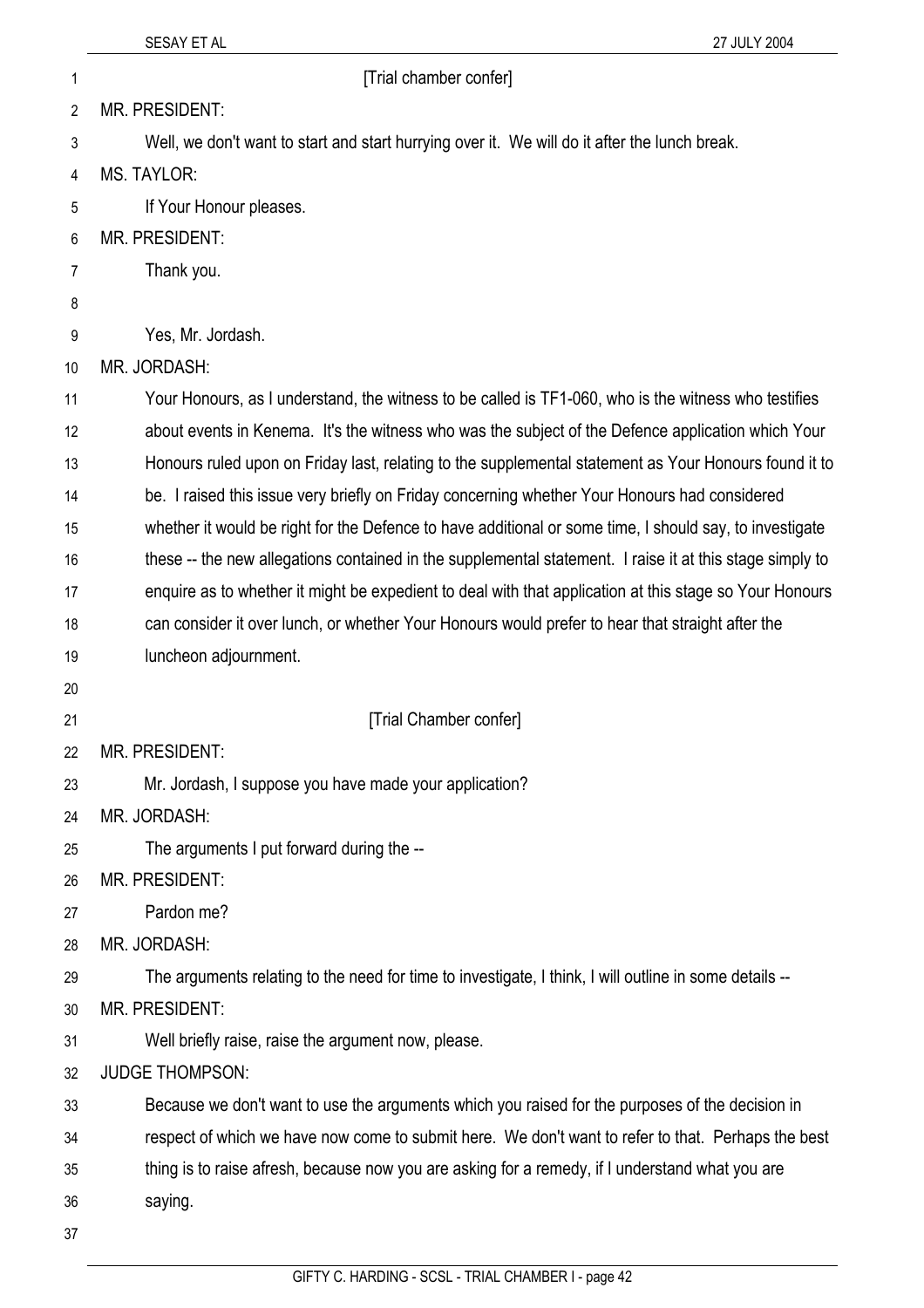- MR. JORDASH: 1
- I'm asking for an adjournment of this witness. 2
- 3 JUDGE THOMPSON:
- 4 A remedy, a remedy.
- 5 MR. JORDASH:
- 6 Certainly, yes.
- 7 JUDGE THOMPSON:
- 8 Whereas your previous application was for an exclusion of the evidence. Well. Okay.
- 9 MR. JORDASH:
- 10 Well, my submission is a brief one.

## 11 MR. PRESIDENT:

- 12 What's that witness again, TF?
- 13 MR. JORDASH:
- 14 TF1-060.
- 15 MR. PRESIDENT:
- 16 TF?
- 17 MR. JORDASH:
- 18 TF1-060.
- 19 MR. PRESIDENT:
- 20 Yes, Mr. Jordash, go ahead. Please be very brief.
- 21 MR. JORDASH:
- 22 Simply this, Your Honours, that the first statement of this witness does not in any way mention directly
- 23 24 Mr. Sesay. The supplemental statement served on the 16th of July not only mentions Mr. Sesay, but alleges that he was responsible for a specific crime against a local businessman in Kenema.
- 25

26 27 28 29 The supplemental statement contains some details about this fresh allegation, including, an officer called Kanneh, a former SLA, and a – and, therefore, details a fight between Mr. Sesay, Kanneh and there respective bodyguards. It details an office in Kenema with a specific address. The Defence would simply wish to have the 42-day period to investigate this allegation.

30

31 32 33 34 35 36 37 The 42 days that Your Honours ruled on concerning the special measures application by the Prosecution was a time which was necessary for the Defence to investigate, given the particular circumstances of Sierra Leone and this case. The Defence simply wish to have that time to investigate the details of what this witness is alleging, and to ascertain whether there is anything further above and beyond what Mr. Sesay himself can remember about this allegation and to ascertain whether his recollection of this event -- and I used this event in a very generalised form because this allegation is denied and will be refuted -- and the Defence just seeks as much of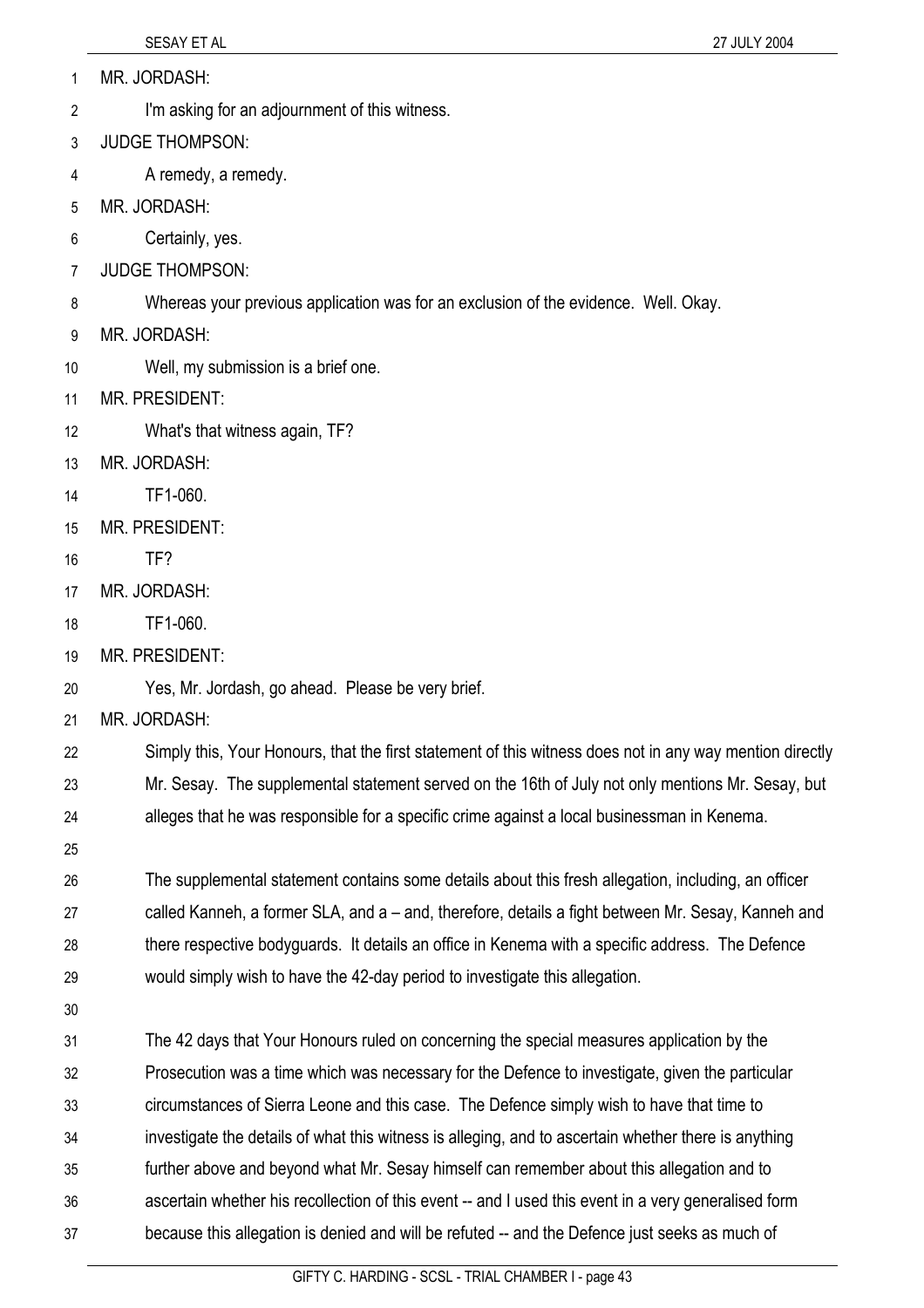| 1              | cooperation of Mr. Sesay's account as possible to be able to cross-examine this witness and place           |
|----------------|-------------------------------------------------------------------------------------------------------------|
| $\overline{2}$ | into context by cross-examination, and further, to be fair to this witness when he gives evidence so as     |
| 3              | to deal -- so as to give him the opportunity to be to deal with the Defence case on this point.             |
| 4              |                                                                                                             |
| 5              | It would be, in our respectful submission, not only fair to the Defence to give us that opportunity, but    |
| 6              | also fair to this witness and in the interest of justice to allow Your Honours to be able to evaluate this  |
| 7              | witness's response to those Defence points to ascertain whether this witness is a truthful one and one      |
| 8              | whose evidence can be relied upon. Those are my submissions.                                                |
| 9              | <b>MR. PRESIDENT:</b>                                                                                       |
| 10             | Thank you. Prosecution, please.                                                                             |
| 11             | <b>MS. TAYLOR:</b>                                                                                          |
| 12             | Your Honour, in the submission of the Prosecution, the evidence of this witness should go ahead,            |
| 13             | including the cross-examination. Of course, this is a supplemental statement. The bulk of what this         |
| 14             | witness --                                                                                                  |
| 15             | MR. PRESIDENT:                                                                                              |
| 16             | You said the evidence should go ahead?                                                                      |
| 17             | <b>MS. TAYLOR:</b>                                                                                          |
| 18             | Indeed, Your Honour. The bulk of what this witness will give evidence about has been known to the           |
| 19             | Defence for the 42-day period, including the fact that the witness was in Kenema at the time that           |
| 20             | these new incidents -- if I might call it that for the sake of convenience -- is alleged to have occurred.  |
| 21             | So any investigation that the Defence wished to do about this particular witness being in Kenema at         |
| 22             | the particular time, should already have been undertaken.                                                   |
| 23             |                                                                                                             |
| 24             | In addition, the Defence have now been in possession of this statement for 10 days, and while that is       |
| 25             | of course shorter than the 42-day period, I return to the notion that the Defence have been on notice       |
| 26             | that this witness was in Kenema at that particular time and any investigations they would like to -- with   |
| 27             | respect to this witness specifically, could have been made.                                                 |
| 28             |                                                                                                             |
| 29             | My learned friend said that the incident that is detailed in the supplemental statement is denied and is    |
| 30             | refuted and that what he seeks is corroboration of his client's account. In my respectful submission, if    |
| 31             | his instructions are, as he has said, that the incident is denied, then that is matter -- a matter that can |
| 32             | be put already to the witness in cross-examination and any issue of corroboration of the account given      |
| 33             | to him by his client is a matter properly for the Defence case. But it is not proper to ask a prosecution   |
| 34             | witness about the corroboration to be given by other witnesses. It is simply to satisfy the rules of        |
| 35             | cross-examination if this incident is denied, as it would appear from my learned friend's submission,       |
| 36             | by the first accused.                                                                                       |
| 37             |                                                                                                             |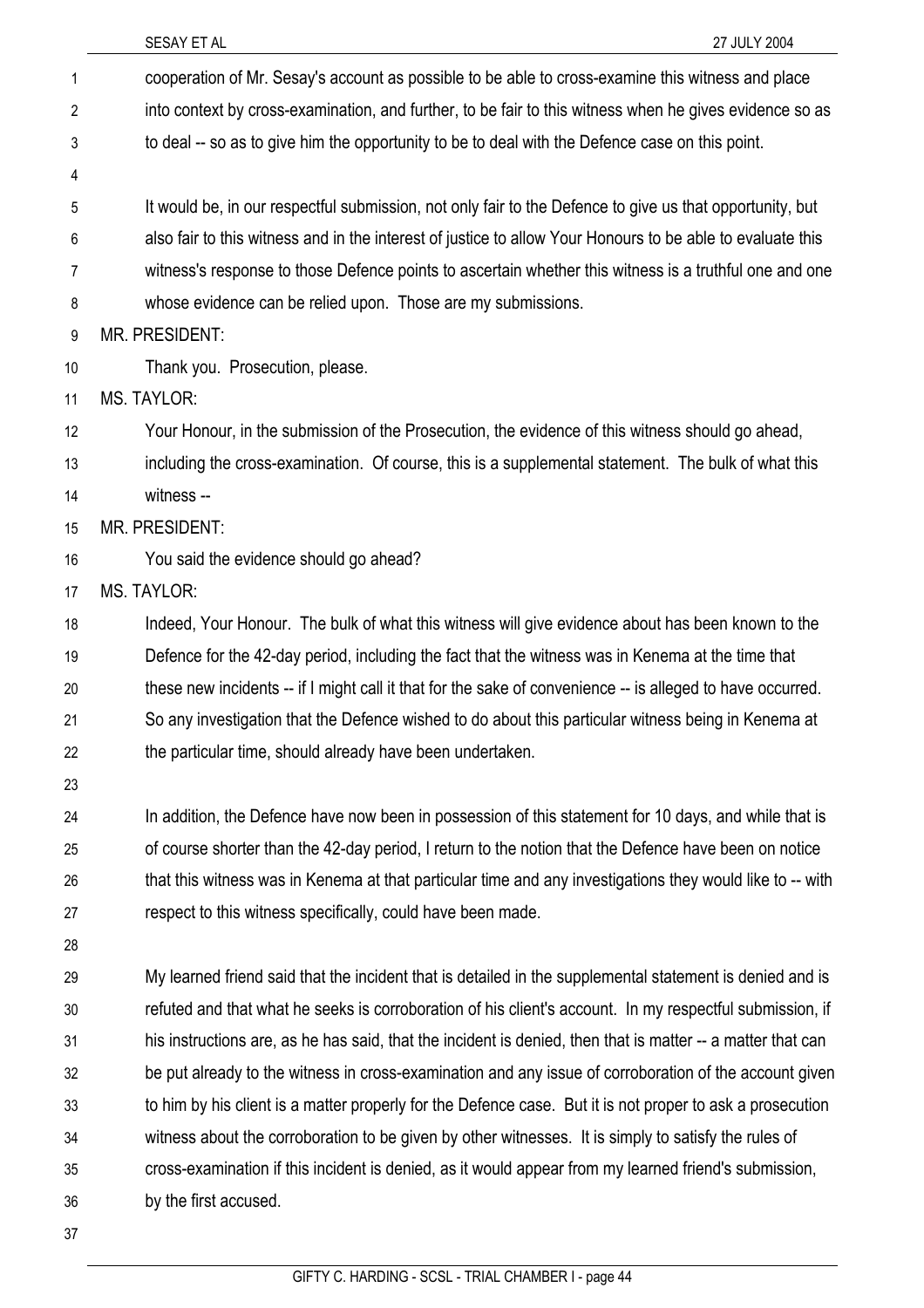| $\mathbf{1}$   | Your Honour, the -- another issue that needs to be raised is that this witness has now been in                   |
|----------------|------------------------------------------------------------------------------------------------------------------|
| $\overline{2}$ | protection ready to give evidence for some period of weeks. I don't want to say the witness's                    |
| 3              | occupation, but Your Honours will see what the occupation is just by looking at the front sheet of the           |
| 4              | first witness (sic). If the witness is to remain in protection until the next session of trial, that is a period |
| 5              | of some months, Your Honour, it places some difficulty upon this witness to keep him here so that he             |
| 6              | may give evidence before this Court.                                                                             |
| 7              |                                                                                                                  |
| 8              | The final thing that I would say, Your Honours, is that in your ruling, Your Honours have accepted the           |
| 9              | possibility that occasionally the Prosecution does come into possession of additional information like           |
| 10             | in this case and must disclose that to the Defence, as has happened here, and Your Honours have                  |
| 11             | ruled that there is no prejudice to the Defence in the witness being called now. That, of course, was            |
| 12             | the subject of the argument and the subject of Your Honours' ruling.                                             |
| 13             |                                                                                                                  |
| 14             | And if my friend is simply asking for time to get corroboration of his client's instruction, that is an          |
| 15             | entirely different matter to the remedy that Your Honours have stated; it's appropriate, in these                |
| 16             | circumstances, which is simply to cross-examine.                                                                 |
| 17             |                                                                                                                  |
| 18             | If Your Honours please.                                                                                          |
| 19             | MR. PRESIDENT:                                                                                                   |
| 20             | How many witnesses do you have ready for today?                                                                  |
| 21             | <b>MS. TAYLOR:</b>                                                                                               |
| 22             | Your Honour, we had another two in back-up for this witness.                                                     |
| 23             | <b>MR. PRESIDENT:</b>                                                                                            |
| 24             | That's besides TF1-060?                                                                                          |
| 25             | MS. TAYLOR:                                                                                                      |
| 26             | That is correct.                                                                                                 |
| 27             | <b>MR. PRESIDENT:</b>                                                                                            |
| 28             | There are two more?                                                                                              |
| 29             | <b>MS. TAYLOR:</b>                                                                                               |
| 30             | We have two more, yes.                                                                                           |
| 31             | MR. PRESIDENT:                                                                                                   |
| 32             | Yes, Mr. Jordash.                                                                                                |
| 33             | MR. JORDASH:                                                                                                     |
| 34             | May I just briefly respond.                                                                                      |
| 35             |                                                                                                                  |
| 36             | The bulk of the evidence has been known to the Defence, but that bulk did not include anything about             |
| 37             | Mr. Sesay, and we haven't sought to investigate because, in terms of our overall defence, we didn't              |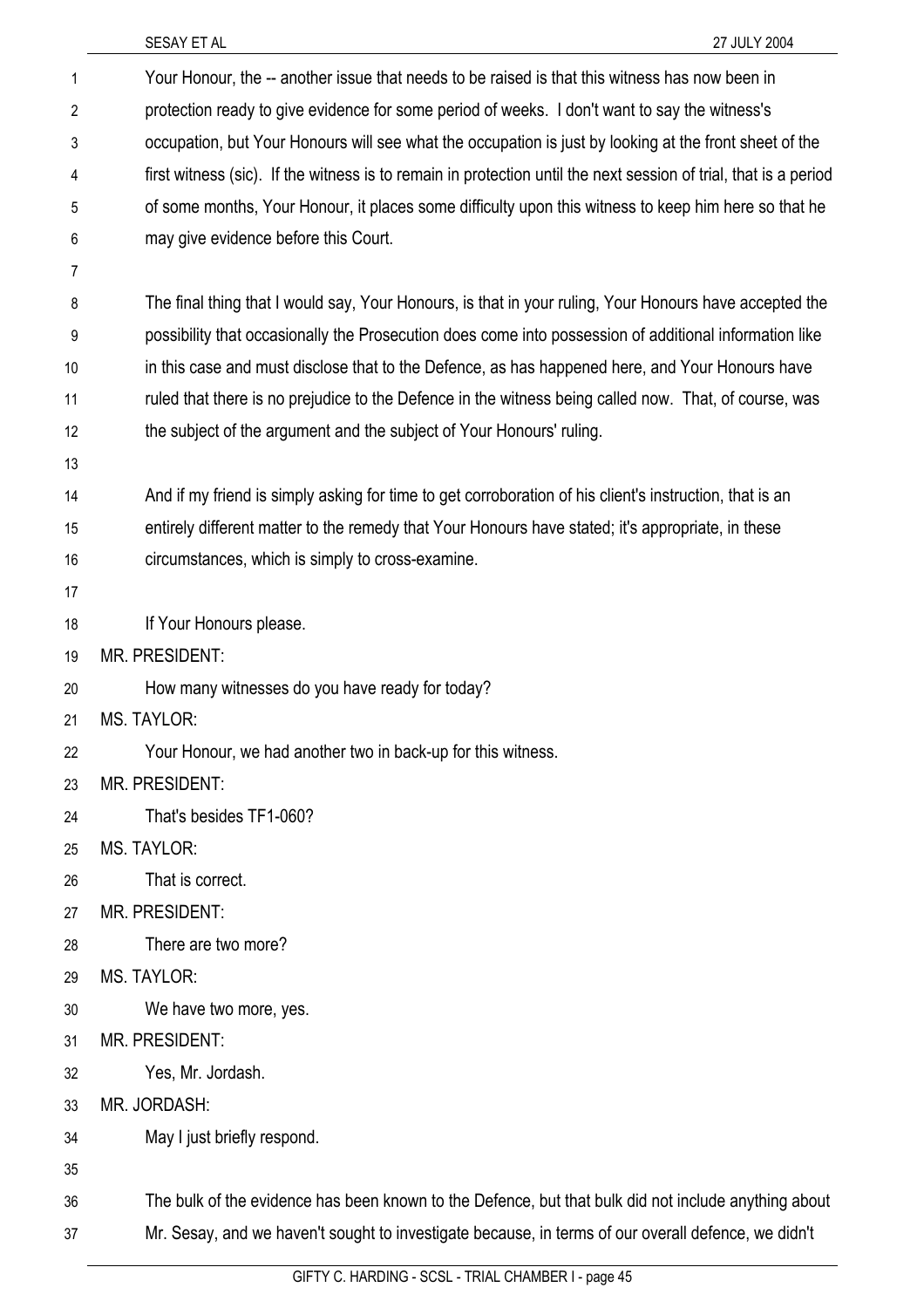|    | 27 JULY 2004<br>SESAY ET AL                                                                               |
|----|-----------------------------------------------------------------------------------------------------------|
| 1  | need to.                                                                                                  |
| 2  |                                                                                                           |
| 3  | We have been in possession of this supplemental statement for ten days. We have not been in               |
| 4  | possession of our investigator for two days, who has been in the field uncontactable for those ten        |
| 5  | days.                                                                                                     |
| 6  |                                                                                                           |
| 7  | Investigation, as we envisage it, is not simply about corroboration, it's about obtaining some details of |
| 8  | our defence which may, in fact, be decisive to the cross-examination. We do not know what we will         |
| 9  | find, but we may find, during our investigation, some facts which so directly contradict what this        |
| 10 | witness says, that this Chamber may be left in no doubt that this witness is not telling the truth or is  |
| 11 | not a credible witness. I cannot, without having conducted or having had that investigation               |
| 12 | conducted, give this Chamber a chapter and verse as to what those details may be. We will know            |
| 13 | when we investigate. We will know if we find such details.                                                |
| 14 |                                                                                                           |
| 15 | And, finally, whilst the Defence sympathise with the Prosecution concerning the difficulties they have    |
| 16 | as to special measures, it was them who produced the supplemental statement. The consequences             |
| 17 | which flow from that are difficult for the Defence, and it would seem perhaps even difficult for the      |
| 18 | Prosecution, but that, I would respectfully submit, is not a matter for the Defence, nor, I would         |
| 19 | respectfully submit, is it a matter which ought to weigh in this submission.                              |
| 20 | MR. PRESIDENT:                                                                                            |
| 21 | Thank you. We have heard the arguments and we will be ruling on this at 3 o'clock this afternoon          |
| 22 | when the session will resume. For now, the court will rise and will resume sitting at 3 o'clock.          |
| 23 |                                                                                                           |
| 24 | Court rises please.                                                                                       |
| 25 | [Luncheon recess taken at 12.43 p.m.]                                                                     |
| 26 | [On resuming at 3.08 p.m.]                                                                                |
| 27 | <b>MR. PRESIDENT:</b>                                                                                     |
| 28 | We are resuming the session, and our colleague and brother, Honourable Judge Bankole Thompson,            |
| 29 | will read the short ruling of the Tribunal in relation to Mr. Jordash's application.                      |
| 30 | <b>JUDGE THOMPSON:</b>                                                                                    |
| 31 | The Trial Chamber of the Special Court for Sierra Leone (Special Court) composed of Honourable            |
| 32 | Judge Benjamin Mutanga Itoe, Presiding Judge, Honourable Judge Bankole Thompson, and Honour               |
| 33 | Judge Pierre Boutet, seized of an oral application by the Defence counsel for Issa Hassan Sesay           |
| 34 | during the trial proceedings on Wednesday the 27th of July 2004 for the postponement of the               |
| 35 | testimony of Witness TF1-166 on the grounds of additional disclosure of new evidence in the form of       |
| 36 | additional written statement.                                                                             |
| 37 |                                                                                                           |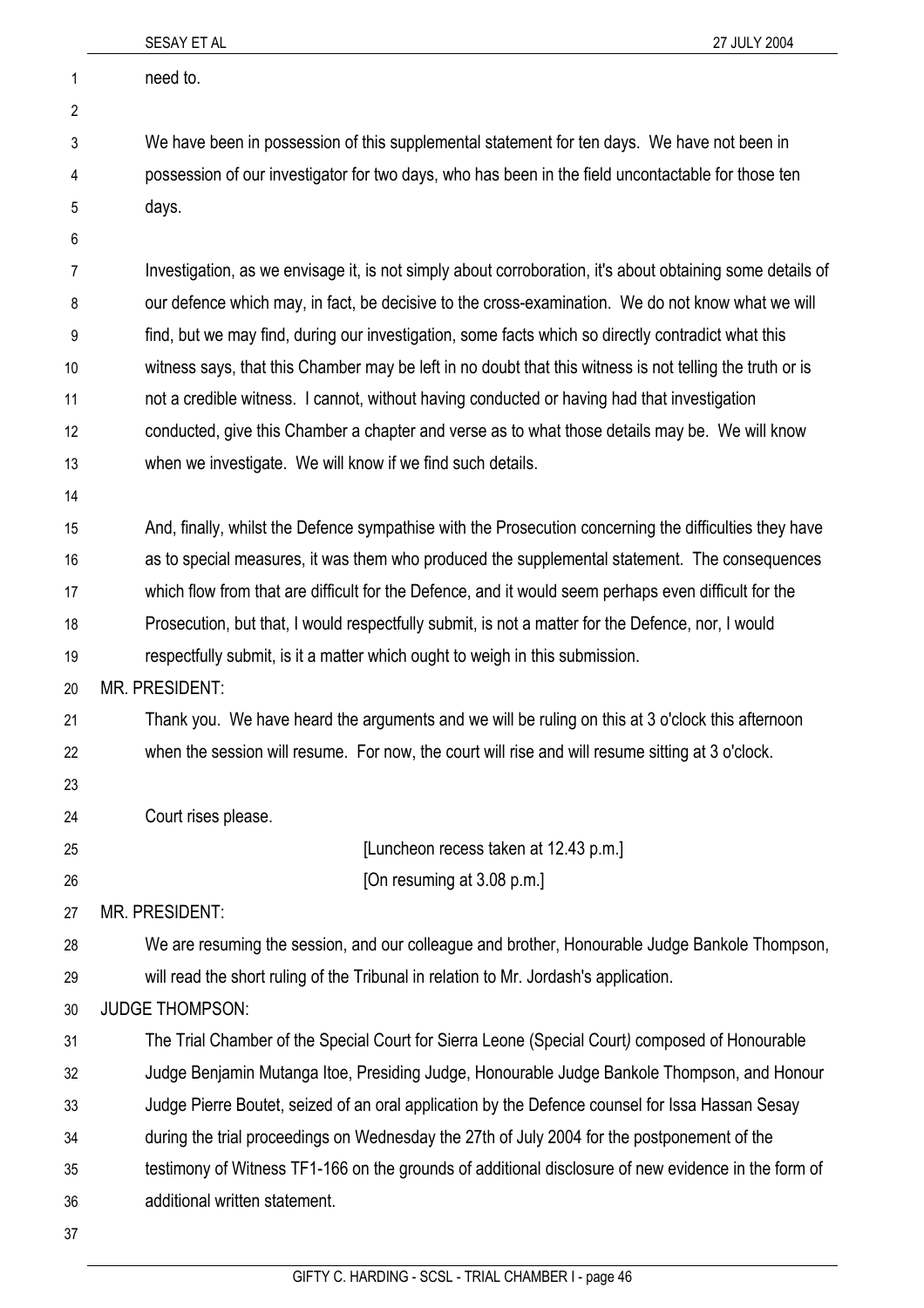Noting the Prosecution response to the application made orally in the course of the same hearing; noting the ruling on oral application for the exclusion of additional statement for Witness TF1-060 of 23rd July 2004; considering Rules 66 and 67 of the Rules of Procedure and Evidence and Article 17 of the Statute of the Special Court after deliberation, hereby issues the following ruling: Having considered the application as made by the counsel for the first accused, Issa Sesay, and noting the particular circumstances outline by Mr. Jordash, the Chamber grants the application for the postponement of the evidence of Witness TF1-060 that the Prosecution intended to call as its next witness. 1 2 3 4 5 6 7 8 9 10

It should be observed, however, that by granting this application, this Chamber is not now opening a new avenue for applications of such nature in the future. The Court is deeply concerned about delays and will do its utmost to try to limit any application that will have, as its consequence, delays in the proceedings. Applications of this nature will be dealt with on a case-by-case basis and will have to be dually substantiated. With regard to this particular application, the Chamber is of the view that it would be best to proceed with the complete testimony of this witness when he is called, rather than breaking the cross-examination and allow then a postponement of that part of the witness's crossexamination related to his most recent written statement. 11 12 13 14 15 16 17 18

19

Although the bulk of the evidence of this witness has been disclosed more than 42 days before he is to testify, the most recent written statement has only been disclosed to the Defence on 16 July 2004. 20 21

22

Furthermore, it would appear that this written statement would, for the first time, directly -- emphasis, directly -- implicate the first accused and subsequently, the Defence is asking for additional time to investigate this matter further. They have stated that their investigators cannot be contacted at this time and, therefore, are not able to pursue that part of the investigation prior to proceeding with the cross-examination of Witness TF1-060. 23 24 25 26 27

28

Ruling 29

30

Accordingly, the application for the extension of time for the testimony of Witness TF1-060 is granted, and the testimony of the said witness is accordingly postponed to the next session of the trial that will run from 4 October 2004 to 29 October 2004, inclusive. 31 32 33

34

Done at Freetown this 27th day of July 2004. 35

36 MR. JORDASH:

37 I'm grateful.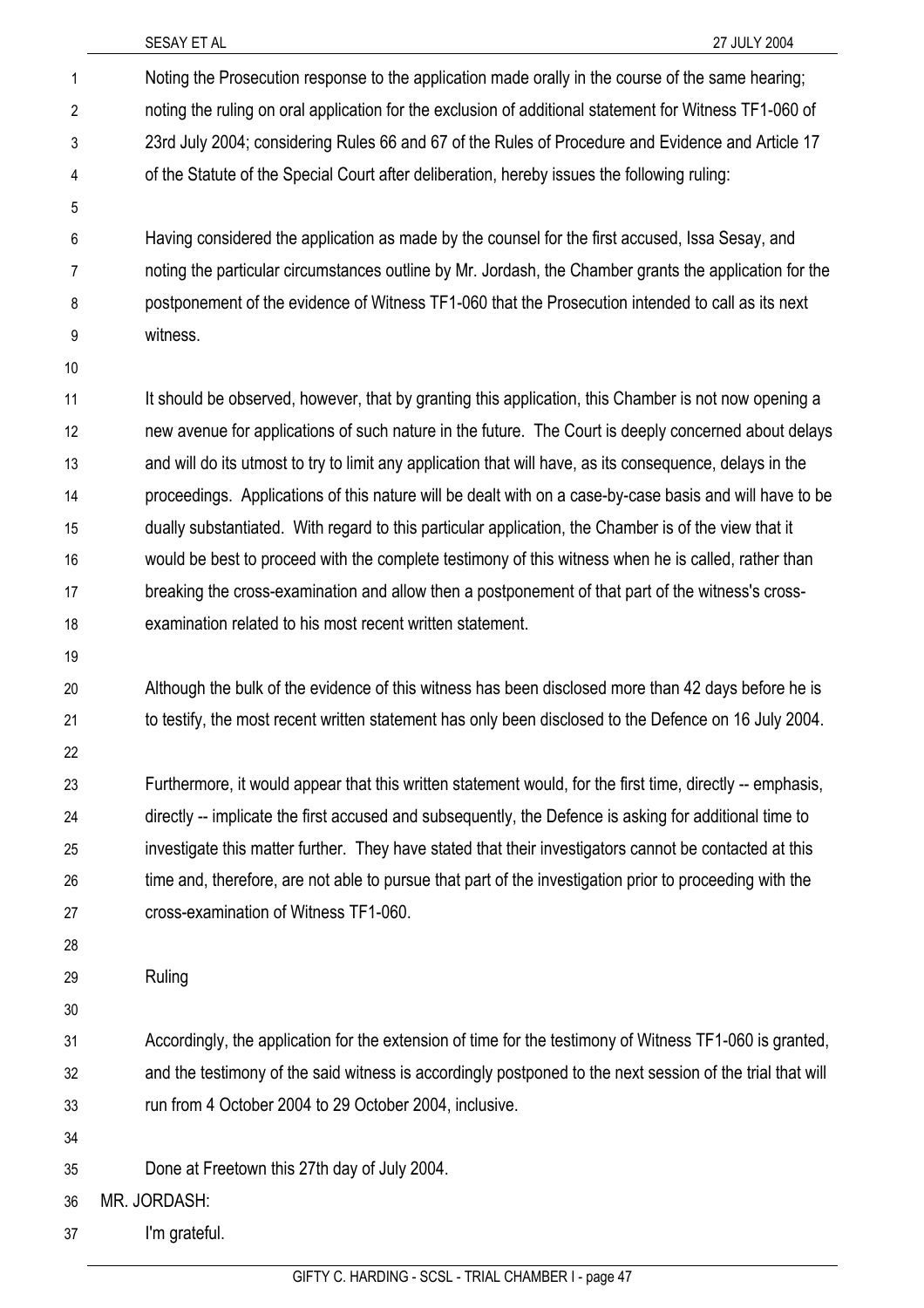- JUDGE THOMPSON: 1
- Learned counsel for the Prosecution, are there any other witnesses available? 2
- 3 MS. TAYLOR:
- 4 Yes, Your Honour. The Prosecution will now call Witness TF1-305.
- 5

6 There are two very short preliminary matters that I need to raise with Your Honours --

- 7 JUDGE BOUTET:
- 8 Can you repeat, please? Sorry.
- 9 MS. TAYLOR:
- 10 I'm sorry, Your Honour, TF1-305.
- 11 JUDGE THOMPSON:
- 12 TF1-305.
- 13 JUDGE BOUTET:
- 14 Thank you.
- 15 JUDGE THOMPSON:
- 16 Go ahead and raise those issues.
- 17 MS. TAYLOR:
- 18 The first is that this witness would be, had the appropriate pseudonym been included in the
- 19 prosecution application for renewed protective measures, be a Category A witness; that is, a witness
- 20 who has been subjected to sexual violence. Through inadvertence, the pseudonym of this witness
- 21 was not included in the annex of Category A, and so I now make an oral application that this witness
- 22 be treated as a Category A witness, that is a witness to whom the voice distortion protective measure
- 23 applies.
- 24 JUDGE BOUTET:
- 25 26 So, in addition to -- pardon me -- giving evidence behind the screen, you would like the voice of that witness to be distorted?
- 27 MS. TAYLOR:
- 28 That is correct, Your Honour.
- 29 JUDGE BOUTET:
- 30 Obviously, we are talking voice distortion for the public gallery, not for the court itself?
- 31 MS. TAYLOR:
- 32 Yes, the way that the voice distortion mechanism has worked in the past.
- 33 JUDGE BOUTET:
- 34 Thank you.
- 35 MR. PRESIDENT:
- 36 Yes, the Defence please.
- 37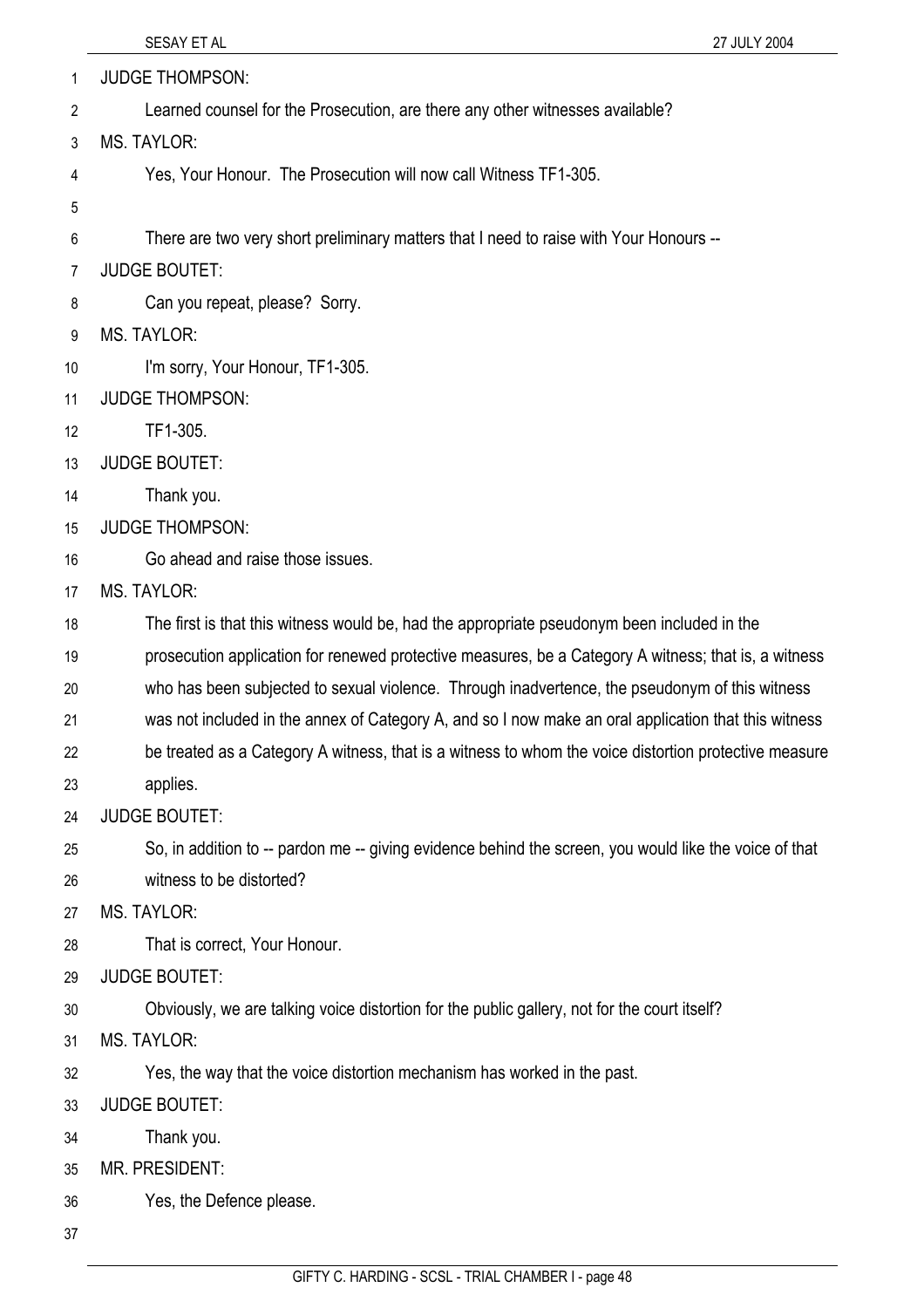|  |  | MR. JORDASH: |
|--|--|--------------|
|--|--|--------------|

- The application is -- it's not opposed. 2
- 3 JUDGE BOUTET:
- 4 Same for all other counsel?
- 5 MR. BROWN:
- 6 Yes, Your Honour, we do not oppose.
- 7 MS. TAYLOR:
- 8 Thank you, Your Honours. The second matter relates to --
- 9 MR. PRESIDENT:
- 10 Your application is granted.
- 11 MS. TAYLOR:
- 12 I beg your pardon. Thank you, Your Honour.
- 13 MR. PRESIDENT:
- 14 Go ahead.
- 15 MS. TAYLOR:

16 17 18 The second matter relates to a particular medical condition of this witness. During the status hearing in front of the learned judge, Judge Thompson, we did raise a particular issue about some conditions that the witnesses have.

19

20 I have taken the liberty of discussing this matter with my friends before court started this morning.

21 This witness has a particular condition that makes it imperative that she have a break about every 30

22 or 40 minutes. The medical condition that requires that is of some embarrassment to her. She does

23 not want to have to discuss that in public. And so I make an application that every 30 or 40 minutes,

- 24 Your Honours of your own emotion might say the Court will rise for five minutes to allow her some
- 25 comfort to deal with that condition.

26 MR. PRESIDENT:

27 28 May you remind us when it comes to that because we may be so absorbed that we mightn't have our eyes on the ticking clock.

- 29 MS. TAYLOR:
- 30 I will do so.
- 31 MR. PRESIDENT:
- 32 Please.
- 33 MS. TAYI OR:
- 34 I will do so, Your Honour.
- 35 MR. BROWN:

36 37 Your Honour, we have no objection and, indeed, we informed counsel that if they wish to rise as if to make an objection in those times and accord knowledge to the rules, we have no objection to that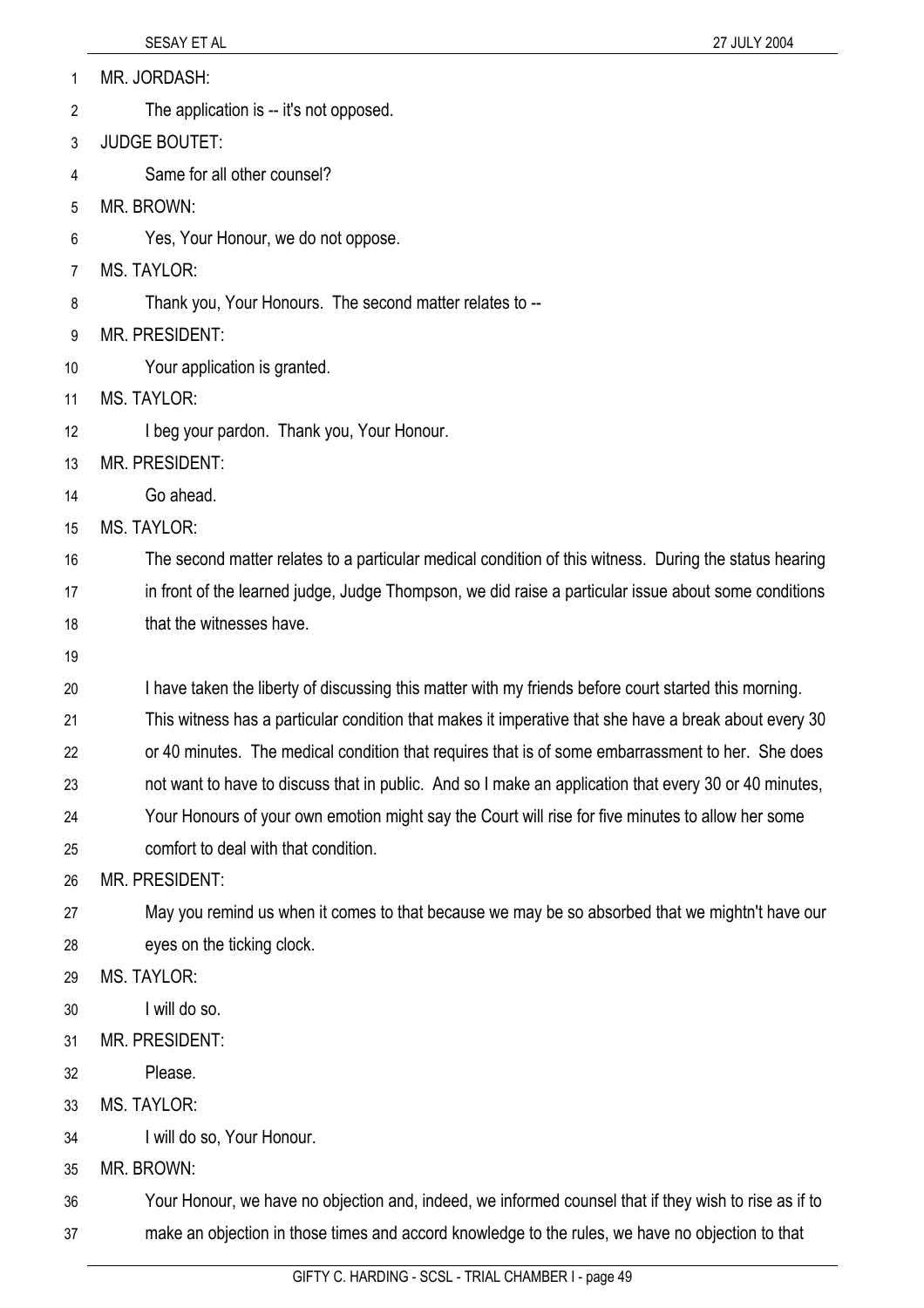|                | SESAY ET AL<br>27 JULY 2004                                                                               |
|----------------|-----------------------------------------------------------------------------------------------------------|
| 1              | proceeding.                                                                                               |
| $\overline{2}$ | MR. PRESIDENT:                                                                                            |
| 3              | We take it that it is all right. Okay.                                                                    |
| 4              | MS. TAYLOR:                                                                                               |
| 5              | Your Honours, the witness will be called by my learned friend, Ms. Wiafe. Obviously, the curtains will    |
| 6              | need to be closed while the witness is being brought in.                                                  |
| 7              | [The witness entered court]                                                                               |
| 8              | <b>JUDGE BOUTET:</b>                                                                                      |
| 9              | Court Management, could you ensure that the mic is open.                                                  |
| 10             | <b>MS. TAYLOR:</b>                                                                                        |
| 11             | Your Honours, I'm sorry to interrupt, I have just been told by the technical staff that the microphone -- |
| 12             | the particular microphone needs to be changed to allow for the voice distortion mechanism to be           |
| 13             | activated, and they ask whether they might have five minutes to do so.                                    |
| 14             | MR. PRESIDENT:                                                                                            |
| 15             | Let the technician proceed to change the microphone, that's fine.                                         |
| 16             |                                                                                                           |
| 17             | Mr. Technician, how much longer will it take you to be through with this?                                 |
| 18             | THE TECHNICIAN:                                                                                           |
| 19             | Probably ten minutes.                                                                                     |
| 20             | <b>MR. PRESIDENT:</b>                                                                                     |
| 21             | Ten minutes?                                                                                              |
| 22             | THE TECHNICIAN:                                                                                           |
| 23             | Yes.                                                                                                      |
| 24             | MR. PRESIDENT:                                                                                            |
| 25             | The Court will rise, please.                                                                              |
| 26             | [Break taken at 3.28 p.m.]                                                                                |
| 27             | [Pages 41 to 50 by Gifty C. Harding]                                                                      |
| 28             |                                                                                                           |
| 29             |                                                                                                           |
| 30             |                                                                                                           |
| 31             |                                                                                                           |
| 32             |                                                                                                           |
| 33             |                                                                                                           |
| 34             |                                                                                                           |
| 35             |                                                                                                           |
| 36             |                                                                                                           |
| 37             |                                                                                                           |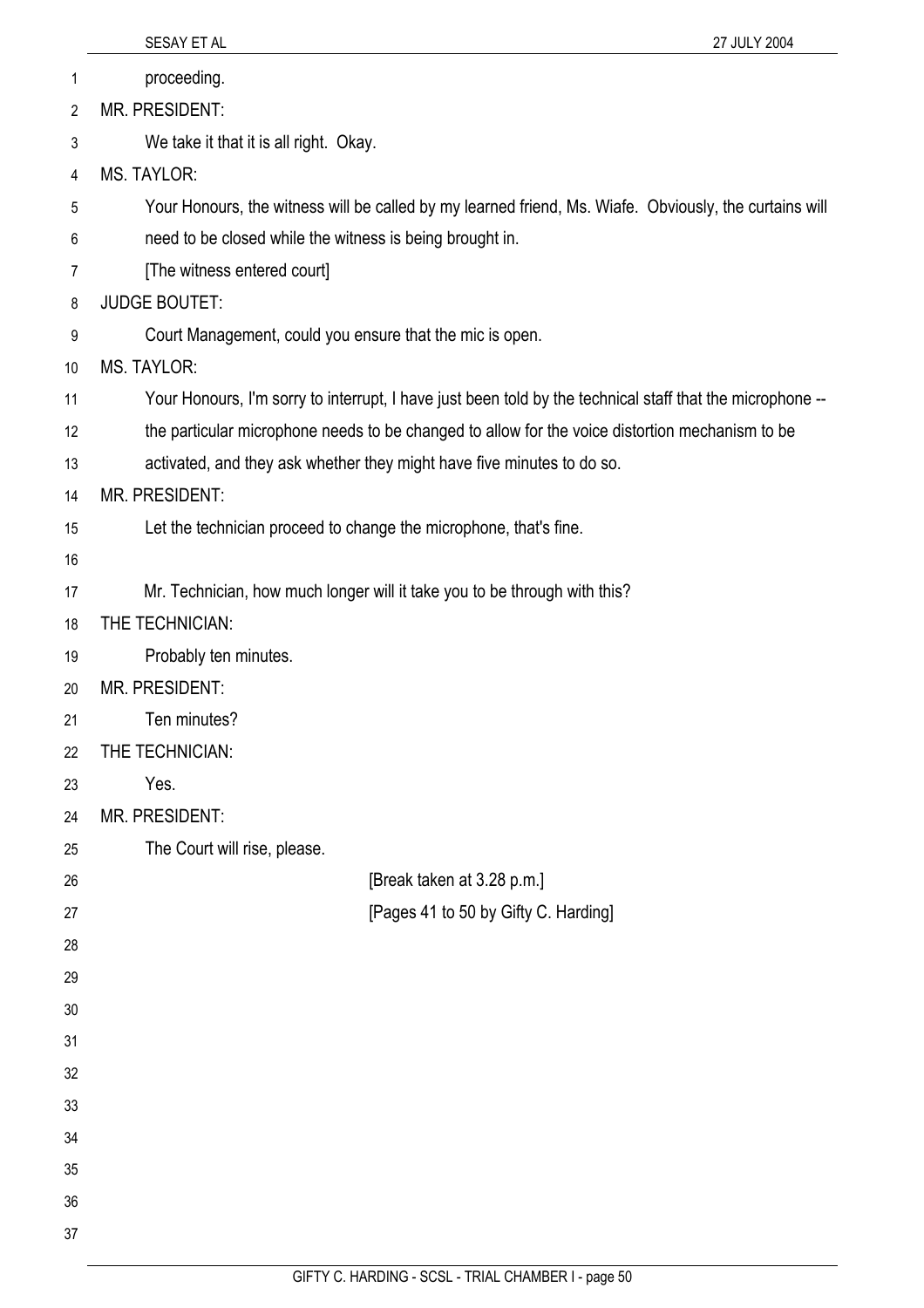| 1              | [On resuming at 3.46 p.m.]                                                                                 |  |
|----------------|------------------------------------------------------------------------------------------------------------|--|
| $\overline{c}$ | [The Witness entered court]                                                                                |  |
| 3              | MR. PRESIDENT:                                                                                             |  |
| 4              | Mr. Brown, some of your colleagues -- I don't see Mr. Cammegh, Mr. O'Shea.                                 |  |
| 5              | MR. BROWN:                                                                                                 |  |
| 6              | Your Honours, I'm sure they are around. They --                                                            |  |
| 7              | MR. PRESIDENT:                                                                                             |  |
| 8              | Okay, all right.                                                                                           |  |
| 9              | MR. CAMMEGH:                                                                                               |  |
| 10             | Your Honours --                                                                                            |  |
| 11             | MR. PRESIDENT:                                                                                             |  |
| 12             | Yes.                                                                                                       |  |
| 13             | MR. CAMMEGH:                                                                                               |  |
| 14             | -- I apologise for being late. I'm very sorry. I didn't realise the Court has sat; I was just outside.     |  |
| 15             | MR. PRESIDENT:                                                                                             |  |
| 16             | No, that's all right. That's all right. You weren't that late, you were within the precincts of the court. |  |
| 17             | That's all right. That's okay.                                                                             |  |
| 18             |                                                                                                            |  |
| 19             | Has the witness been sworn in?                                                                             |  |
| 20             | THE INTERPRETER:                                                                                           |  |
| 21             | Yes.                                                                                                       |  |
| 22             | MR. PRESIDENT:                                                                                             |  |
| 23             | Yes, Prosecution, can you proceed, please?                                                                 |  |
| 24             | MS. WIAFE:                                                                                                 |  |
| 25             | Thank you, Your Honour.                                                                                    |  |
| 26             | [WITNESS TFI-305 sworn]                                                                                    |  |
| 27             | [The witness answered through interpreter]                                                                 |  |
| 28             | <b>EXAMINED BY MS. WIAFE:</b>                                                                              |  |
| 29             | MS. WIAFE:                                                                                                 |  |
| 30             | Madam witness, how are you doing?<br>Q.                                                                    |  |
| 31             | I say thanks to God.<br>А.                                                                                 |  |
| 32             | Madam witness, are you married?<br>Q.                                                                      |  |
| 33             | I'm not married.<br>А.                                                                                     |  |
| 34             | Do you have any children?<br>Q.                                                                            |  |
| 35             | I have no children.<br>А.                                                                                  |  |
| 36             | Madam witness, have you ever attended school?<br>Q.                                                        |  |
| 37             | I never went to school.<br>А.                                                                              |  |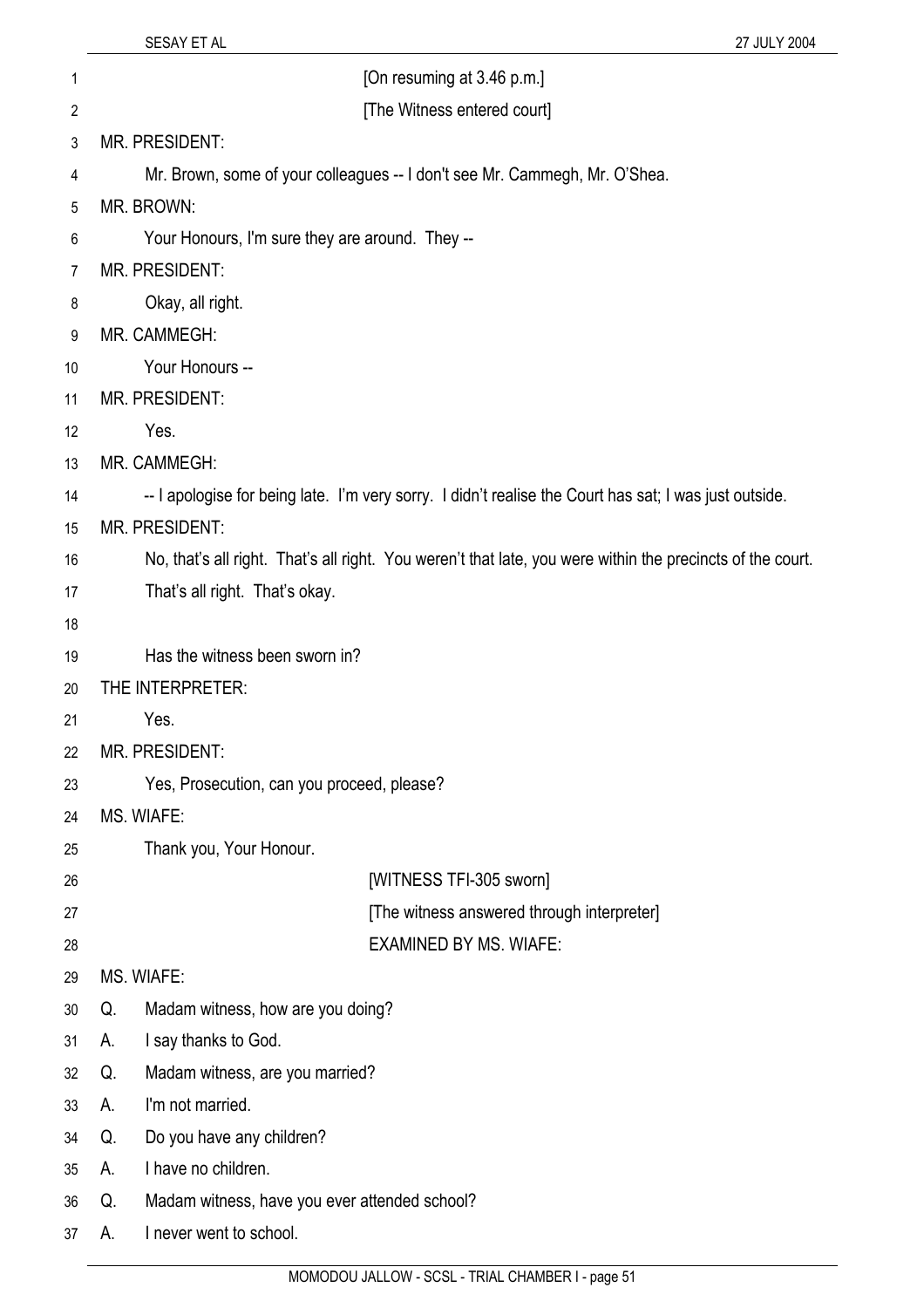|    |    | SESAY ET AL<br>27 JULY 2004                                                                           |
|----|----|-------------------------------------------------------------------------------------------------------|
| 1  | Q. | What languages do you speak?                                                                          |
| 2  | А. | I speak two languages.                                                                                |
| 3  | Q. | What languages are they?                                                                              |
| 4  | А. | I speak Kono and I speak Krio.                                                                        |
| 5  | Q. | Are you engaged in any form of work?                                                                  |
| 6  | А. | I learned a trade; I was at a training school.                                                        |
| 7  | Q. | What training school were you at?                                                                     |
| 8  | А. | I was learning tailoring.                                                                             |
| 9  | Q. | And where were you learning the tailoring?                                                            |
| 10 | А. | I was in my home town learning this tailoring.                                                        |
| 11 | Q. | And where is your home town, madam witness?                                                           |
| 12 | А. | Kono is my home.                                                                                      |
| 13 | Q. | Madam witness, where do you currently reside?                                                         |
| 14 | А. | At this present moment?                                                                               |
| 15 | Q. | Yes, at this present moment.                                                                          |
| 16 | А. | I am in court right now.                                                                              |
| 17 | Q. | Before you came to court, where were you living?                                                      |
| 18 | А. | Before I came to this Court today?                                                                    |
| 19 | Q. | Before-                                                                                               |
| 20 |    | <b>JUDGE BOUTET:</b>                                                                                  |
| 21 |    | Madam Prosecutor, just -- if you are asking questions the witness may be a bit reluctant to answer    |
| 22 |    | these questions. You are asking here where she is residing now and she is a protected witness. So,    |
| 23 |    | I'm just cautioning you about that line of questioning. It may be somewhat difficult because of that, |
| 24 |    | but this is your witness.                                                                             |
| 25 |    | MS. WIAFE:                                                                                            |
| 26 |    | Thank you, your Honour.                                                                               |
| 27 | Q. | Madam witness, before you came to Freetown, where were you living?                                    |
| 28 | А. | Before I came to Freetown I was in my home town in Kono.                                              |
| 29 | Q. | Have you ever lived outside your home town?                                                           |
| 30 | А. | Yes, I was in Kenema.                                                                                 |
| 31 | Q. | And apart from Kenema have you lived elsewhere?                                                       |
| 32 | А. | I also lived in another town called Bumpeh.                                                           |
| 33 | Q. | And what district is Bumpeh?                                                                          |
| 34 | А. | Bumpeh is also in Kono.                                                                               |
| 35 | Q. | Can you tell us the time when you lived in Bumpeh?                                                    |
| 36 | А. | I took a long time in Bumpeh. It took me a long time there because I lived with my elder sister in    |
| 37 |    | Bumpeh.                                                                                               |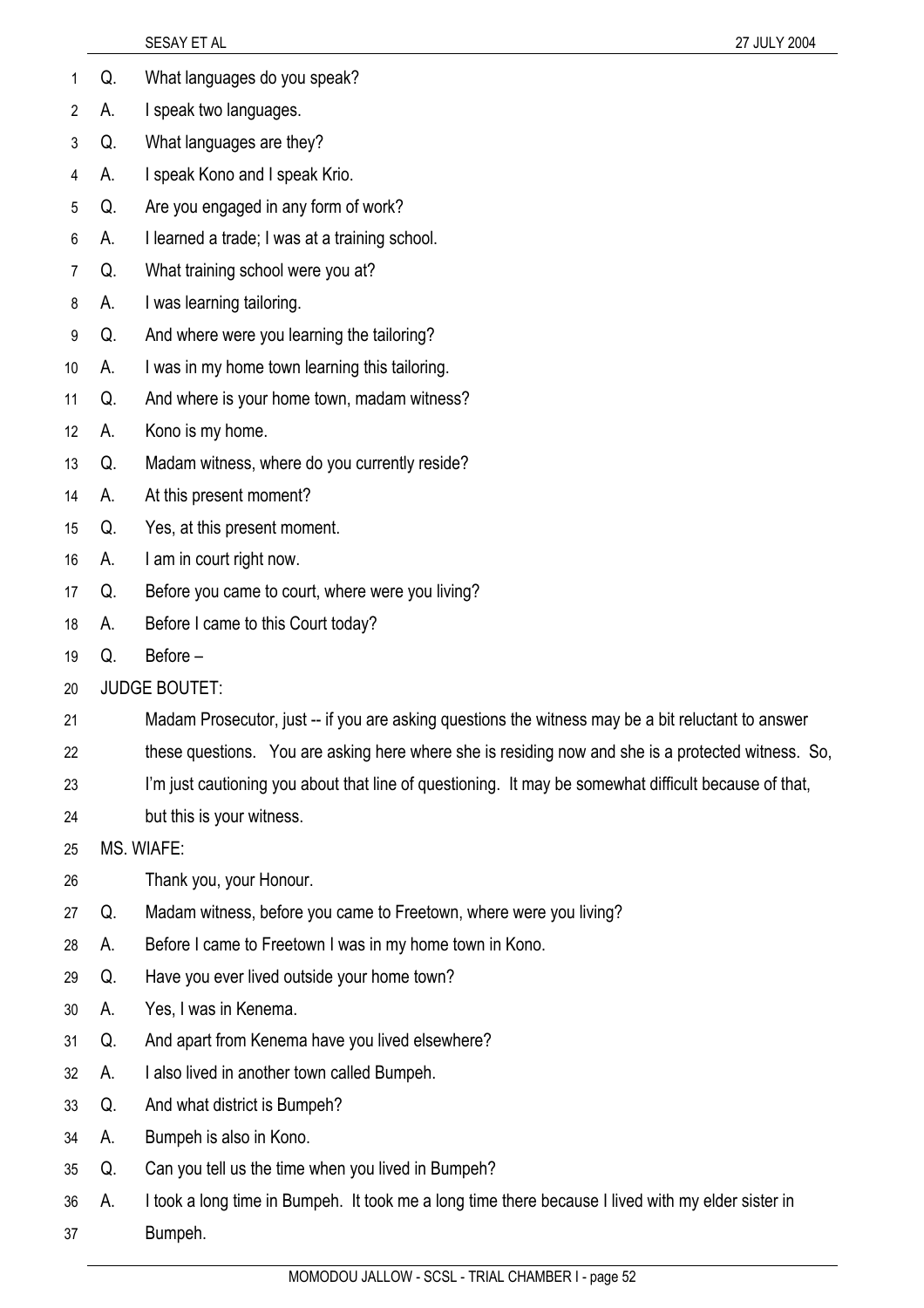- 1 Q. When you were in Bumpeh did anything happen?
- 2 A. Yes, at the time when I was living with my sister.
- 3 Q. Can you tell this Court what happened?
- 4 A. Yes, the time I was there, the thing that happened I am able to explain to this Court.
- 5 Q. Please, explain to us?
- 6 A. The time I was there with my sister, I was there the things I remember -- can I explain now?
- 7 Q. Yes.
- 8 A. There became a time when I heard that elections have arrived. They said there was one contestant
- 9 10 whose name was Kabbah. I was there when I was living with my sister when election came, and people voted at that time.
- 11 Q. Was this the first time you had heard of the name Kabbah?
- 12 A. That was the first time I heard about someone called Kabbah who was standing elections.
- 13 Q. Do you remember the year that these elections were held?
- 14 A. Yes.
- 15 Q. Can you tell this Court what year that took place?
- 16 A. Yes, I will tell the Court.
- 17 Q. Please, tell the Court?
- 18 A. At that time it was 1996.
- 19 Q. Now, how long did you stay in Bumpeh?
- 20 21 A. I took a long time in Bumpeh. I can't remember the exact length of time, but I took a long time there with my sister.
- 22 Q. Did there ever come a time when you left Bumpeh?
- 23 A. Yes. I moved from Bumpeh and I went to my own town where I was born, where my mother lived.
- 24 That's where I was with my mother.
- 25 Q. Now, when you went to your home town, did anything happen?
- 26 A. At that time things happened.
- 27 Q. Can you tell this Court what happened?
- 28 A. Yes.
- 29 Q. Please tell the Court?
- 30 31 A. There came a time and that time we had celebration of Christmas in town. We had celebration of the new year in our town. Two weeks after new year's celebrations we were in our town one day; we
- 32 heard shooting. When we heard the gunshots, everybody in the town panicked. Everybody just took
- 33 his or her luggage and ran away. I took my things with my family and ran away. While we were
- 34 running, one old lady followed us. We were in the same group running away and we arrived in the
- 35 forest.
- 36 37 Q. Madam witness, when you say -- you said you spent Christmas in your village. Do you remember which government was in power at the time that you spent that Christmas in your village?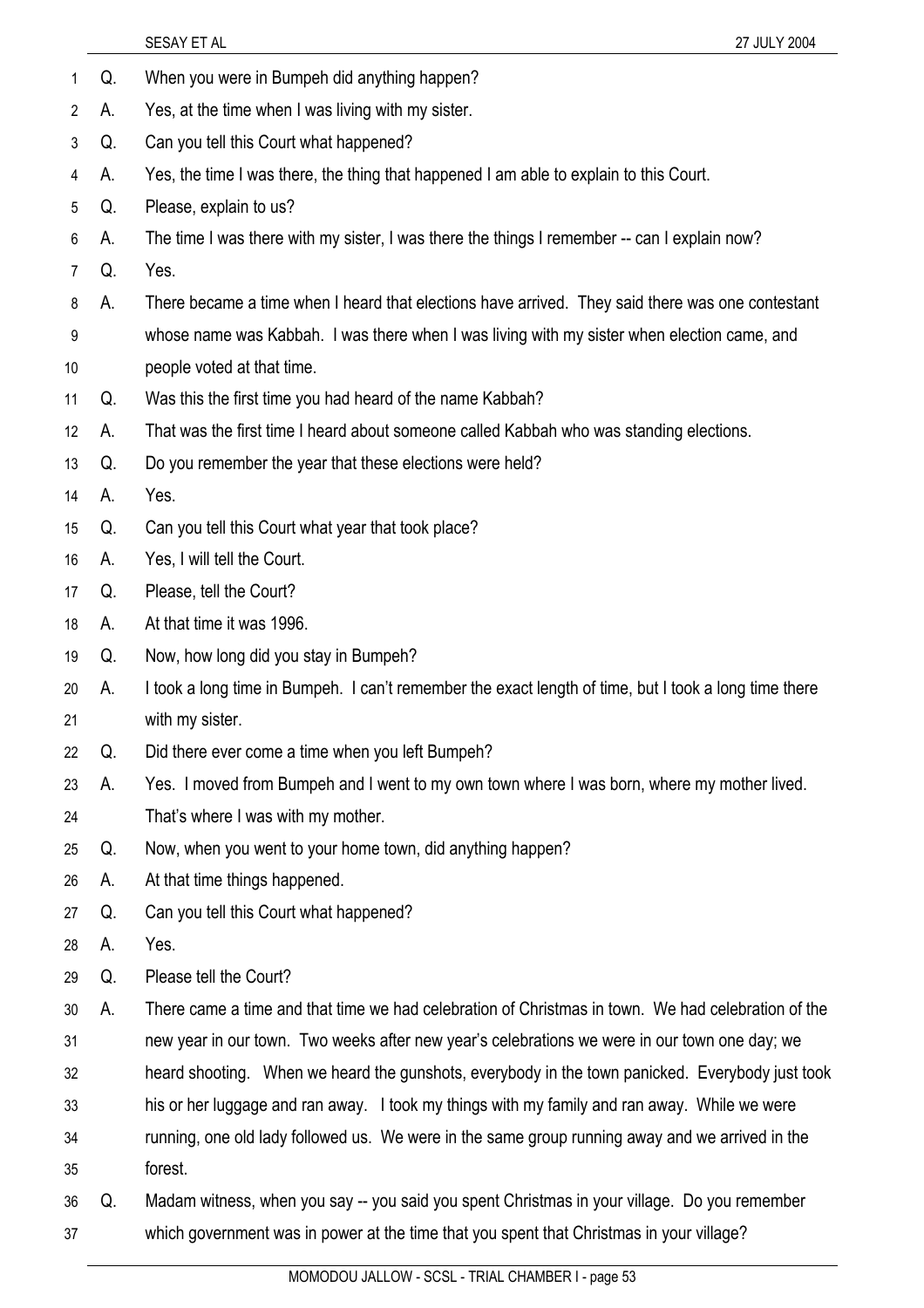| $\mathbf{1}$    | А. | At that time when I was living with my sister in Bumpeh after the elections, I heard that they had    |
|-----------------|----|-------------------------------------------------------------------------------------------------------|
| $\overline{2}$  |    | elections and that someone had won whose name was Kabbah, but when I returned to my village, I        |
| 3               |    | can't be sure whether it was this Kabbah who was still in power at the time.                          |
| 4               | Q. | Now, madam witness, you said you ran away from your village when you heard gunshots. Who did          |
| 5               |    | you go with?                                                                                          |
| 6               | А. | I escaped with my mother, my father and the old women I told you about that followed us.              |
| $\overline{7}$  | Q. | Where did you go?                                                                                     |
| 8               | А. | We went to the bush.                                                                                  |
| 9               | Q. | And when you went to the bush, did anything happen?                                                   |
| 10 <sup>°</sup> | А. | When we arrived in the bush, my father built a small hut that was where all of us were; my mother and |
| 11              |    | even the old woman.                                                                                   |
| 12              | Q. | And after that did anything happen to you?                                                            |
| 13              | А. | We were in the bush for two weeks when a large group of people arrived and they were all wearing      |
| 14              |    | combat.                                                                                               |
| 15              | Q. | And did these people identify themselves to you?                                                      |
| 16              | А. | They identified themselves to us. When they came, they arrested us and they gathered us in the        |
| 17              |    | same place, and they said: "Ever since, have you ever seen a rebel?"                                  |
| 18              | Q. | Did they say anything else?                                                                           |
| 19              | A. | They ask me whether I had actually seen a rebel one day in my life.                                   |
| 20              | Q. | Then what happened after that?                                                                        |
| 21              | А. | I said, "No, I have never known a rebel in my life." And that time they told us, they said: "Well, we |
| 22              |    | are rebels at this moment; we are the rebels at this moment." They said: "We are in charge of the     |
| 23              |    | government. We own the government right now." They said: "Bring out all your luggages; whatever       |
| 24              |    | you have that is your property, bring them out." They searched through our luggage and they were      |
| 25              |    | asking us questions.                                                                                  |
| 26              | Q. | And who else was there when the rebels were saying this to you?                                       |
| 27              | А. | There were only four us: Myself, my mother, my father and the old lady.                               |
| 28              | Q. | And what happened after this?                                                                         |
| 29              | А. | They questioned us for a few minutes and they asked us whether we had any Kamajors around us.         |
| 30              |    | They also said: "Are there any soldiers here?" They said: "Do you have guns here?" They said,         |
| 31              |    | "The marijuana that you have, please bring it out." We told them that: "All what you are asking about |
| 32              |    | we have no ideas about them. We do not have any of them." After they did all this, they went inside   |
| 33              |    | the hut and brought out our bags, the bags that contained our clothes. They took the best of our      |
| 34              |    | clothes from the bags. They came out, brought everything outside and they asked my mother: "We        |
| 35              |    | kill your daughter or take her away or rape her. What choice do you have? What do you want?" My       |
| 36              |    | mother pleaded with them and said: "Look, all these things you are asking me to choose from, I'm      |
| 37              |    | begging you not to do any of them to my child. She is the only one with me here." They didn't listen  |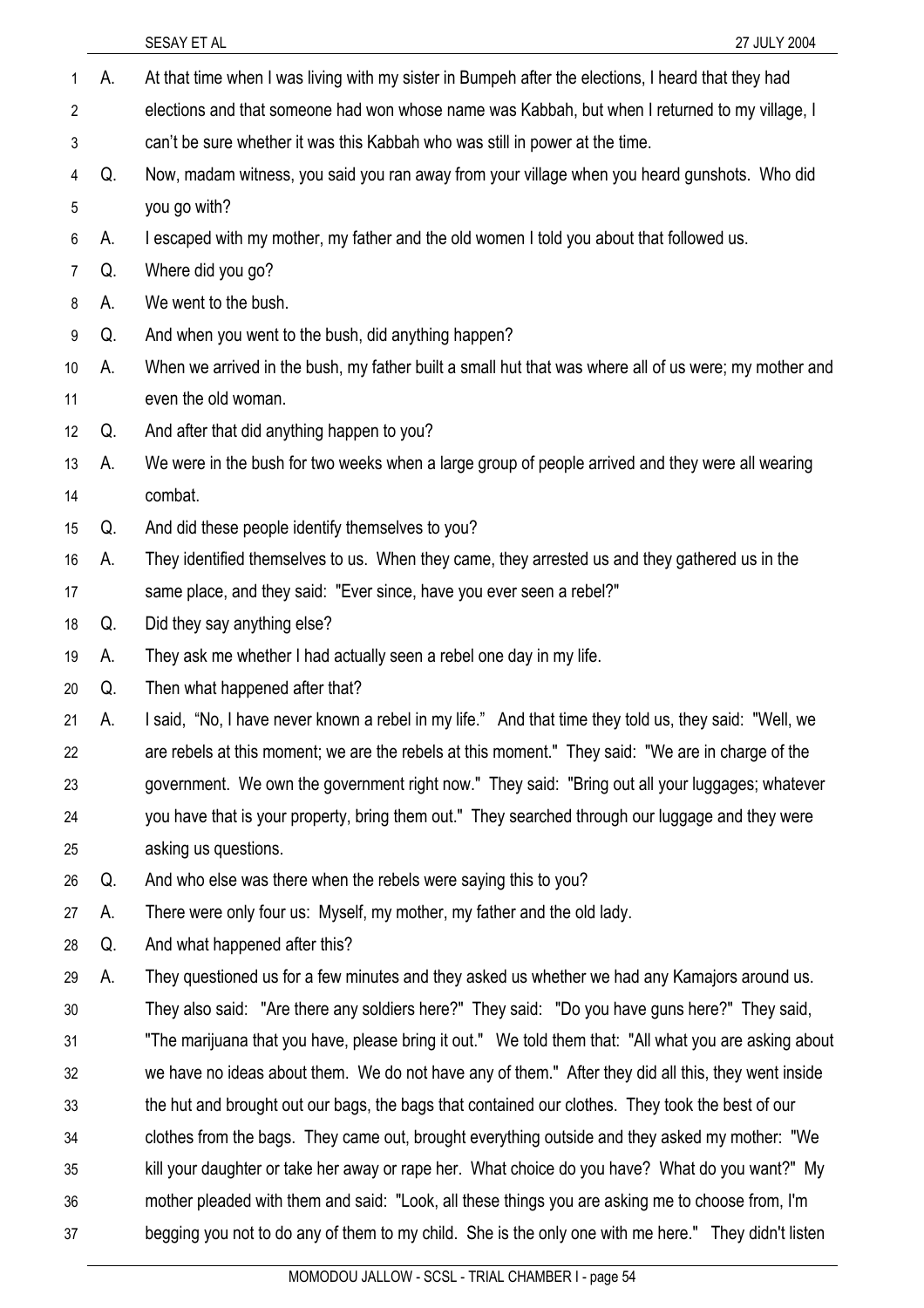| 1              |    | to my mother at that time. They took me. They passed with me behind the hut. They left my mother     |
|----------------|----|------------------------------------------------------------------------------------------------------|
| $\overline{2}$ |    | on the side of the hut where they were questioning us. They brought me on the other side, passed     |
| 3              |    | me over there. They asked me to take off all my clothes.                                             |
| 4              |    | MR. PRESIDENT:                                                                                       |
| 5              |    | Please, control her. Let her -                                                                       |
| 6              |    | MS. WIAFE:                                                                                           |
| $\overline{7}$ | Q. | Madam witness, how many rebels found you in the bush?                                                |
| 8              | А. | The ones I saw were ten.                                                                             |
| 9              | Q. | And how many rebels took you behind the hut?                                                         |
| 10             | А. | Eight of them took me behind the hut.                                                                |
| 11             | Q. | And where were your parents at the time that the rebels took you away?                               |
| 12             | А. | They were on one side of the hut, and they took me to the opposite side of the same hut.             |
| 13             | Q. | Now, when they took you to the opposite side of the hut what the happened?                           |
| 14             | А. | When they passed me on the other side of the hut, they asked me to undress; to take off all my       |
| 15             |    | clothes.                                                                                             |
| 16             | Q. | Then what happened when they asked you to do that?                                                   |
| 17             | А. | When they asked me to take my clothes off, they told me to lie down.                                 |
| 18             | Q. | And then when you -- what happened when they told you to lie down?                                   |
| 19             | А. | Each one of them took turns in raping me. I could just lay there and I saw one of them come and take |
| 20             |    | his clothes off and make sex to me.                                                                  |
| 21             | Q. | Madam witness, I know this is $-$                                                                    |
| 22             |    | MR. PRESIDENT:                                                                                       |
| 23             |    | Please, please, she is under some emotion. Can she receive some assistance, please? She is under     |
| 24             |    | some stress. I think we could break for about how many minutes, do you think?                        |
| 25             |    | <b>MS. TAYLOR:</b>                                                                                   |
| 26             |    | About ten, Your Honour.                                                                              |
| 27             |    | <b>MR. PRESIDENT:</b>                                                                                |
| 28             |    | Ten minutes, just time for her to be catered for as well.                                            |
| 29             |    | <b>MS. TAYLOR:</b>                                                                                   |
| 30             |    | Indeed.                                                                                              |
| 31             |    | MR. PRESIDENT:                                                                                       |
| 32             |    | The Court will rise please.                                                                          |
| 33             |    | [Recess taken at 4.10 p.m.]                                                                          |
| 34             |    | [On resuming at 4.24, p.m.]                                                                          |
| 35             |    | <b>MR. PRESIDENT:</b>                                                                                |
| 36             |    | Yes, we are resuming the proceedings. You can proceed.                                               |
| 37             |    |                                                                                                      |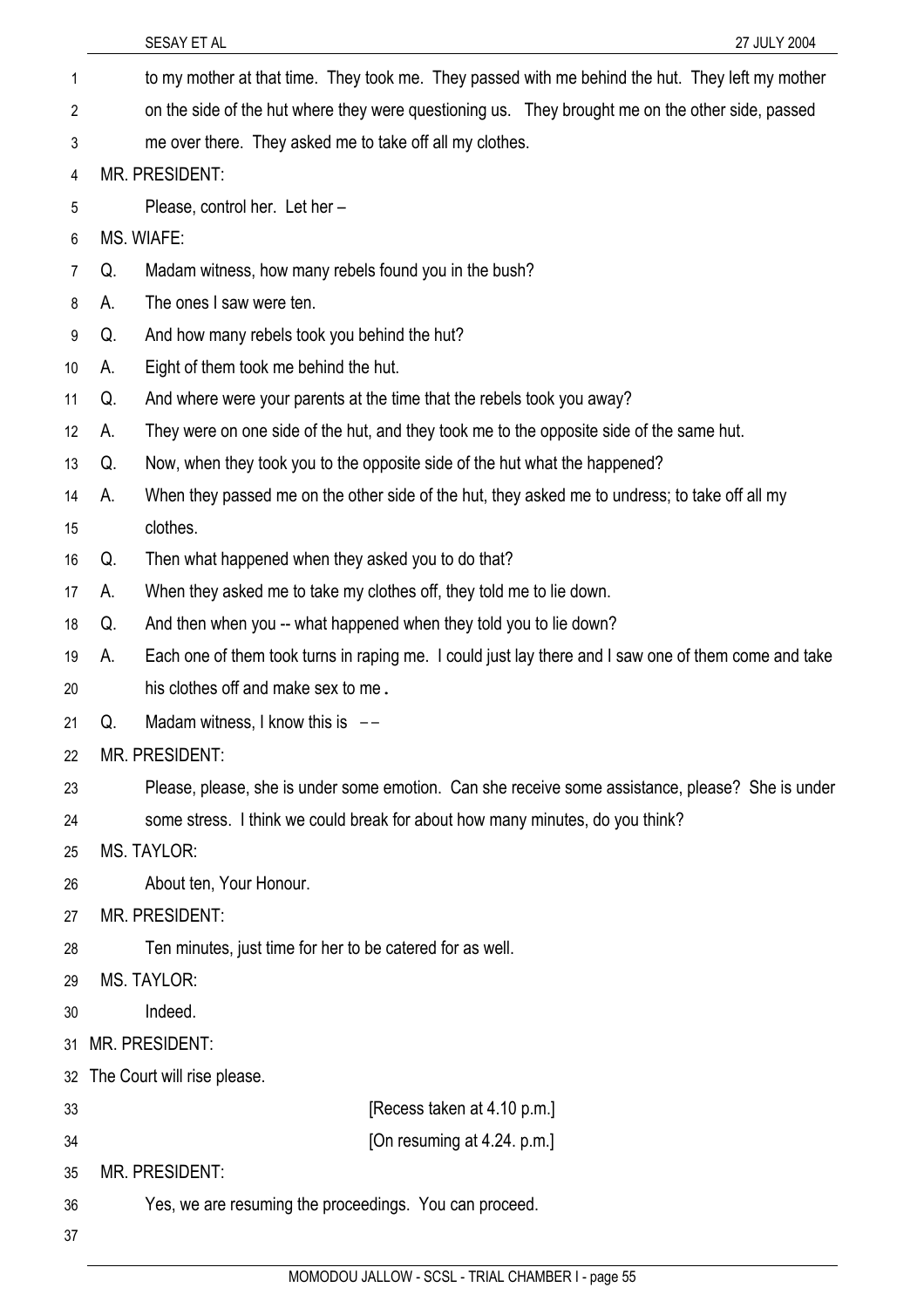| MS. WIAFE: |
|------------|
|            |

- 2 Thank you, Your Honour.
- 3 Q. Madam witness, just before the break, you said the rebels raped you. How many rebels rapped you?
- 4 A. There were eight of them.
- 5 Q. Now, did they tell you anything while they were rapping you?
- 6 7 A. They didn't say anything else to me, they just told me to lie down and they were going to make sex to me.
- 8 Q. Now, where were your parents at this time?
- 9 A. At that time my parents were on the other side of the hut.
- 10 Q. Madam witness, you have told us that ten rebels captured you. Where were the other two rebels
- 11 when the eight rebels were rapping you?
- 12 A. The two were guarding my mother, the old woman and my father.
- 13 Q. Madam witness, how did you feel after you were rapped?
- 14 A. I didn't have much feeling. I was dazed. After all of these guys had made sex to me, I just was lying
- 15 there as if I was in the hands of death itself, and I was bleeding profusely.
- 16 Q. Madam witness, how old were you when you were rapped?
- 17 A. At that time I don't know my age; my mother didn't tell me how old I was.
- 18 Q. But can you give us an idea as to how old you were?
- 19 A. That was the time when I came from the initiation bush.
- 20 Q. And in your community when are girls initiated?
- 21 22 A. Our own people -- they don't take it by years, they only look at your growth. When your breast are full and they say, "This is big enough. Let's put her into the society."
- 23 Q. Madam witness, How long after you went or you ran into the bush were you rapped?
- 24 A. Before they rapped me -- we were in the bush for two weeks before these people appeared on us.
- 25 Q. And what time of -- what season was that?
- 26 A. It was in the dry season.
- 27 Q. Madam witness, can you describe the rebels?
- 28 A. Well, the ten I saw were all big men. Only three of them were there who were younger.
- 29 Q. And what were the rebels wearing?
- 30 31 A. They were completely covered. They had combat dress on. They were so covered I couldn't even see their faces. The only parts of their body I saw were their noses and mouths.
- 32 Q. Were they carrying anything?
- 33 A. They all had weapons; they all had guns.
- 34 35 Q. Madam witness, apart from calling themselves rebels, did they referred to themselves by any other name?
- 36 A. At the time they were raping me I was listening and I heard them call themselves various names.
- 37 Q. At what names did they call themselves?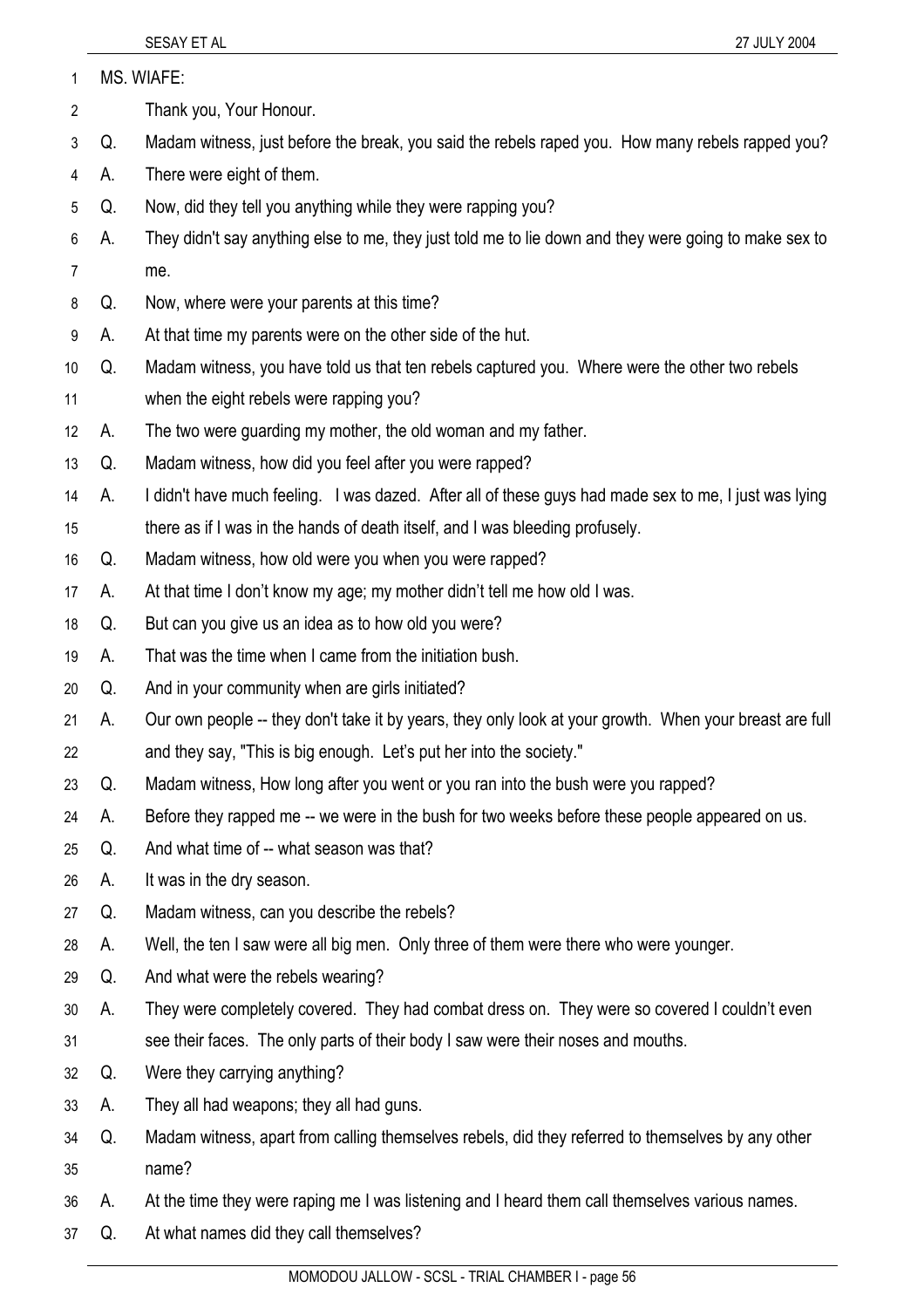|                |    | SESAY ET AL<br>27 JULY 2004                                                                                  |
|----------------|----|--------------------------------------------------------------------------------------------------------------|
| 1              | А. | The commander they had who was the big man had the bigger gun and he called them Killer, Copul,              |
| $\overline{2}$ |    | RUF, Liberia Boy. These are the names he called them. Besides the rebel name, these were the                 |
| 3              |    | four names they called themselves that day.                                                                  |
| 4              | Q. | What language were the rebels speaking?                                                                      |
| 5              | А. | They spoke two languages when I was listening to them. They used Krio and two of them spoke with             |
| 6              |    | a Liberian accent.                                                                                           |
| 7              | Q. | And how do you know they were speaking with a Liberian accent?                                               |
| 8              | А. | The way they were speaking and the name that their boss called them suggested to me that they                |
| 9              |    | were Liberian people.                                                                                        |
| 10             | Q. | And was the boss one of the people who rapped you?                                                           |
| 11             | А. | Their big man and one other person were the only two who stayed with my parents, guarding them.              |
| 12             | Q. | Madam witness, after you were rapped what happened?                                                          |
| 13             | А. | After they had rapped me, they said: "Let's go." But before they left, they said something. They said:       |
| 14             |    | "We are leaving you behind. If you run away from where we are leaving you now and we find you at             |
| 15             |    | any other place, we shall kill you. You are supposed to stay in this one place continuously."                |
| 16             | Q. | Madam witness, apart from these four names that you mentioned, did the rebels referred to                    |
| 17             |    | themselves by any other name?                                                                                |
| 18             | А. | They didn't tell me from which organisations they come from but they used those four names and they          |
| 19             |    | also did tell us that they were rebels.                                                                      |
| 20             | Q. | Now, what happened after the rebels had told you to stay where you were otherwise they were going            |
| 21             |    | to kill you?                                                                                                 |
| 22             | А. | When they left us, they took all our property with them. When they went, my mother went and picked           |
| 23             |    | me up. I couldn't stand. My mother took me and placed me down and put the pot over the fire to boil          |
| 24             |    | some water. When the water was hot, she placed it down to cool down a bit and she put some                   |
| 25             |    | quantity of salt in it and placed me in it. So even though I sat in there, still, I was bleeding. I bled for |
| 26             |    | three days. When I stopped bleeding, at that time I no longer felt like I wanted to urinate; I urinated      |
| 27             |    | without even noticing it.                                                                                    |
| 28             | Q. | Madam witness, how long did you stay in the bush?                                                            |
| 29             | А. | We stayed in the bush for long. We stayed there for long. I don't remember exactly the time. The             |
| 30             |    | condition in which I was --                                                                                  |
| 31             | Q. | Did there ever come a time when you left the bush?                                                           |
| 32             | А. | There was a time when we left. My father told us to leave that spot and we went -- we looked for             |
| 33             |    | some road and we went as far as where we found some Kamajors.                                                |
| 34             | Q. | And where were these Kamajors?                                                                               |
| 35             | А. | These Kamajors were in Kangama.                                                                              |
| 36             | Q. | And what district is Kangama?                                                                                |
| 37             | A. | It's in Kono District.                                                                                       |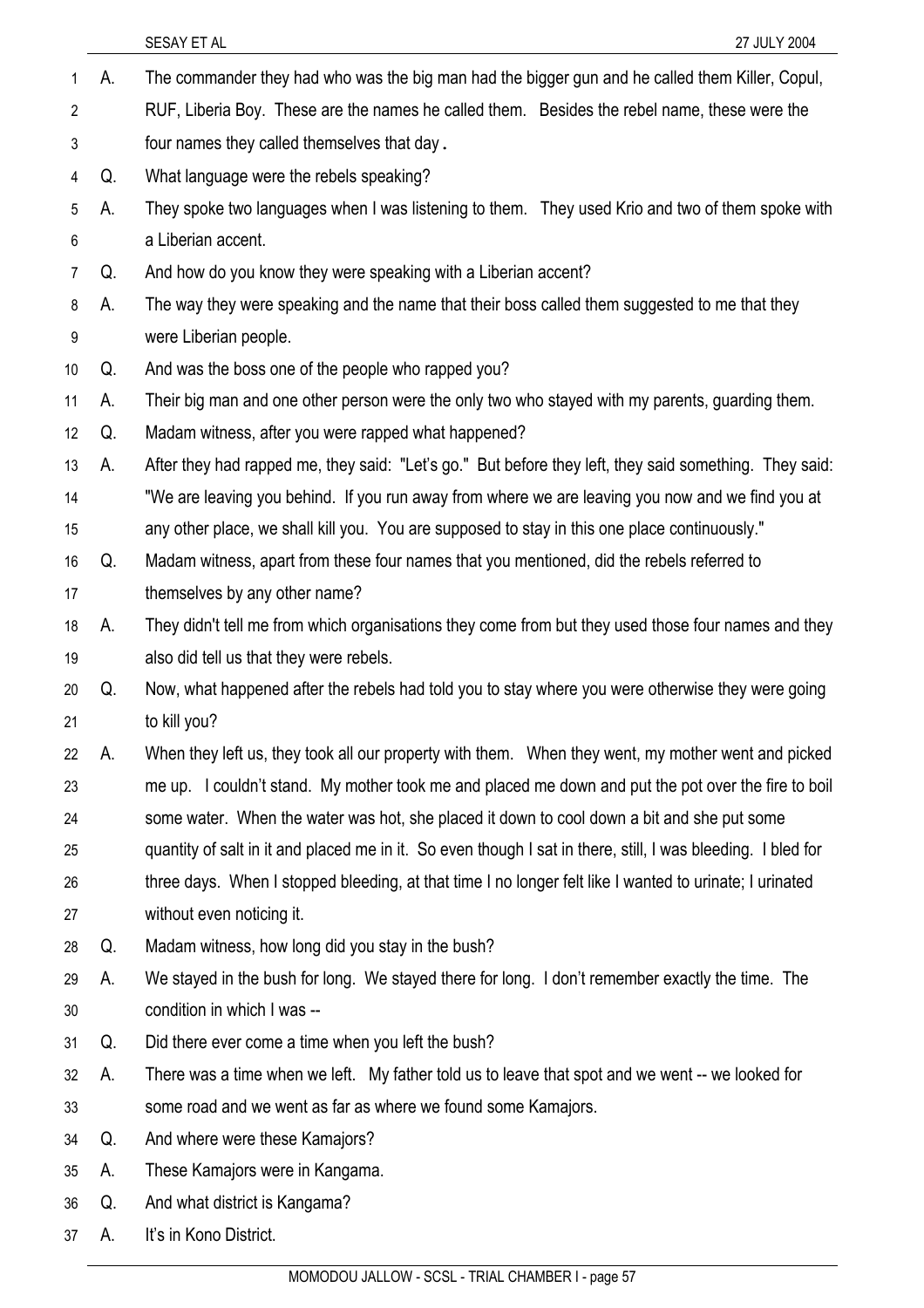|                |    | SESAY ET AL                                                                                     | 27 JULY 2004 |
|----------------|----|-------------------------------------------------------------------------------------------------|--------------|
| 1              | Q. | Now after you found the Kamajors, what happened?                                                |              |
| $\overline{2}$ | А. | We lived with the Kamajors for some time. We stayed there until we saw some military men who    |              |
| 3              |    | came and they told us they were ECOMOG.                                                         |              |
| 4              | Q. | And then when ECOMOG came, what happened?                                                       |              |
| 5              | А. | They introduced themselves to us. They said they are now in charge of Freetown, they are in Bo, |              |
| $\,6\,$        |    | they are in Kenema, and they are now trying to settle in Kono as well.                          |              |
| $\overline{7}$ |    | [Pages 51 to 58 by Momodou Jallow]                                                              |              |
| 8              |    |                                                                                                 |              |
| 9              |    |                                                                                                 |              |
| 10             |    |                                                                                                 |              |
| 11             |    |                                                                                                 |              |
| 12             |    |                                                                                                 |              |
| 13             |    |                                                                                                 |              |
| 14             |    |                                                                                                 |              |
| 15             |    |                                                                                                 |              |
| 16             |    |                                                                                                 |              |
| 17             |    |                                                                                                 |              |
| 18             |    |                                                                                                 |              |
| 19             |    |                                                                                                 |              |
| 20             |    |                                                                                                 |              |
| 21             |    |                                                                                                 |              |
| 22             |    |                                                                                                 |              |
| 23             |    |                                                                                                 |              |
| 24             |    |                                                                                                 |              |
| 25             |    |                                                                                                 |              |
| 26             |    |                                                                                                 |              |
| 27             |    |                                                                                                 |              |
| 28             |    |                                                                                                 |              |
| 29             |    |                                                                                                 |              |
| 30<br>31       |    |                                                                                                 |              |
| 32             |    |                                                                                                 |              |
| 33             |    |                                                                                                 |              |
| 34             |    |                                                                                                 |              |
| 35             |    |                                                                                                 |              |
| 36             |    |                                                                                                 |              |
| 37             |    |                                                                                                 |              |
|                |    |                                                                                                 |              |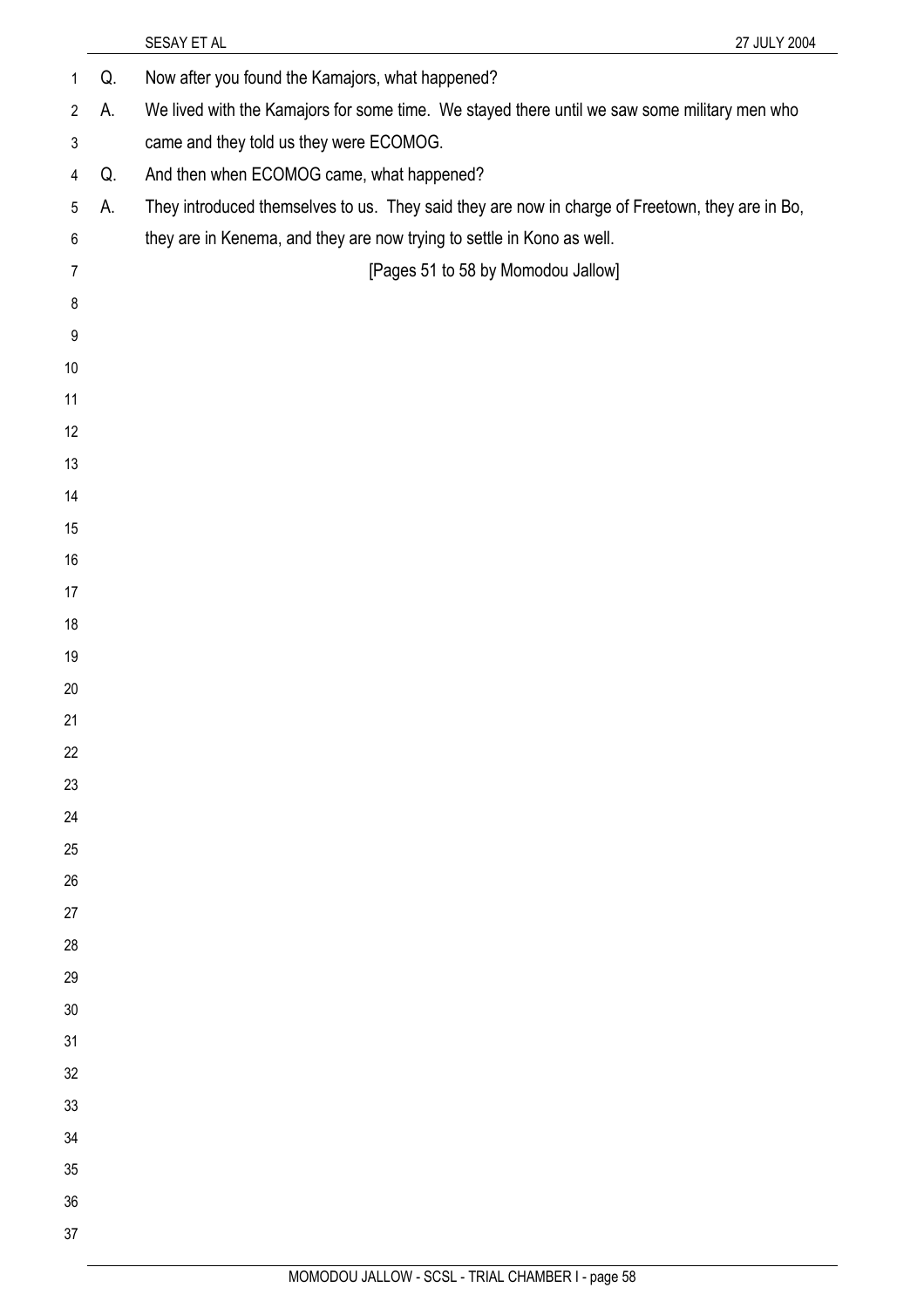|                |    | SESAY ET AL<br>27 JULY 2004                                                                              |
|----------------|----|----------------------------------------------------------------------------------------------------------|
| 1              |    | [4.35 p.m.]                                                                                              |
| 2              | Q. | Madam witness, do you remember, which government was in power at the time that you met                   |
| 3              |    | ECOMOG?                                                                                                  |
| 4              | А. | At the time they told us that they, the ECOMOG, have reinstated President Kabbah, and at that time       |
| 5              |    | they said Kabbah was in power.                                                                           |
| 6              | Q. | Now, how long did you stay in Kangama?                                                                   |
| $\overline{7}$ | А. | We stayed there for a while.                                                                             |
| 8              | Q. | Did you leave Kangama?                                                                                   |
| 9              | А. | Yes. We did leave at the time when the ECOMOG came and they settled in my own hometown. The              |
| 10             |    | distance between my hometown and Kangama is a long distance, but when they settled in my                 |
| 11             |    | hometown, that's when we left.                                                                           |
| 12             | Q. | Where did you go?                                                                                        |
| 13             | А. | We followed ECOMOG soldiers and went up together with them. We were all living in our village with       |
| 14             |    | ECOMOG soldiers.                                                                                         |
| 15             | Q. | And did you ever leave your village at that time?                                                        |
| 16             | А. | There came a time when the rebels attacked ECOMOG. They fought for long, but the rebels were in          |
| 17             |    | larger number than the ECOMOG soldiers; ECOMOG decided to retreat. While they were retreating,           |
| 18             |    | they decided they don't want to leave any of the civilians at all. They took all of us who were the      |
| 19             |    | civilians and they pulled out with us and brought us to Kenema.                                          |
| 20             | Q. | When you got to Kenema, what happened?                                                                   |
| 21             | А. | We were in the camp and the displaced camp in Kenema. While we were in the camp, there came a            |
| 22             |    | time when they said, "People have come to us."                                                           |
| 23             | Q. | Who were these people?                                                                                   |
| 24             | А. | These were non-governmental organisations. They wanted to see us.                                        |
| 25             | Q. | What happened after this?                                                                                |
| 26             | А. | They announced to us in the gathering that all those who had suffered problems in this war, after the    |
| 27             |    | meeting they would like to see them. After the meeting they asked for those people who had suffered      |
| 28             |    | the problems in the war. At that time I was very, very much ashamed. I was unable to appear in           |
| 29             |    | public or even speak about what happened to me in public to anybody. My aunt told me not to be           |
| 30             |    | ashamed. She said, "This is an illness which you got not by your own will but through this war, so it is |
| 31             |    | nice for you to go and explain to them, maybe they will be able to help you. And they called me and I    |
| 32             |    | explained to them what had happened to me. After they listened to me, they went back.                    |
| 33             |    |                                                                                                          |
| 34             |    | After some time I heard that they have come to me. They took me, at that time, to a displaced            |
| 35             |    | hospital that was in a displaced camp. They started treating me in that hospital. They gave me           |
| 36             |    | injections and they gave me tablets.                                                                     |

37 Q. Madam, do you remember the name of this NGO?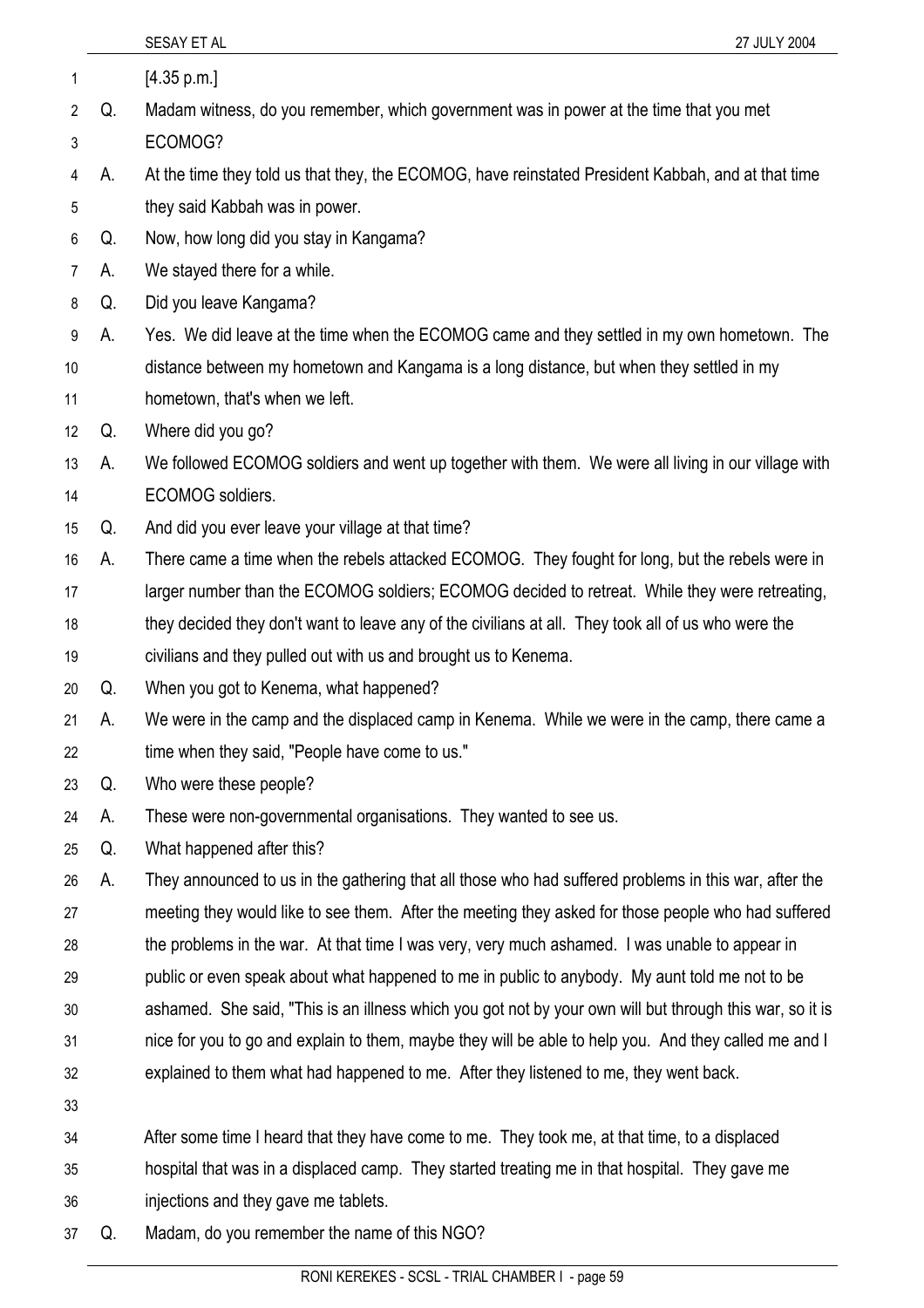| 1  | А. | Yes.                                                                                                 |
|----|----|------------------------------------------------------------------------------------------------------|
| 2  | Q. | What was the name the NGO?                                                                           |
| 3  | А. | IRC.                                                                                                 |
| 4  | Q. | And to which hospital did you go?                                                                    |
| 5  | А. | When they took me the first time, they brought me to the displaced camp hospital. That was the first |
| 6  |    | hospital they took me to.                                                                            |
| 7  | Q. | After that did you seek any further medical treatment?                                               |
| 8  | А. | After treating me at the displaced camp hospital, they took me from there and brought me to Kenema   |
| 9  |    | government hospital itself.                                                                          |
| 10 | Q. | Was this the same organisation, IRC?                                                                 |
| 11 | А. | Yes. It was IRC that took me to the hospital.                                                        |
| 12 | Q. | And who treated you at the Kenema hospital?                                                          |
| 13 | А. | The doctor they took me to I can still remember the doctor's name. They called him Dr. xxxx.         |
| 14 |    | MS. WIAFE:                                                                                           |
| 15 |    | Your Honours, can I have a minute, please, to confer?                                                |
| 16 |    | MR. PRESIDENT:                                                                                       |
| 17 |    | Yes, please. Go ahead.                                                                               |
| 18 |    | [Prosecution counsel confer]                                                                         |
| 19 |    | <b>MS WIAFE:</b>                                                                                     |
| 20 |    | Thank you very much, madam witness, I have no further questions for you.                             |
| 21 |    | MR. PRESIDENT:                                                                                       |
| 22 |    | Maybe before we proceed to cross-examination, we may rise and ask herself to put herself at ease.    |
| 23 |    | The Court will rise for ten minutes, please.                                                         |
| 24 |    | <b>MS. EDMONDS:</b>                                                                                  |
| 25 |    | The Court will rise.                                                                                 |
| 26 |    | [Break taken at 5.45 p.m.]                                                                           |
| 27 |    | [On resuming at 5.55 p.m.]                                                                           |
| 28 |    | <b>MR. PRESIDENT:</b>                                                                                |
| 29 |    | Madam witness, are you all right?                                                                    |
| 30 |    | THE WITNESS:                                                                                         |
| 31 |    | Yes.                                                                                                 |
| 32 |    | MR. PRESIDENT:                                                                                       |
| 33 |    | So we can continue. Can we continue?                                                                 |
| 34 |    | THE WITNESS:                                                                                         |
| 35 |    | Yes. I'm waiting for you.                                                                            |
| 36 |    | <b>MR. PRESIDENT:</b>                                                                                |
| 37 |    | So cross-examination by the first accused.                                                           |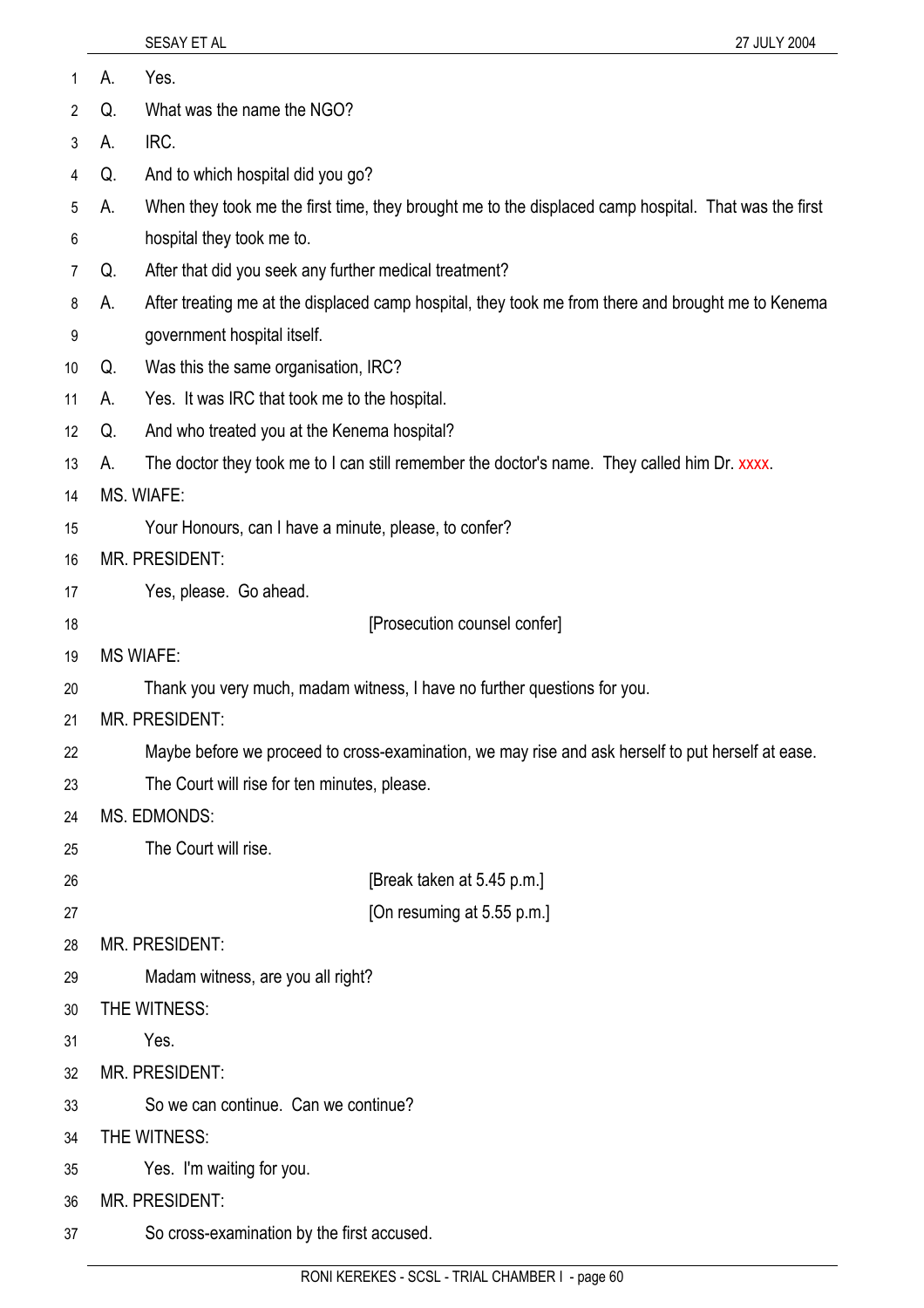## 1 CROSS-EXAMINED BY MR. JORDASH:

- 2 3 4 5 6 7 8 MR. JORDASH: Okay? A. I hear.
	- Q. I'm just going to ask you a few questions about the evidence you've just given, madam witness.
	-
	- Q. I want to take you to the time when you were hiding in the bush. You told us that a group of ten
	- people came upon you and your family where you were hiding; that's right?
	- A. Yes, it's the truth. That's the truth I'm telling you. What happened is what I'm saying.
	- 9 10 Q. I'm not saying it is not the truth. And they said to you that they were in charge of the government right now. That's the truth; isn't it?
	- 11 A. When they met us in the bush, they told us in their own words that they were in charge of the
	- 12 government now. That's what I have said.
	- 13 14 Q. And there were a number of those people making comments saying that they were in charge of the government; is that correct?
	- 15 A. All ten of them who met us in the bush said that they were in charge of the country.
	- 16 17 Q. This was a group acting together, speaking together about themselves being part of the government; is that fair?
	- 18 A. What they told me is what I have said.
	- 19 20 Q. And they were wearing combat and hiding their faces so their identities were disguised; is that correct?
	- 21 22 A. That is true. The way they were dressed, the only parts of their body I could see was their noses and their mouths. I couldn't see any part of their body.
	- 23 24 Q. And what they were interested in was committing criminal acts, such as stealing your belongings; is that correct?
	- 25 JUDGE THOMPSON:
	- 26 I think that is a little bit complicated, what they were interested in. I think you better ask her a factual
	- 27 question.
	- 28 MR. JORDASH:
	- 29 Certainly.
	- 30 MR. PRESIDENT:
	- 31 Because they were interested in other things --
	- 32 JUDGE THOMPSON:
	- 33 Yes. I mean it is a little vague.
	- 34 MR. PRESIDENT:
	- 35 -- from her evidence.
	- 36 JUDGE THOMPSON:
- 37 Yes.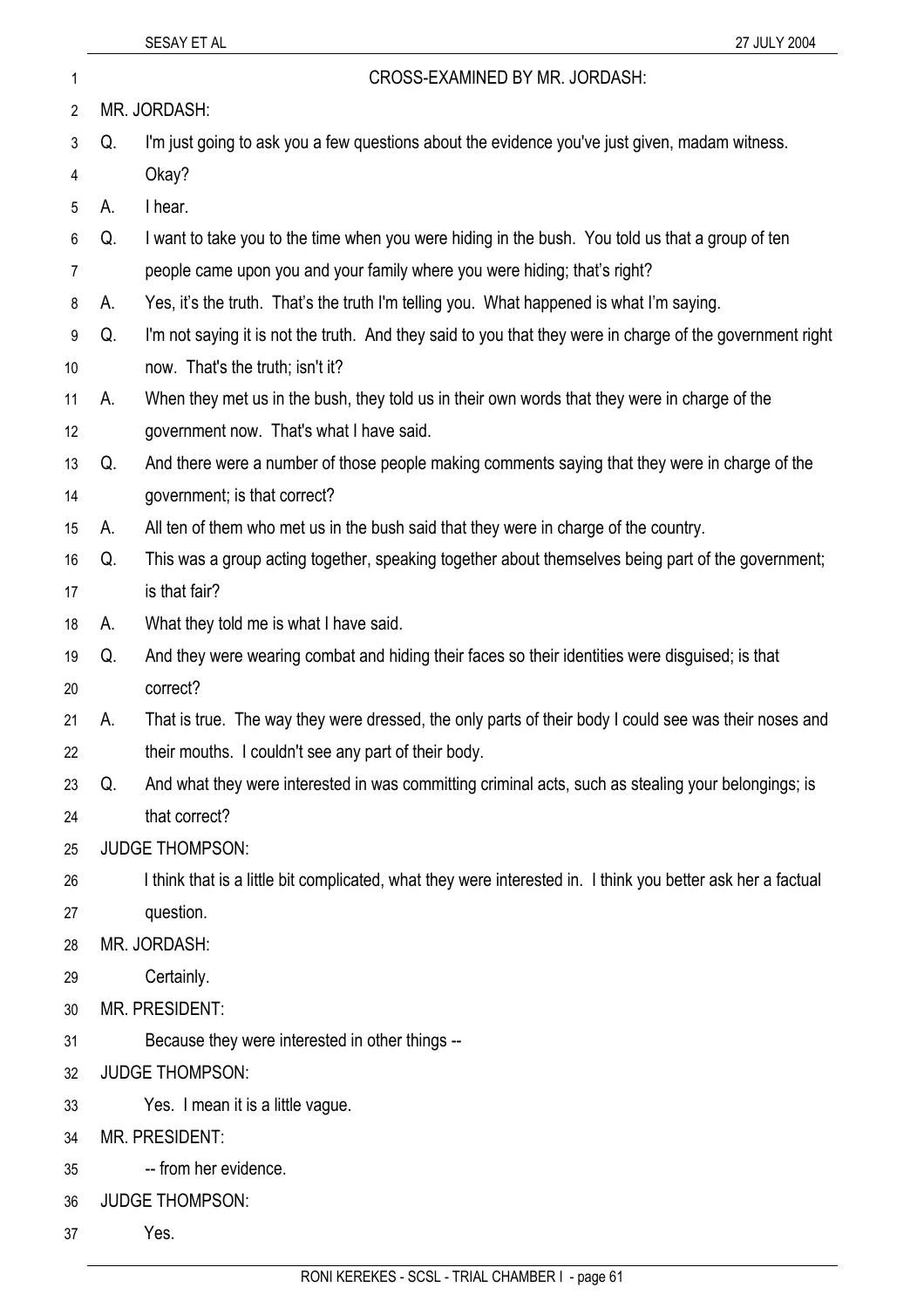| $\mathbf{1}$   |    | MR. JORDASH:                                                                                               |
|----------------|----|------------------------------------------------------------------------------------------------------------|
| $\overline{2}$ | Q. | They were looking to steal your belongings. That's correct; isn't it?                                      |
| $\mathfrak{Z}$ | А. | They stole all my good-quality clothes. All the good clothes I had, they took them away.                   |
| 4              | Q. | They stole the good-quality ones and left the others; is that correct?                                     |
| 5              | А. | Yes. The old clothes that I couldn't wear to go out in public were left, the good ones, the good-quality   |
| 6              |    | ones were all stolen and taken away.                                                                       |
| $\overline{7}$ | Q. | And they were interested in stealing your food?                                                            |
| 8              |    | <b>JUDGE THOMPSON:</b>                                                                                     |
| 9              |    | [Microphone not activated] This is a witness who is purporting what happened to her. Wouldn't it be        |
| 10             |    | better to simplify. The word "interested," what is the import of that? I mean -- because I can             |
| 11             |    | understand your legalistic frame of mind, but the testimony is that they did so-and-so-and-so, and         |
| 12             |    | interested would be a little conceptually problematic for her.                                             |
| 13             |    | MR. JORDASH:                                                                                               |
| 14             |    | Well, this witness I was seeking to inquire as to whether she was able to ascertain what their overall     |
| 15             |    | preoccupation seemed to be.                                                                                |
| 16             |    | MR. PRESIDENT:                                                                                             |
| 17             |    | Yes, that is what is argumentative because clearly the testimony here seems to be, for the state of the    |
| 18             |    | records, is that certain things happened to her as a matter of fact, and I thought when you started with   |
| 19             |    | the evidence, you were recalling what she said. At no point in time do I have in my record that she        |
| 20             |    | indicated were interested in doing so-and-so; they actually did. I mean, I don't know whether you're       |
| 21             |    | with me on that. It seems to be some shade of difference in sort of meaning there, or don't you            |
| 22             |    | accept that? Is "interested in" the same as getting what actually happened to her?                         |
| 23             |    | MR. JORDASH:                                                                                               |
| 24             |    | Well, this witness was there. This witness can say what impression she formed about this event.            |
| 25             |    | <b>JUDGE THOMPSON:</b>                                                                                     |
| 26             |    | That's the difficulty I have. I mean, as a general rule, a witness as to fact would not want to give       |
| 27             |    | opinion answers unless, you know, in exceptional cases. But I don't think I'll press it. If you can go     |
| 28             |    | ahead.                                                                                                     |
| 29             |    | MR. JORDASH:                                                                                               |
| 30             |    | I'll put it in a different way.                                                                            |
| 31             |    | <b>JUDGE THOMPSON:</b>                                                                                     |
| 32             |    | Yes.                                                                                                       |
| 33             |    | MR. JORDASH:                                                                                               |
| 34             | Q. | These men, did they -- when these men had stolen your belongings and committed the rapes, they             |
| 35             |    | left soon after that; is that correct?                                                                     |
| 36             | А. | They left -- they left, but before they left they said we should stay where they're leaving us. If we left |
| 37             |    | that place and they found us in any other parts of the bush, we shall be killed.                           |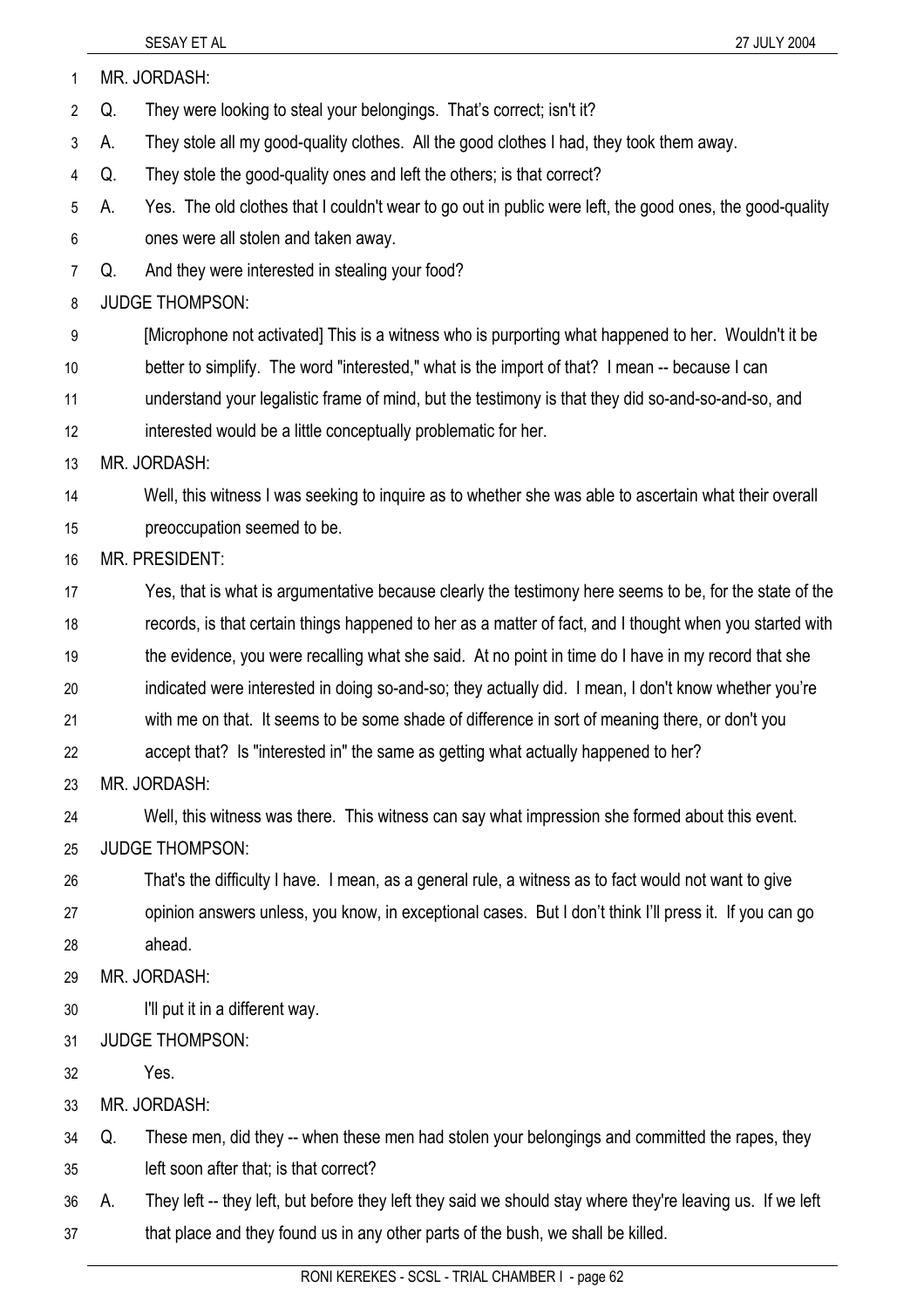|                 |    | SESAY ET AL<br>27 JULY 2004                                                                            |
|-----------------|----|--------------------------------------------------------------------------------------------------------|
| 1               | Q. | And when they left, the commander of those men told them to leave because time was running out;        |
| $\overline{2}$  |    | do you recall that?                                                                                    |
| 3               | А. | The leader of the group said they're working with time, so they have to gather themselves quickly and  |
| 4               |    | leave.                                                                                                 |
| 5               | Q. | When the men came upon you, it was just the four people you told us about: Your mother, your           |
| 6               |    | father, the old woman, and yourself; is that correct?                                                  |
| 7               | А. | Yes. These were the four of us.                                                                        |
| 8               | Q. | There was no one else around, just the four of you and the ten of them; is that correct?               |
| 9               | А. | What I know is what I've said, the four of us who were there and the ten who came and they said they   |
| 10 <sup>°</sup> |    | were rebels.                                                                                           |
| 11              | Q. | And this was in the bush? That's correct?                                                              |
| 12              | А. | I said yes, in the bush, this happened in the bush. What happened is what I'm saying.                  |
| 13              | Q. | There was a single commander who was in control of these men; is that correct?                         |
| 14              | А. | There was only one person who gave commands to them and whenever he gave command, the                  |
| 15              |    | people responded to show that he was their leader.                                                     |
| 16              | Q. | Within this group of ten you think there was some Liberians; that's correct?                           |
| 17              | А. | The accent they used, and the way they spoke, and because their boss man called them "Liberia"         |
| 18              |    | boy," and they responded.                                                                              |
| 19              | Q. | When they left, they left the four of you alone with no one else around; is that correct?              |
| 20              | А. | The four of us that they found and they did this evil to me, these were the four people they left when |
| 21              |    | they were going.                                                                                       |
| 22              | Q. | And you didn't see them again?                                                                         |
| 23              | А. | Ever since they did that evil to me, I have not seen them.                                             |
| 24              | Q. | Now, you've told us about four names which you say were used by these men; one of them was Killer.     |
| 25              |    | Now, that name, was that used to apply to more than one person or just one person?                     |
| 26              | А. | Well, the way he spoke to them, this was one of the names he called them.                              |
| 27              | Q. | When you say "Called them," was that calling more than one person out of the ten or was that a name    |
| 28              |    | which just was applied to one person; do you remember?                                                 |
| 29              | А. | When he called, I didn't ask who he was calling and to find out whose name was Killer or whose         |
| 30              |    | names were Killer. So I was so scared, I was only waiting there. I thought I was going to be killed.   |
| 31              | Q. | Do you remember -- before I ask that, do you know who the Prosecution are in this courtroom?           |
| 32              | А. | The person who is a Prosecution in this Court?                                                         |
| 33              | Q. | Yes.                                                                                                   |
| 34              | А. | Well, I can't tell the difference. You have to help me in that.                                        |
| 35              | Q. | Who do you think the people are to your left, the person, for example, who was asking you questions    |
| 36              |    | before me?                                                                                             |
| 37              | А. | The person who first started asking me?                                                                |
|                 |    |                                                                                                        |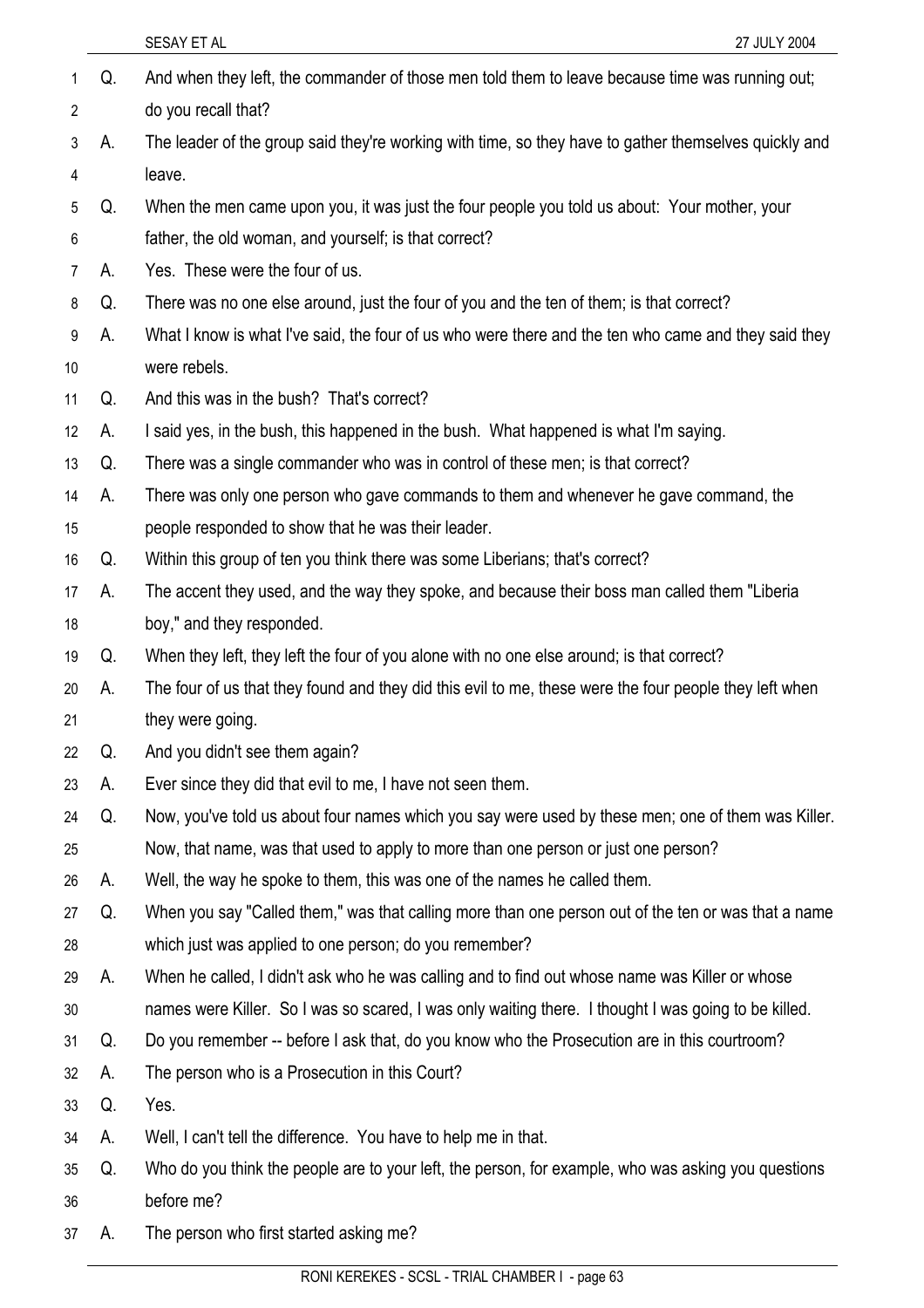| $\mathbf{1}$   | Q. | Yes.                                                                                                  |
|----------------|----|-------------------------------------------------------------------------------------------------------|
| $\overline{2}$ | А. | Who that person is in my own thinking?                                                                |
| $\mathfrak{Z}$ | Q. | Yes.                                                                                                  |
| 4              | А. | I want to ask a question. The question that this lawyer has asked me, can I answer that question?     |
| 5              |    | MR. PRESIDENT:                                                                                        |
| 6              |    | Yes, please, answer the question, madam, answer the question. There is no problem, answer the         |
| $\overline{7}$ |    | question. You understand? Answer the question. There's no problem.                                    |
| $\,8\,$        |    | THE WITNESS:                                                                                          |
| 9              |    | All right.                                                                                            |
| 10             |    | MR. PRESIDENT:                                                                                        |
| 11             |    | Answer the question.                                                                                  |
| 12             | А. | Okay. The first person that asked me I know that person as my lawyer.                                 |
| 13             | Q. | And who do you think I am, madam?                                                                     |
| 14             | А. | He has not introduced himself to me, so I can't tell who he is. If I say anything about him, I may be |
| 15             |    | lying.                                                                                                |
| 16             |    | [Pages 59 to 64 by Roni Kerekes]                                                                      |
| 17             |    |                                                                                                       |
| 18             |    |                                                                                                       |
| 19             |    |                                                                                                       |
| 20             |    |                                                                                                       |
| 21             |    |                                                                                                       |
| 22             |    |                                                                                                       |
| 23             |    |                                                                                                       |
| 24             |    |                                                                                                       |
| 25             |    |                                                                                                       |
| 26             |    |                                                                                                       |
| 27             |    |                                                                                                       |
| 28             |    |                                                                                                       |
| 29             |    |                                                                                                       |
| 30             |    |                                                                                                       |
| 31             |    |                                                                                                       |
| 32             |    |                                                                                                       |
| 33             |    |                                                                                                       |
| 34             |    |                                                                                                       |
| 35             |    |                                                                                                       |
| 36             |    |                                                                                                       |
| 37             |    |                                                                                                       |

SESAY ET AL 27 JULY 2004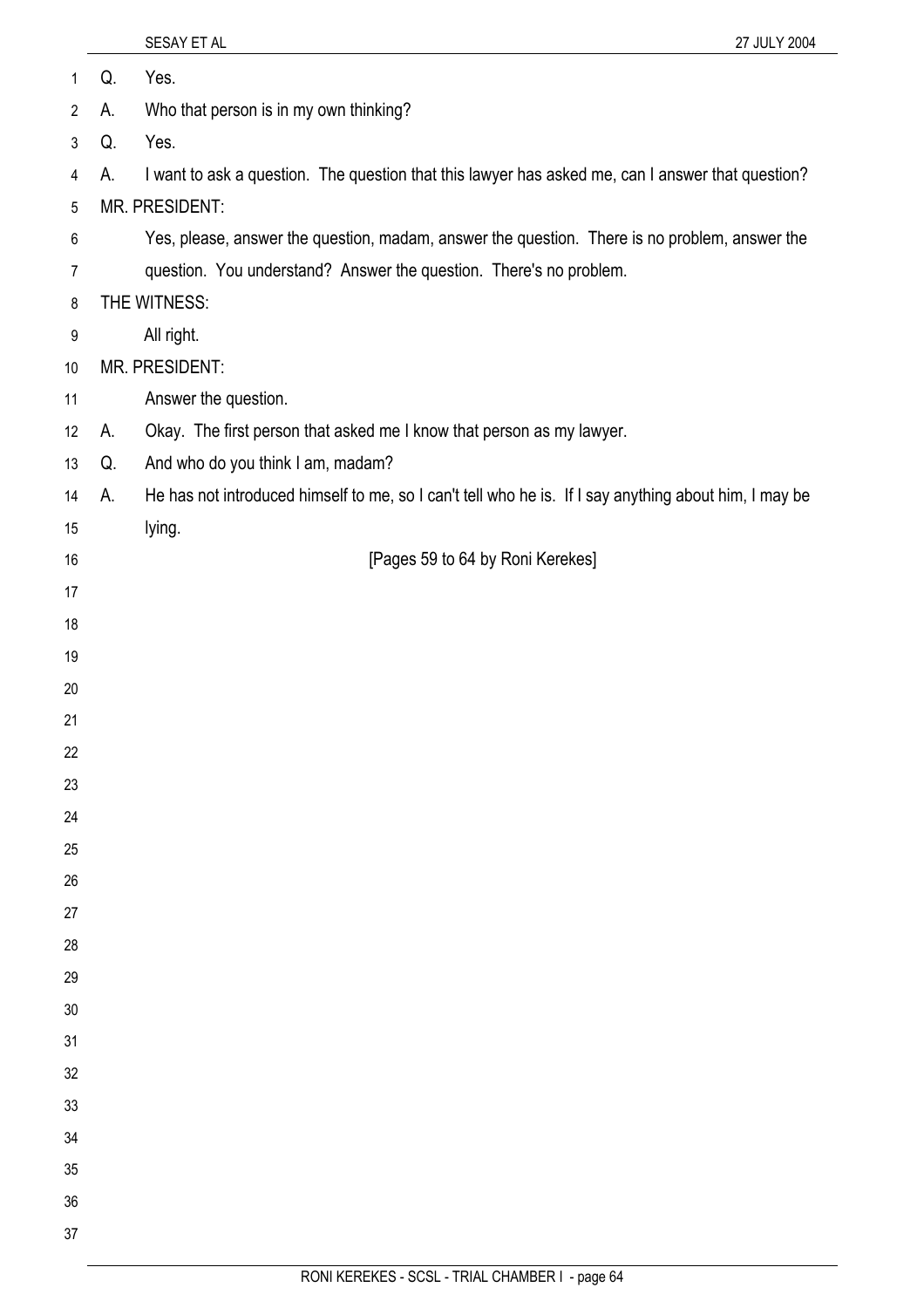|    |    | SESAY ET AL<br>27 JULY 2004                                                                               |
|----|----|-----------------------------------------------------------------------------------------------------------|
| 1  |    | [5.11 p.m.]                                                                                               |
| 2  |    | MR. JORDASH:                                                                                              |
| 3  | Q. | Do you think I'm your lawyer?                                                                             |
| 4  | А. | What I said, he has not introduced himself to you or told me who he is. Whatever I say about him I        |
| 5  |    | may be lying.                                                                                             |
| 6  | Q. | Madam witness, I am just asking you whether you think, like the woman on your left who asked you          |
| 7  |    | questions, whether you think I am your lawyer or not.                                                     |
| 8  | А. | I know the work that the lady on the left who asked me the first question does. I don't know the work     |
| 9  |    | that he does, so I can't tell who he is.                                                                  |
| 10 | Q. | Have you spoken to any lawyers before today?                                                              |
| 11 | А. | Since I entered this Court the lady sitting on my left-hand side spoke to me.                             |
| 12 | Q. | Do you remember speaking to a lawyer before today, before yesterday, a long time ago?                     |
| 13 | А. | Well, this lady that spoke to me on the left-hand side had spoken to me in the past couple of days.       |
| 14 | Q. | Do you remember speaking to somebody about your -- about what happened to you about one year              |
| 15 |    | ago? Well, less than one year ago, about eight months ago. Do you remember speaking to a lawyer           |
| 16 |    | then?                                                                                                     |
| 17 | А. | I don't remember the time he is talking about. I think maybe that is when I was in hospital, people       |
| 18 |    | went there and talked to me.                                                                              |
| 19 | Q. | And that was in Freetown; do you remember?                                                                |
| 20 | А. | It happened in Freetown when I was in hospital.                                                           |
| 21 | Q. | And you told that person what had happened -- about what had happened to you. Do you remember?            |
| 22 | А. | I remember when they met me in the hospital the story I explained to them is the same story I have        |
| 23 |    | just explained here.                                                                                      |
| 24 | Q. | Do you remember that they wrote what you had said down on a piece of paper?                               |
| 25 | А. | There came a time when I was discharged from the hospital and I was in Kono. They went to me and          |
| 26 |    | they read back to me what I explained to them.                                                            |
| 27 | Q. | Did you listen carefully to what they read back to you?                                                   |
| 28 | А. | When they read back to me, I listened very carefully. There was only one word that was stated there       |
| 29 |    | which I didn't say, but I listened very carefully. Everything else that was stated was what I told them.  |
| 30 | Q. | Can you remember what that word was?                                                                      |
| 31 | А. | Which word?                                                                                               |
| 32 | Q. | The word you didn't agree with?                                                                           |
| 33 | А. | They called a name which I did not remember calling. I don't know how to call that name, but they         |
| 34 |    | called a particular name which I was unable to remember that I had said that before.                      |
| 35 | Q. | Did you ask them to change that word?                                                                     |
| 36 | А. | How can I tell them to change it? I mean, I didn't say it, so it's not my business to tell them to change |
| 37 |    | it. I don't know anything about the word.                                                                 |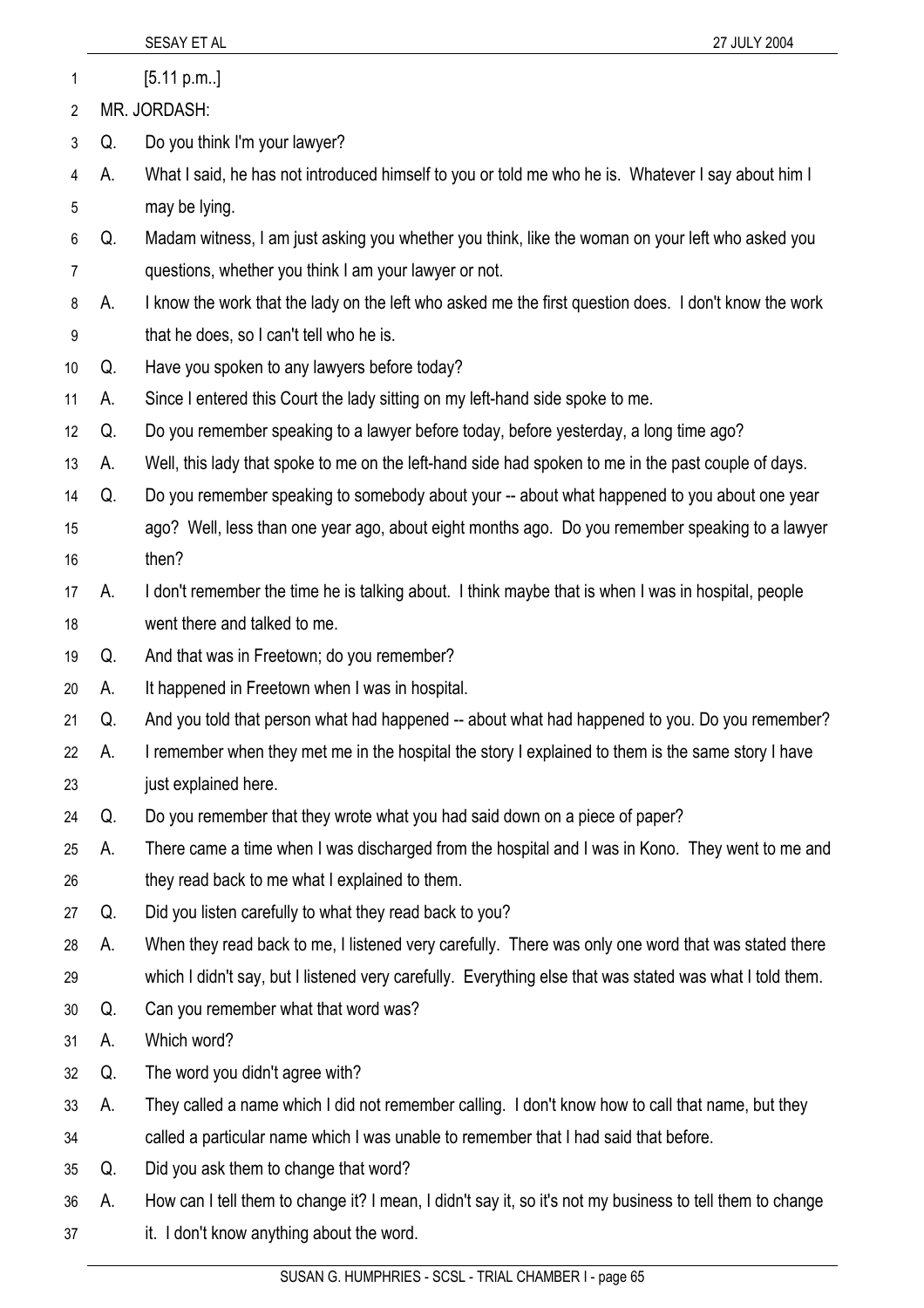|                |    | SESAY ET AL<br>27 JULY 2004                                                                                      |
|----------------|----|------------------------------------------------------------------------------------------------------------------|
| 1              | Q. | But you can't remember now what the word was; is that correct?                                                   |
| $\overline{2}$ | А. | There was only one name which they added among the names of people I had remembered and I                        |
| 3              |    | called which was not among the ones I told them. But I can't remember the name now. Yeah, not                    |
| 4              |    | that I can't remember, but I can't call the word properly, I don't know the word. But if anybody here            |
| 5              |    | can call that name, I will remember it.                                                                          |
| 6              | Q. | So was it the name of a person?                                                                                  |
| 7              | А. | Those who violated me, those who found us in the bush and called themselves the rebels, called                   |
| 8              |    | themselves certain names and it is one of these names that was recorded, but I did not remember                  |
| 9              |    | calling that name. And I don't know how to call that name right now.                                             |
| 10             | Q. | Did the person who read that statement to you not ask you whether what you had said was accurate                 |
| 11             |    | and invite you to tell them if -- what wasn't accurate?                                                          |
| 12             | А. | The person who read back to me what the statement, asked me whether this is what I had given to                  |
| 13             |    | the recorder. I said, "Yes, except this one single name. I did not say that at the time." But all the            |
| 14             |    | others I said, "Yes, this was accurate."                                                                         |
| 15             | Q. | Did you see what that person who you told that to did when you told them that?                                   |
| 16             | А. | I don't understand this question.                                                                                |
| 17             | Q. | When you told that person that the name that was in your statement was wrong, did they change the                |
| 18             |    | name in your statement?                                                                                          |
| 19             | А. | What I am telling this man, this name did not come from me. I didn't give this name. I can't ask                 |
| 20             |    | someone to change something I didn't say. I can't say anything about that name.                                  |
| 21             | Q. | When you told them that the name you'd heard in your statement was not the name that you                         |
| 22             |    | intended, did the person change your statement and change the name?                                              |
| 23             | А. | What I am telling this man, what happened to me is exactly what I'm telling him, I will not add unto this        |
| 24             |    | nor remove from it, that's all.                                                                                  |
| 25             | Q. | I am just asking you, madam witness, specifically about what happened when you told the person that              |
| 26             |    | the name in your statement was wrong. Did they change the name in your statement and then read                   |
| 27             |    | the new statement to you?                                                                                        |
| 28             | А. | What I want to tell you -- tell this man, that I don't know anything about this word, I didn't call it, I didn't |
| 29             |    | give it. So I have nothing to do with that particular word that was inserted.                                    |
| 30             |    | <b>MR. PRESIDENT:</b>                                                                                            |
| 31             |    | Mr. Jordash, I think you should move on from that question, please.                                              |
| 32             |    | <b>JUDGE THOMPSON:</b>                                                                                           |
| 33             |    | Yes.                                                                                                             |
| 34             |    | MR. PRESIDENT:                                                                                                   |
| 35             |    | We will not eternalise ourselves on that, you have made the point sufficiently. Please move ahead.               |
| 36             |    | MR. JORDASH:                                                                                                     |
| 37             |    | Certainly.                                                                                                       |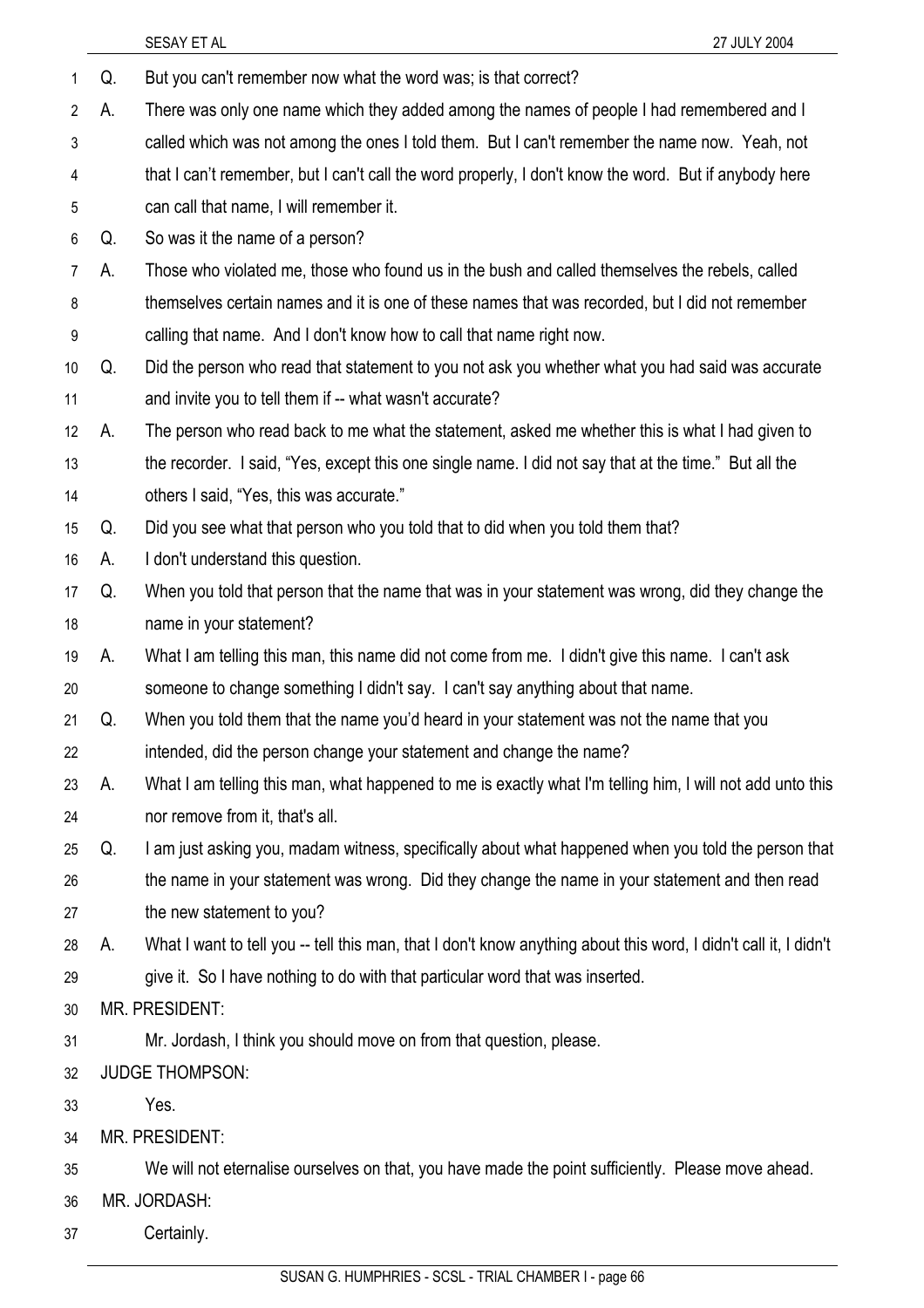| 1  | <b>JUDGE BOUTET:</b>                                                                                     |
|----|----------------------------------------------------------------------------------------------------------|
| 2  | Maybe, Mr. Jordash, if you have the name maybe you can suggest to her and ask her if that is the         |
| 3  | name. I mean, that may be --                                                                             |
| 4  | MR. PRESIDENT:                                                                                           |
| 5  | Because she has even said -- she has even said, you know, that she doesn't remember the name,            |
| 6  | she can't remember about that, but that if somebody -- if this man, she calls you this man – "Now tell   |
| 7  | me, if somebody or this man can tell me, you know, the name maybe I will be able to recollect the        |
| 8  | name." So can you -- do you want to put it to her?                                                       |
| 9  | <b>JUDGE THOMPSON:</b>                                                                                   |
| 10 | And again, she is putting to you a theory that if she didn't mention that name she doesn't feel any      |
| 11 | responsibility for having the name changed.                                                              |
| 12 | <b>MR. PRESIDENT:</b>                                                                                    |
| 13 | Changed.                                                                                                 |
| 14 | <b>JUDGE THOMPSON:</b>                                                                                   |
| 15 | So, that is the theory she is putting to you.                                                            |
| 16 | MR. JORDASH:                                                                                             |
| 17 | That is one theory, but she also said she did tell the person about the name and it being wrong. So it   |
| 18 | is difficult to --                                                                                       |
| 19 | <b>JUDGE THOMPSON:</b>                                                                                   |
| 20 | Yes.                                                                                                     |
| 21 | <b>JUDGE BOUTET:</b>                                                                                     |
| 22 | But she also tells you that she does not know if they have removed it, what they did with it or not. All |
| 23 | she says is I told her - "I told them that's not what I said."                                           |
| 24 | <b>MR. PRESIDENT:</b>                                                                                    |
| 25 | Should she be held responsible for the negligence of some official somewhere who did not do what         |
| 26 | she said he should do?                                                                                   |
| 27 | <b>JUDGE BOUTET:</b>                                                                                     |
| 28 | Pardon me. And maybe the name you are after is not the same thing that she is talking about. That's      |
| 29 | why I say if you have a name in mind or words in mind, suggest that. I don't know what you are           |
| 30 | looking at, but obviously you are after something.                                                       |
| 31 | MR. JORDASH:                                                                                             |
| 32 | I don't know --                                                                                          |
| 33 | <b>MR. PRESIDENT:</b>                                                                                    |
| 34 | Maybe the name is important for your defence, I mean.                                                    |
| 35 | MR. JORDASH:                                                                                             |
| 36 | I don't know what name. This is what I am trying to find out.                                            |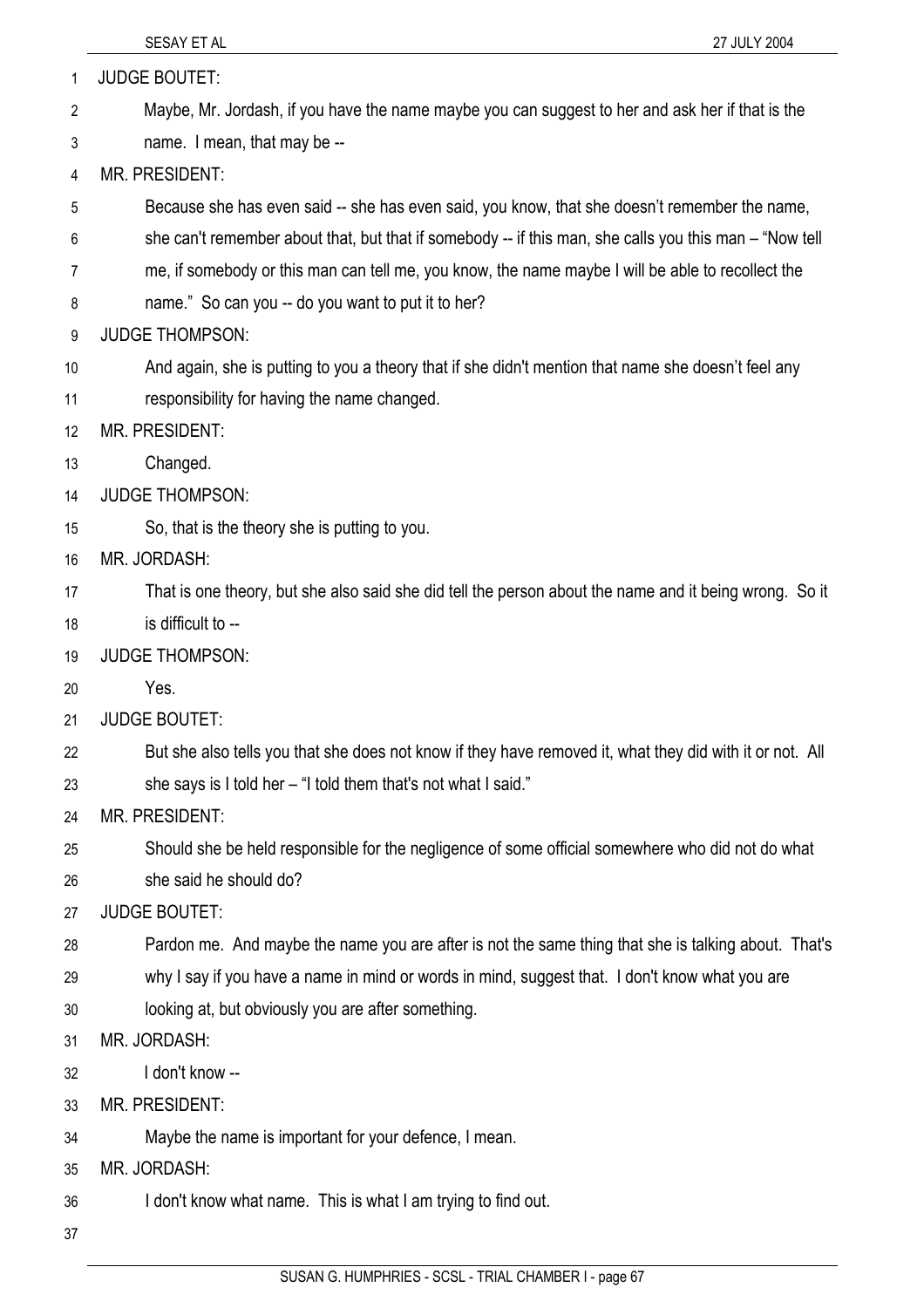| 1  |    | <b>JUDGE THOMPSON:</b>                                                                                  |
|----|----|---------------------------------------------------------------------------------------------------------|
| 2  |    | Perhaps I could add to -- we could enjoy that piece of theorising, I mean, here you put your theory and |
| 3  |    | she puts a counter theory, it might be interesting.                                                     |
| 4  |    | MR. JORDASH:                                                                                            |
| 5  |    | I wasn't enjoying it.                                                                                   |
| 6  | Q. | In your statement, madam witness -                                                                      |
| 7  |    | MR. JORDASH:                                                                                            |
| 8  |    | I notice the time, Your Honours I don't know if this is a -- I will continue.                           |
| 9  |    | MR. PRESIDENT:                                                                                          |
| 10 |    | Just a moment. Madam witness -- the social -- the social worker, where is she? Can you find out if      |
| 11 |    | she can still continue or she needs a break. Please find out from her. Mr. Jordash, just sit down a     |
| 12 |    | while, please.                                                                                          |
| 13 |    | Madam, can we go on?                                                                                    |
| 14 |    | THE WITNESS:                                                                                            |
| 15 |    | Yes, yes.                                                                                               |
| 16 |    | MR. PRESIDENT:                                                                                          |
| 17 |    | All right.                                                                                              |
| 18 |    | Mr. Jordash, please go ahead.                                                                           |
| 19 |    | MR. JORDASH:                                                                                            |
| 20 |    | Thank you.                                                                                              |
| 21 | Q. | In your statement there is this sentence --                                                             |
| 22 | А. | I don't know, I don't remember saying --                                                                |
| 23 |    | MR. PRESIDENT:                                                                                          |
| 24 |    | No, wait for the statement, he will tell you statement. Just wait a while, madam witness. Wait a while, |
| 25 |    | he will tell you the statement.                                                                         |
| 26 |    | MR. JORDASH:                                                                                            |
| 27 | Q. | You are referring to the rebels and your statement says that, "They did not use their real names, but   |
| 28 |    | called each other killer." Do you recall that being in your statement?                                  |
| 29 | А. | Which one?                                                                                              |
| 30 | Q. | I will read the sentence again. "They did not use their real names, but called each other killer." Do   |
| 31 |    | you remember?                                                                                           |
| 32 | А. | They called themselves killer, yes.                                                                     |
| 33 | Q. | You don't mention in your statement anything about Corporal, Liberian Boy or RUF.                       |
| 34 | A. | They called those names and this is what I have just said here.                                         |
| 35 | Q. | That is not in your statement from the end of last year, 2003. Do you know why that is not in your      |
| 36 |    | statement?                                                                                              |
| 37 | А. | I don't understand the question.                                                                        |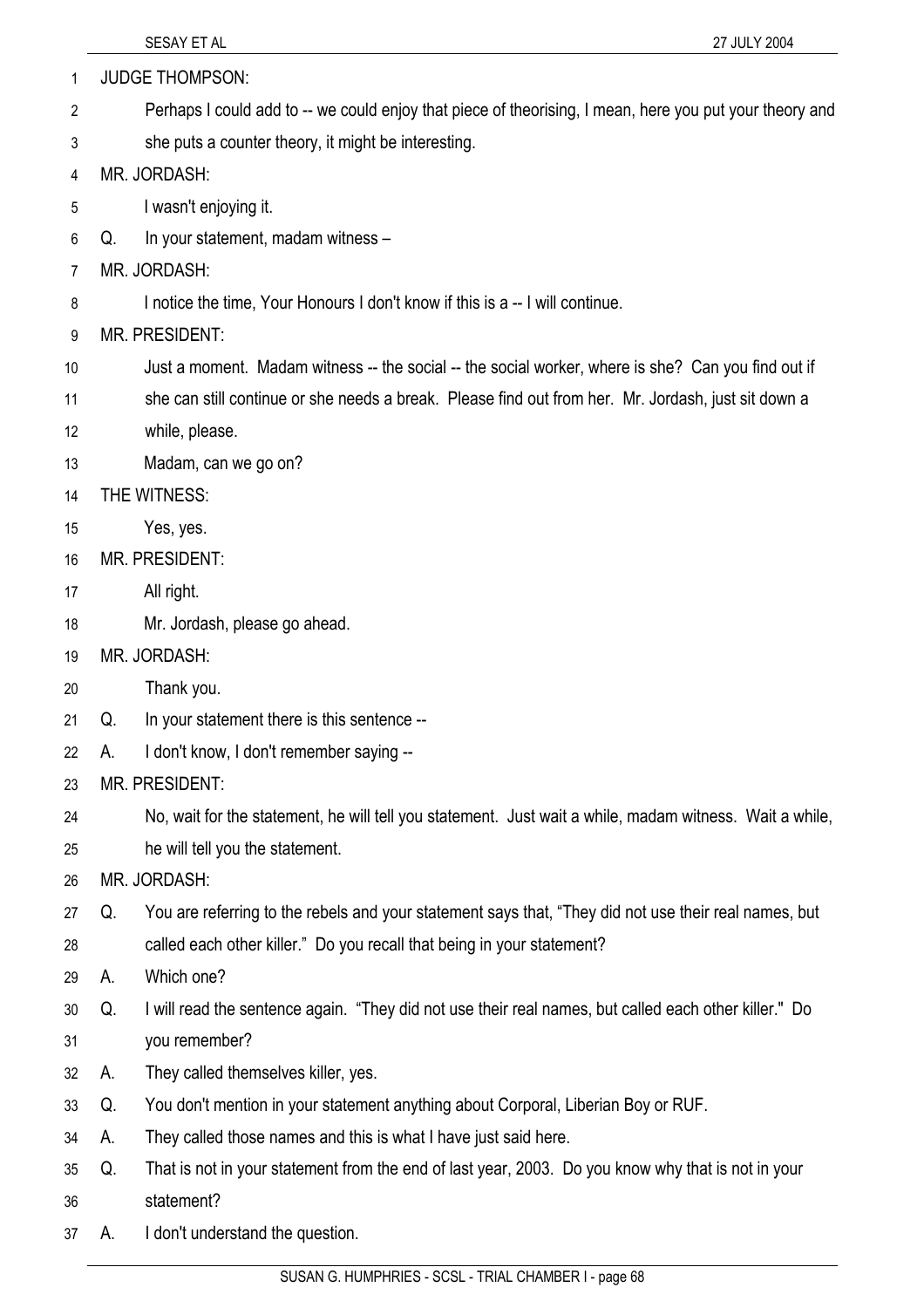|                 |    | SESAY ET AL<br>27 JULY 2004                                                                            |
|-----------------|----|--------------------------------------------------------------------------------------------------------|
| 1               | Q. | In your statement that we are referring to now, there is no mention of the names Corporal, RUF or      |
| $\overline{2}$  |    | Liberian Boy. The only name you say – well, let me leave it at that for the moment. There is no        |
| 3               |    | mention of Corporal, RUF or Liberian Boy. Do you know why that doesn't -- those names don't            |
| 4               |    | appear in your statement?                                                                              |
| 5               | А. | When you give -- when you give a statement, the way they ask you that's how you answer the             |
| 6               |    | questions and it is what happened to you that you explain.                                             |
| 7               | Q. | Did you remember at the time you gave your statement about these other names or is that something      |
| 8               |    | you have remembered since?                                                                             |
| 9               | А. | Which other names?                                                                                     |
| 10 <sup>°</sup> | Q. | Corporal, RUF, Liberian Boy.                                                                           |
| 11              | А. | Those were the names they called when they found us in the bush and they called themselves these       |
| 12              |    | names. When someone comes to you and calls him or herself names, these are the names that you          |
| 13              |    | know them by. So this is what I have just said.                                                        |
| 14              | Q. | What I have just said, witness, is just to ask you a question as to whether you remembered that at the |
| 15              |    | time you made your statement or whether it is something that you remembered afterwards.                |
| 16              | А. | When they found me and asked me at that time, I explained and gave to them back the answers to         |
| 17              |    | the questions they asked me.                                                                           |
| 18              | Q. | Now, do you remember saying this --                                                                    |
| 19              | А. | No, you say it.                                                                                        |
| 20              | Q. | "When the rebels," -- I am just -- so you know the background, you are talking about the rebels        |
| 21              |    | coming upon you and your family and the rebels asked you if you had ever seen a rebel before. Do       |
| 22              |    | you remember saying that in your statement?                                                            |
| 23              | А. | They asked me this question when the ten of them came and arrested the four of us. They asked me       |
| 24              |    | this question whether I had ever seen a rebel.                                                         |
| 25              | Q. | You said no, is that correct?                                                                          |
| 26              | А. | He said I said no?                                                                                     |
| 27              | Q. | And they replied, "We are the rebels that you have heard about." Is that correct?                      |
| 28              | А. | When I told them that I have never known a rebel and I've never seen one, they told me that they       |
| 29              |    | were the rebels.                                                                                       |
| 30              | Q. | Do you -- did they say, "We are the rebels that you have heard about?" That is in your statement. Is   |
| 31              |    | that something they said?                                                                              |
| 32              | А. | They asked whether I had ever seen a rebel and I said, "No, I'd never seen one," and they said, "Well, |
| 33              |    | you are seeing us now. We are the rebels that you have been hearing about."                            |
| 34              | Q. | And you told us earlier today that they said, "We are in charge of the government right now." Is that  |
| 35              |    | correct?                                                                                               |
| 36              | А. | That's what they told us when they found us. That's why I said it, because I never left that behind.   |
| 37              | Q. | And your statement, which you made eight months ago, says that the rebels then said, "We are the       |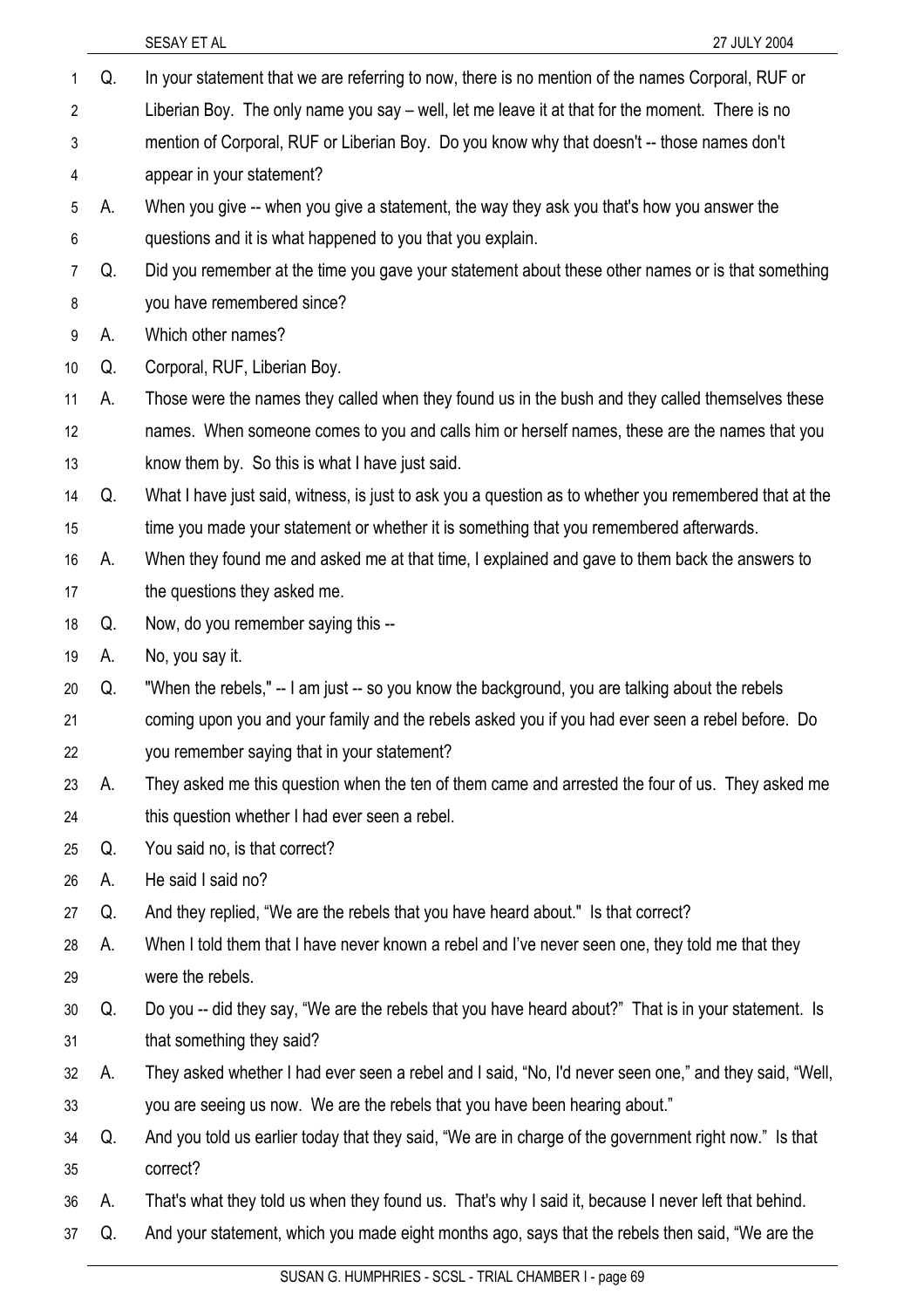|    |    | SESAY ET AL<br>27 JULY 2004                                                                                |
|----|----|------------------------------------------------------------------------------------------------------------|
| 1  |    | AFRC." Do you remember that being in your statement?                                                       |
| 2  | А. | Exactly this is the word, this is the word. This is the word I was thinking about, I didn't know how to    |
| 3  |    | call it. I don't know anything about this word. This word was called and I said, "I don't know anything    |
| 4  |    | about this word." I can't explain anything about this name, this name that you have just called.           |
| 5  | Q. | So this was a word which you didn't tell the person who took your statement; is that correct?              |
| 6  | А. | This is the very word I was talking about. This is the word I was thinking about and I didn't know how     |
| 7  |    | to call it. Those who found us in the bush, the rebels, they never called themselves this name and I       |
| 8  |    | don't know anything about this name.                                                                       |
| 9  | Q. | And you told the person -- I'm sorry, let me start that again. You didn't tell, from what you have said to |
| 10 |    | us, the person who took your statement that word, the AFRC; is that correct?                               |
| 11 | А. | I don't know anything about that particular name. This name you are calling, I really don't know           |
| 12 |    | anything about it.                                                                                         |
| 13 | Q. | Are you really sure about that, madam witness, that you have never used that word?                         |
| 14 | А. | I'm really baffled by this name. I mean, I don't know this word and I didn't call it and you know if       |
| 15 |    | someone talks about it I really have no idea. I have no idea about this word, I'm baffled about it.        |
| 16 | Q. | Could I ask you this, madam witness, do you know who is on trial in this room?                             |
| 17 | А. | Those who are standing before this Court now?                                                              |
| 18 | Q. | Yes. Do you know who they are?                                                                             |
| 19 | A. | Those who have been indicted?                                                                              |
| 20 | Q. | Yes.                                                                                                       |
| 21 | А. | As for me, the only thing I know is, I am here in this Court because of what happened to me during         |
| 22 |    | this war. I don't know anything about anything else.                                                       |
| 23 | Q. | You don't know that the men in this -- who have been indicted are alleged to be from the RUF, you          |
| 24 |    | don't know that?                                                                                           |
| 25 | А. | Me, the only thing that happened to me -- what happened to me during this war -- the problems that         |
| 26 |    | were visited on me during this war are the only things I'm talking about here. I can't talk about          |
| 27 |    | anything else that I do not understand.                                                                    |
| 28 |    | MR. PRESIDENT:                                                                                             |
| 29 |    | Mr. Jordash, please be wrapping up. You are wrapping up your cross-examination, please.                    |
| 30 |    | MR. JORDASH:                                                                                               |
| 31 |    | Just, if I may, a couple of more questions.                                                                |
| 32 |    | MR. PRESIDENT:                                                                                             |
| 33 |    | In that regard, we will have to see if she does not need some attention. Please, can the welfare           |
| 34 |    | officer check and see if she needs some attention. Please check.                                           |
| 35 |    | MR. JORDASH:                                                                                               |
| 36 |    | After considering the situation, I have completed my questioning, thank you.                               |
| 37 |    |                                                                                                            |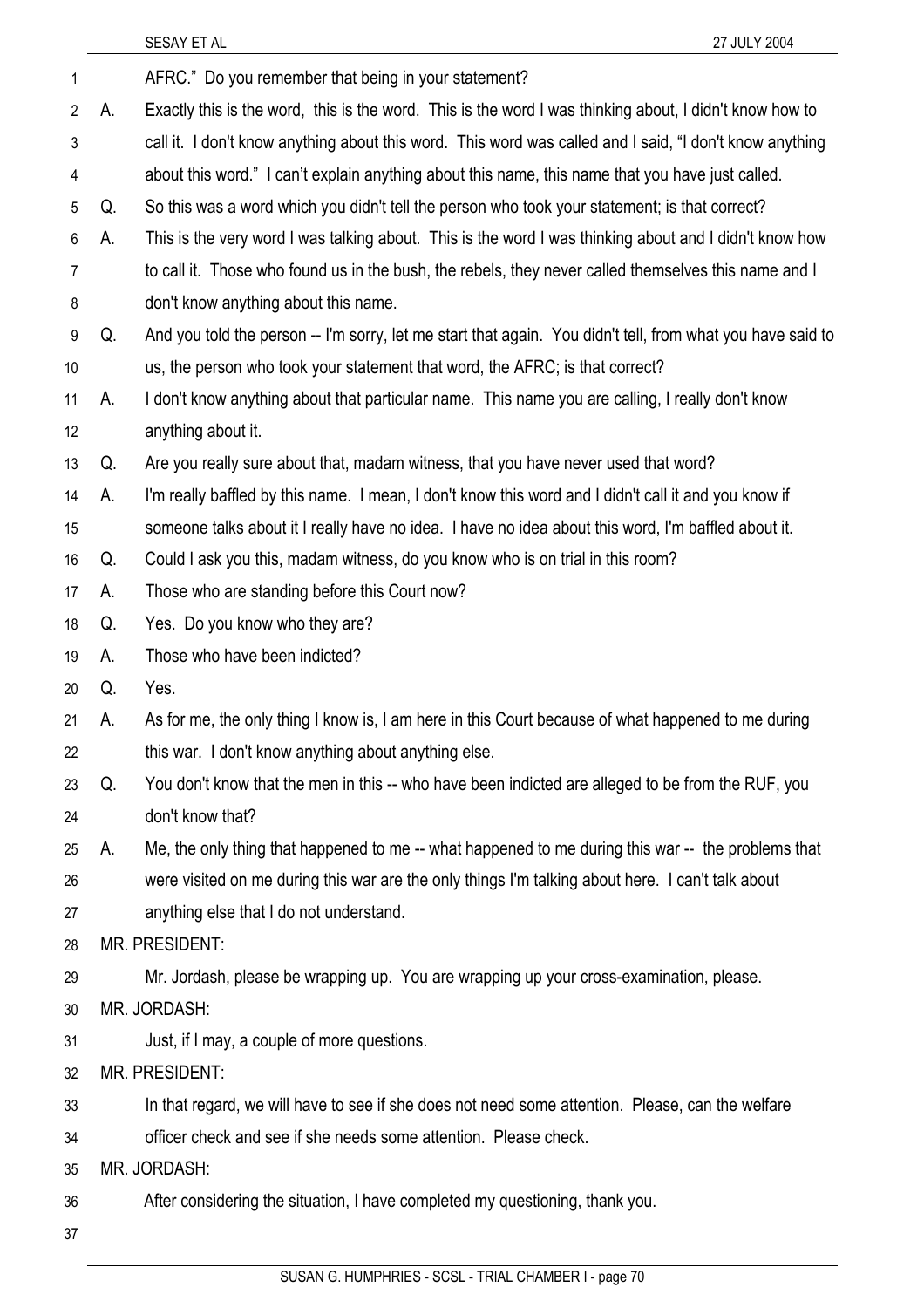| $\mathbf{1}$             | MR. PRESIDENT:                                                                                     |
|--------------------------|----------------------------------------------------------------------------------------------------|
| $\mathbf{2}$             | You have completed, okay.                                                                          |
| 3                        | MR. JORDASH:                                                                                       |
| $\overline{\mathcal{A}}$ | I have completed my questioning. Than you very much, Your Honours.                                 |
| 5                        | MR. PRESIDENT:                                                                                     |
| $\,6\,$                  | You have completed, because it looks like she wants to - yes, please, the Court will rise for five |
| $\overline{7}$           | minutes, please.                                                                                   |
| 8                        | [Recess taken at 5.41 p.m.]                                                                        |
| $9\,$                    | [Pages 65 to 71 by Susan G. Humphries]                                                             |
| 10                       |                                                                                                    |
| 11                       |                                                                                                    |
| 12                       |                                                                                                    |
| 13                       |                                                                                                    |
| 14                       |                                                                                                    |
| 15                       |                                                                                                    |
| 16                       |                                                                                                    |
| 17                       |                                                                                                    |
| 18                       |                                                                                                    |
| 19                       |                                                                                                    |
| 20                       |                                                                                                    |
| 21                       |                                                                                                    |
| 22                       |                                                                                                    |
| 23                       |                                                                                                    |
| 24                       |                                                                                                    |
| 25                       |                                                                                                    |
| 26                       |                                                                                                    |
| 27<br>28                 |                                                                                                    |
| 29                       |                                                                                                    |
| 30                       |                                                                                                    |
| 31                       |                                                                                                    |
| 32                       |                                                                                                    |
| 33                       |                                                                                                    |
| 34                       |                                                                                                    |
| 35                       |                                                                                                    |
| 36                       |                                                                                                    |
| 37                       |                                                                                                    |
|                          |                                                                                                    |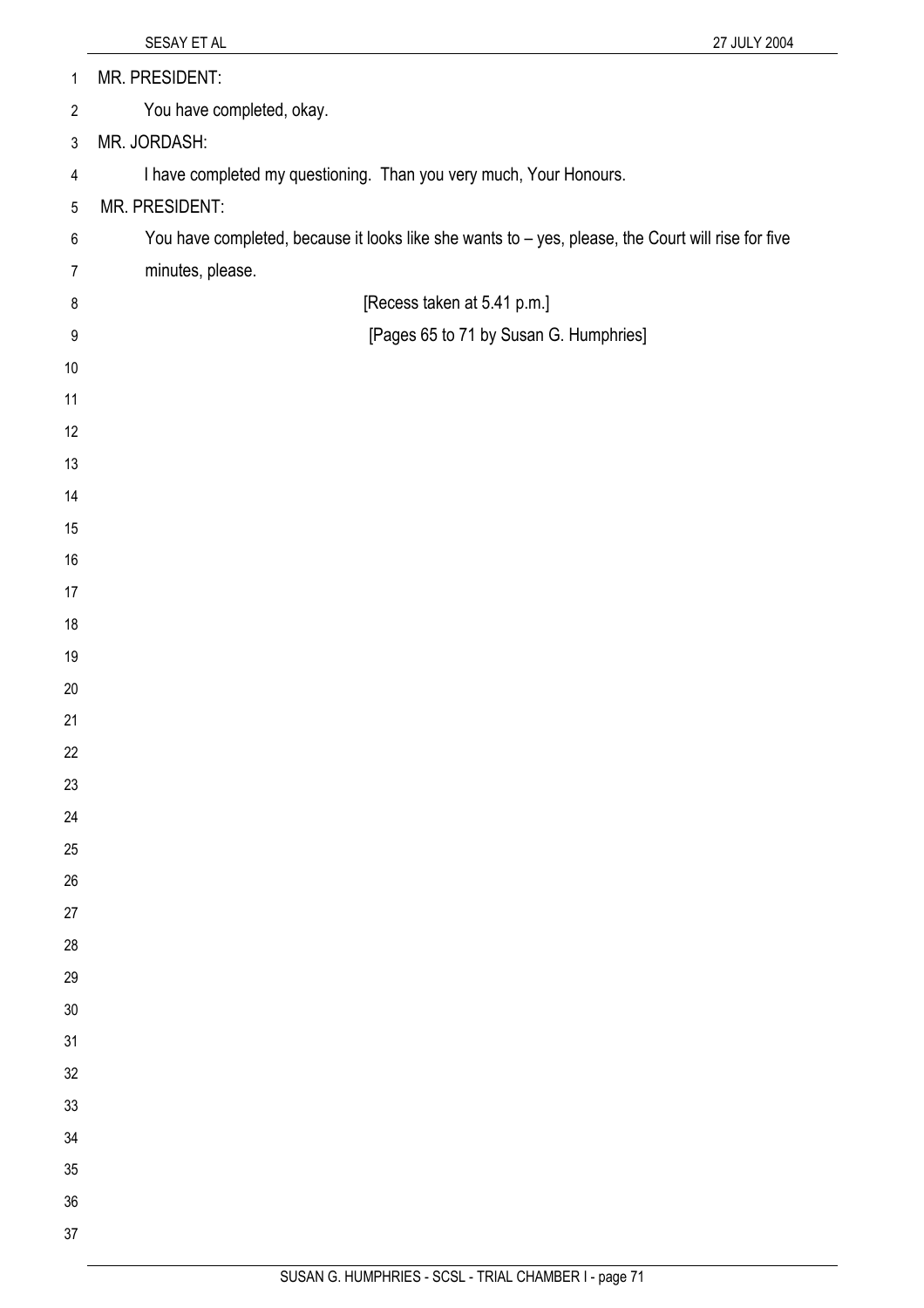|                 | SESAY ET AL                                                                                            | 27 JULY 2004 |
|-----------------|--------------------------------------------------------------------------------------------------------|--------------|
| 1               | [5.50 p.m.]                                                                                            |              |
| 2               | MR. PRESIDENT:                                                                                         |              |
| 3               | Yes, Mr. Brown.                                                                                        |              |
| 4               | MR. BROWN:                                                                                             |              |
| 5               | Yes.                                                                                                   |              |
| 6               | MR. PRESIDENT:                                                                                         |              |
| 7               | Cross-examination for the second accused, please.                                                      |              |
| 8               | MR. BROWN:                                                                                             |              |
| 9               | Yes.                                                                                                   |              |
| 10              | CROSS-EXAMINED BY MR. BROWN:                                                                           |              |
| 11              | MR. BROWN:                                                                                             |              |
| 12 <sup>°</sup> | Madam Witness, how long have you been in Freetown for your testimony?<br>Q.                            |              |
| 13              | Am I supposed to answer this question?<br>А.                                                           |              |
| 14              | MR. PRESIDENT:                                                                                         |              |
| 15              | Mr. Brown, what was the question, please? Okay, and what was the answer?                               |              |
| 16              | MR. BROWN:                                                                                             |              |
| 17              | She asked that -- I'm sorry, she asked the -- I think she asked the Court if she is supposed to answer |              |
| 18              | my question.                                                                                           |              |
| 19              | MR. PRESIDENT:                                                                                         |              |
| 20              | I see.                                                                                                 |              |
| 21              | <b>JUDGE BOUTET:</b>                                                                                   |              |
| 22              | Yes, Madam Witness, you have to answer the question.                                                   |              |
| 23              | MR. PRESIDENT:                                                                                         |              |
| 24              | Please try to answer. There is nothing -- there is no problem. You understand me, madam witness?       |              |
| 25              | THE WITNESS:                                                                                           |              |
| 26              | I'm hearing, I'm listening to you.                                                                     |              |
| 27              | MR. PRESIDENT:                                                                                         |              |
| 28              | Please try to answer, okay?                                                                            |              |
| 29              | THE WITNESS:                                                                                           |              |
| 30              | No problem.                                                                                            |              |
| 31              | MR. PRESIDENT:                                                                                         |              |
| 32              | Okay, answer then.                                                                                     |              |
| 33              | THE WITNESS:                                                                                           |              |
| 34              | Since I came to Freetown, is that what you mean?                                                       |              |
| 35              | MR. BROWN:                                                                                             |              |
| 36              | Yes ma'am.<br>Q.                                                                                       |              |
| 37              | How long I had taken in Freetown?<br>А.                                                                |              |
|                 |                                                                                                        |              |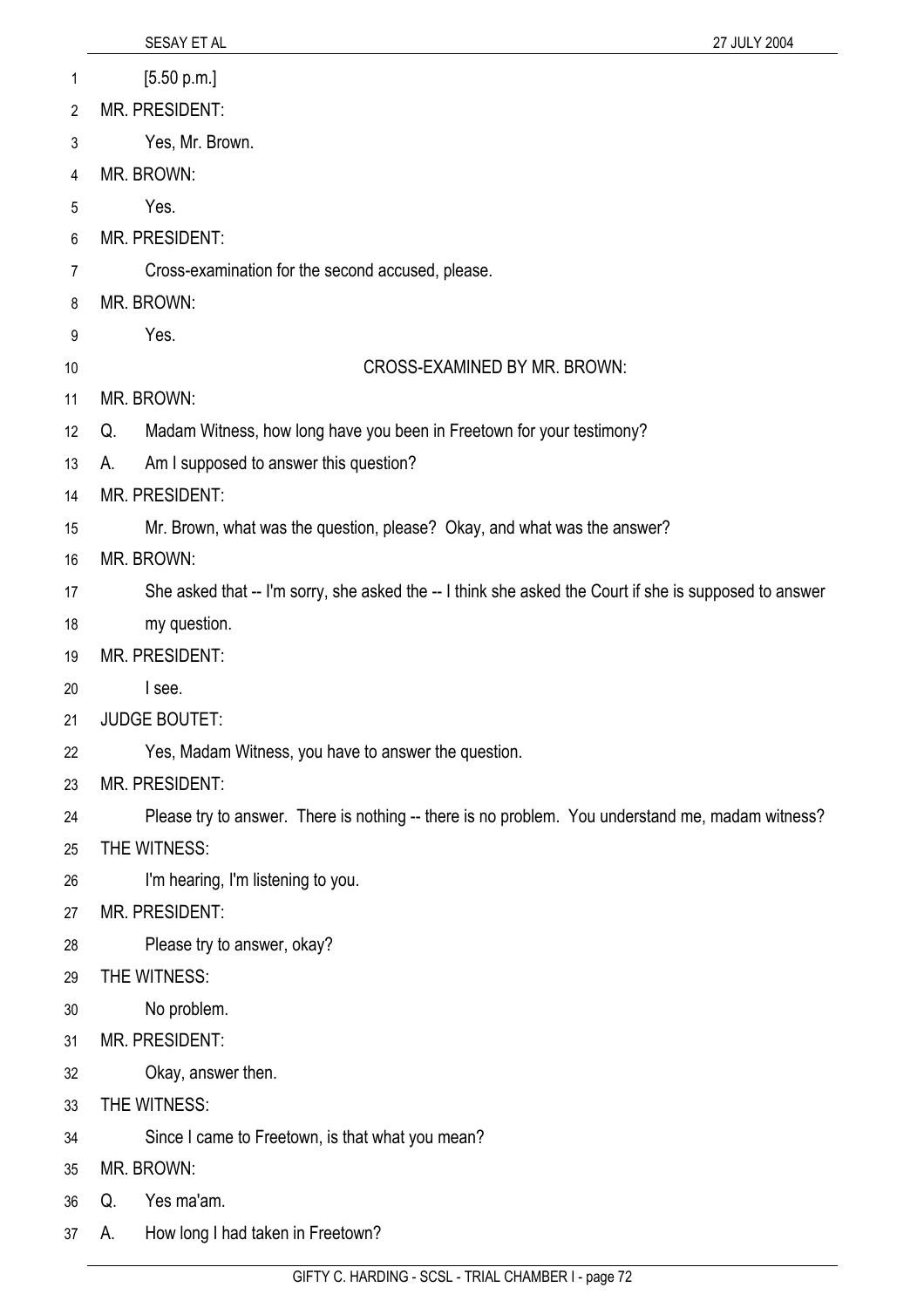| 1              | Q. | Yes, ma'am?                                                                                            |
|----------------|----|--------------------------------------------------------------------------------------------------------|
| $\overline{2}$ | А. | I have spent one month and 27 days here in Freetown.                                                   |
| 3              | Q. | And you have been in Freetown for the purpose of testifying at this Court?                             |
| 4              | А. | Yes, I came so that I can explain what happened to me.                                                 |
| 5              | Q. | You mentioned that the lawyer, the lady who first questioned you, you thought of as your lawyer?       |
| 6              | Α. | Yes.                                                                                                   |
| 7              | Q. | You mentioned that she spoke to you in the last couple of days.                                        |
| 8              | А. | Yes.                                                                                                   |
| 9              | Q. | How many times did she speak to you in the last couple of days?                                        |
| 10             | А. | I haven't counted how many times but, you know, there comes a time when I come up to her and we        |
| 11             |    | have some discussions.                                                                                 |
| 12             | Q. | Would you say many times?                                                                              |
| 13             | А. | Yes.                                                                                                   |
| 14             | Q. | Did you know her before you came to Freetown one month and 27 days ago?                                |
| 15             | А. | Who are you talking about? Who do you think I knew?                                                    |
| 16             | Q. | The woman you have referred to as your lawyer.                                                         |
| 17             | А. | If I knew her before, is that what you mean?                                                           |
| 18             | Q. | Yes, ma'am?                                                                                            |
| 19             |    | MR. PRESIDENT:                                                                                         |
| 20             |    | Before you came -- madam witness, before you came to Freetown, did you know that your lawyer?          |
| 21             |    | THE WITNESS:                                                                                           |
| 22             |    | Well, it's when I arrived here that I met her.                                                         |
| 23             |    | MR. BROWN:                                                                                             |
| 24             | Q. | And in the many times that you've spoken to her, have you talked about your testimony?                 |
| 25             | А. | This is the crux of what we discussed. I mean, I don't have any other thing to discuss with her except |
| 26             |    | what happened to me during this war.                                                                   |
| 27             | Q. | And during the many times that you spoke to her about your testimony, did you discuss this word that   |
| 28             |    | the man asked you about, AFRC?                                                                         |
| 29             | А. | This lady whom I call my lawyer actually did call this name once -- did call this name and I told her  |
| 30             |    | that this name I don't know anything about it.                                                         |
| 31             | Q. | Where were you with this lady when she called this name and you told her you didn't know anything      |
| 32             |    | about it?                                                                                              |
| 33             | А. | I was here in Freetown and we were sitting in an office.                                               |
| 34             | Q. | And did she have a pen in her hand or a pencil?                                                        |
| 35             | А. | Well, she had something that she wrote with.                                                           |
| 36             | Q. | And when you said, "I do not know this word," she made some marks on a paper?                          |
| 37             | A. | I can't say anything about that one.                                                                   |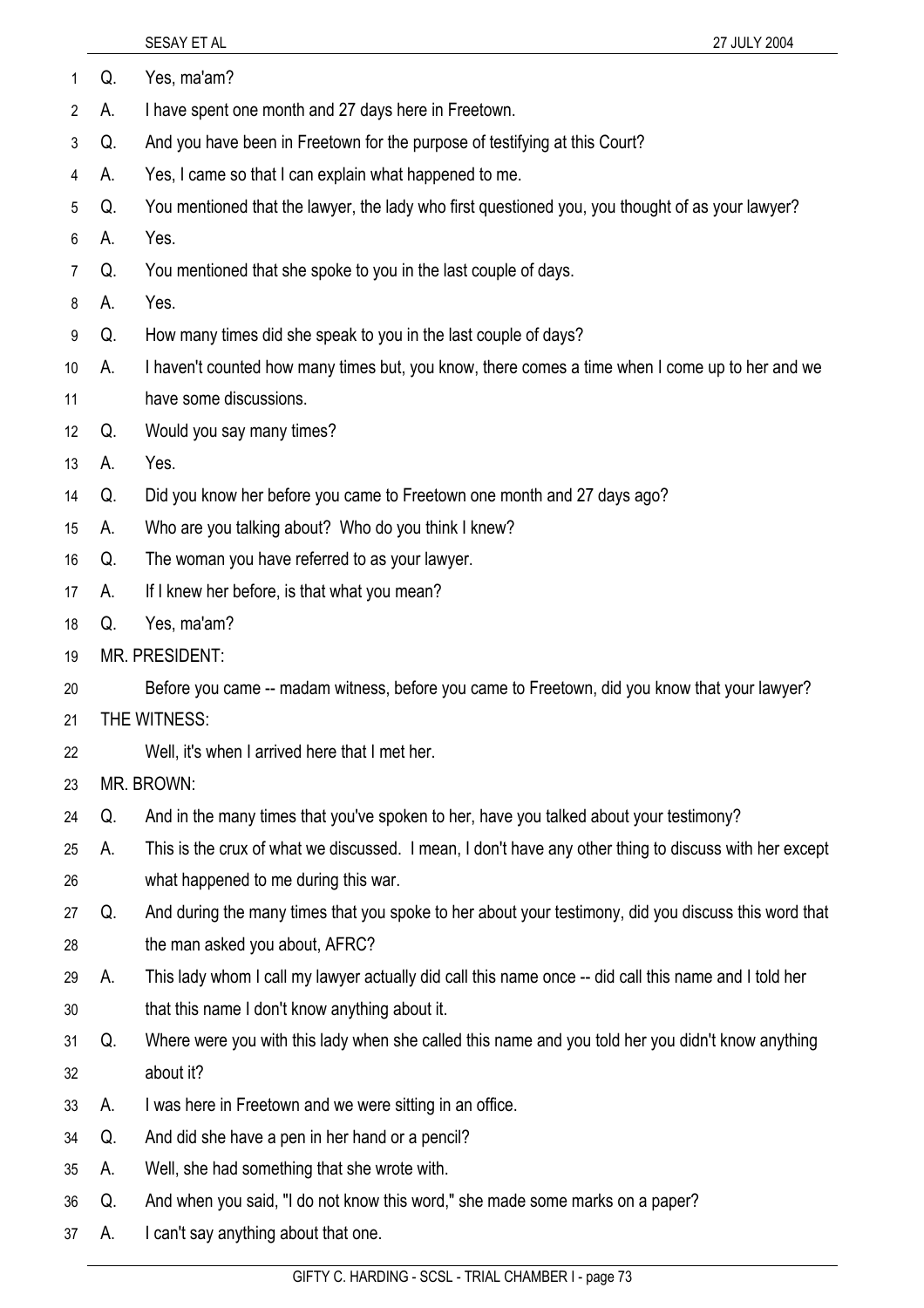|    |    | SESAY ET AL<br>27 JULY 2004                                                                                   |
|----|----|---------------------------------------------------------------------------------------------------------------|
| 1  | Q. | Well, while you were talking to her she was making marks on a paper, she was writing?                         |
| 2  | А. | The time we had our discussion she wrote down things but I didn't know what she was writing, so I             |
| 3  |    | can't say anything about that.                                                                                |
| 4  | Q. | On the time that you discussed this word, AFRC, and said you did not know about it, on that occasion          |
| 5  |    | she wrote things down; correct?                                                                               |
| 6  | А. | While I was having discussions with her she was writing continuously so I don't -- I'm not educated so        |
| 7  |    | I don't know what she wrote, but when we were talking and she asked me to explain what happened               |
| 8  |    | to me during the war and I explained and she was writing. I can't say anything about what she wrote           |
| 9  |    | or deleted or not.                                                                                            |
| 10 | Q. | On the day that the men -- the rebels came to see you in the bush, they asked you about soldiers;             |
| 11 |    | yes?                                                                                                          |
| 12 | А. | They asked us if we had any soldier man around us and we should bring him out and I-- we told them            |
| 13 |    | we didn't know anything about a soldier.                                                                      |
| 14 | Q. | And they also asked you about Kamajors; correct?                                                              |
| 15 | А. | I explained all that, I didn't leave it behind. They asked us about the Kamajors and they asked us            |
| 16 |    | about the soldiers. I said -- that's why I explained all of it.                                               |
| 17 | Q. | And they asked you about guns; correct?                                                                       |
| 18 | А. | They asked us about guns and we told them we didn't have guns, we are not gun makers.                         |
| 19 | Q. | By the way, when you asked -- when you told the lady, who is your lawyer, that you didn't use this            |
| 20 |    | word AFRC, did she say anything to you?                                                                       |
| 21 | А. | When she read the statement to me, she asked me whether I knew about the AFRC, I said I know -- I             |
| 22 |    | don't know about AFRC and I didn't use AFRC in my statement. I don't know anything about this                 |
| 23 |    | word that you are still calling over and over again.                                                          |
| 24 | Q. | Did she say anything else to you about the word being in your statement?                                      |
| 25 | А. | When she told me whether I had made the statements, I told her that yes, I made the statement but             |
| 26 |    | this single word is not the word that I used, so I don't know anything about that word. Even right now I      |
| 27 |    | don't know anything about that word.                                                                          |
| 28 | Q. | Did she ask you if you knew how the word came to be in your statement?                                        |
| 29 | А. | She asked me whether I had used the word and I said, "No, I didn't use that word. This is not my              |
| 30 |    | word, I didn't use it." I'm explaining exactly what happened to me; I'm not telling someone else's            |
| 31 |    | story, I'm telling what happened to me. It is my own story.                                                   |
| 32 | Q. | Did you ask her what the word meant?                                                                          |
| 33 | А. | For me this word is -- is -- is -- for me this word is not a word I used. It's not a word I know, so I didn't |
| 34 |    | even ask any question about it. A word that I hadn't use and I didn't know I don't think I have anything      |
| 35 |    | to do with it so I didn't ask any question about that word.                                                   |
| 36 | Q. | But you do know the word President Kabbah?                                                                    |
| 37 | А. | I heard this from people, Kabbah.                                                                             |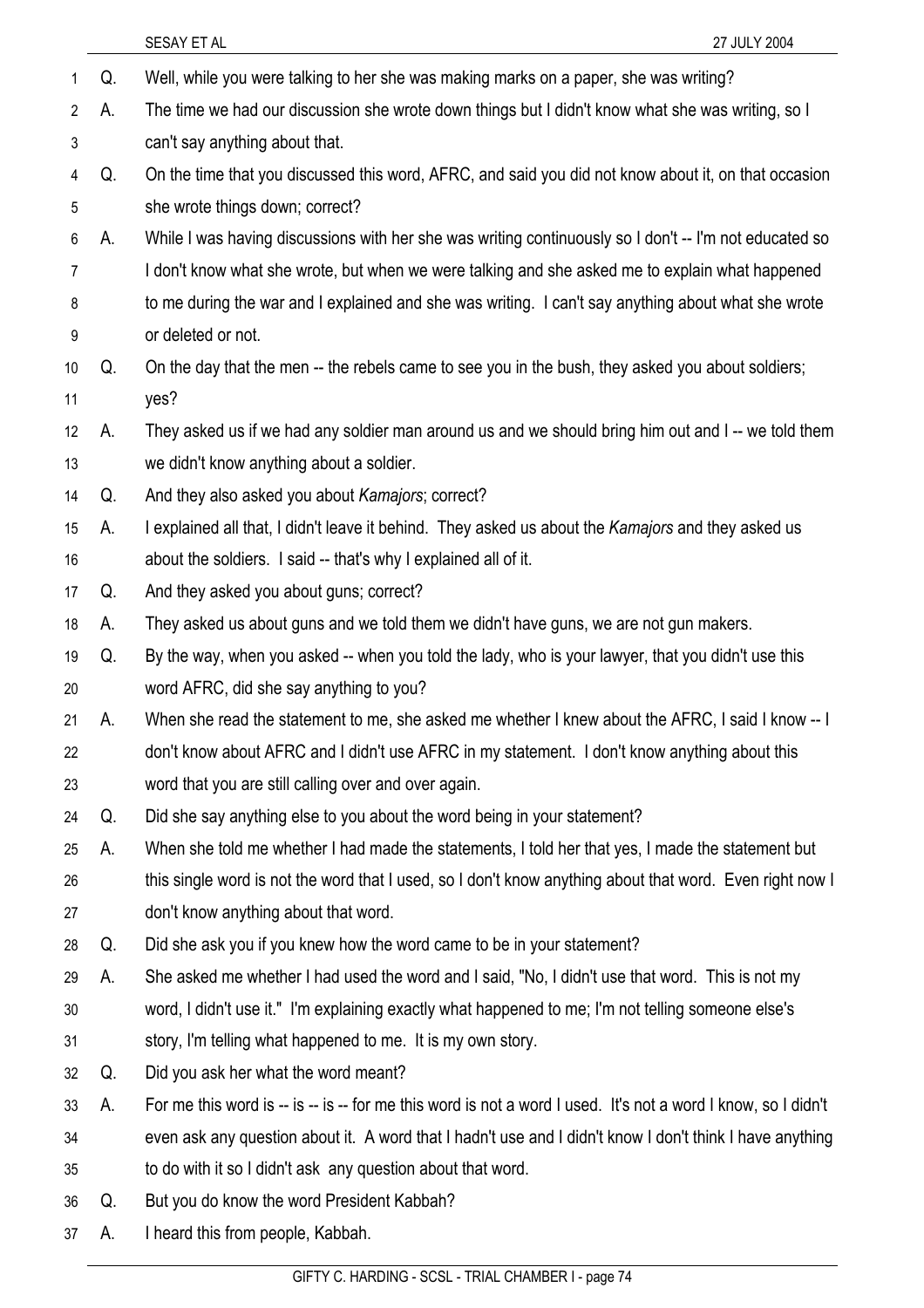|    |    | SESAY ET AL<br>27 JULY 2004                                                                          |
|----|----|------------------------------------------------------------------------------------------------------|
| 1  | Q. | You know the word ECOMOG?                                                                            |
| 2  | А. | They found us at Kangama and we moved to together with them from Kangama to my village and we        |
| 3  |    | were all living there, so I know them.                                                               |
| 4  | Q. | And you know the word Kamajor?                                                                       |
| 5  | А. | After I was raped, when we moved from there, the first people we met were the Kamajors and we        |
| 6  |    | were with them until the ECOMOG came and found us.                                                   |
| 7  | Q. | And you know the word RUF?                                                                           |
| 8  | А. | I don't know about this word. I told this man about this, I don't know this word.                    |
| 9  | Q. | So this is a word that you do not know?                                                              |
| 10 | А. | I don't know these words. I mean, I don't know these words.                                          |
| 11 |    | MR. PRESIDENT:                                                                                       |
| 12 |    | Mr. Brown, can you move from there, please, you've made the point sufficiently.                      |
| 13 |    | MR. BROWN:                                                                                           |
| 14 |    | Yes, sir. Yes, sir.                                                                                  |
| 15 |    | MR. PRESIDENT:                                                                                       |
| 16 |    | Advance, please.                                                                                     |
| 17 |    | MR. JORDASH:                                                                                         |
| 18 |    | I'm not sure if we received the whole of the translation.                                            |
| 19 |    | <b>MR. PRESIDENT:</b>                                                                                |
| 20 |    | I beg your pardon?                                                                                   |
| 21 |    | MR. JORDASH:                                                                                         |
| 22 |    | I'm not sure if we received the whole of the translation of the witness's answer.                    |
| 23 |    | <b>MR. PRESIDENT:</b>                                                                                |
| 24 |    | Of the last answer?                                                                                  |
| 25 |    | MR. JORDASH:                                                                                         |
| 26 |    | Yes, please.                                                                                         |
| 27 |    | <b>MR. PRESIDENT:</b>                                                                                |
| 28 |    | Okay, can you --                                                                                     |
| 29 |    | MR. BROWN:                                                                                           |
| 30 |    | Can they --                                                                                          |
| 31 |    | <b>MR. PRESIDENT:</b>                                                                                |
| 32 |    | Mr. Brown, can you re -- you can put the last question. I mean, not the last, I just said you should |
| 33 |    | move from that question of the names. It was not to cut short your cross-examination.                |
| 34 |    | MR. BROWN:                                                                                           |
| 35 |    | Oh, I understood.                                                                                    |
| 36 |    | MR. PRESIDENT:                                                                                       |
| 37 |    | Mr. Jordash says he didn't have the reply to --                                                      |
|    |    |                                                                                                      |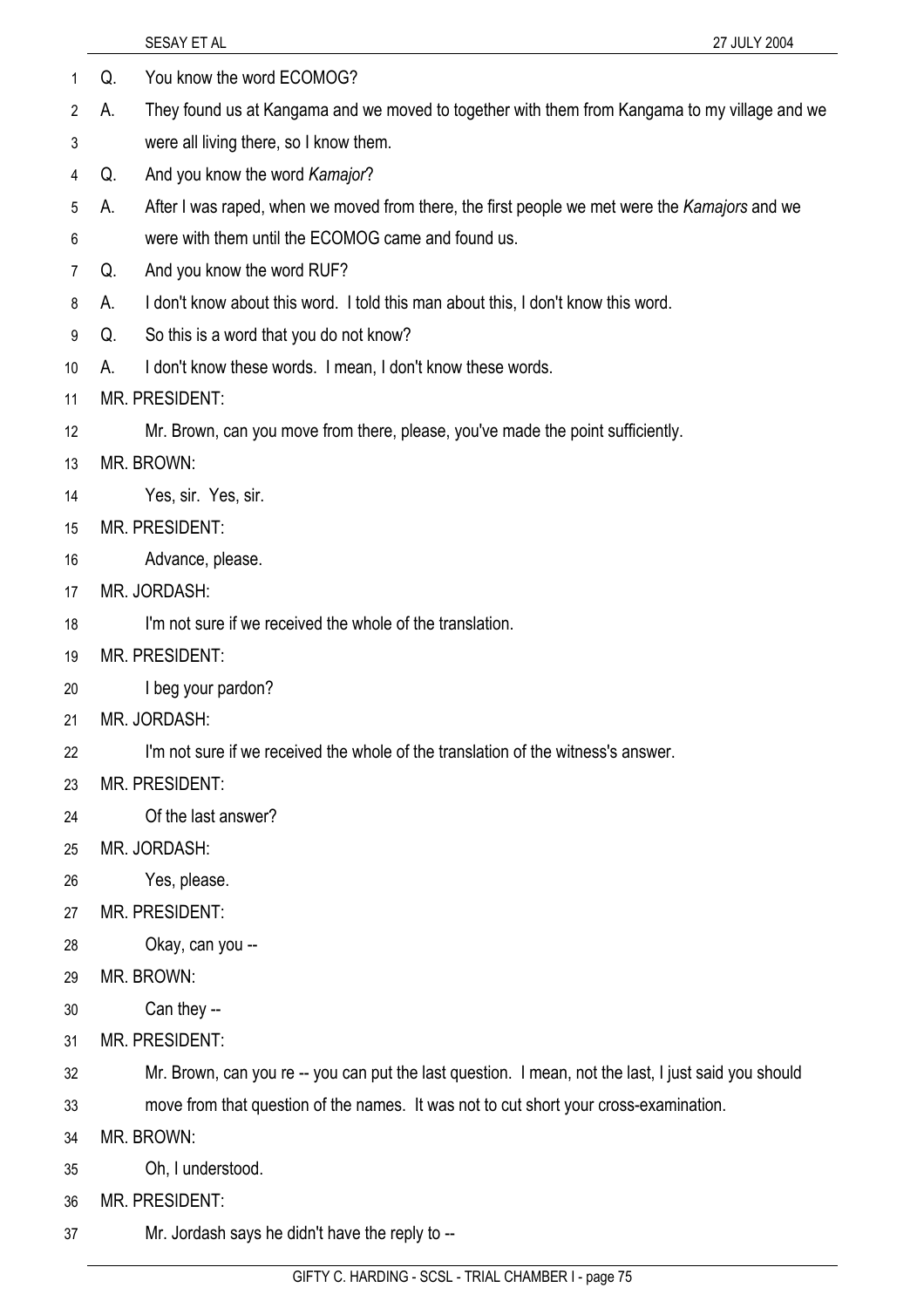| 1  | MR. BROWN:                                                                                                     |
|----|----------------------------------------------------------------------------------------------------------------|
| 2  | Could I then hear the bell of the translation read back to me by the interpreters?                             |
| 3  | I don't know anything about this word. I don't know this word. I have said that.<br>А.                         |
| 4  | So is it fair to say you never heard that word before coming into this courtroom?<br>Q.                        |
| 5  | The first time I heard this word was when the lawyer was talking to me and I told her I didn't know this<br>А. |
| 6  | word. It doesn't matter how this lawyer tries to turn the talk around, I still don't know this word.           |
| 7  | MR. PRESIDENT:                                                                                                 |
| 8  | That is why I asked Mr. Brown to move on to some other field.                                                  |
| 9  | MR. BROWN:                                                                                                     |
| 10 | I was prepared. May I ask one further question I want to --                                                    |
| 11 | <b>MR. PRESIDENT:</b>                                                                                          |
| 12 | Go ahead, go ahead.                                                                                            |
| 13 | MR. BROWN:                                                                                                     |
| 14 | [Overlapping microphones]                                                                                      |
| 15 | MR. PRESIDENT:                                                                                                 |
| 16 | I mean, it's just on that point, you know, that I said we should --                                            |
| 17 | MR. BROWN:                                                                                                     |
| 18 | [Overlapping microphones] just one more question on this point because I didn't want to --                     |
| 19 | <b>MR. PRESIDENT:</b>                                                                                          |
| 20 | Please, go ahead. I mean, you are still on your feet. It's just on that name which she keeps                   |
| 21 | consistently, you know, denying.                                                                               |
| 22 | MR. BROWN:                                                                                                     |
| 23 | So, but you also said you don't know the word RUF; correct?<br>Q.                                              |
| 24 | I don't know anything about this word that he is still insisting on calling. I mean, I don't know this<br>А.   |
| 25 | word.                                                                                                          |
| 26 | MR. PRESIDENT:                                                                                                 |
| 27 | Madam, please, it is not that name. It is --                                                                   |
| 28 | MR. BROWN:                                                                                                     |
| 29 | Your Honour.                                                                                                   |
| 30 | MR. PRESIDENT:                                                                                                 |
| 31 | -- not AFRC. The lawyer is asking --                                                                           |
| 32 | MR. BROWN:                                                                                                     |
| 33 | But I think we have switched, Your Honour.                                                                     |
| 34 | MR. PRESIDENT:                                                                                                 |
| 35 | Yes.                                                                                                           |
| 36 | MR. BROWN:                                                                                                     |
| 37 | I would humbly request that the Court not address that point at this time.                                     |

GIFTY C. HARDING - SCSL - TRIAL CHAMBER I - page 76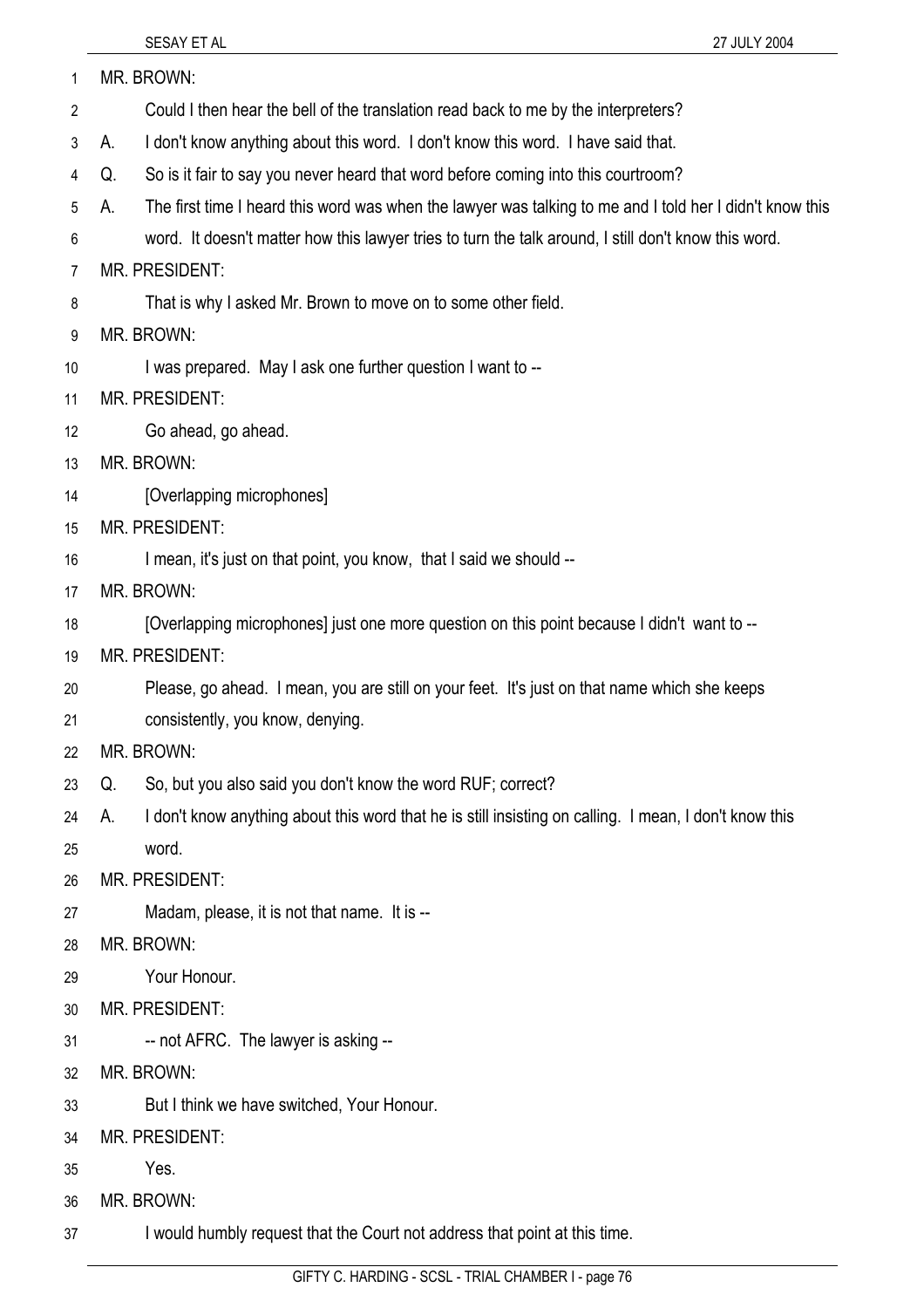MR. PRESIDENT: 1

Pardon me? 2

3 MR. BROWN:

4 I would humbly request that the Court not address the point at this time.

- 5 MR. PRESIDENT:
- 6 I see.
- 7 MR. BROWN:
- 8 Thank you.
- 9 MR. PRESIDENT:
- 10 Okay.
- 11 MR. BROWN:
- 12 13 Q. While you were in the bush, in addition to asking about guns, soldiers and *Kamajors*, the rebels asked about marijuana?
- 14 A. They asked us for marijuana and I said I know -- we said we know nothing about, we didn't have
- 15 marijuana.
- 16 Q. You do know what marijuana is?
- 17 18 A. They asked me for something and I didn't -- that I didn't have so I answered, I said I didn't have. The only question I answered was the question they asked me. I didn't say anything else.
- 19 Q. My question to you is, did you know what marijuana was?
- 20 A. I heard -- I heard about it from them but I really don't know it myself.
- 21 22 Q. So before the day the rebels asked you about soldiers, *Kamajors* and marijuana, you had never heard marijuana before?
- 23 24 25 A. Those who arrived were the ones who called these names. All these things they were asking whether we have and I didn't know them, I didn't have them, so I said I didn't have them. What I know is what I'm explaining.
- 26 27 28 Q. Let me be clear, madam witness, that I'm not saying that you had marijuana. I'm asking about the word. Perhaps if I used the word that's in the statement, the word *jamba*, is that the same as marijuana?
- 29 A. What did he say? I did not understand the question.
- 30 Q. When the rebel said to you, "Do you have marijuana?" did you know what he was talking about?
- 31 A. I told them I didn't know what they were asking for and I didn't have it, and I don't know it.
- 32 Q. So you did not know that marijuana was a drug?
- 33 A. I didn't know about it, how could I know whether it is good or bad? I mean, I didn't know about it, so?
- 34 35 Q. So that before the days you saw -- withdrawn. Before the day you saw the rebels in the bush you had never heard the word marijuana; correct?
- 36 37 A. What I know is what I'm saying, and exactly how I answered them that's how I'm explaining in this Court.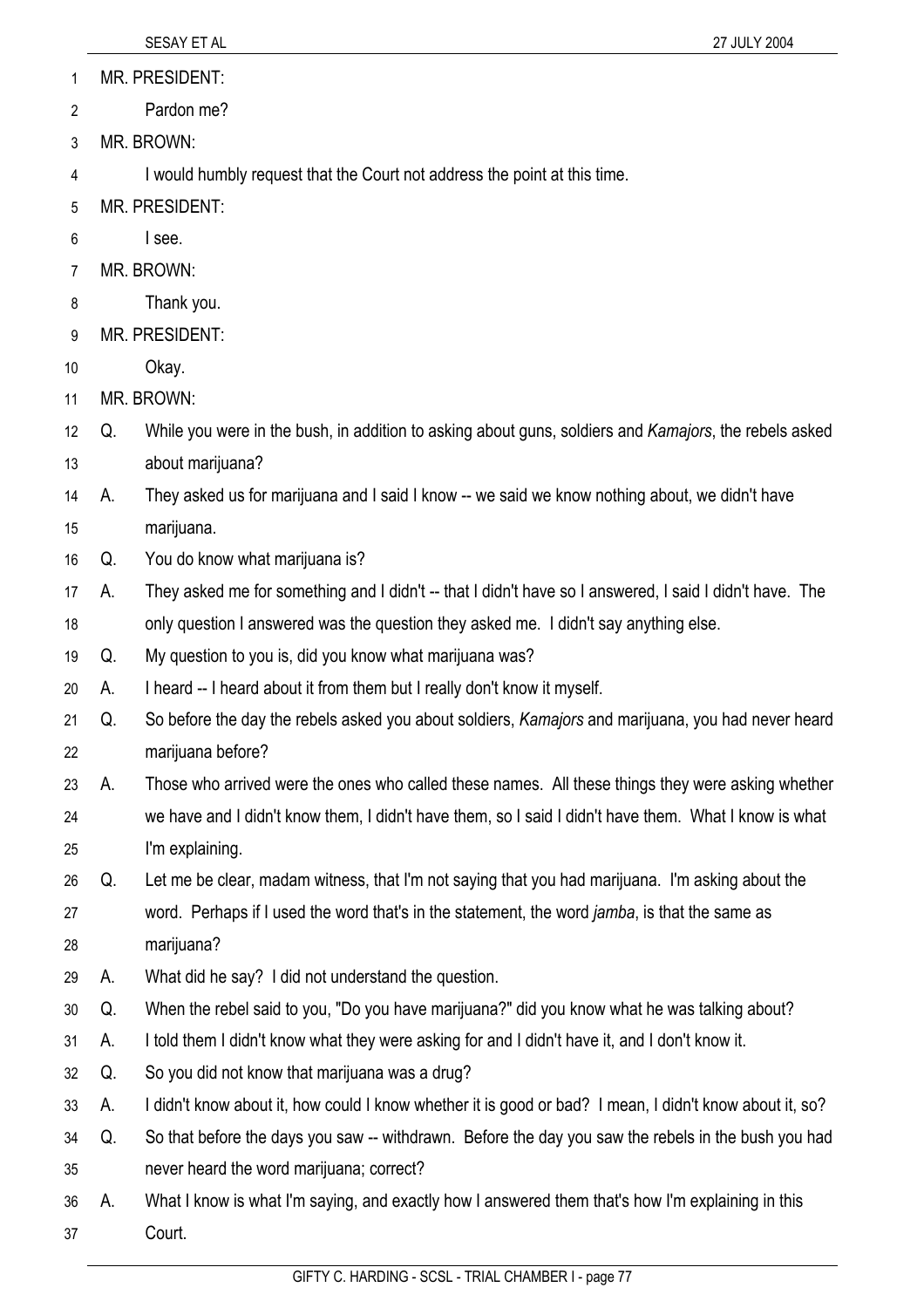|    |    | SESAY ET AL<br>27 JULY 2004                                                                                  |
|----|----|--------------------------------------------------------------------------------------------------------------|
| 1  | Q. | Let me repeat the question. Before the rebels in the bush asked you about marijuana, you had never           |
| 2  |    | heard the word; correct?                                                                                     |
| 3  | А. | I never knew anything about <i>jamba</i> or marijuana. I didn't know the name. I didn't know about it, it is |
| 4  |    | them who brought the name and asked for it. I never knew anything about it.                                  |
| 5  |    | MR. BROWN:                                                                                                   |
| 6  |    | I have no further questions, Your Honour.                                                                    |
| 7  |    | <b>MR. PRESIDENT:</b>                                                                                        |
| 8  |    | Thank you, Mr. Brown.                                                                                        |
| 9  |    |                                                                                                              |
| 10 |    | Mr. Cammegh.                                                                                                 |
| 11 |    | CROSS-EXAMINED BY MR. CAMMEGH:                                                                               |
| 12 |    | MR. CAMMEGH:                                                                                                 |
| 13 | Q. | Madam Witness, is your medical condition much better now?                                                    |
| 14 | А. | Right now where I'm sitting?                                                                                 |
| 15 | Q. | Just generally?                                                                                              |
| 16 | А. | I'm still not quite well. When these rebels captured me and they raped me, I got an infection and I'm        |
| 17 |    | still ill. Although I'm still ill, but I can answer questions and I can speak.                               |
| 18 | Q. | I understand. I understand that you've had some operations at the hospital; is that right?                   |
| 19 | А. | Yes, I had operations in the hospital.                                                                       |
| 20 | Q. | How many have you had; can you remember?                                                                     |
| 21 | А. | I had operations first in Kenema, then a second one in Bo, and the last one was here in Freetown.            |
| 22 | Q. | Can you remember when the last one was?                                                                      |
| 23 | А. | The last one was done here in Freetown.                                                                      |
| 24 | Q. | Can you remember if it was before or after you gave your statement to the lady at the end of last            |
| 25 |    | year?                                                                                                        |
| 26 | А. | I had had the operation.                                                                                     |
| 27 | Q. | You had had it by then already?                                                                              |
| 28 | А. | I'd already had the operations when two people went to look for me. I was in fact in hospital when           |
| 29 |    | they met me.                                                                                                 |
| 30 | Q. | Was that the first time you'd ever come into contact with anyone connected to the Special Court?             |
| 31 | А. | I was in hospital when they went and they told me they were from the Special Court and they were             |
| 32 |    | going to ask me about the things that happened to me.                                                        |
| 33 | Q. | All right. Thank you very much. That's all I have.                                                           |
| 34 |    | <b>MR. PRESIDENT:</b>                                                                                        |
| 35 |    | Mr. Cammegh, you are through? You are through?                                                               |
| 36 |    | MR. CAMMEGH:                                                                                                 |
| 37 |    | Yes, Your Honour, I'm sorry. Perhaps I didn't speak loudly. I --                                             |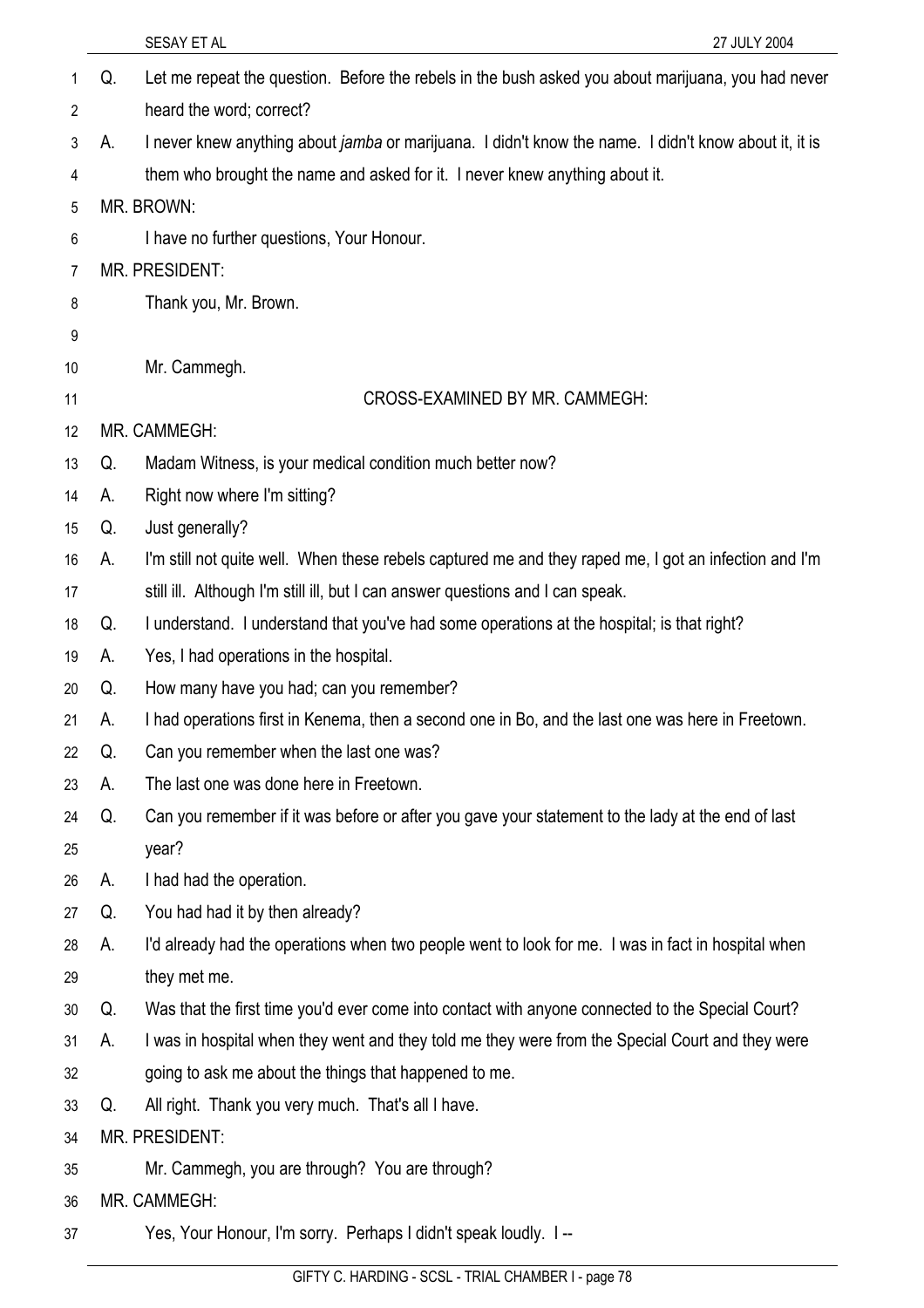| 1  | MR. PRESIDENT:                                                                                           |
|----|----------------------------------------------------------------------------------------------------------|
| 2  | No, that's all right, I just wanted to make sure I heard you.                                            |
| 3  | MR. CAMMEGH:                                                                                             |
| 4  | Yes, I have nothing further.                                                                             |
| 5  | MR. PRESIDENT:                                                                                           |
| 6  | Prosecution, learned counsel, do you have any questions for -- any re-examination?                       |
| 7  | MS. WIAFE:                                                                                               |
| 8  | Yes, Your Honour, I have only one question for the witness.                                              |
| 9  | <b>RE-EXAMINED BY MS. WIAFE:</b>                                                                         |
| 10 | MS. WIAFE:                                                                                               |
| 11 | Madam Witness, you said that when the rebels found you in the bush they referred to each other by<br>Q.  |
| 12 | certain names. Can you tell us what names they referred to themselves as?                                |
| 13 | When they met us in the bush they said they were -- they were -- the first name they called<br>А.        |
| 14 | themselves was that they were rebels. But besides this rebel name, they called themselves four other     |
| 15 | names.                                                                                                   |
| 16 | What were these names?<br>Q.                                                                             |
| 17 | Killer was one of the names; Couple was another; RUF-boy was another; then Liberia-boy was<br>А.         |
| 18 | another. These were the four names they called and I won't forget. They called these names in my         |
| 19 | presence and I can't forget them.                                                                        |
| 20 | MS. WIAFE:                                                                                               |
| 21 | Thank you very much, madam witness, I have no further questions for you.                                 |
| 22 | MR. PRESIDENT:                                                                                           |
| 23 | Can the Prosecution put us in a clearer perspective for our calendar for tomorrow, please.               |
| 24 | <b>MS. TAYLOR:</b>                                                                                       |
| 25 | Yes, Your Honour. Tomorrow morning the Prosecution will call Witness TF1-253.                            |
| 26 | <b>MR. PRESIDENT:</b>                                                                                    |
| 27 | How many more witnesses are you intending to call during this session that wraps up on Friday?           |
| 28 | <b>MS. TAYLOR:</b>                                                                                       |
| 29 | Well, there is that witness; there is another witness after that who is Witness TF1-235. They are two,   |
| 30 | what the Prosecution call crime-based witnesses. At that point, I think, will be coming some difficulty  |
| 31 | because the witness to be called thereafter is quite a major witness, and there have been some           |
| 32 | discussions at the beginning of the session that this was -- we were to move into insider-witnesses.     |
| 33 | The difficulty being that from any time now on if we were to call that witness, we would not finish that |
| 34 | witness's evidence during this session. And it would be the Prosecution submission that there is very    |
| 35 | little point in beginning that witness in circumstances where it is very unlikely that even the          |
| 36 | examination-in-chief will be finished and there are quite some detailed protection measures that need    |
| 37 | to be put in place for that witness between now and the next trial session. That position becomes        |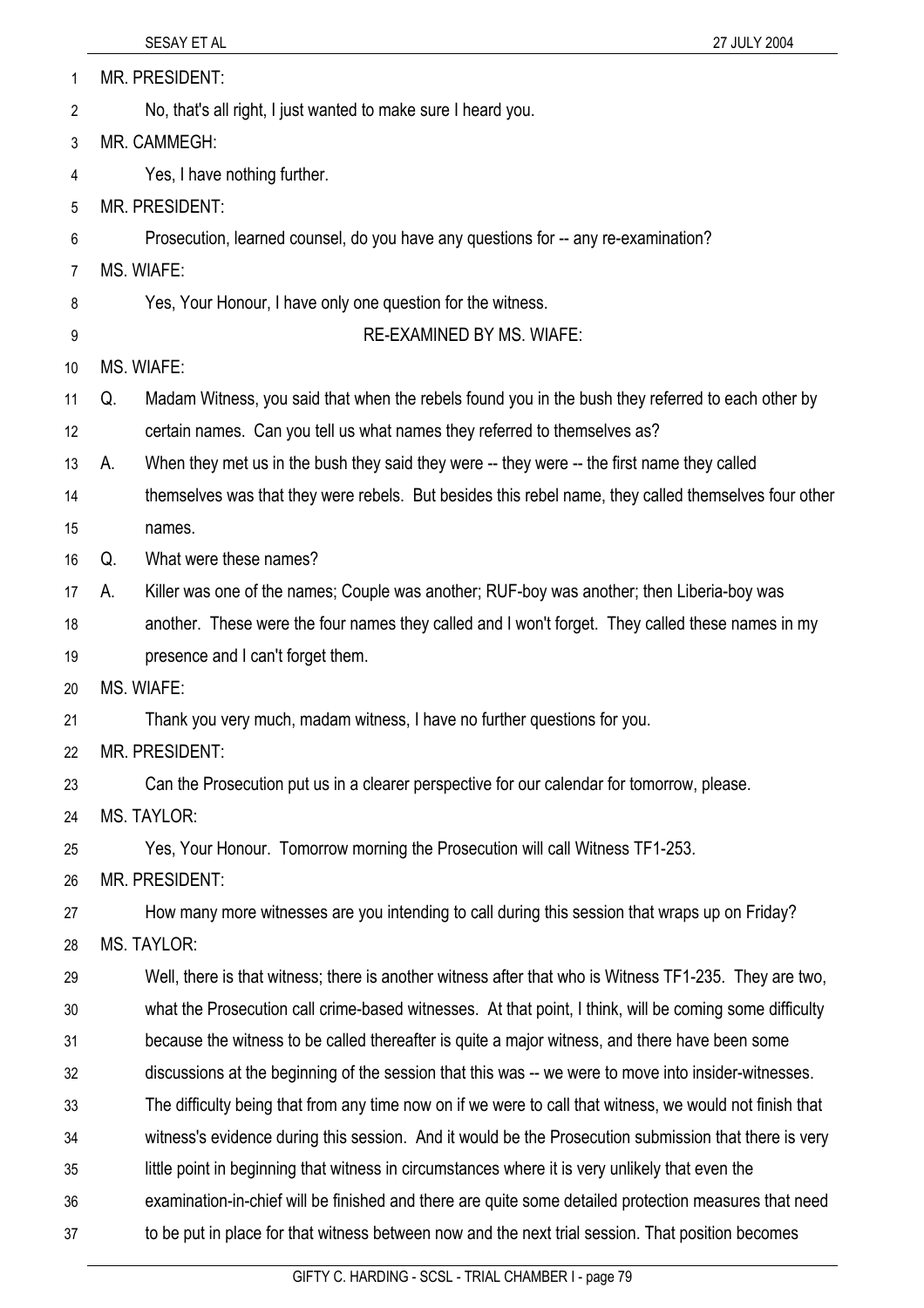| SESAY ET AL<br>27 JULY 2004                                                                                   |
|---------------------------------------------------------------------------------------------------------------|
| stronger, of course, the longer that we take to finish the two crime-based witness which, according to        |
| our estimation, will not be until Thursday.                                                                   |
| MR. PRESIDENT:                                                                                                |
| Well, thank you. We will adjourn and resume -- we resume the session tomorrow since we want to                |
| give time for you to -- for us to finish with the witness or witnesses, you know, that we are left with,      |
| you know, before Friday, we'll start the session tomorrow at 9.30 a.m.                                        |
|                                                                                                               |
| Yes, Mr. Brown.                                                                                               |
| MR. BROWN:                                                                                                    |
| Yes, Your Honour. I did wish to be heard because I'm not -- it's possible that the Court might exercise       |
| it's discretion between now and the time we next meet with respect to a comment made by my                    |
| learned adversary. I actually I'm two-thirds in agreement with my --                                          |
| <b>MR. PRESIDENT:</b>                                                                                         |
| I don't want you to call her your adversary.                                                                  |
| MR. BROWN:                                                                                                    |
| Forgive me, Your Honour, that's a habit of many years, but I will --                                          |
| MR. PRESIDENT:                                                                                                |
| In whatever circumstances, she remains your learned friend.                                                   |
| MR. BROWN:                                                                                                    |
| She is indeed my learned friend and I apologise to her, of course.                                            |
| <b>MR. PRESIDENT:</b>                                                                                         |
| Okay.                                                                                                         |
| MR. BROWN:                                                                                                    |
| But it is not in my culture regarded as an insult. I just want to be clear, but I will be guided by the       |
| Court.                                                                                                        |
|                                                                                                               |
| With respect to the comments of my learned friend, I agree two-thirds but disagree one-third, and the         |
| one-third disagreement, at least I'd like the Court to know. It actually is fair to characterise this person  |
| as a major witness, and certainly I can't quarrel with her assessment that it's likely if started, the entire |
| testimony wouldn't finish. So, on those points I have no disagreement.                                        |
|                                                                                                               |
| I don't wish to pick at her words, but the statement "little point in beginning because we don't finish       |
| that witness" strikes me as, on its face, subject to some question and I don't know whether the Court         |
| is going to be interested in deciding that matter now or tomorrow or at some later point, but I would         |
| like very much to be heard before Your Honours rule on that.                                                  |
| <b>MR. PRESIDENT:</b>                                                                                         |
| We would like to decide on that at a later point.                                                             |
|                                                                                                               |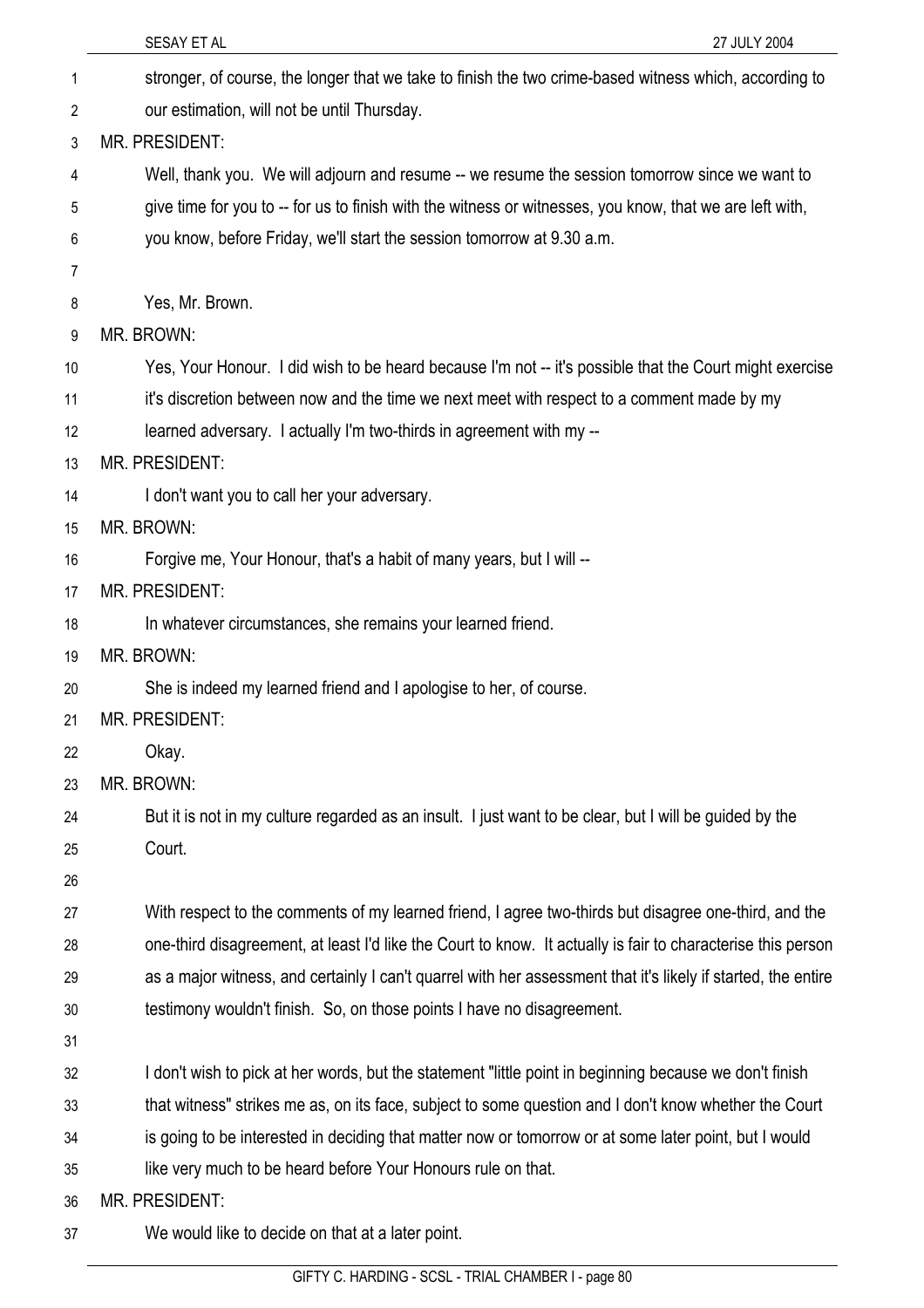37

| 1              | MR. BROWN:                                                                                              |
|----------------|---------------------------------------------------------------------------------------------------------|
| $\overline{2}$ | So you will give me the opportunity to be heard? Because I know I raised --                             |
| 3              | MR. PRESIDENT:                                                                                          |
| 4              | On what particular point?                                                                               |
| 5              | MR. BROWN:                                                                                              |
| 6              | On the particular point of whether or not we start that witness, notwithstanding the fact that we might |
| $\overline{7}$ | all agree that the witness --                                                                           |
| 8              | MR. PRESIDENT:                                                                                          |
| 9              | We -- we -- we -- we are loathe, you know, for purposes of, you know, continuity and the memory as      |
| 10             | well, to have a resume -- you need to have a resume on the evidence. We don't want to take on           |
| 11             | witnesses we would not be able to finish before Friday. If there is that likelihood, the Chamber would  |
| 12             | prefer to adjourn the evidence or testimony of that witness to the next session of the RUF trials. This |
| 13             | is the indication I can give to you already. That is why I asked learned counsel for the Prosecution to |
| 14             | see to it as from now what her -- the perspectives about coming witnesses.                              |
| 15             | MR. BROWN:                                                                                              |
| 16             | Could I ask [inaudible] the sudden decision between an indication and a ruling; that is, is that        |
| 17             | something on which the Court -- the Chamber is open or is it really decided because I obviously have    |
| 18             | no desire to perplex or trouble the Chamber with my arguments if you're really decided.                 |
| 19             | <b>MR. PRESIDENT:</b>                                                                                   |
| 20             | What I'm telling you is what we've decided.                                                             |
| 21             | MR. BROWN:                                                                                              |
| 22             | As your Your Honour pleases.                                                                            |
| 23             | MR. PRESIDENT:                                                                                          |
| 24             | Yes, please. It's what we've decided. I think it's for the conveniences of all of us. It's for your     |
| 25             | convenience, it's for the convenience of the Prosecution, it's for the convenience of the records, you  |
| 26             | know, the Court and for the convenience of the Tribunal as well. The decision is taken in the general   |
| 27             | interest we imagine, you know, of all the parties to the proceedings.                                   |
| 28             |                                                                                                         |
| 29             | So, we would be adjourning and shall resume the session tomorrow at 9.30 a.m., of course, not P.M.      |
| 30             |                                                                                                         |
| 31             | The Court will rise, please.                                                                            |
| 32             | [Whereupon the hearing adjourned at 6.25 p.m. to be reconvened on                                       |
| 33             | Wednesday, the 28th day of July 2004, at 9.30 a.m.]                                                     |
| 34             | [Pages 72 to 81 by Gifty C. Harding]                                                                    |
| 35             |                                                                                                         |
| 36             |                                                                                                         |

GIFTY C. HARDING - SCSL - TRIAL CHAMBER I - page 81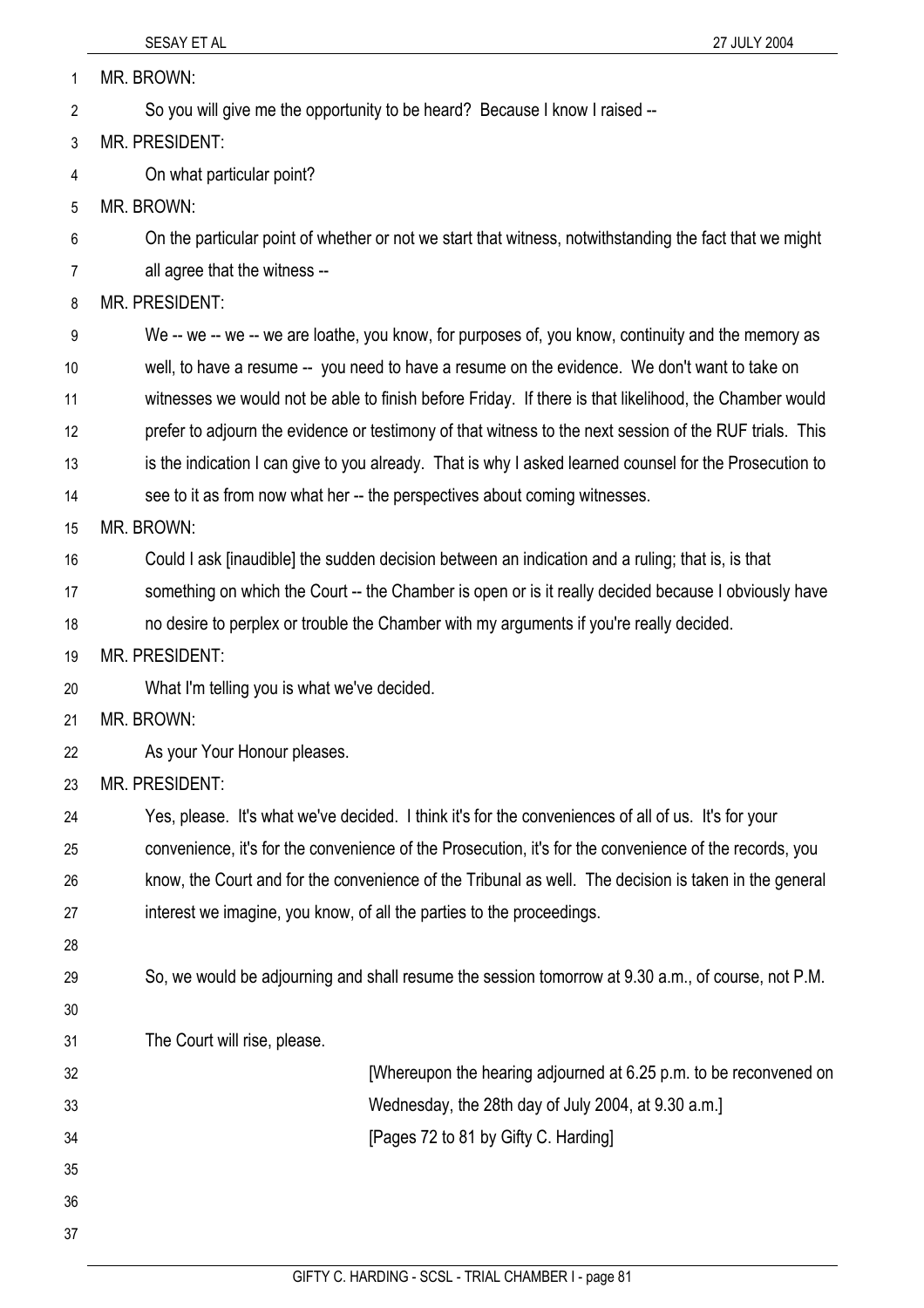| 1  |                                                                                                           |
|----|-----------------------------------------------------------------------------------------------------------|
| 2  |                                                                                                           |
| 3  | CERTIFICATE                                                                                               |
| 4  |                                                                                                           |
| 5  |                                                                                                           |
| 6  | We, Roni Kerekes, Susan G. Humphries, Gifty C. Harding and Momodou Jallow, Official Court                 |
| 7  | Reporters for the Special Court for Sierra Leone, do hereby certify that the foregoing proceedings in     |
| 8  | the above-entitled cause were taken at the time and place as stated; that it was taken in shorthand       |
| 9  | (machine writer) and thereafter transcribed by computer; that the foregoing pages contain a true and      |
| 10 | correct transcription of said proceedings to the best of our ability and understanding.                   |
| 11 |                                                                                                           |
| 12 |                                                                                                           |
| 13 | We further certify that we are not of counsel nor related to any of the parties to this cause and that we |
| 14 | are in nowise interested in the result of said cause.                                                     |
| 15 |                                                                                                           |
| 16 |                                                                                                           |
| 17 |                                                                                                           |
| 18 | Roni Kerekes                                                                                              |
| 19 |                                                                                                           |
| 20 |                                                                                                           |
| 21 |                                                                                                           |
| 22 | Susan G. Humphries                                                                                        |
| 23 |                                                                                                           |
| 24 |                                                                                                           |
| 25 |                                                                                                           |
| 26 | Gifty C. Harding                                                                                          |
| 27 |                                                                                                           |
| 28 |                                                                                                           |
| 29 |                                                                                                           |
| 30 | Momodou Jallow                                                                                            |
| 31 |                                                                                                           |
| 32 |                                                                                                           |
| 33 |                                                                                                           |
| 34 |                                                                                                           |
| 35 |                                                                                                           |
| 36 |                                                                                                           |
| 37 |                                                                                                           |
|    |                                                                                                           |